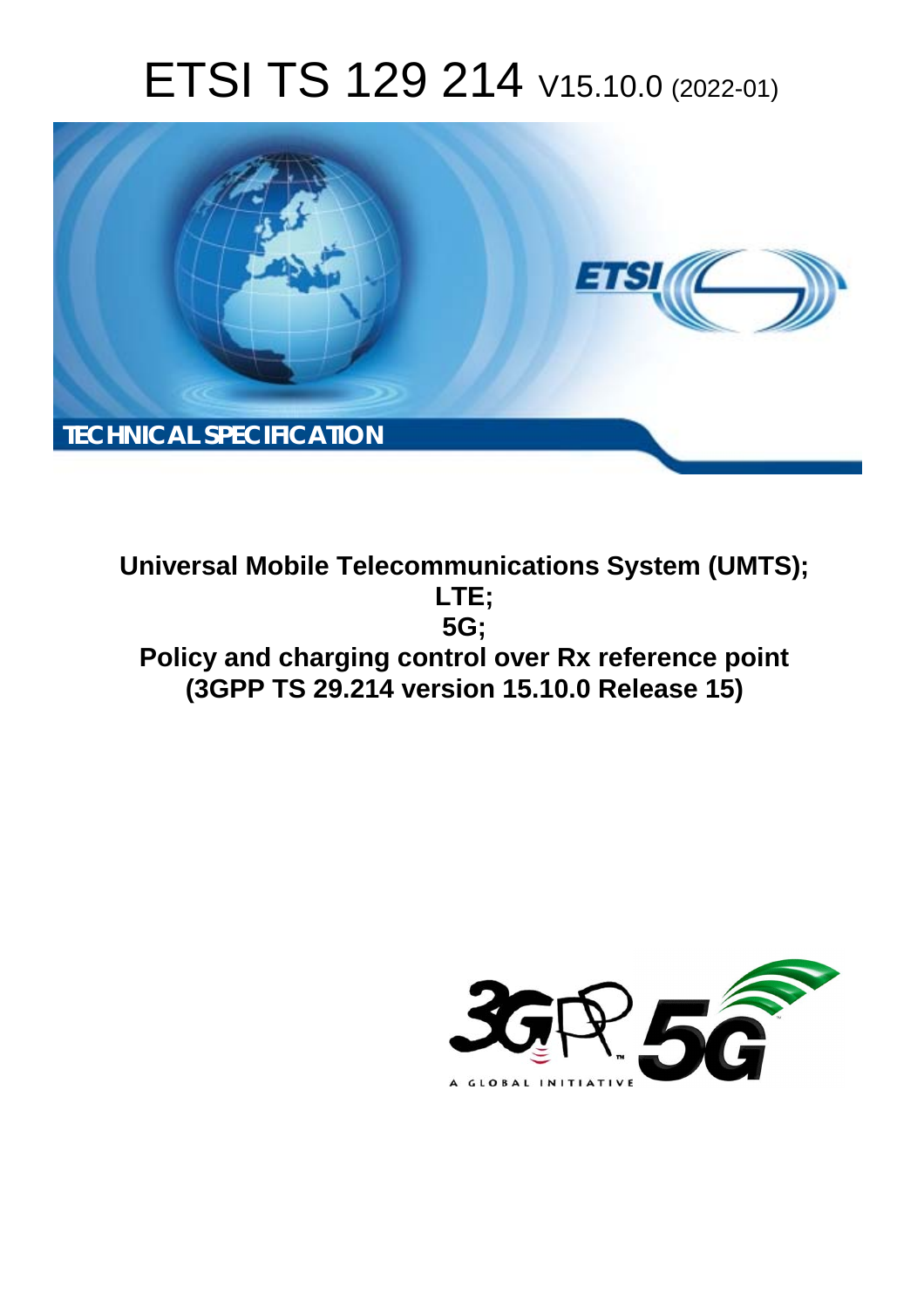Reference RTS/TSGC-0329214vfa0

Keywords 5G,LTE,UMTS

#### *ETSI*

650 Route des Lucioles F-06921 Sophia Antipolis Cedex - FRANCE

Tel.: +33 4 92 94 42 00 Fax: +33 4 93 65 47 16

Siret N° 348 623 562 00017 - APE 7112B Association à but non lucratif enregistrée à la Sous-Préfecture de Grasse (06) N° w061004871

#### *Important notice*

The present document can be downloaded from: <http://www.etsi.org/standards-search>

The present document may be made available in electronic versions and/or in print. The content of any electronic and/or print versions of the present document shall not be modified without the prior written authorization of ETSI. In case of any existing or perceived difference in contents between such versions and/or in print, the prevailing version of an ETSI deliverable is the one made publicly available in PDF format at [www.etsi.org/deliver](http://www.etsi.org/deliver).

Users of the present document should be aware that the document may be subject to revision or change of status. Information on the current status of this and other ETSI documents is available at <https://portal.etsi.org/TB/ETSIDeliverableStatus.aspx>

If you find errors in the present document, please send your comment to one of the following services: <https://portal.etsi.org/People/CommiteeSupportStaff.aspx>

#### *Notice of disclaimer & limitation of liability*

The information provided in the present deliverable is directed solely to professionals who have the appropriate degree of experience to understand and interpret its content in accordance with generally accepted engineering or other professional standard and applicable regulations.

No recommendation as to products and services or vendors is made or should be implied.

No representation or warranty is made that this deliverable is technically accurate or sufficient or conforms to any law and/or governmental rule and/or regulation and further, no representation or warranty is made of merchantability or fitness for any particular purpose or against infringement of intellectual property rights.

In no event shall ETSI be held liable for loss of profits or any other incidental or consequential damages.

Any software contained in this deliverable is provided "AS IS" with no warranties, express or implied, including but not limited to, the warranties of merchantability, fitness for a particular purpose and non-infringement of intellectual property rights and ETSI shall not be held liable in any event for any damages whatsoever (including, without limitation, damages for loss of profits, business interruption, loss of information, or any other pecuniary loss) arising out of or related to the use of or inability to use the software.

#### *Copyright Notification*

No part may be reproduced or utilized in any form or by any means, electronic or mechanical, including photocopying and microfilm except as authorized by written permission of ETSI. The content of the PDF version shall not be modified without the written authorization of ETSI.

The copyright and the foregoing restriction extend to reproduction in all media.

© ETSI 2022. All rights reserved.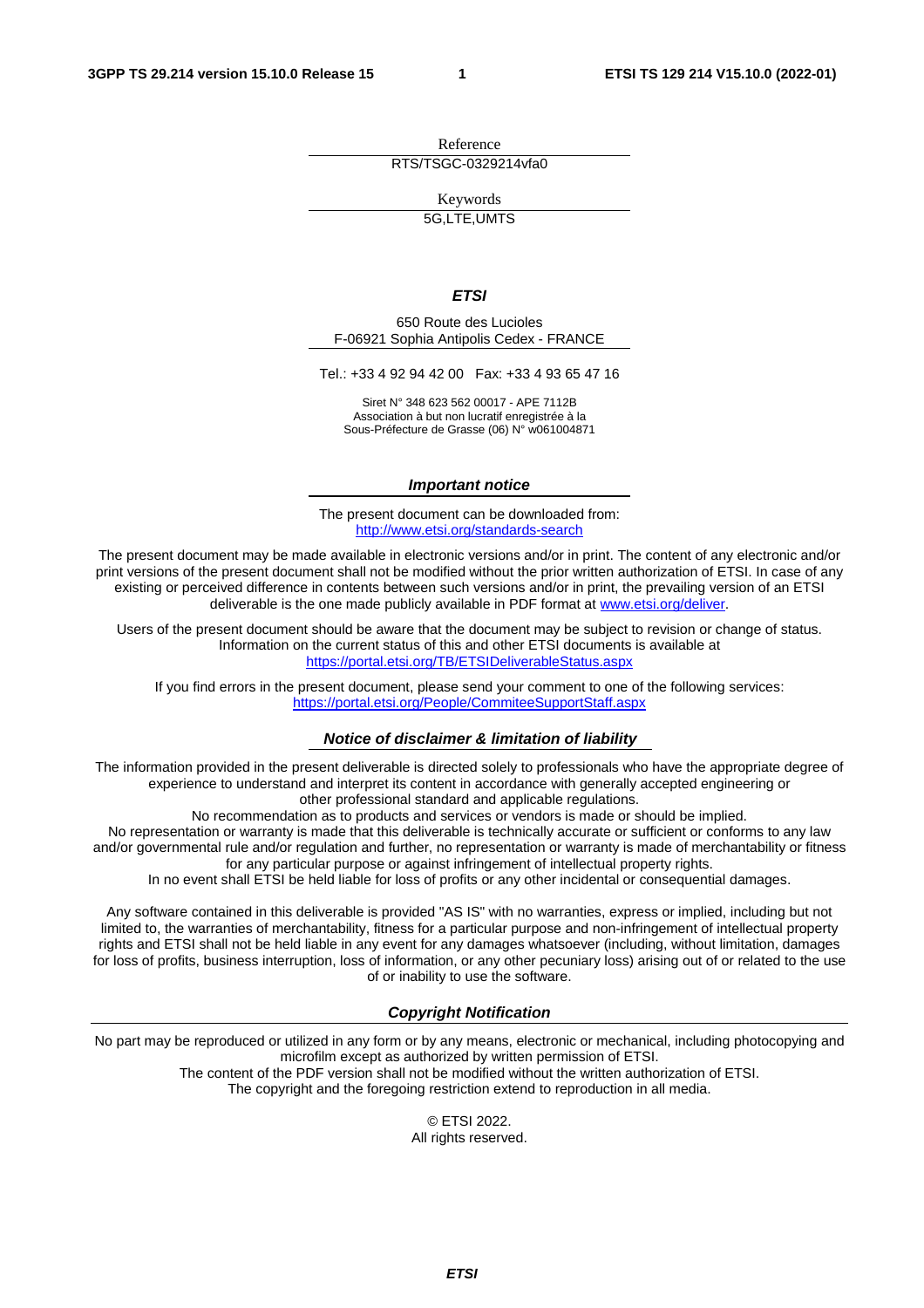# Intellectual Property Rights

#### Essential patents

IPRs essential or potentially essential to normative deliverables may have been declared to ETSI. The declarations pertaining to these essential IPRs, if any, are publicly available for **ETSI members and non-members**, and can be found in ETSI SR 000 314: *"Intellectual Property Rights (IPRs); Essential, or potentially Essential, IPRs notified to ETSI in respect of ETSI standards"*, which is available from the ETSI Secretariat. Latest updates are available on the ETSI Web server [\(https://ipr.etsi.org/](https://ipr.etsi.org/)).

Pursuant to the ETSI Directives including the ETSI IPR Policy, no investigation regarding the essentiality of IPRs, including IPR searches, has been carried out by ETSI. No guarantee can be given as to the existence of other IPRs not referenced in ETSI SR 000 314 (or the updates on the ETSI Web server) which are, or may be, or may become, essential to the present document.

#### **Trademarks**

The present document may include trademarks and/or tradenames which are asserted and/or registered by their owners. ETSI claims no ownership of these except for any which are indicated as being the property of ETSI, and conveys no right to use or reproduce any trademark and/or tradename. Mention of those trademarks in the present document does not constitute an endorsement by ETSI of products, services or organizations associated with those trademarks.

**DECT™**, **PLUGTESTS™**, **UMTS™** and the ETSI logo are trademarks of ETSI registered for the benefit of its Members. **3GPP™** and **LTE™** are trademarks of ETSI registered for the benefit of its Members and of the 3GPP Organizational Partners. **oneM2M™** logo is a trademark of ETSI registered for the benefit of its Members and of the oneM2M Partners. **GSM**® and the GSM logo are trademarks registered and owned by the GSM Association.

# Legal Notice

This Technical Specification (TS) has been produced by ETSI 3rd Generation Partnership Project (3GPP).

The present document may refer to technical specifications or reports using their 3GPP identities. These shall be interpreted as being references to the corresponding ETSI deliverables.

The cross reference between 3GPP and ETSI identities can be found under<http://webapp.etsi.org/key/queryform.asp>.

# Modal verbs terminology

In the present document "**shall**", "**shall not**", "**should**", "**should not**", "**may**", "**need not**", "**will**", "**will not**", "**can**" and "**cannot**" are to be interpreted as described in clause 3.2 of the [ETSI Drafting Rules](https://portal.etsi.org/Services/editHelp!/Howtostart/ETSIDraftingRules.aspx) (Verbal forms for the expression of provisions).

"**must**" and "**must not**" are **NOT** allowed in ETSI deliverables except when used in direct citation.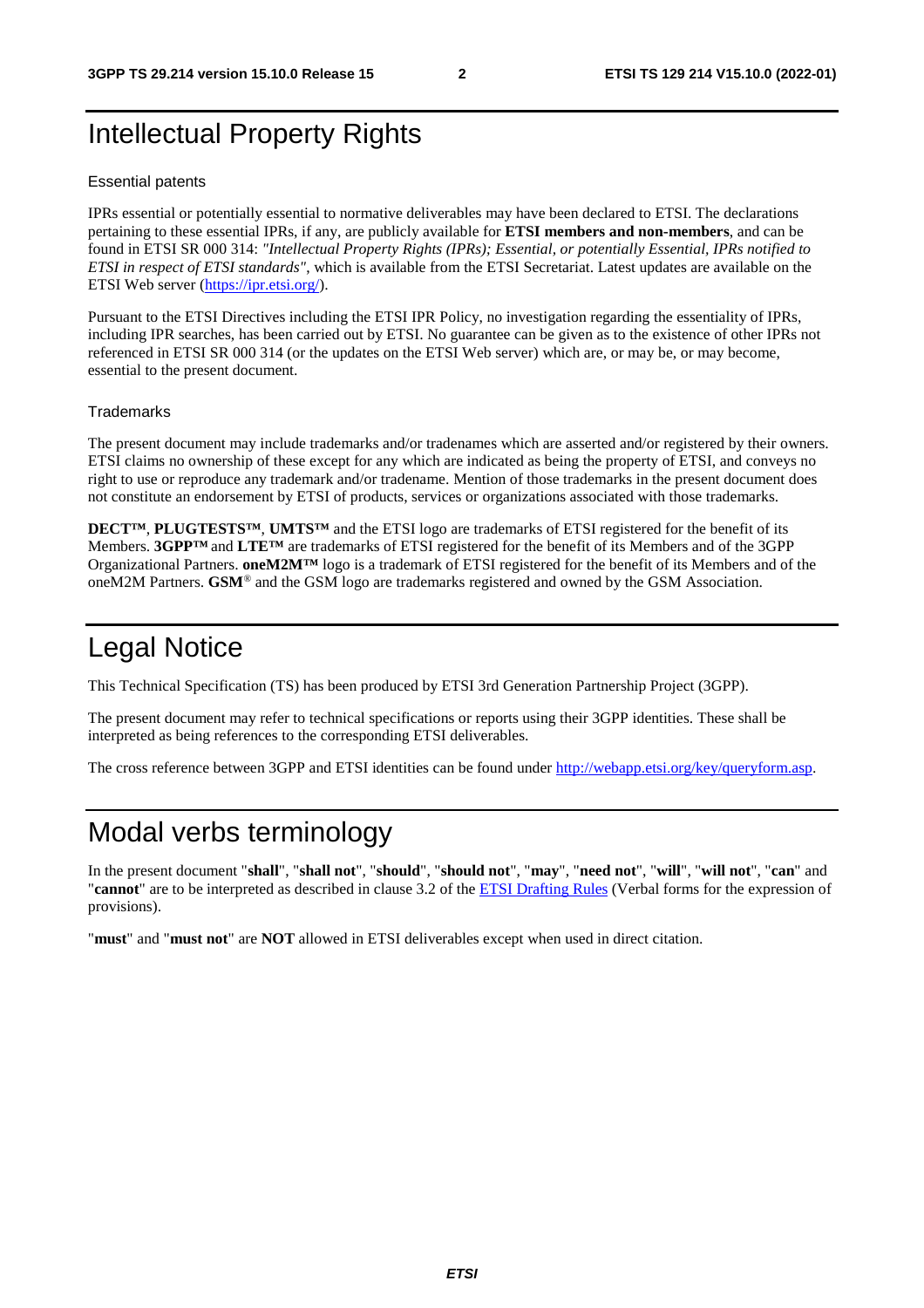$\mathbf{3}$ 

# Contents

| 1               |                                                                                        |  |
|-----------------|----------------------------------------------------------------------------------------|--|
| 2               |                                                                                        |  |
| 3               |                                                                                        |  |
| 3.1             |                                                                                        |  |
| 3.2             |                                                                                        |  |
| 4               |                                                                                        |  |
| 4.1             |                                                                                        |  |
| 4.2             |                                                                                        |  |
| 4.3             |                                                                                        |  |
| 4.3.1           |                                                                                        |  |
| 4.3.2           |                                                                                        |  |
| 4.4             |                                                                                        |  |
| 4.4.1           |                                                                                        |  |
| 4.4.2           |                                                                                        |  |
| 4.4.3           |                                                                                        |  |
| 4.4.4           |                                                                                        |  |
| 4.4.5<br>4.4.5a |                                                                                        |  |
| 4.4.6           |                                                                                        |  |
| 4.4.6.1         |                                                                                        |  |
| 4.4.6.2         |                                                                                        |  |
| 4.4.6.3         |                                                                                        |  |
| 4.4.6.4         |                                                                                        |  |
| 4.4.6.5         |                                                                                        |  |
| 4.4.6.6         |                                                                                        |  |
| 4.4.6.7         |                                                                                        |  |
| 4.4.6.8         |                                                                                        |  |
| 4.4.6.9         |                                                                                        |  |
| 4.4.7           |                                                                                        |  |
| 4.4.8           |                                                                                        |  |
| 4.4.9           |                                                                                        |  |
| 4.4.10          | Extended bandwidth support for EPC supporting Dual Connectivity (E-UTRAN and 5G NR) 29 |  |
| 5               |                                                                                        |  |
| 5.1             |                                                                                        |  |
| 5.2             |                                                                                        |  |
| 5.3             |                                                                                        |  |
| 5.3.0           |                                                                                        |  |
| 5.3.1           |                                                                                        |  |
| 5.3.2           |                                                                                        |  |
| 5.3.3           |                                                                                        |  |
| 5.3.4           |                                                                                        |  |
| 5.3.5           |                                                                                        |  |
| 5.3.6           |                                                                                        |  |
| 5.3.7           |                                                                                        |  |
| 5.3.8           |                                                                                        |  |
| 5.3.9           |                                                                                        |  |
| 5.3.10          |                                                                                        |  |
| 5.3.11          |                                                                                        |  |
| 5.3.12          |                                                                                        |  |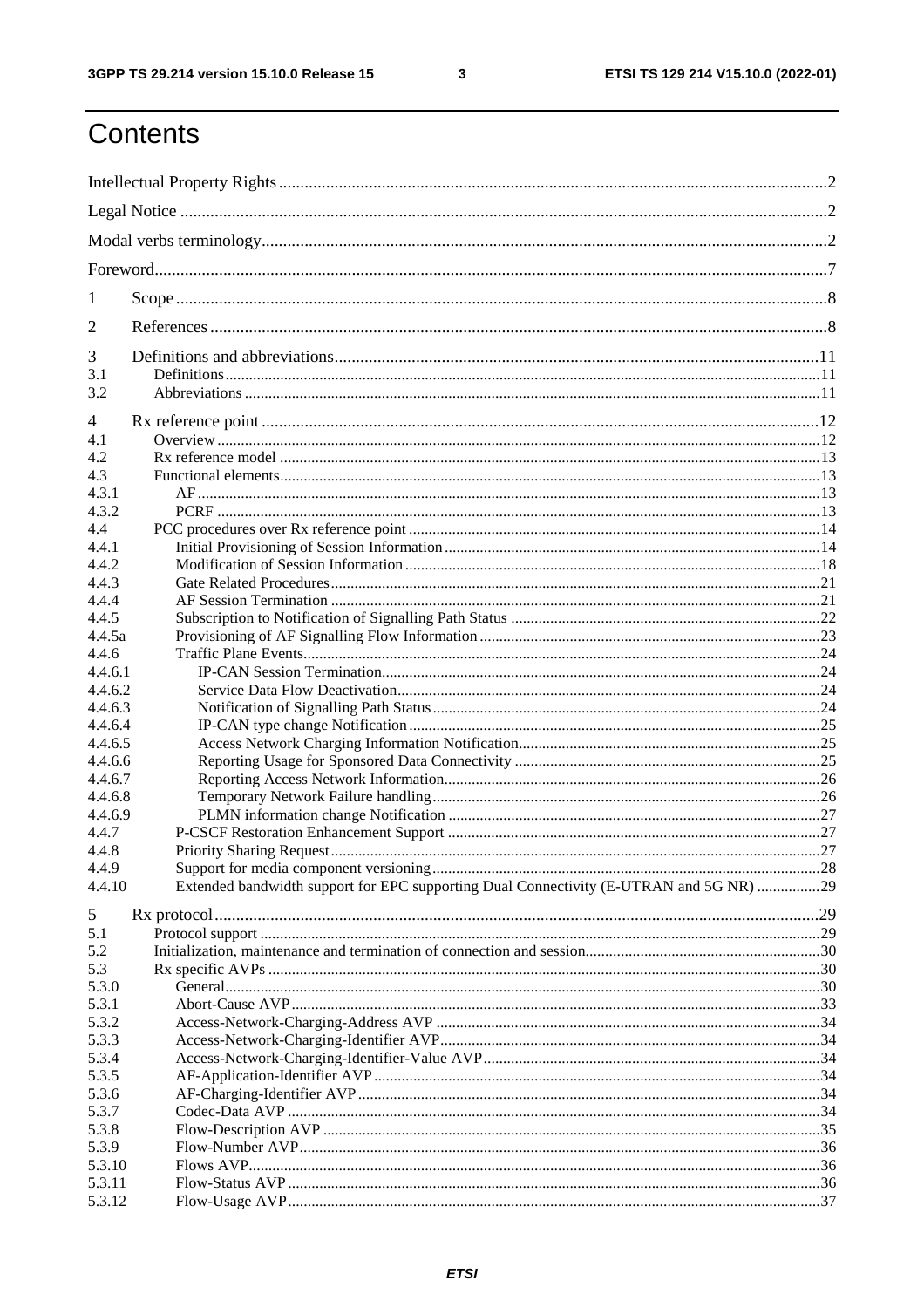$\overline{\mathbf{4}}$ 

| 5.3.13  |  |
|---------|--|
| 5.3.14  |  |
| 5.3.15  |  |
| 5.3.16  |  |
| 5.3.17  |  |
| 5.3.18  |  |
| 5.3.19  |  |
| 5.3.20  |  |
| 5.3.21  |  |
| 5.3.22  |  |
| 5.3.23  |  |
| 5.3.24  |  |
| 5.3.25  |  |
| 5.3.26  |  |
| 5.3.27  |  |
| 5.3.28  |  |
| 5.3.29  |  |
| 5.3.30  |  |
| 5.3.31  |  |
| 5.3.32  |  |
| 5.3.33  |  |
| 5.3.34  |  |
| 5.3.35  |  |
| 5.3.36  |  |
|         |  |
| 5.3.37  |  |
| 5.3.38  |  |
| 5.3.39  |  |
| 5.3.40  |  |
| 5.3.41  |  |
| 5.3.42  |  |
| 5.3.43  |  |
| 5.3.44  |  |
| 5.3.45  |  |
| 5.3.45a |  |
| 5.3.46  |  |
| 5.3.47  |  |
| 5.3.48  |  |
| 5.3.49  |  |
|         |  |
| 5.3.51  |  |
| 5.3.52  |  |
| 5.3.53  |  |
| 5.3.54  |  |
| 5.3.55  |  |
| 5.3.56  |  |
| 5.3.57  |  |
| 5.3.58  |  |
| 5.3.59  |  |
| 5.3.60  |  |
| 5.3.61  |  |
| 5.3.62  |  |
| 5.3.63  |  |
| 5.3.64  |  |
| 5.3.65  |  |
| 5.3.66  |  |
| 5.3.67  |  |
| 5.4     |  |
| 5.4.0   |  |
| 5.4.1   |  |
| 5.5     |  |
| 5.5.1   |  |
| 5.5.2   |  |
|         |  |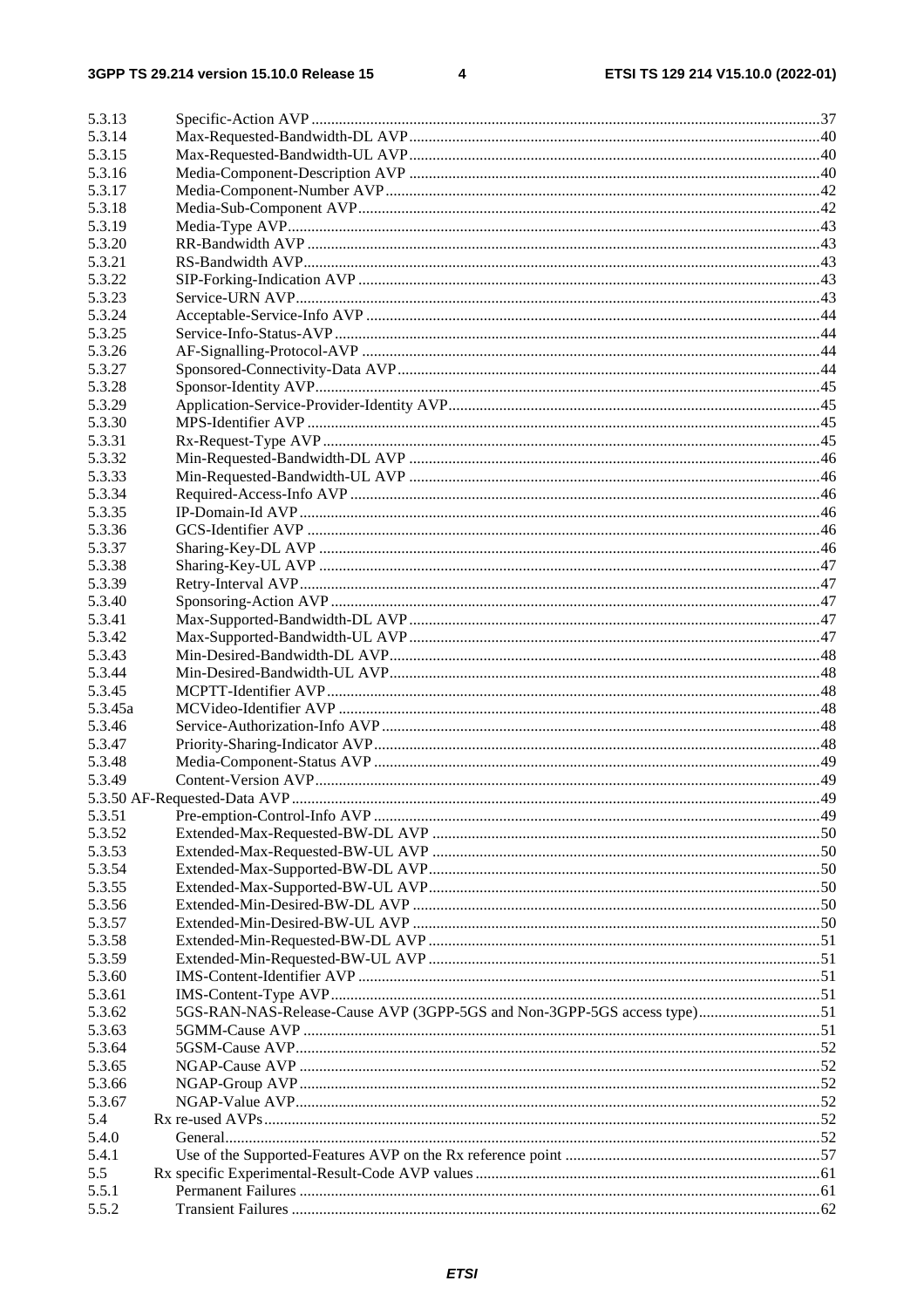$5\phantom{a}$ 

| 5.6<br>5.6.0     |                                                                                                                                                                                                                    |  |
|------------------|--------------------------------------------------------------------------------------------------------------------------------------------------------------------------------------------------------------------|--|
| 5.6.1            |                                                                                                                                                                                                                    |  |
| 5.6.2            |                                                                                                                                                                                                                    |  |
| 5.6.3            |                                                                                                                                                                                                                    |  |
| 5.6.4<br>5.6.5   |                                                                                                                                                                                                                    |  |
| 5.6.6            |                                                                                                                                                                                                                    |  |
| 5.6.7            |                                                                                                                                                                                                                    |  |
| 5.6.8            |                                                                                                                                                                                                                    |  |
|                  | <b>Annex A (normative):</b>                                                                                                                                                                                        |  |
| A.1              |                                                                                                                                                                                                                    |  |
| A.2              |                                                                                                                                                                                                                    |  |
| A.2.0            |                                                                                                                                                                                                                    |  |
| A.2.1            |                                                                                                                                                                                                                    |  |
| A.2.2            |                                                                                                                                                                                                                    |  |
| A.3              |                                                                                                                                                                                                                    |  |
| A.3.1            |                                                                                                                                                                                                                    |  |
| A.3.2            |                                                                                                                                                                                                                    |  |
| A.4              |                                                                                                                                                                                                                    |  |
| A.5              |                                                                                                                                                                                                                    |  |
| A.6              |                                                                                                                                                                                                                    |  |
| A.7              |                                                                                                                                                                                                                    |  |
| A.7.1            |                                                                                                                                                                                                                    |  |
| A.7.2            |                                                                                                                                                                                                                    |  |
| A.7.3            |                                                                                                                                                                                                                    |  |
| A.8              |                                                                                                                                                                                                                    |  |
| A.9              |                                                                                                                                                                                                                    |  |
|                  |                                                                                                                                                                                                                    |  |
| A.10.1           |                                                                                                                                                                                                                    |  |
| A.10.2<br>A.10.3 | Retrieval of network provided location information at originating P-CSCF for inclusion in SIP Request 76<br>Retrieval of network provided location information at originating P-CSCF for inclusion in SIP response |  |
|                  |                                                                                                                                                                                                                    |  |
| A.10.4<br>A.10.5 |                                                                                                                                                                                                                    |  |
|                  |                                                                                                                                                                                                                    |  |
|                  |                                                                                                                                                                                                                    |  |
|                  |                                                                                                                                                                                                                    |  |
|                  |                                                                                                                                                                                                                    |  |
| A.13.1           |                                                                                                                                                                                                                    |  |
| A.13.2           |                                                                                                                                                                                                                    |  |
|                  |                                                                                                                                                                                                                    |  |
|                  |                                                                                                                                                                                                                    |  |
| A.15.1           |                                                                                                                                                                                                                    |  |
| A.15.2           |                                                                                                                                                                                                                    |  |
|                  |                                                                                                                                                                                                                    |  |
|                  | <b>Annex B</b> (normative):                                                                                                                                                                                        |  |
| B.1              |                                                                                                                                                                                                                    |  |
| B.1.1            |                                                                                                                                                                                                                    |  |
| <b>B.1.2</b>     |                                                                                                                                                                                                                    |  |
| <b>B.1.2.1</b>   |                                                                                                                                                                                                                    |  |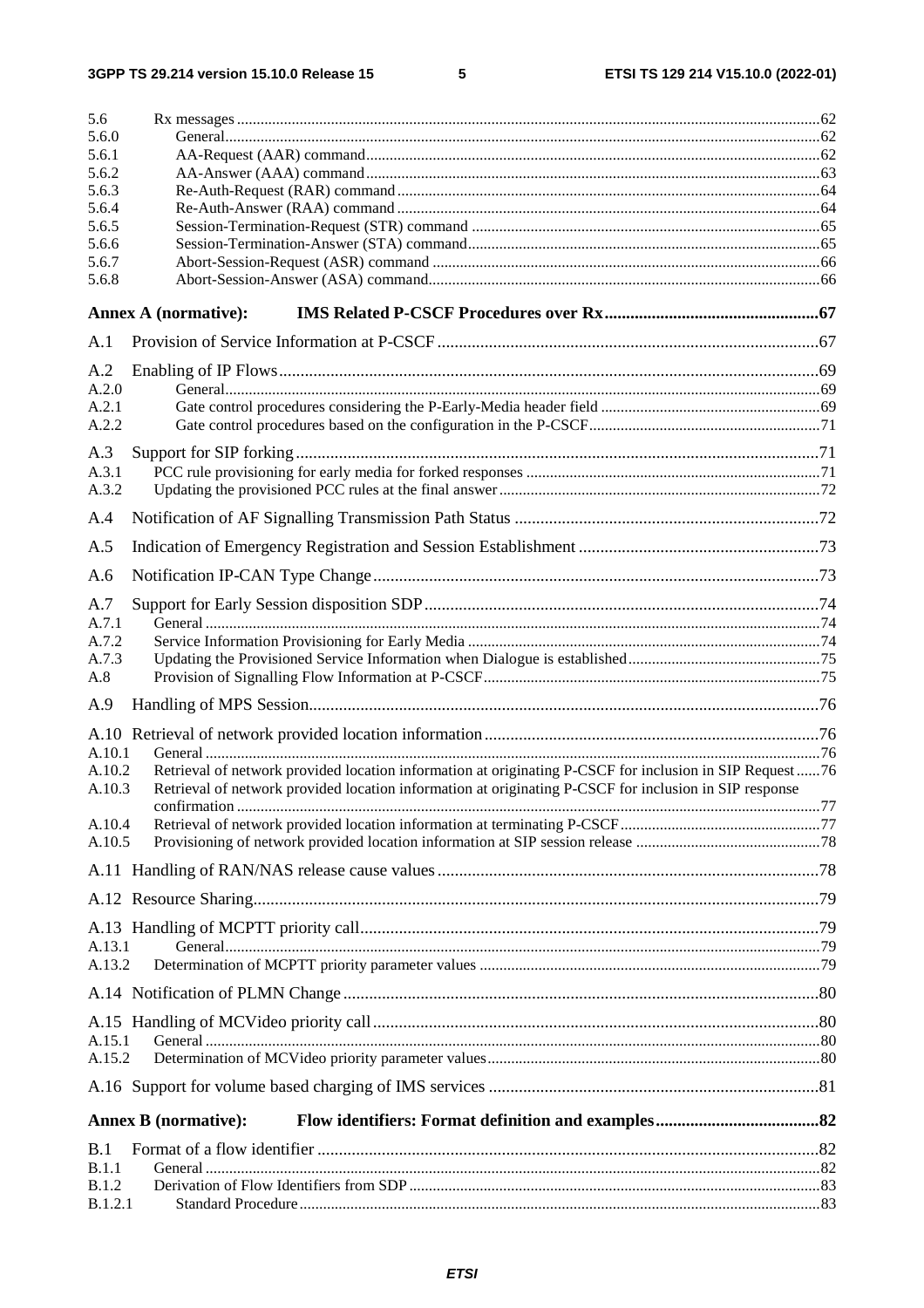$\bf 6$ 

| B.2 |  |  |  |  |  |  |
|-----|--|--|--|--|--|--|
| B.3 |  |  |  |  |  |  |
|     |  |  |  |  |  |  |
|     |  |  |  |  |  |  |
|     |  |  |  |  |  |  |
|     |  |  |  |  |  |  |
|     |  |  |  |  |  |  |
|     |  |  |  |  |  |  |
|     |  |  |  |  |  |  |
|     |  |  |  |  |  |  |
|     |  |  |  |  |  |  |
|     |  |  |  |  |  |  |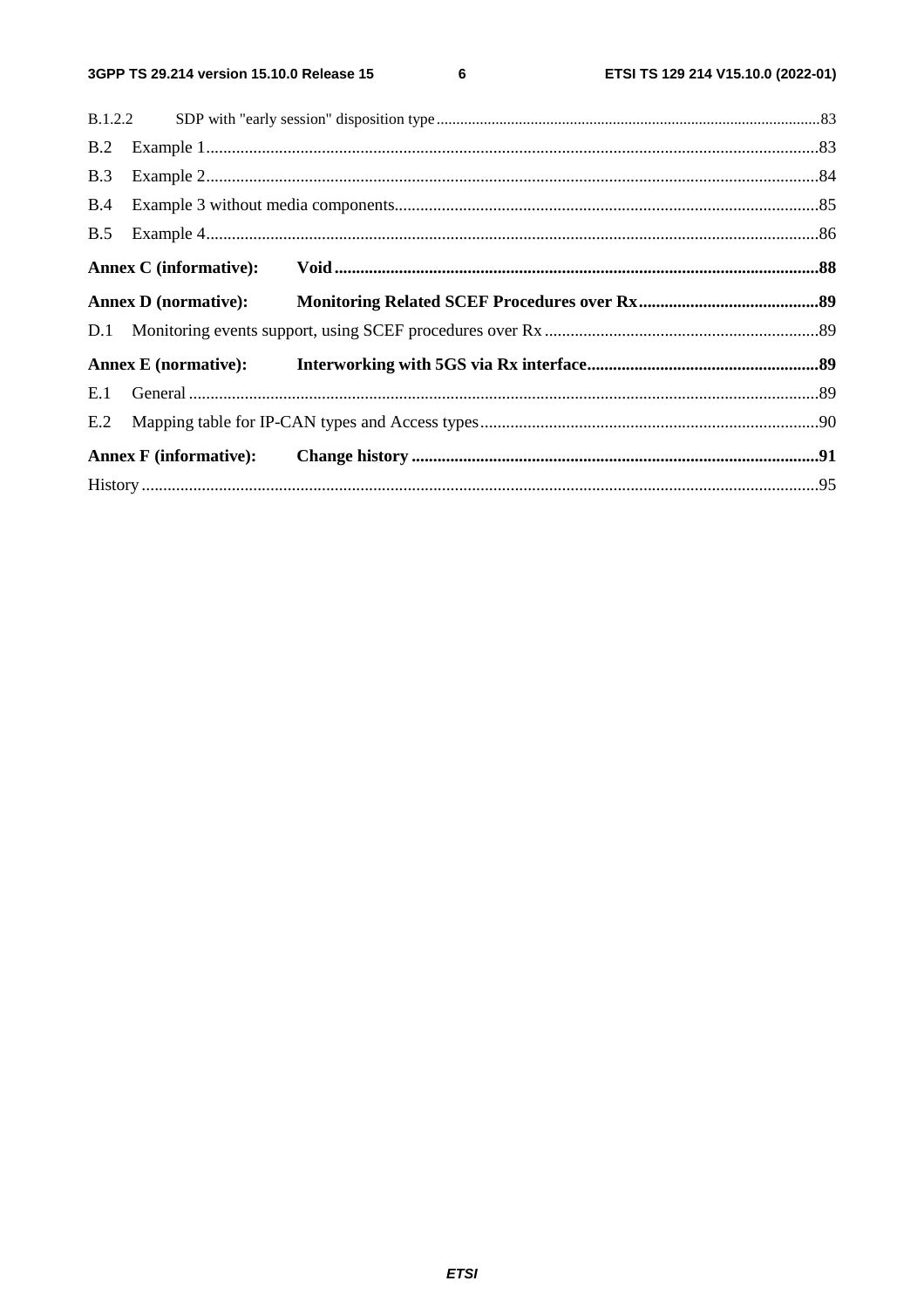# Foreword

This Technical Specification has been produced by the 3rd Generation Partnership Project (3GPP).

The contents of the present document are subject to continuing work within the TSG and may change following formal TSG approval. Should the TSG modify the contents of the present document, it will be re-released by the TSG with an identifying change of release date and an increase in version number as follows:

Version x.y.z

where:

- x the first digit:
	- 1 presented to TSG for information;
	- 2 presented to TSG for approval;
	- 3 or greater indicates TSG approved document under change control.
- Y the second digit is incremented for all changes of substance, i.e. technical enhancements, corrections, updates, etc.
- z the third digit is incremented when editorial only changes have been incorporated in the document.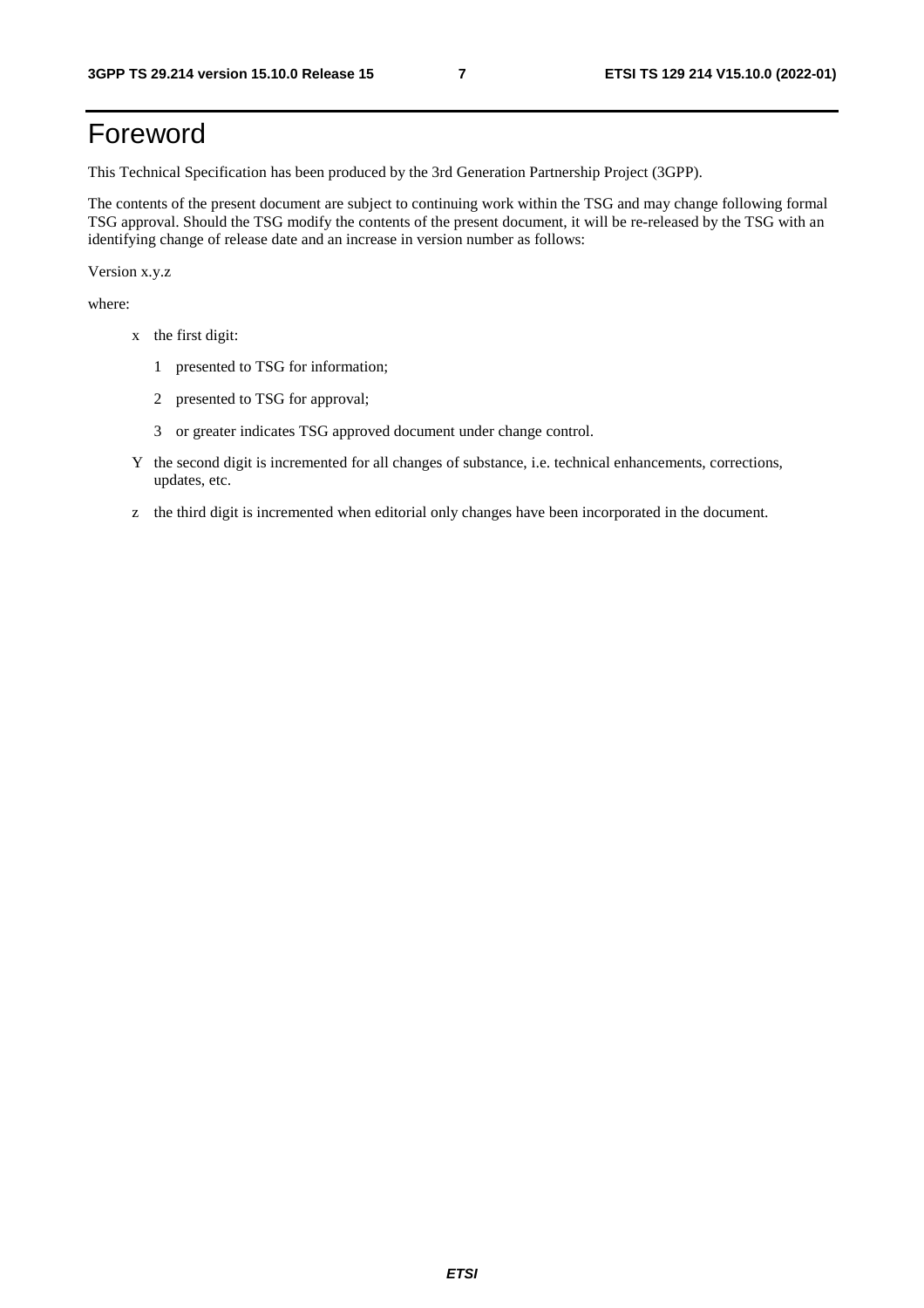# 1 Scope

The present document provides the stage 3 specification of the Rx reference point for the present release. The functional requirements and the stage 2 specifications of the Rx reference point are contained in 3GPP TS 23.203 [2].

The Rx reference point lies between the Application Function (AF) and the Policy and Charging Rule Function (PCRF). In the 5GS the Rx reference point resides between the AF and the Policy Control Function (PCF) as specified in 3GPP TS 23.501 [55] and 3GPP TS 23.503 [56].

NOTE: Interactions between the PCF and the AF using the 5GS Npcf\_PolicyAuthorization service (the N5 reference point) are defined in 3GPP TS 29.514 [57].

The Rx interface which is based on RESTful HTTP and XML is specified in 3GPP TS 29.201 [37].

Whenever it is possible the present document specifies the requirements for the protocol by reference to specifications produced by the IETF within the scope of Diameter. Where this is not possible, extensions to Diameter are defined within the present document.

# 2 References

The following documents contain provisions which, through reference in this text, constitute provisions of the present document.

- References are either specific (identified by date of publication and/or edition number or version number) or non-specific.
- For a specific reference, subsequent revisions do not apply.
- For a non-specific reference, the latest version applies. In the case of a reference to a 3GPP document (including a GSM document), a non-specific reference implicitly refers to the latest version of that document *in the same Release as the present document*.
- [1] 3GPP TR 21.905: "Vocabulary for 3GPP Specifications".
- [2] 3GPP TS 23.203: "Policy and Charging Control architecture".
- [3] Void.
- [4] Void.
- [5] 3GPP TS 29.209: "Policy control over Gq interface", latest Rel-6 version.
- [6] Void.
- [7] 3GPP TS 29.211: "Rx Interface and Rx/Gx signalling flows", latest Rel-6 version.
- [8] 3GPP TS 29.212: "Policy and Charging Control (PCC); Reference points".
- [9] 3GPP TS 29.213: "Policy and Charging Control signalling flows and Quality of Service (QoS) parameter mapping".
- [10] **Void.**
- [11] IETF RFC 3556: "Session Description Protocol (SDP) Bandwidth Modifiers for RTP Control Protocol (RTCP) Bandwidth".
- [12] IETF RFC 4005: "Diameter Network Access Server Application".
- [13] IETF RFC 4566: "SDP: Session Description Protocol".
- [14] IETF RFC 4006: "Diameter Credit Control Application".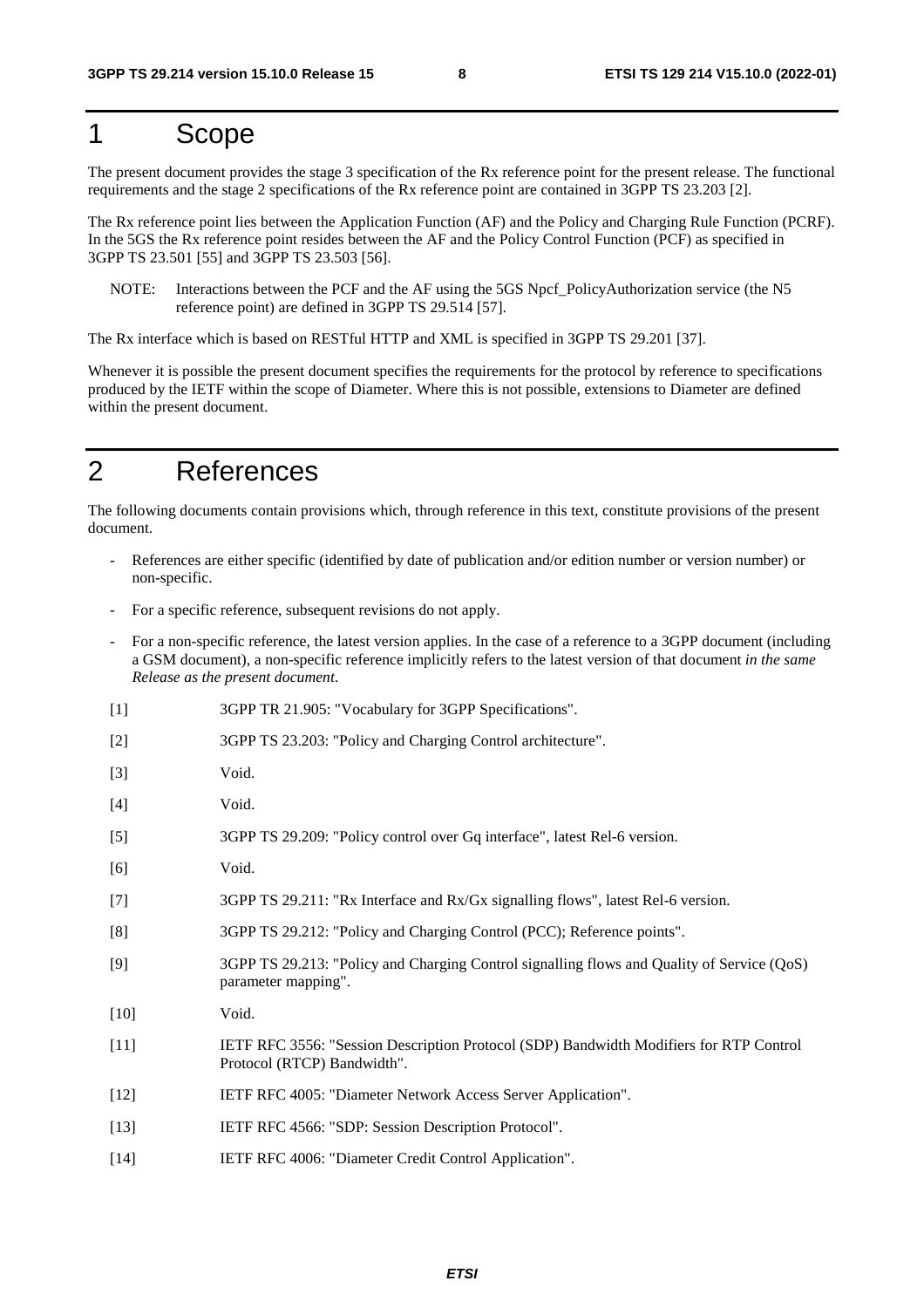| $[15]$ | ETSI TS 183 017 v3.2.1: "Telecommunications and Internet Converged Services and Protocols for<br>Advanced Networking (TISPAN); Resource and Admission Control: DIAMETER protocol for<br>session based policy set-up information exchange between the Application Function (AF) and the<br>Service Policy Decision Function (SPDF); Protocol specification". |
|--------|-------------------------------------------------------------------------------------------------------------------------------------------------------------------------------------------------------------------------------------------------------------------------------------------------------------------------------------------------------------|
| $[16]$ | 3GPP TS 23.228: "IP Multimedia Subsystem (IMS); Stage 2".                                                                                                                                                                                                                                                                                                   |
| $[17]$ | 3GPP TS 24.229: "IP Multimedia Call Control Protocol based on SIP and SDP; Stage 3".                                                                                                                                                                                                                                                                        |
| $[18]$ | IETF RFC 3264: "An Offer/Answer Model with the Session Description Protocol (SDP)".                                                                                                                                                                                                                                                                         |
| $[19]$ | Void.                                                                                                                                                                                                                                                                                                                                                       |
| $[20]$ | IETF RFC 3162: "Radius and IPv6".                                                                                                                                                                                                                                                                                                                           |
| $[21]$ | IETF RFC 5031: "A Uniform Resource Name (URN) for Emergency and Other Well-Known<br>Services".                                                                                                                                                                                                                                                              |
| $[22]$ | Void.                                                                                                                                                                                                                                                                                                                                                       |
| $[23]$ | 3GPP TS 32.240: "Telecommunication management; Charging management; Charging<br>architecture and principles".                                                                                                                                                                                                                                               |
| $[24]$ | 3GPP TS 32.299: "Telecommunication management; Charging management; Diameter charging<br>applications".                                                                                                                                                                                                                                                     |
| $[25]$ | 3GPP TS 29.229: "Cx and Dx interfaces based on the Diameter protocol; Protocol details"                                                                                                                                                                                                                                                                     |
| $[26]$ | 3GPP TS 24.292: "IP Multimedia (IM) Core Network (CN) subsystem Centralized Services (ICS);<br>Stage 3".                                                                                                                                                                                                                                                    |
| $[27]$ | IETF RFC 3959 (December 2004): "The Early Session Disposition Type for the Session Initiation<br>Protocol (SIP)".                                                                                                                                                                                                                                           |
| $[28]$ | 3GPP TS 23.380: "IMS Restoration Procedures".                                                                                                                                                                                                                                                                                                               |
| $[29]$ | Void.                                                                                                                                                                                                                                                                                                                                                       |
| $[30]$ | Void.                                                                                                                                                                                                                                                                                                                                                       |
| $[31]$ | 3GPP TS 22.153: "Multimedia Priority Service".                                                                                                                                                                                                                                                                                                              |
| $[32]$ | Void.                                                                                                                                                                                                                                                                                                                                                       |
| $[33]$ | 3GPP TS 29.274: "3GPP Evolved Packet System. Evolved GPRS Tunnelling Protocol for EPS<br>$(GTPv2)$ ".                                                                                                                                                                                                                                                       |
| $[34]$ | 3GPP TS 29.061: "Interworking between the Public Land Mobile Network (PLMN) supporting<br>packet based services and Packet Data Networks (PDN)".                                                                                                                                                                                                            |
| $[35]$ | IETF RFC 7683: "Diameter Overload Indication Conveyance".                                                                                                                                                                                                                                                                                                   |
| $[36]$ | 3GPP TS 23.468: "Group Services and System Aspects; Group Communication System Enablers<br>for LTE (GCSE LTE)".                                                                                                                                                                                                                                             |
| $[37]$ | 3GPP TS 29.201: "Representational State Transfer (REST) reference point between Application<br>Function (AF) and Protocol Converter (PC)".                                                                                                                                                                                                                  |
| $[38]$ | 3GPP TS 23.003: "Numbering, addressing and identification".                                                                                                                                                                                                                                                                                                 |
| $[39]$ | 3GPP TS 29.273: "3GPP EPS AAA interfaces".                                                                                                                                                                                                                                                                                                                  |
| $[40]$ | 3GPP TS 23.682: "Architecture enhancements to facilitate communications with packet data<br>networks and applications".                                                                                                                                                                                                                                     |
| $[41]$ | 3GPP TS 26.114: "IP Multimedia Subsystem (IMS); Multimedia telephony; Media handling and<br>interaction".                                                                                                                                                                                                                                                   |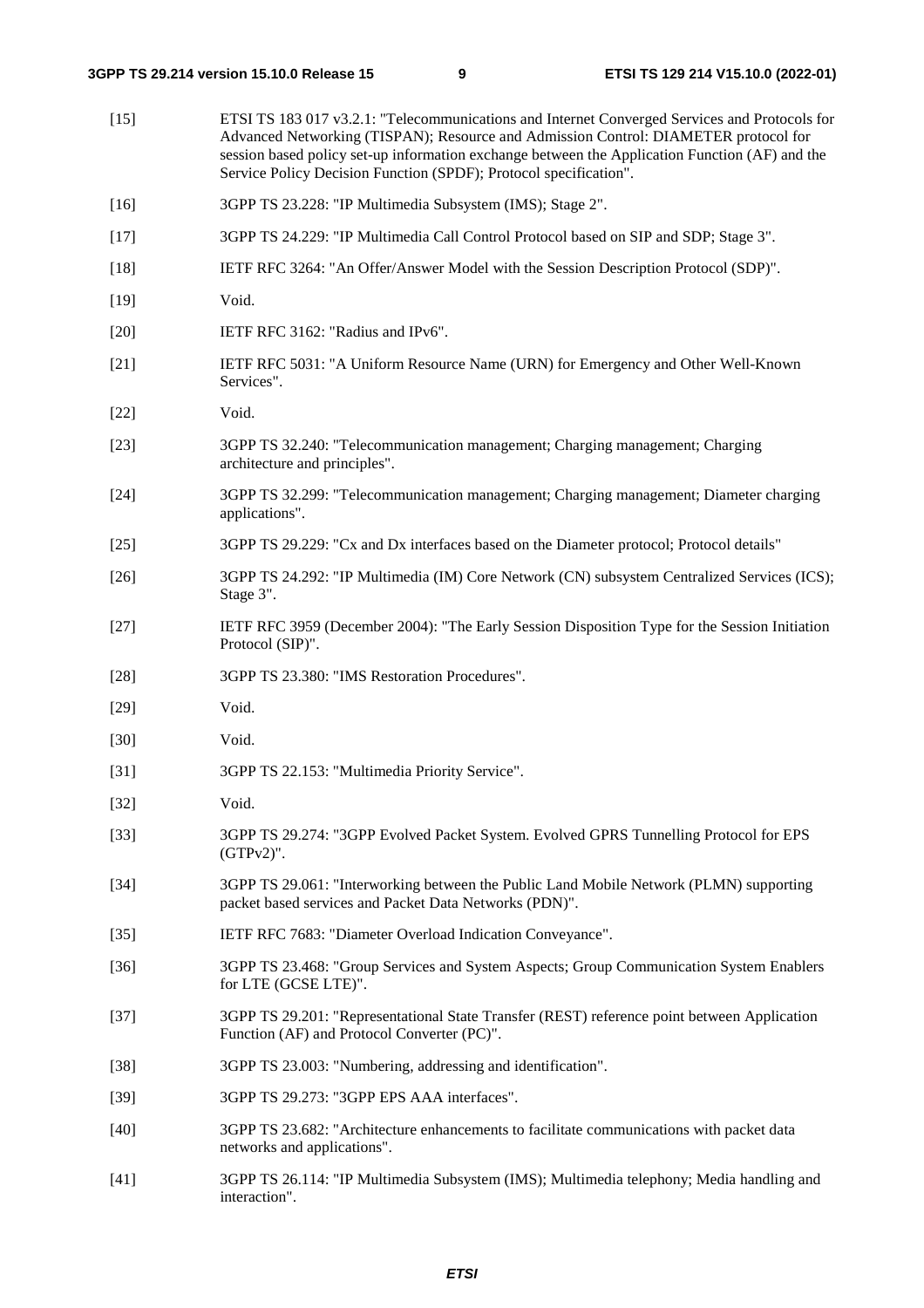- [42] IETF RFC 5761: "Multiplexing RTP Data and Control Packets on a Single Port".
- [43] IETF RFC 7944: "Diameter Routing Message Priority".
- [44] **Void.**
- [45] IETF RFC 8101: "IANA Registration of New Session Initiation Protocol (SIP) Resource-Priority Namespace for Mission Critical Push To Talk service".
- [46] 3GPP TS 23.303: "Proximity-based services (ProSe); Stage 2".
- [47] 3GPP TS 29.154: "Service capability exposure functionality over Nt reference point".
- [48] IETF RFC 5009: "Private Header (P-Header) Extension to the Session Initiation Protocol (SIP) for Authorization of Early Media".
- [49] IETF RFC 3948: "UDP Encapsulation of IPsec ESP Packets".
- [50] 3GPP TS 24.302: "Access to the 3GPP Evolved Packet Core (EPC) via non-3GPP access networks; stage 3".
- [51] IETF RFC 8583: "Diameter Load Information Conveyance".
- [52] IETF RFC 6733: "Diameter Base Protocol".
- [53] 3GPP TS 23.167: "IP Multimedia Subsystem (IMS) emergency sessions".
- [54] 3GPP TS 23.379: "Functional architecture and information flows to support Mission Critical Push To Talk (MCPTT); Stage 2".
- [55] 3GPP TS 23.501: "System Architecture for the 5G System; Stage 2".
- [56] 3GPP TS 23.503: "Policy and Charging Control Framework for the 5G System; Stage 2".
- [57] 3GPP TS 29.514: "5G System; Policy Authorization Service; Stage 3".
- [58] 3GPP TS 29.512: "5G System; Session Management Policy Control Service; Stage 3".
- [59] 3GPP TS 29.513: "5G System; Policy and Charging Control signalling flows and QoS parameter mapping; Stage 3".
- [60] 3GPP TS 23.280: "Common functional architecture to support mission critical services; Stage 2".
- [61] 3GPP TS 23.281: "Functional architecture and information flows to support Mission Critical Video (MCVideo); Stage 2".
- [62] 3GPP TS 24.182: "IP Multimedia Subsystem (IMS) Customized Alerting Tones (CAT); Protocol specification".
- [63] 3GPP TS 24.147: "Conferencing using the IP Multimedia (IM) Core Network (CN) subsystem; Stage 3".
- [64] 3GPP TS 29.571: "5G System; Common Data Types for Service Based Interfaces; Stage 3".
- [65] 3GPP TS 24.501: "Non-Access-Stratum (NAS) Protocol for 5G System (5GS); Stage 3".
- [66] 3GPP TS 38.413: "NG-RAN; NG Application Protocol (NGAP)".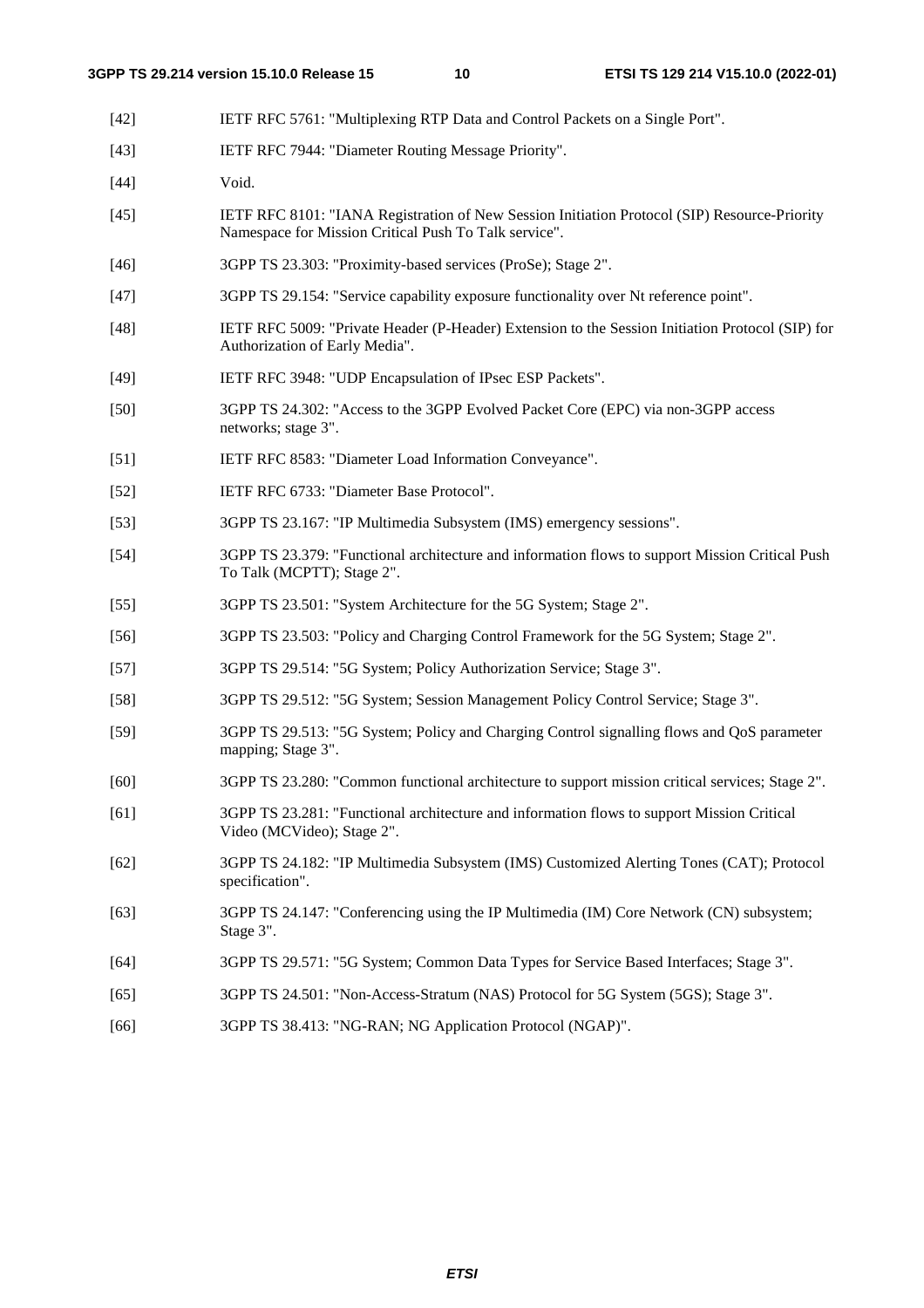# 3 Definitions and abbreviations

# 3.1 Definitions

For the purposes of the present document, the terms and definitions given in 3GPP TR 21.905 [1] and the following apply:

**Application Function (AF):** element offering application(s) that use IP bearer resources

NOTE: One example of an AF is the P-CSCF of the IM CN subsystem.

**AF Session:** application level session established by an application level signalling protocol offered by the AF that requires a session set-up with explicit session description before the use of the service.

NOTE: One example of an application session is an IMS session.

**Attribute-Value Pair (AVP):** See ETF RFC 6733 [52], corresponds to an Information Element in a Diameter message.

**Binding:** PCRF process of associating IP flows described in AF Service Information with IP-CAN bearers.

**Bit rate:** The number of bits (denoted in units of bits, kbits, etc.) that are conveyed or processed per unit of time. The bit rate in bit/s can be abbreviated with bps. This specification uses SI (International System of Units) prefixes as unit prefixes, which strictly refer to the power of 10, and shall not be used for the power of 2. For example, 1 kbit/s represents 1000 bit/s or 1 Mbit/s represents 1000 kbit/s and so on.

**IP-CAN bearer:** IP transmission path of defined capacity, delay and bit error rate, etc. See 3GPP TR 21.905 [1] for the definition of bearer.

**IP-CAN session:** association between a UE and an IP network (for GPRS, APN).

The association is identified by one UE Ipv4 address and/or one Ipv6 prefix together with a UE identity information, if available, and a PDN represented by a PDN ID (e.g. an APN). An IP-CAN session incorporates one or more IP-CAN bearers. Support for multiple IP-CAN bearers per IP-CAN session is IP-CAN specific. An IP-CAN session exists as long as the related UE Ipv4 address and/or Ipv6 prefix are assigned and announced to the IP network.

**IP flow:** unidirectional flow of IP packets with the same source IP address and port number and the same destination IP address and port number and the same transport protocol

Port numbers are only applicable if used by the transport protocol.

**MPS session:** A session for which priority treatment is applied for allocating and maintaining radio and network resources to support the Multimedia Priority Service (MPS). MPS is defined in 3GPP TS 22.153 [31].

**Packet flow:** A specific user data flow carried through the PCEF. A packet flow can be an IP flow.

**PCC rule:** set of information enabling the detection of a service data flow and providing parameters for policy control and/or charging control.

**RESTful HTTP:** is an architectural style consisting of a coordinated set of architectural constraints applied to components, connectors, and data elements, within a distributed hypermedia system applied to the development of web services.

**service information:** set of information conveyed from the AF to the PCRF over the Rx interface to be used as a basis for PCC decisions at the PCRF, including information about the AF session (e.g. application identifier, type of media, bandwidth, IP address and port number).

**service data flow:** An aggregate set of packet flows.

# 3.2 Abbreviations

For the purpose of the present document, the abbreviations given in 3GPP TR 21.905 [1] and the following apply:

5GMM 5G Mobility Management protocol 5GS 5G System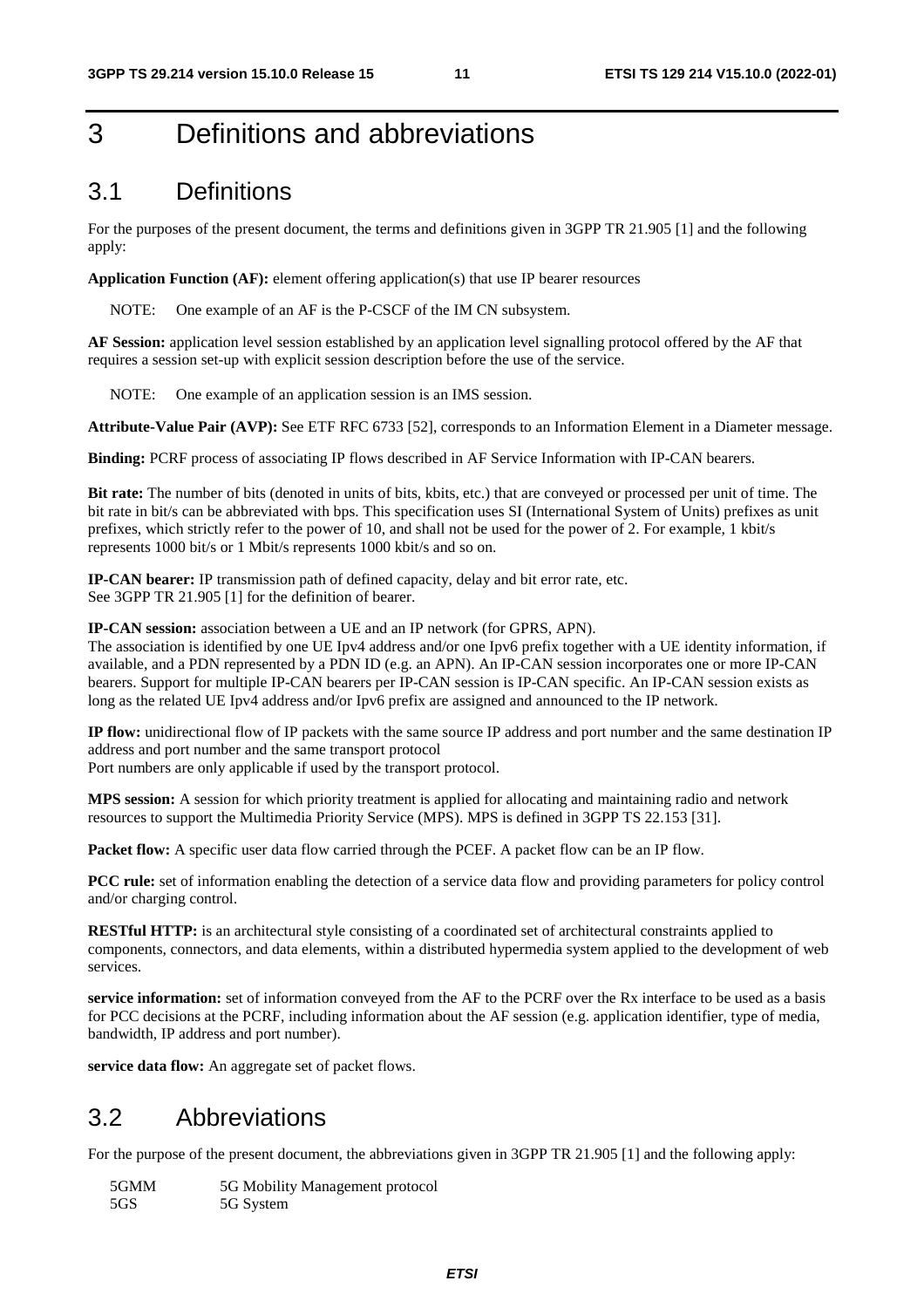| 5GSM          | 5G Session Management protocol                 |
|---------------|------------------------------------------------|
| <b>ADC</b>    | Application Detection and Control              |
| AF            | <b>Application Function</b>                    |
| AS            | <b>Application Server</b>                      |
| ASP           | <b>Application Service Provider</b>            |
| <b>AVP</b>    | Attribute Value Pair                           |
| <b>CRF</b>    | <b>Charging Rules Function</b>                 |
| <b>DRMP</b>   | Diameter Routing Message Priority              |
| <b>DSCP</b>   | Differentiated Services Code Point             |
| <b>GCS</b>    | Group Communication Service                    |
| GCS AS        | Group Communication Service Application Server |
| <b>IP-CAN</b> | <b>IP Connectivity Access Network</b>          |
| <b>MPS</b>    | Multimedia Priority Service                    |
| <b>NGAP</b>   | <b>NG Application Protocol</b>                 |
| <b>PCC</b>    | Policy and Charging Control                    |
| <b>PCEF</b>   | Policy and Charging Enforcement Function       |
| PCF           | <b>Policy Control Function</b>                 |
| <b>PCRF</b>   | Policy and Charging Rule Function              |
| <b>PDF</b>    | Policy Decision Function                       |
| P-CSCF        | Proxy-Call Session Control Function            |
| <b>PSAP</b>   | <b>Public Safety Answering Point</b>           |
| <b>RCAF</b>   | <b>RAN Congestion Awareness Function</b>       |
| QoS           | Quality of Service                             |
| <b>SCEF</b>   | Service Capability Exposure Function           |
| <b>SCS</b>    | Service Capability Server                      |
| <b>SDF</b>    | Service Data Flow                              |
| <b>SMF</b>    | <b>Session Management Function</b>             |
| <b>SPR</b>    | <b>Subscriber Profile Repository</b>           |
| TDF           | <b>Traffic Detection Function</b>              |
| <b>UDC</b>    | <b>User Data Convergence</b>                   |
| UE            | User Equipment                                 |
| <b>UDR</b>    | <b>User Data Repository</b>                    |
| <b>XML</b>    | <b>Extensible Markup Language</b>              |
|               |                                                |

# 4 Rx reference point

# 4.1 Overview

The Rx reference point is used to exchange application level session information:

- and the Application Function (AF); and
- in the 5GS, between the Policy Control Function (PCF) between

the Policy and Charging Rules Function (PCRF) and the Application Function (AF). As defined in the stage 2 specifications (3GPP TS 23.203 [2]), this information is part of the input used by the PCRF for the Policy and Charging Control (PCC) decisions. The PCRF exchanges the PCC rules with the Policy and Charging Enforcement Function (PCEF) and QoS rules with the Bearer Binding and Event Reporting Function (BBERF) as specified in 3GPP TS 29.212 [8].

Policy and Charging Control over Rx interface in the 5GS is specified in annex E.

Signalling flows related to the both Rx and Gx interfaces are specified in 3GPP TS 29.213 [9].

Refer to Annex G of 3GPP TS 29.213 [9] for Diameter overload control procedures over the Rx interface.

Refer to Annex J of 3GPP TS 29.213 [9] for Diameter message priority mechanism procedures over the Rx interface.

Refer to Annex K of 3GPP TS 29.213 [9] for Diameter load control procedures over the Rx interface.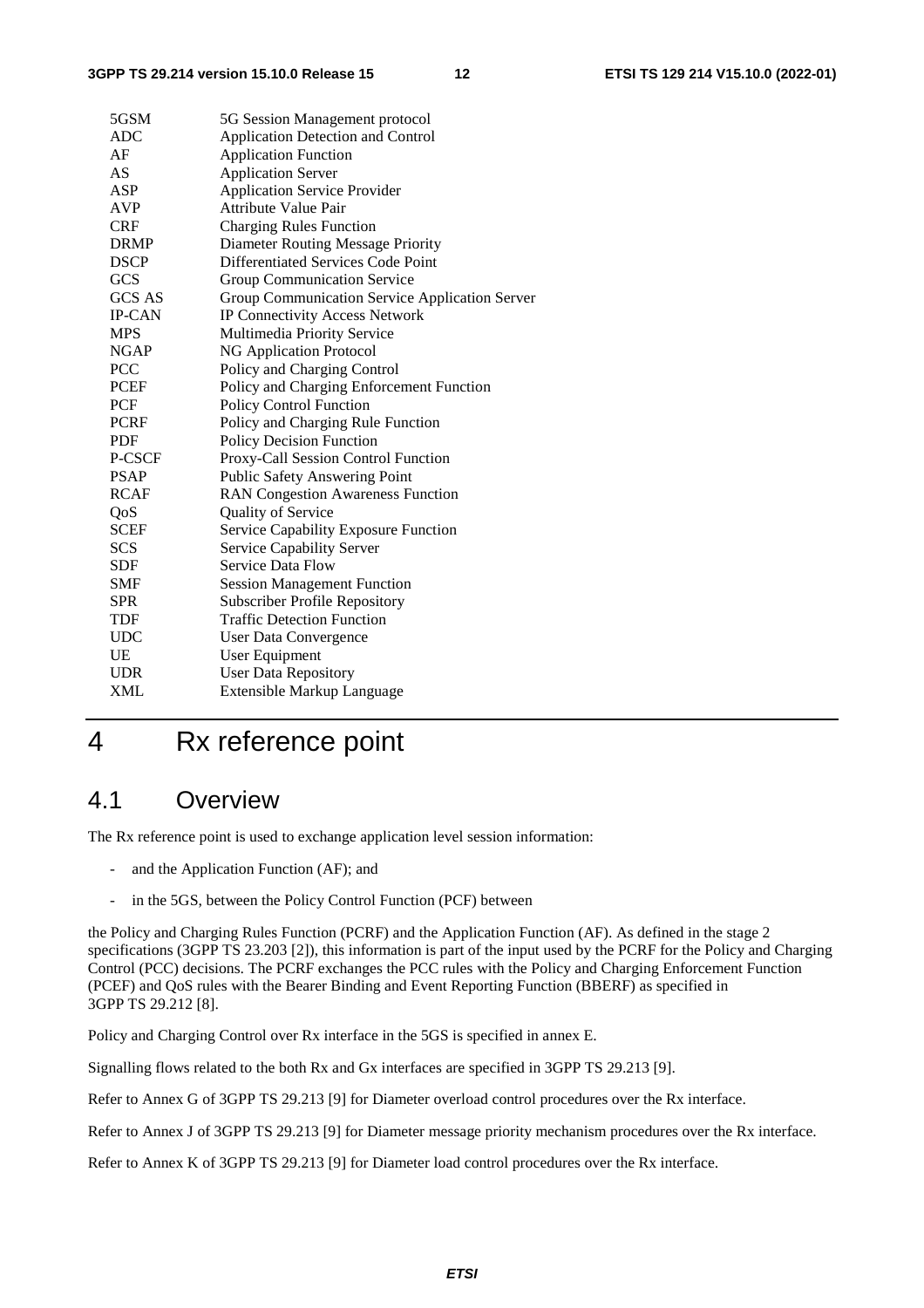# 4.2 Rx reference model

The Rx reference point is defined between the PCRF and the AF. The relationships between the different functional entities involved are depicted in figure 4.2.1. The overall PCC architecture is depicted in subclause 3a of 3GPP TS 29.213 [9].



**Figure 4.2.1: Rx reference model** 

**Figure 4.2.2: Void** 

# 4.3 Functional elements

### 4.3.1 AF

The AF is an element offering applications that require the Policy and Charging Control of traffic plane resources (e.g. UMTS PS domain/GPRS domain resources). One example of an application function is the P-CSCF. The AF shall use the Rx reference point to provide session information to the PCRF.

NOTE: The AFs may be deployed by the same operator offering the IP-CAN or may be provided by external third party service provider.

# 4.3.2 PCRF

The PCRF (Policy Control and Charging Rules Function) is a functional element that encompasses policy control decision and flow based charging control functionalities. These 2 functionalities are the heritage of the release 6 logical entities PDF and CRF respectively. The PCRF provides network control regarding the service data flow detection, gating, QoS and flow based charging (except credit management) towards the PCEF. The PCRF receives session and media related information from the AF and informs AF of traffic plane events.

The PCRF may check that the service information provided by the AF is consistent with the operator defined policy rules before storing the service information. The service information shall be used to derive the QoS for the service. The PCRF may reject the request received from the AF and as a result the PCRF shall indicate, in the response to the AF, the service information that can be accepted by the PCRF.

The PCRF may temporarily not be able to provide the service delivery that AF requested (e.g. due to RAN user plane congestion). In this case, the PCRF may send a re-try interval information to the AF. The re-try interval indicates when service delivery may be retried by the AF over Rx.

NOTE 1: Additionally, existing bandwidth limitation parameters (e.g. Max-Requested-Bandwidth-DL AVP, Max-Requested-Bandwidth-UL AVP within the Acceptable-Service-Info AVP) provided by the PCRF to the AF in AA-Answer command during the Rx session establishment are available in order to mitigate RAN user plane congestion.

The PCRF may use the subscription information as basis for the policy and charging control decisions. The subscription information may apply for both session based and non-session based services. The subscription specific information for each service may contain e.g. max QoS class and max bit rate.

If the AF requests it, the PCRF shall report IP-CAN session events (including bearer events and events on AF signalling transport) to the AF via the Rx reference point.

The PCRF PCC/QoS Rule decisions may be based on one or more of the following:

the session and media related information obtained from the AF via the Rx reference point;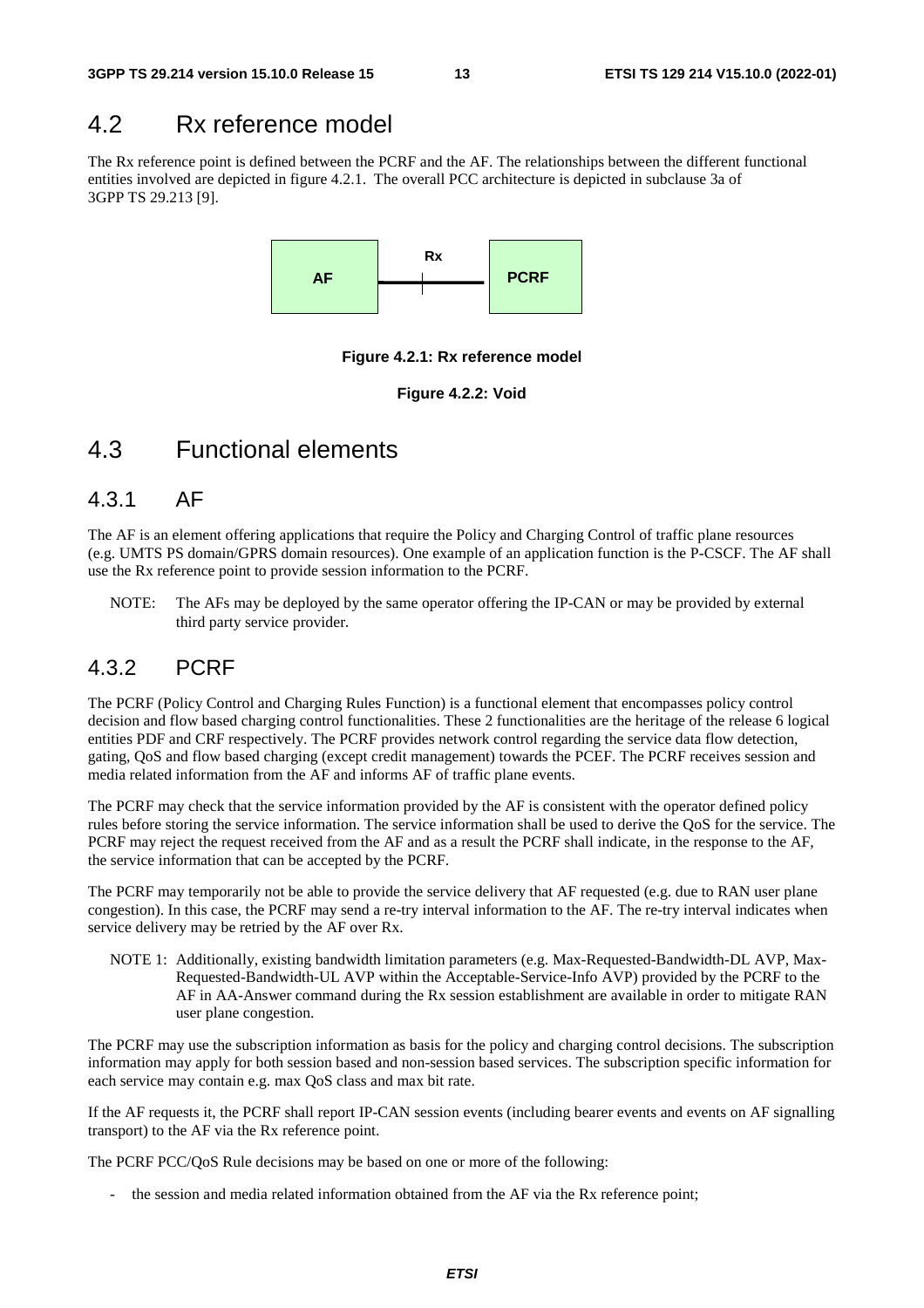- the bearer and subscriber related information obtained from the PCEF over the Gx reference point;
- the bearer and subscriber related information obtained from the BBERF over the Gxx reference point;
- subscriber and service related data the PCRF may be aware of by configuration or through the Sp reference point;
- pre-configured information in the PCRF.
- NOTE 2: The details associated with the Sp reference point are not specified in this Release. The SPR's relation to existing subscriber databases is not specified in this Release.

The PCRF shall provision PCC/QoS Rules to the PCEF/BBERF via the Gx/Gxx reference point.

# 4.4 PCC procedures over Rx reference point

### 4.4.1 Initial Provisioning of Session Information

When a new AF session is being established and media information for this AF session is available at the AF and the related media require PCC supervision, the AF shall open an Rx Diameter session with the PCRF for the AF session using an AA-Request command, unless an Rx session has already been established for the AF session (e.g. as per clause 4.4.6.7). If an Rx Diameter session already exists for the AF session, the AF uses the existing Rx Diameter session. The AF shall provide the full IP address of the UE using either Framed-IP-Address AVP or Framed-Ipv6- Prefix AVP, and the corresponding Service Information within Media-Component-Description AVP(s). The AF shall not include circuit-switched bearer related media in the service information sent to the PCRF. The AF shall indicate to the PCRF as part of the Media-Component-Description whether the media IP flow(s) should be enabled or disabled with the Flow-Status AVP.

- NOTE 1: The AF does not need to open an Rx Diameter session with the PCRF, if the SDP payload is only proposing to use a circuit-switched bearer (i.e. "c=" line set to "PSTN" and an "m=" line set to "PSTN", refer to 3GPP TS 24.292 [26]).
- NOTE 2: The Rx Diameter session used for an AF session is different from the Rx Diameter session possibly used for the notifications of the status of the AF signalling transmission path. A new Rx Diameter session is established for each new AF session.

The AF may include the AF-Application-Identifier AVP into the AA-Request in order to indicate the particular service that the AF session belongs to. This AVP can be provided at both AF session level, and Media-Component-Description level. When provided at both levels, the AF-Application Identifier provided within the Media-Component-Description AVP will have precedence. The AF may also include an AF application identifier within the AF-Application-Identifier AVP at the AF session level to trigger the PCRF to indicate to the PCEF/TDF to perform the application detection based on the operator's policy as defined in 3GPP TS 29.212 [8].

The AF may include the AF-Charging-Identifier AVP into the AA-Request for charging correlation purposes. The AF may also include the Specific-Action AVP to request notification for certain user plane events, e.g. bearer termination.

The AF may include the Service-URN AVP in order to indicate that the new AF session relates to emergency traffic and additionally it may include the AF-Requested-Data AVP to indicate the information required by the AF. If the PCRF receives the Service-URN AVP indicating an emergency session, the PCRF may apply special policies, for instance prioritising service flows relating to the new AF session or allowing these service flows free of charge. If the Service-URN AVP indicates that the new AF session relates to emergency traffic and the AF-Requested-Data AVP is received, the PCRF shall provide the requested available user information as part of the AA-Answer command.

The AF may include the MPS-Identifier AVP in order to indicate that the new AF session relates to an MPS session. If the PCRF receives the MPS-Identifier AVP indicating an MPS session, the PCRF may take specific actions on the corresponding IP-CAN to ensure that the MPS session is prioritized as specified in 3GPP TS 29.212 [8]. For Multimedia Priority Sevice handling, see Annex A.9.

The AF may include the MCPTT-Identifier AVP in order to indicate that the new AF session relates to an MCPTT session with priority call. If the PCRF receives the MCPTT-Identifier AVP related to that MCPTT session, the PCRF may take specific actions on the corresponding IP-CAN to ensure that the MCPTT session is prioritized. For the handling of MCPTT session with priority call, see Annex A.13.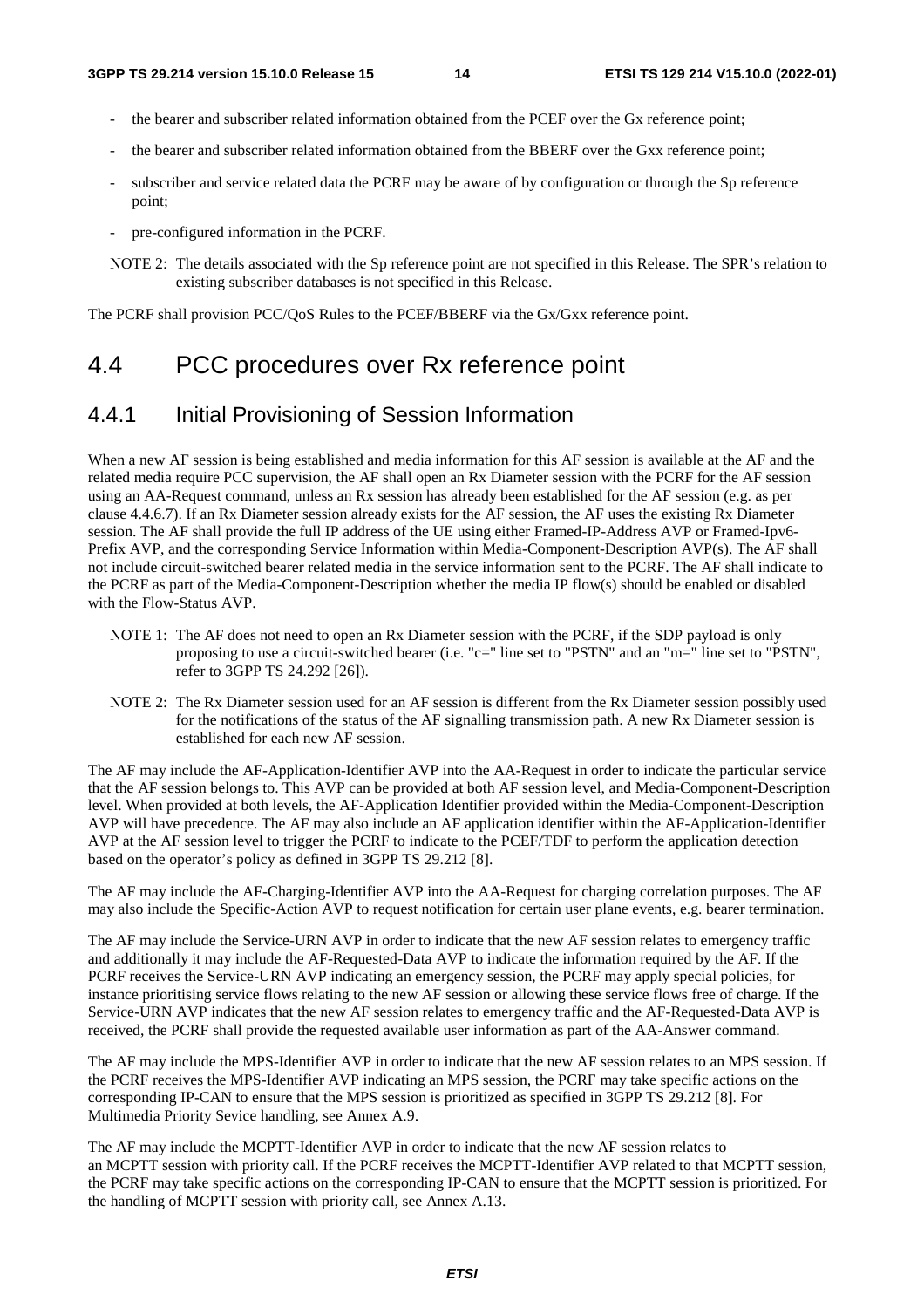The AF may include the MCVideo-Identifier AVP in order to indicate that the new AF session relates to an MCVideo session with priority call. If the PCRF receives the MCVideo-Identifier AVP related to that MCVideo session, the PCRF may take specific actions on the corresponding IP-CAN to ensure that the MCVideo session is prioritized. For the handling of MCVideo session with priority call, see Annex A.15.

The AF may include the Priority-Sharing-Indicator AVP set to PRIORITY\_SHARING\_ENABLED within the Media-Component-Description AVP in order to indicate to the PCRF that the related media flow is allowed to use the same Allocation and Retention Priority (ARP) as media flows belonging to other AF sessions as described in subclause 4.4.8. In this case, if the MCPTT-Preemption is supported, the AF may also include the Pre-emption-Capability AVP containing the suggested pre-emption capability value and the Pre-emption-Vulnerability AVP containing the suggested pre-emption vulnerability value within the Media-Component-Description AVP for the PCRF to determine the ARP values. The AF may also include the Pre-emption-Control-Info AVP containing the pre-emption control information at the AAR command level for the PCRF to perform the pre-emption control as defined in subclause 4.5.27 or 4a.5.17 of 3GPP TS 29.212 [8].

The AF may include the Sharing-Key-UL and/or Sharing-Key-DL AVP within the Media-Component-Description AVP in order to indicate that the related media of the new AF session may share resources with other media components in the related direction that include the same value for the Sharing-Key-UL AVP and/or Sharing-Key-DL AVP.

When the AF is a GCS AS, it may include the GCS-Identifier AVP at command level and Reservation-Priority AVP at command level or media component level in order to indicate that the new AF session relates to a prioritized Group Communication session. Based on this information, the PCRF may take specific actions on the corresponding IP-CAN to ensure that the Group Communication session is prioritized as specified in 3GPP TS 29.212 [8].

If the AF provides service information that has been fully negotiated (e.g. based on the SDP answer), the AF may include the Service-Info-Status AVP set to FINAL\_SERVICE\_INFORMATION. In this case the PCRF shall authorize the session and provision the corresponding PCC/QoS rules to the PCEF/BBERF.

The AF may additionally provide preliminary service information not fully negotiated yet (e.g. based on the SDP offer) at an earlier stage. To do so, the AF shall include the Service-Info-Status AVP with the value set to PRELIMINARY SERVICE INFORMATION. Upon receipt of such preliminary service information, the PCRF shall perform an early authorization check of the service information. For GPRS, the PCRF shall not provision PCC rules towards the PCEF unsolicitedly. However, the PCRF may authorize a PCC/QoS rule request received from the PCEF/BBERF as per 3GPP TS 29.212 [8]. Further, if the AF requests the PCRF to report the access network information together with preliminary service information, the PCRF shall immediately configure the PCEF (or BBERF) to provide the access network information.

For sponsored data connectivity and if SponsoredConnectivity is supported, the AF shall provide the application service provider identity and the sponsor identity to the PCRF by including the Application-Service-Provider-Identity AVP and the Sponsor-Identity AVP in the Sponsored-Connectivity-Data AVP in the AA-Request. Additionally if SponsorChange is supported the AF shall provide an indication whether to enable or not enable sponsored data connectivity to the PCRF by including the Sponsoring-Action AVP set to the applicable value.

NOTE 3: The relationship between the AF and Sponsor is out of scope of this specification. A single AF can serve multiple ASPs and multiple sponsors, An ASP can also be a sponsor.

To support the usage monitoring of sponsored data connectivity, the AF may also include the Granted-Service-Unit AVP in the Sponsored-Connectivity-Data AVP and the Specific-Action AVP set to the value USAGE\_REPORT in the AA-Request to request notification when the usage threshold has been reached.

NOTE 4: If the AF is in the user plane, the AF can handle the usage monitoring and therefore it is not required to provide a usage threshold to the PCRF as part of the sponsored data connectivity information.

When SponsoredConnectivity is supported or when SponsorChange is supported and the AF indicated to enable sponsored data connectivity, the following procedures apply:

If the UE is roaming with the visited access case and the AF is located in the HPLMN or roaming with the home routed case and operator policies do not allow accessing the sponsored data connectivity with this roaming case, the H-PCRF shall reject the service request indicating UNAUTHORIZED\_SPONSORED\_DATA\_CONNECTIVITY to the AF.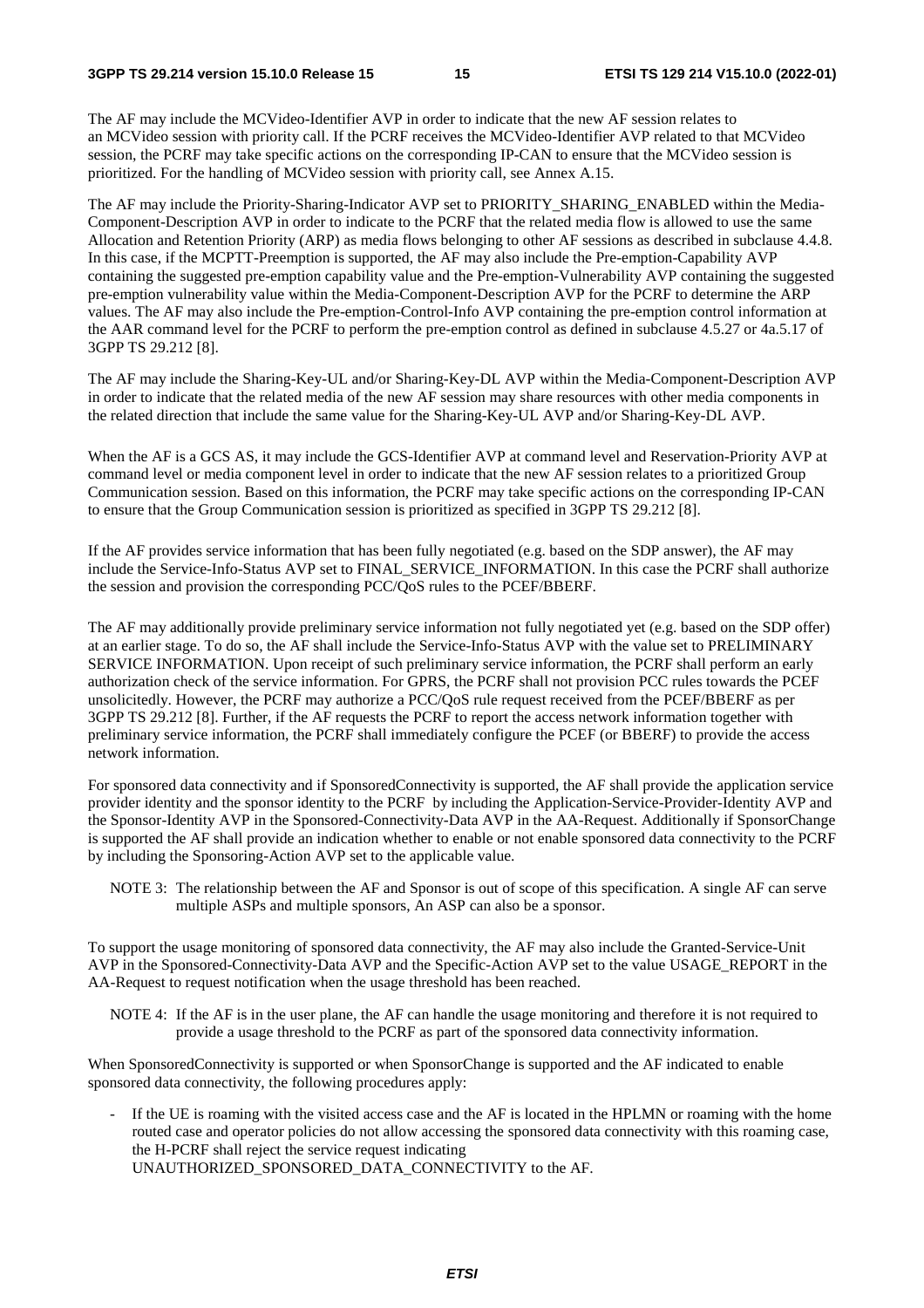#### **3GPP TS 29.214 version 15.10.0 Release 15 16 ETSI TS 129 214 V15.10.0 (2022-01)**

If the UE is roaming with the visited access case and the AF is located in the VPLMN, the V-PCRF shall reject the service request indicating UNAUTHORIZED\_SPONSORED\_DATA\_CONNECTIVITY to the AF.

When SponsoredConnectivity is supported or when SponsorChange is supported and the AF indicated to enable sponsored data connectivity, if the UE is in the non-roaming case or roaming with the home routed case and the operator policies allow accessing the sponsored data connectivity with this roaming case, the following procedures apply:

- If the PCEF/TDF does not support sponsored connectivity and the required reporting level for that service indicates a sponsored connectivity level according to 3GPP TS 29.212 [8], then the PCRF shall reject the request indicating REQUESTED\_SERVICE\_NOT\_AUTHORIZED.
- If the PCEF/TDF supports sponsored data connectivity feature or the required reporting level is different from sponsored connectivity level as described in 3GPP TS 29.212 [8], then the PCRF, based on operator policies, shall check whether it is required to validate the sponsored connectivity data. If it is required, it shall perform the authorizations based on sponsored data connectivity profiles. If the authorization fails, the PCRF responds to the AF with an AA-Answer including the Experimental-Result-Code AVP set to the value UNAUTHORIZED\_SPONSORED\_DATA\_CONNECTIVITY. The profile may include a list of Application Service Providers and their applications per sponsor.
- NOTE 5: If the AF is in the operator's network and is based on the OSA/Parlay-X GW, the PCRF is not required to verify that a trust relationship exists between the operator and the sponsors.

When the PCRF receives an initial AA-Request from the AF, the PCRF shall perform session binding as described in 3GPP TS 29.213 [9]. To allow the PCRF to identify the IP-CAN session for which this request applies, the AF shall provide either the Framed-IP-Address or the Framed-Ipv6-Prefix containing the full IP address applicable to an IP flow or IP flows towards the UE. In case of private IP address being used, the AF may provide PDN information if available in the Called-Station-Id AVP for session binding. The AF may provide the domain identity in the IP-Domain-Id AVP for session binding.

- NOTE 6: The IP-Domain-Id AVP is helpful in the following scenario: Within a PLMN, there are several separate IP address domains, with PCEF(s) that allocate Ipv4 IP addresses out of the same private address range to UEs. The same IP address can thus be allocated to UEs served by PCEFs in different address domains. If one PCRF controls several PCEFs in different IP address domains, the UE IP address is thus not sufficient for the session binding. An AF can serve UEs in different IP address domains, either by having direct IP interfaces to those domains, or by having interconnections via NATs in the user plane between PCEFs and the AF. If a NAT is used, the AF obtains the IP address allocated to the UE via application level signalling and supplies it for the session binding as Framed-IP-Address to the PCRF. The AF supplies an IP-Domain-Id value denoting the IP address domain behind the NAT in addition. The AF can derive the appropriate value from the source address (allocated by the NAT) of incoming user plane packets. The value provided in the IP-Domain-Id AVP is operator configurable.
- NOTE 7: When the scenario described in NOTE 6 applies and the AF is a P-CSCF it is assumed that the P-CSCF has direct IP interfaces to the different IP address domains and that no NAT is located between P-GW and P-CSCF. How a non-IMS AF obtains the UE private IP address to be provided to the PCRF is out of scope of the present release; it is unspecified how to support applications that use a protocol that does not retain the original UE's private IP address.

If the PCRF fails in executing session binding, the PCRF responds to the AF with an AA-Answer including the Experimental-Result-Code AVP set to the value IP-CAN\_SESSION\_NOT\_AVAILABLE. Further details on how the PCRF identifies suitable IP-CAN sessions can be found in the binding mechanism described in 3GPP TS 29.213 [9].

If the request contains Media-Component-Description Attribute-Value Pair(s) (AVP(s)) the PCRF shall store the received Service Information. The PCRF shall process the received Service Information according to the operator policy and may decide whether the request is accepted or not. The PCRF may take the priority information within the Reservation-Priority AVP into account when making this decision.

For an IP-CAN session associated to a dedicated APN for the purpose of offering services to remote UEs via a ProSe UE-to-network relay UE, as defined in 3GPP TS 23.303 [46], the PCRF shall validate the service information based on the service/roaming agreement and the operator policies related to that PDN information.

NOTE 8: The PCRF is not required to be aware of the remote UE.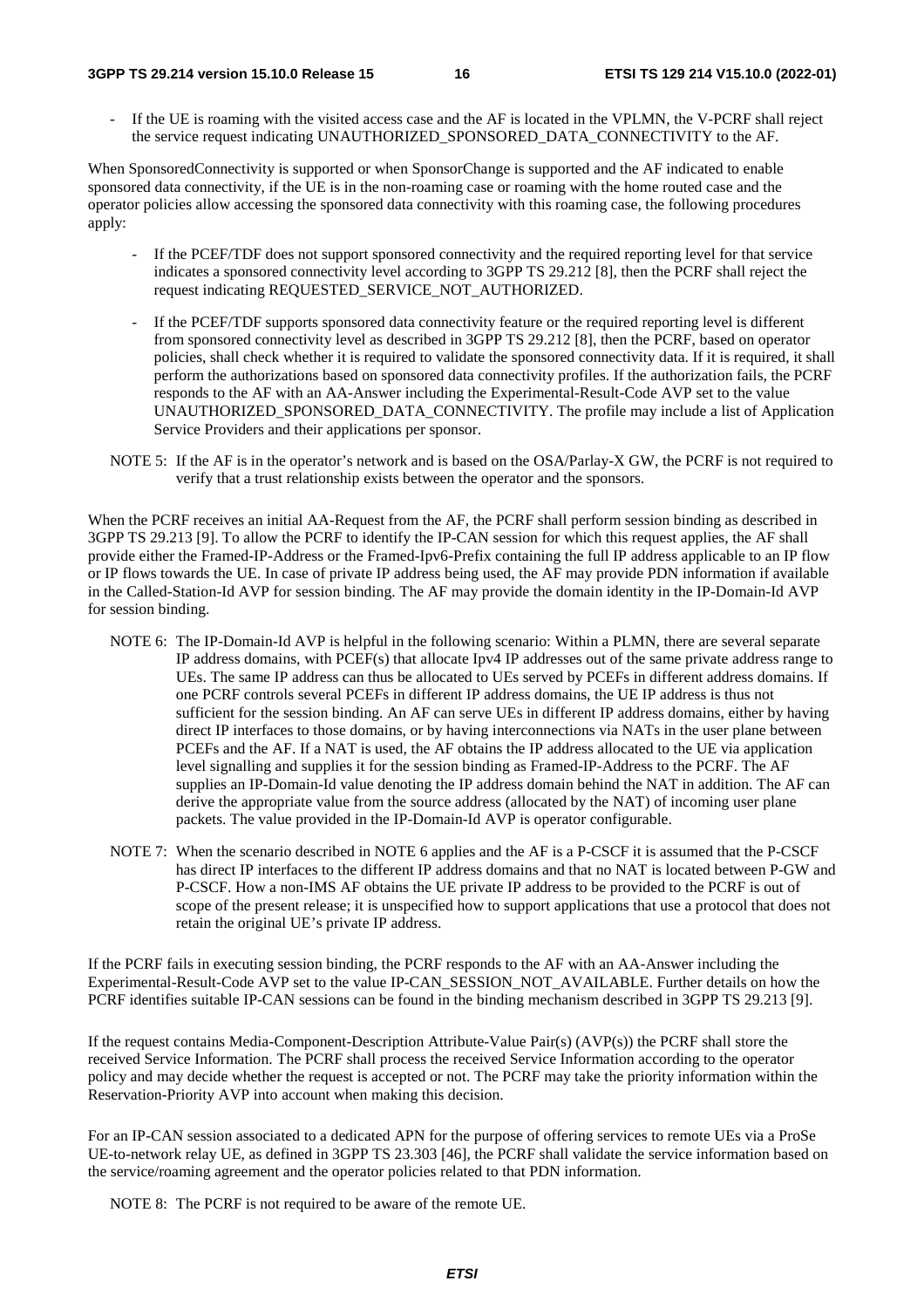If the service information provided in the AA-Request command is rejected (e.g. the subscribed guaranteed bandwidth for a particular user is exceeded), the PCRF shall indicate in the AA-Answer command the cause for the rejection with the Experimental-Result-Code AVP set to the value REQUESTED\_SERVICE\_NOT\_AUTHORIZED. If the service information provided in the AA-Request command is rejected by the PCRF due to a temporary condition in the network (e.g. the user plane in the cell the user is located is congested), the PCRF may indicate in the AA-Answer the cause for the rejection with the Experimental-Result-Code AVP set to the value

REQUESTED\_SERVICE\_TEMPORARILY\_NOT\_AUTHORIZED (4261). The PCRF may also provide a retryinterval within the Retry-Interval AVP in the AA-Answer command to the AF. When the AF receives the re-try interval within the Retry-Interval AVP, the AF shall not send the same service information to the PCRF again (for the same IP-CAN session) until the re-try interval has elapsed. The PCRF may additionally provide the acceptable bandwidth within the Acceptable-Service-Info AVP in AA-Answer command.

NOTE 9: How the PCRF derives the re-try interval is up to implementation.

To allow the PCRF and PCEF to perform PCC rule authorization and bearer binding for the described service IP flows, the AF shall supply both source and destination IP addresses and port numbers within the Flow-Description AVP, if such information is available.

NOTE 10: In SDP source port information is usually not available.

The AF may specify the ToS-Traffic-Class AVP for the described service data flows together with the Flow-Description AVP.

- NOTE 11: The ToS-Traffic-Class AVP can be useful when another packet filter attribute is needed to differentiate between flows. For example, (when EPS bearers are used for group communication services) flows encapsulated and encrypted by a tunneling protocol and thus having their IP five-tuple attributes obscured can be differentiated by the Type of Service (or Traffic Class) value of the outer header.
- NOTE 12: The use of ToS-Traffic-Class AVP by the AF assumes that no DSCP re-marking is applied from the application to the PGW.

The AF may specify the Reservation-Priority AVP at request level in the AA-Request in order to assign a priority to the AF Session as well as specify the Reservation-Priority AVP at the media-component-description AVP level to assign a priority to the IP flow. The presence of the Reservation-Priority in both levels does not constitute a conflict as they each represent different types of priority. Specifically the Reservation-Priority at the AA-Request level provides the relative priority for a session while the Reservation-Priority at the media-component-description level provides the relative priority for an IP flow within a session. If the Reservation-Priority AVP is not specified the requested priority is DEFAULT (0).

The AF may request notifications of specific IP-CAN session events through the usage of the Specific-Action AVP in the AA-Request command. The PCRF shall make sure to inform the AF of the requested notifications in the event that they take place.

The AF may include the Rx-Request-Type AVP set to INITIAL\_REQUEST in the AAR.

The AF may include a Reference Id within the Reference-Id AVP related to a transfer policy negotiated for background data transfer via the Nt reference point as described in 3GPP TS 29.154 [47]. The PCRF shall retrieve the corresponding transfer policy from the SPR based on the Reference Id. If the PCRF can not retrieve the transfer policy, the PCRF shall include in the AA-Answer the Service-Authorization-Info AVP with the bit 0 set to indicate that the transfer policy is unknown. If the time window of the received transfer policy has expired, the PCRF shall include in the AA-Answer the Service-Authorization-Info AVP with the bit 1set to indicate that the transfer policy has expired. Otherwise, if the time window of the received transfer policy has not yet occurred, the PCRF shall include in the AA-Answer the Service-Authorization-Info AVP with the bit 2 set to indicate that the time window of the transfer policy has not yet occurred.

- NOTE 13: In the case that the PCRF can not retrieve the transfer policy or the transfer policy expired, the PCRF makes the decision without considering the transfer policy.
- NOTE 14: When receiving the reference id from the 3rd party SCS/AS as described in 3GPP TS 23.682 [40], the SCEF (acting as an AF) can provide the reference id together with the sponsored data connectivity information if SponsorChange is supported as described in this subclause.

The AF may include the IMS-Content-Type AVP into the AA-Request in order to indicate the type of IMS communication service (e.g. CAT service, 3PTY conference) the AF session refers to.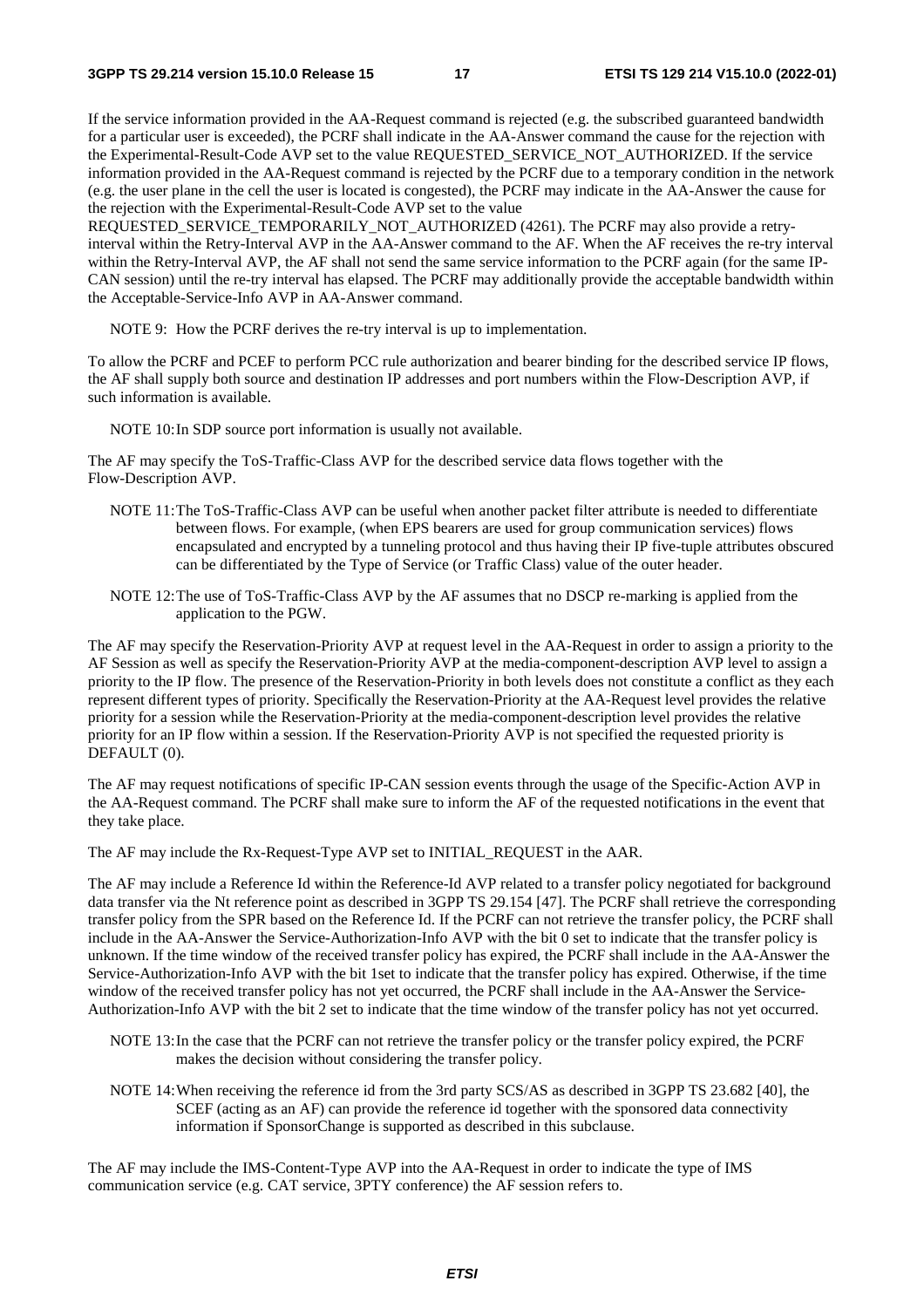The AF may include the IMS-Content-Identifier AVP into the AA-Request in order to indicate the particular IMS communication service or communication dialogue that the AF session refers to.

The PCRF shall check whether the received Service Information requires PCC/QoS Rules to be created and provisioned and/or authorized QoS to be provisioned as specified in 3GPP TS 29.213 [9]. Provisioning of PCC/QoS Rules and Authorized QoS to the PCEF/BBERF shall be carried out as specified at 3GPP TS 29.212 [8].

If the Sharing-Key-UL AVP and/or Sharing-Key-DL AVP are provided within the Media-Component-Description AVP, the PCRF may apply the mechanisms for resource sharing as specified at 3GPP TS 29.212 [8].

The PCRF shall reply with an AA-Answer to the AF. The acknowledgement towards the AF should take place before or in parallel with any required PCC Rule provisioning towards the PCEF and shall include the Access-Network-Charging-Identifier(s) and may include the Access-Network-Charging-Address AVP, if they are available. The AA-Answer message shall also include the AN-GW-Address AVP, if the PCRF has previously requested to be updated with this information in the PCEF. The AA-Answer message shall also include the PLMN identifier within the 3GPP-SGSN-MCC-MNC AVP if the PCRF has previously requested to be updated with this information in the PCEF/BBERF. The AA-Answer message shall also include the IP-CAN-Type AVP. if the PCRF has previously requested to be updated with this information in the PCEF/BBERF. In that case, the AA-Answer message shall also include the RAT type information within the RAT-Type AVP and AN-Trusted AVP when applicable for the specific IP-CAN Type. In addition, if IP flow mobility applies to service data flows as specified in 3GPP TS 29.212 [8], such that a subset of the flows within the AF session are affected, the PCRF shall also include IP-CAN-type and RAT type information (if applicable) to IP flow mobility related flows, if such information is available. The IP flow mobility affected service data flows are included within the Flows AVP at command level. If the PCRF needs to terminate the Rx session before it has sent the AA Answer, the PCRF shall send the AA Answer immediately and before the AS Request.

The behaviour when the AF does not receive the AA Answer, or when it arrives after the internal timer waiting for it has expired, or when it arrives with an indication different than DIAMETER\_SUCCESS, are outside the scope of this specification and based on operator policy.

If the PCRF fails in installing PCC/QoS rules based on the provided service information due to resource allocation failure as specified in 3GPP TS 29.212 [8] and if requested by the AF, the PCRF shall send an RAR command to the AF with the Specific-Action AVP set to the value INDICATION OF FAILED RESOURCES ALLOCATION to report the resource allocation failure, the Flows AVP containing the service data flows corresponding to the resources that could not be allocated, and the content version within the Content-Version AVP if it was included when the corresponding media component was provisioned. The AF shall send an RAA command to acknowledge the RAR command.

# 4.4.2 Modification of Session Information

The AF may modify the session information at any time (e.g. due to an AF session modification or internal AF trigger) by sending an AA-Request command to the PCRF containing the Media-Component-Description AVP(s) with the updated Service Information. The AF shall send an AA-Request command to the PCRF, only after the previous AA-Request has been acknowledged.

If the AF provides service information that has been fully negotiated (e.g. based on the SDP answer), the AF may include the Service-Info-Status AVP set to FINAL\_SERVICE\_INFORMATION. In this case the PCRF shall authorize the session and provision the corresponding PCC rules to the PCEF.

The AF may additionally provide preliminary service information not fully negotiated yet (e.g. based on the SDP offer) at an earlier stage. To do so, the AF shall include the Service-Info-Status AVP with the value set to PRELIMINARY SERVICE INFORMATION. Upon receipt of such preliminary service information, the PCRF shall perform an early authorization check of the service information. For GPRS, the PCRF shall not provision PCC rules towards the PCEF unsolicitedly. However, the PCRF may authorize a PCC/QoS rule request received from the PCEF/BBERF as per 3GPP TS 29.212 [8]. Further, if the AF requests the PCRF to report the access network information together with preliminary service information, the PCRF shall immediately configure the PCEF (or BBERF) to provide the access network information.

The AF may include the Rx-Request-Type AVP set to UPDATE\_REQUEST in the AAR.

The AF may include a Reference Id within the Reference-Id AVP related to a transfer policy negotiated for background data transfer via the Nt reference point as described in 3GPP TS 29.154 [47]. The AF shall retrieve the corresponding transfer policy from the SPR based on the Reference Id. If the PCRF can not retrieve the transfer policy, the PCRF shall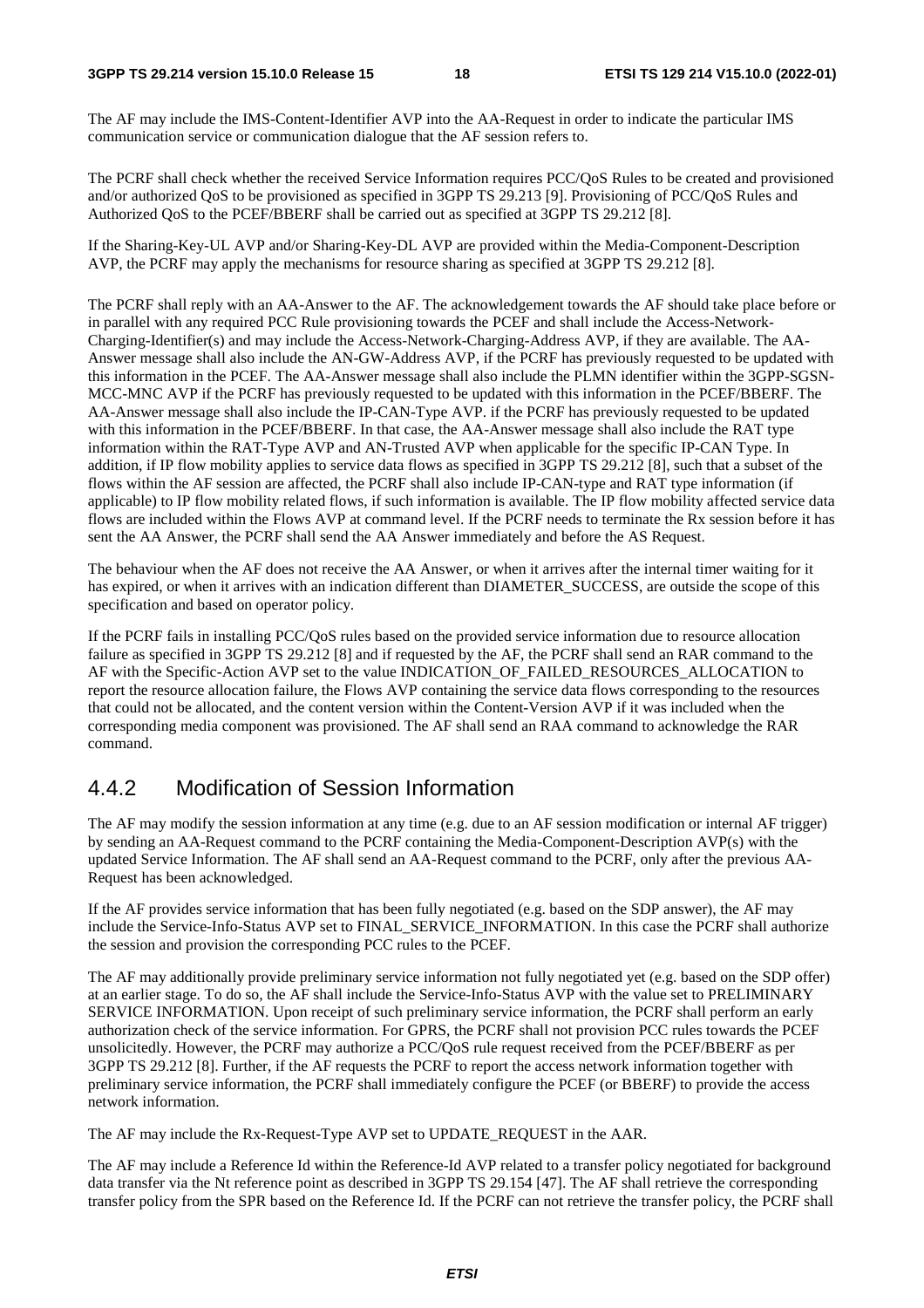include in the AA-Answer the Service-Authorization-Info AVP with the bit 0 set to indicate that the transfer policy is unknown. If the time window of the received transfer policy has expired, the PCRF shall include in the AA-Answer the Service-Authorization-Info AVP with the bit 1set to indicate that the transfer policy has expired. Otherwise, if the time window of the received transfer policy has not yet occurred, the PCRF shall include in the AA-Answer the Service-Authorization-Info AVP with the bit 2 set to indicate that the time window of the transfer policy has not yet occurred.

- NOTE 1: In the case that the PCRF can not retrieve the transfer policy or the transfer policy expired, the PCRF makes the decision without considering the transfer policy.
- NOTE 2: When receiving the reference id from the 3rd party SCS/AS as described in 3GPP TS 23.682 [40], the SCEF (acting as an AF) can provide the reference id together with the sponsored data connectivity information if SponsorChange is supported as described in this subclause.

The AF may include the MPS-Identifier AVP in order to indicate that the modified AF session relates to an MPS session. If the PCRF receives the MPS-Identifier AVP, it may take specific actions on the corresponding IP-CAN to ensure that the MPS session is prioritized as defined in 3GPP TS 29.212 [8]. For Multimedia Priority Service handling, see Annex A.9.

The AF may include the MCPTT-Identifier AVP in order to indicate that the modified AF session relates to the priority adjustment of an MCPTT session. If the PCRF receives the MCPTT-Identifier AVP related to that MCPTT session, the PCRF may take specific actions on the corresponding IP-CAN to ensure that the MCPTT session is prioritized. For the handling of MCPTT session with priority call, see Annex A.13.

The AF may include the MCVideo-Identifier AVP in order to indicate that the modified AF session relates to the priority adjustment of an MCVideo session. If the PCRF receives the MCVideo-Identifier AVP related to that MCVideo session, the PCRF may take specific actions on the corresponding IP-CAN to ensure that the MCVideo session is prioritized. For the handling of MCVideo session with priority call, see Annex A.15.

The AF may include the Priority-Sharing-Indicator AVP set to PRIORITY\_SHARING\_ENABLED within the Media-Component-Description AVP in order to indicate to the PCRF that the related media flow is allowed to use the same Allocation and Retention Priority (ARP) as media flows belonging to other AF sessions as described in subclause 4.4.8. In this case, if the MCPTT-Preemption is supported, the AF may also include the Pre-emption-Capability AVP containing the suggested pre-emption capability value and the Pre-emption-Vulnerability AVP containing the suggested pre-emption vulnerability value within the Media-Component-Description AVP for the PCRF to determine the ARP values. The AF may also include the Pre-emption-Control-Info AVP containing the pre-emption control information at the AAR command level for the PCRF to perform the pre-emption control as defined in subclause 4.5.27 or 4a.5.17 of 3GPP TS 29.212 [8].

The AF may include the Sharing-Key-UL AVP and/or Sharing-Key-DL AVP within the Media-Component-Description AVP in order to indicate that the related media of the modified AF session may share resources with other media components in the related direction that include the same Sharing-Key-UL and or Sharing-Key-DL AVP. The AF may modify the conditions for resource sharing by including a new value of the Sharing-Key-UL AVP and/or Sharing-Key-DL AVP for that media component.

When the AF is a GCS AS, it may include the GCS-Identifier AVP at command level and Reservation-Priority AVP at command level or media component level in order to modify the priority of an AF session that relates to a prioritized Group Communication session. Based on this information, the PCRF may take specific actions on the corresponding IP-CAN to ensure that the Group Communication session is prioritized as specified in 3GPP TS 29.212 [8].

For sponsored data connectivity and if SponsoredConnectivity is supported, the AF shall provide the application service provider identity and the sponsor identity to the PCRF by including Application-Service-Provider-Identity AVP and the Sponsor-Identity AVP in the Sponsored-Connectivity-Data AVP in the AA-Request.

If SponsorChange is supported and the AF requests to enable sponsored data connectivity the AF shall provide the application service provider identity, the sponsor identity and an indication to enable sponsored data connectivity to the PCRF by including Application-Service-Provider-Identity AVP, the Sponsor-Identity AVP and the Sponsoring-Action AVP set to the value ENABLE\_SPONSORING (1) in the Sponsored-Connectivity-Data AVP in the AA-Request.

If the AF requests to disable sponsored data connectivity the AF shall provide an indication to disable sponsored data connectivity to the PCRF by including the Sponsoring-Action AVP set to the value DISABLE\_SPONSORING (0) in the Sponsored-Connectivity-Data AVP in the AA-Request.

To support the usage monitoring of sponsored data connectivity, the AF may also include the Granted-Service-Unit AVP in the Sponsored-Connectivity-Data AVP in the AA-Request.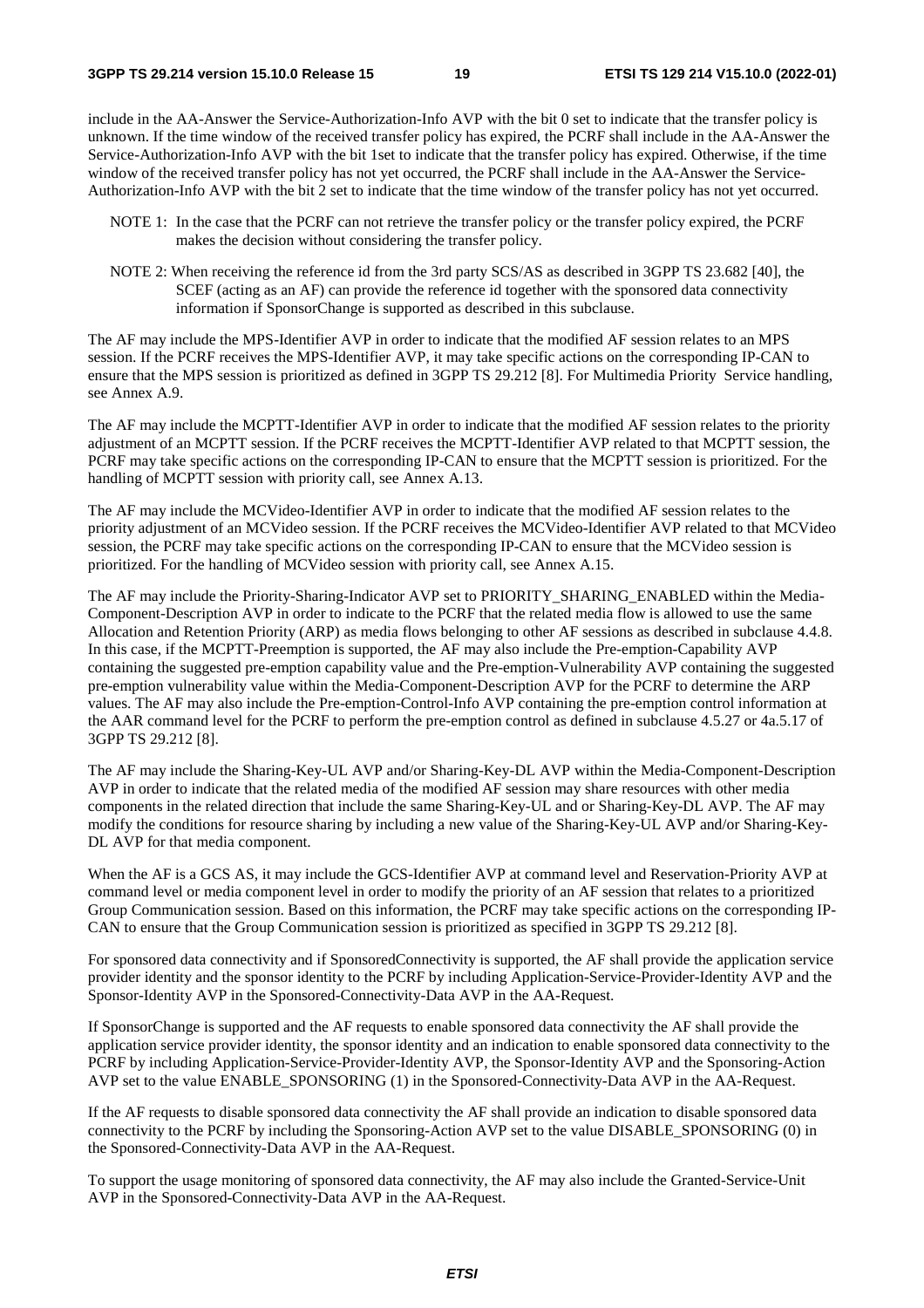NOTE 3: If the AF is in the user plane, the AF can handle the usage monitoring and therefore it is not required to provide a usage threshold to the PCRF as part of the sponsored data connectivity information.

When sponsored data connectivity is requested to be enabled the following procedures apply:

- If the UE is roaming with the visited access case and the AF is located in the HPLMN or roaming with the home routed case and operator policies do not allow accessing the sponsored data connectivity with this roaming case, the H-PCRF shall reject the service request indicating UNAUTHORIZED\_SPONSORED\_DATA\_CONNECTIVITY to the AF.
- If the UE is roaming with the visited access case and the AF is located in the VPLMN, the V-PCRF shall reject the service request indicating UNAUTHORIZED\_SPONSORED\_DATA\_CONNECTIVITY to the AF.

When sponsored data connectivity is requested to be enabled, if the UE is in the non-roaming case or roaming with the home routed case and the operator policies allow accessing the sponsored data connectivity with this roaming case, the following procedures apply:

- If the PCEF/TDF does not support sponsored connectivity and the required reporting level for that service indicates a sponsored connectivity level according to 3GPP TS 29.212 [8], then the PCRF shall reject the request indicating REQUESTED\_SERVICE\_NOT\_AUTHORIZED.
- If the PCEF/TDF supports sponsored data connectivity feature or the required reporting level is different from sponsored connectivity level as described in 3GPP TS 29.212 [8], then the PCRF, based on operator policies, shall check whether it is required to validate the sponsored connectivity data. If it is required, it shall perform the authorizations based on sponsored data connectivity profiles. If the authorization fails, the PCRF responds to the AF with an AA-Answer including the Experimental-Result-Code AVP set to the value UNAUTHORIZED\_SPONSORED\_DATA\_CONNECTIVITY. The profile may include a list of Application Service Providers and their applications per sponsor.
- NOTE 4: If the AF is in the operator's network and is based on the OSA/Parlay-X GW, the PCRF is not required to verify that a trust relationship exists between the operator and the sponsors.

The AF may include an AF application identifier within the AF-Application-Identifier AVP at the session level to trigger the PCRF to indicate to the PCEF/TDF to perform the application detection based on the operator's policy as defined in 3GPP TS 29.212 [8].

The AF may include the IMS-Content-Type AVP into the AA-Request in order to indicate the type of IMS communication service (e.g. CAT service, 3PTY conference) the AF session refers to.

The AF may include the IMS-Content-Identifier AVP into the AA-Request in order to indicate the particular IMS communication service or communication dialogue that the AF session refers to.

The PCRF shall process the received Service Information according the operator policy and may decide whether the request is accepted or not. If the updated Service Information is not acceptable (e.g. subscribed guaranteed bandwidth for a particular user is exceeded), the PCRF shall indicate in the AA-Answer command the cause for the rejection with the Experimental-Result-Code AVP set to the value REQUESTED\_SERVICE\_NOT\_AUTHORIZED. If the service information provided in the AA-Request command is rejected by the PCRF due to a temporary condition in the network (e.g. the user plane in the cell the user is located is congested), the PCRF may indicate in the AA-Answer the cause for the rejection with the Experimental-Result-Code AVP set to the value

REQUESTED\_SERVICE\_TEMPORARILY\_NOT\_AUTHORIZED (4261). The PCRF may also provide a retryinterval within the Retry-Interval AVP in the AA-Answer command to the AF. When the AF receives the re-try interval within the Retry-Interval AVP, the AF shall not send the same service information to the PCRF again (for the same IP-CAN session) until the re-try interval has elapsed. The PCRF may additionally provide the acceptable bandwidth within the Acceptable-Service-Info AVP in the AA-Answer command.

NOTE 5: How the PCRF derives the re-try interval is up to implementation.

If accepted, the PCRF shall update the Service Information with the new information received. Due to the updated Service Information, the PCRF may need to create, modify or delete the related PCC rules as specified in 3GPP TS 29.213 [9] and provide the updated information towards the PCEF following the corresponding procedures specified at 3GPP TS 29.212 [8]. The procedures to update the Authorized QoS for the affected IP-CAN bearer are also specified at 3GPP TS 29.212 [8].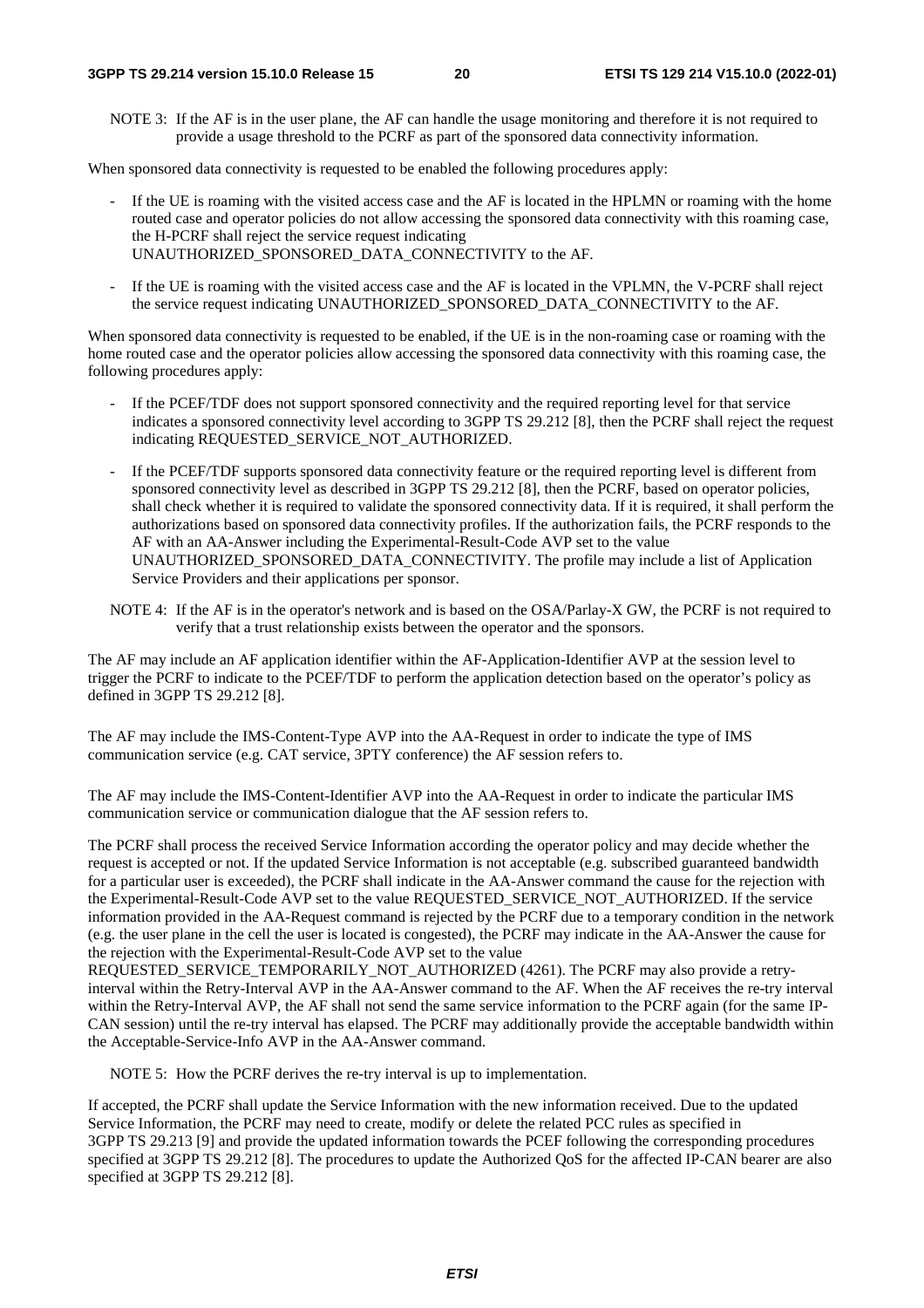If the Sharing-Key-UL AVP and/or Sharing-Key-DL AVP are provided within the Media-Component-Description AVP, the PCRF may apply the mechanisms for resource sharing as specified at 3GPP TS 29.212 [8].

The PCRF shall reply with an AA-Answer to the AF. The acknowledgement towards the AF should take place before or in parallel with any required PCC Rule provisioning towards the PCEF and shall include the Access-Network-Charging-Identifier(s) and may include the Access-Network-Charging-Address AVP, if they are available at this moment and have not been yet supplied earlier to the AF. The AA-Answer message shall include the AN-GW-Address AVP if the PCRF has previously requested to be updated with this information in the PCEF. The AA-Answer message shall also include the PLMN identifier within the 3GPP-SGSN-MCC-MNC AVP if the PCRF has previously requested to be updated with this information in the PCEF/BBERF. The AA-Answer message shall also include the IP-CAN-Type AVP if the PCRF has previously requested to be updated with this information in the PCEF/BBERF . In that case, the AA-Answer message shall also include the RAT type information within the RAT-Type AVP and AN-Trusted AVP when applicable for the specific IP-CAN Type. In addition, if IP flow mobility applies to service data flows as specified in 3GPP TS 29.212 [8], such that a subset of the flows within the AF session are affected, the PCRF shall also include IP-CAN-type and RAT type information (if applicable) to IP flow mobility related flows, if the PCRF has previously requested to be updated with this information in the PCEF. The IP flow mobility affected service data flows are included within the Flows AVP at command level. If the PCRF needs to terminate the Rx session before it has sent the AA Answer, the PCRF shall send the AA Answer immediately and before the AS Request. If the PCRF does not have an existing session for the Rx session being modified (such as after a PCRF failure), the PCRF may reject the request with an AA-Answer with the result code set to DIAMETER\_UNKNOWN\_SESSION\_ID.

If the PCRF installs PCC/QoS rules or modifies existing PCC/QoS rules based on the updated service information and the installation or modification fails due to resource allocation failure as specified in 3GPP TS 29.212 [8] and if requested by the AF, the PCRF shall send an RAR command to the AF with the Specific-Action AVP set to the value INDICATION\_OF\_FAILED\_RESOURCES\_ALLOCATION to report the modification failure, the Flows AVP containing the service data flows corresponding to the resources that could not be allocated, and the content version(s) within the Content-Version AVP(s) if it was included when the corresponding media component was provisioned. If the modification of the existing PCC/QoS rules fails, the PCRF may also provide the status of the service information within the Media-Component-Status AVP. The AF shall send an RAA command to acknowledge the RAR command.

NOTE 6: The PCRF will report the Media-Component-Status AVP according to the status reported for the related PCC/QoS rules when the modification fails over the Gx/Gxx reference points as described in 3GPP TS 29.212 [8].

# 4.4.3 Gate Related Procedures

Depending on the application, in the Service Information provision, the AF may instruct the PCRF when the IP flow(s) are to be enabled or disabled to pass through the IP-CAN. The AF does this by sending the AA-Request message containing the Media-Component- Description AVP(s) that contains the flow status information (in the Flow-Status AVP) for the flows to be enabled or disabled.

In response to this action the PCRF shall set the appropriate gate status for the corresponding active PCC rule(s).

If a Media-Sub-Component AVP under a Media-Component-Description AVP contains a Flow-Usage AVP with the value RTCP, then the corresponding RTCP IP Flows in both directions shall be enabled even if the Flow-Status AVP under the Media-Sub-Component AVP is set to ENABLED-UPLINK, ENABLED-DOWNLINK, ENABLED, or DISABLED.

The PCRF shall reply with an AA-Answer and shall include the Access-Network-Charging-Identifier(s) available at this moment. The PCRF forwards the AF decision to enable or disable the authorized IP flows.

The behaviour when the AF does not receive the AAA, or when it arrives after the internal timer waiting for it has expired, or when it arrives with an indication different than DIAMETER\_SUCCESS, are outside the scope of this specification and based on operator policy.

# 4.4.4 AF Session Termination

When an AF session is terminated, if the AF had received a successful AA-Answer for the initial AA-Request, the AF shall send a Session-Termination-Request command to the PCRF. Otherwise, the AF shall wait for the initial AA-Answer to be received prior to sending the Session-Termination-Request command to the PCRF.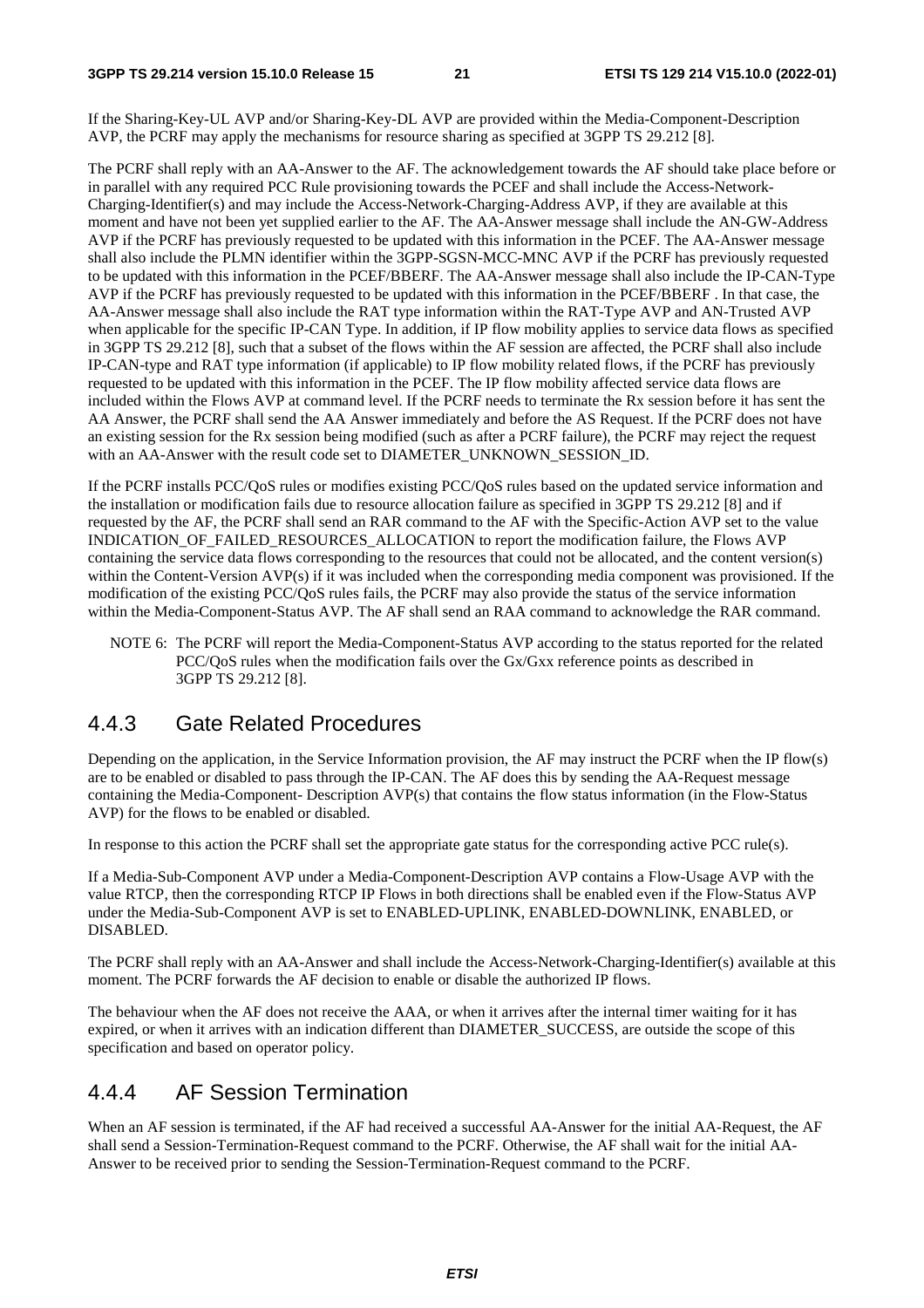When the PCRF receives a ST-Request from the AF, indicating an AF session termination, it shall acknowledge that request by sending a ST-Answer to the AF. Afterwards, it shall free the resources allocated for the corresponding Service Data Flow(s). In order to do that, the PCRF shall initiate the request for the removal of any related PCC/QoS rules from the PCEF/BBERF and for the update of the Authorized QoS for the affected IP-CAN bearer following the corresponding procedures specified at 3GPP TS 29.212 [8]. However, if the AF requests the reporting of access network information within the ST-Request or if the AF provided a threshold for the sponsored data connectivity, the PCRF shall defer sending the ST-Answer.

If the AF session being terminated corresponds to an MPS session, the PCRF may revoke the actions related to the prioritization of the MPS session in the corresponding IP-CAN as defined in 3GPP TS 29.212 [8]. For Multimedia Priority Service handling, see Annex A.9.

If the AF session being terminated corresponds to the last Group Communication session for the IP-CAN session, the PCRF may revoke the actions related to the prioritization of the Group Communication session as specified in 3GPP TS 29.212 [8].

If the AF session being terminated corresponds to a session that included the Priority-Sharing-Indicator AVP set to PRIORITY\_SHARING\_ENABLED within the Media-Component-Description AVP, the PCRF should readjust the Allocation and Retention Priority for the remaining services sharing priority as described in subclause 4.4.8.

For sponsored data connectivity, and if a usage threshold was provided for the sponsored data connection at initial provisioning of session information (clause 4.4.1) or modification of session information (clause 4.4.2) procedures, the PCRF shall provide the usage consumed to the AF. For such purpose, the PCRF shall initiate the IP-CAN session modification procedure according 3GPP TS 29.212 [8] in order to obtain the consumed usage. The PCRF shall send then the ST-Answer to the AF including the Used-Service-Unit AVP for reporting accumulated usage within the Sponsored-Connectivity-Data AVP.

If the AF requires access network information at this step, the AF shall include the Required-Access-Info AVP within the ST-Request command, indicating the required information. In this case, the PCRF shall initiate the IP-CAN session modification procedure according to 3GPP TS 29.212 [8]. The PCRF shall send then the ST-Answer to the AF including the required data within the 3GPP-User-Location-Info AVP (if available), TWAN-Identifier AVP (if available), User-Location-Info-Time AVP (if available), UE-Local-IP-Address AVP (if available), UDP-Source-Port AVP (if available), TCP-Source-Port AVP (if available), 3GPP-SGSN-MCC-MNC AVP (if location info is not available) and/or 3GPP-MS-TimeZone AVP (if available).

If the RAN-NAS-Cause feature is supported and the AF initiated the termination of the AF session, upon reception of the ST-Request command, the PCRF shall initiate the IP-CAN session modification procedure according to 3GPP TS 29.212 [8].

If the RAN-NAS-Cause feature is supported , in all the AF session termination cases , t he PCRF shall send the ST-Answer to the AF including the access network information within the 3GPP-User-Location-Info AVP (if available), TWAN-Identifier (if available and Netloc-Trusted-WLAN feature is supported) User-Location-Info-Time AVP (if available), 3GPP-SGSN-MCC-MNC AVP (if location info is not available) and/or 3GPP-MS-TimeZone AVP (if available). Additionally, if the PCRF received from the PCEF the RAN cause and/or NAS cause, TWAN cause or untrusted WLAN cause, the PCRF shall provide the received cause(s) in the RAN-NAS-Release-Cause AVP in the ST-Answer command.

NOTE: The PCRF will apply the procedures described in 3GPP TS 29.212 [8] to get updated about the outcome of the resource release over Gx reference point in order to get the location and failure cause(s) when applicable.

### 4.4.5 Subscription to Notification of Signalling Path Status

An AF may subscribe to notifications of the status of the AF Signalling transmission path. To do so, the AF shall open an Rx Diameter session with the PCRF for the AF signalling using an AA-Request command. The AF shall provide the UE's IP address (using either the Framed-IP-Address AVP or the Framed-Ipv6-Prefix AVP) and the Specific-Action AVP requesting the subscription to "INDICATION OF LOSS OF BEARER" and/or

"INDICATION\_OF\_RELEASE\_OF\_BEARER". The AF shall additionally provide a Media-Component-Description AVP including a single Media-Sub-Component AVP with the Flow-Usage AVP set to the value "AF\_SIGNALLING". The Media-Component-Description AVP shall contain the Media-Component-Number AVP set to "0".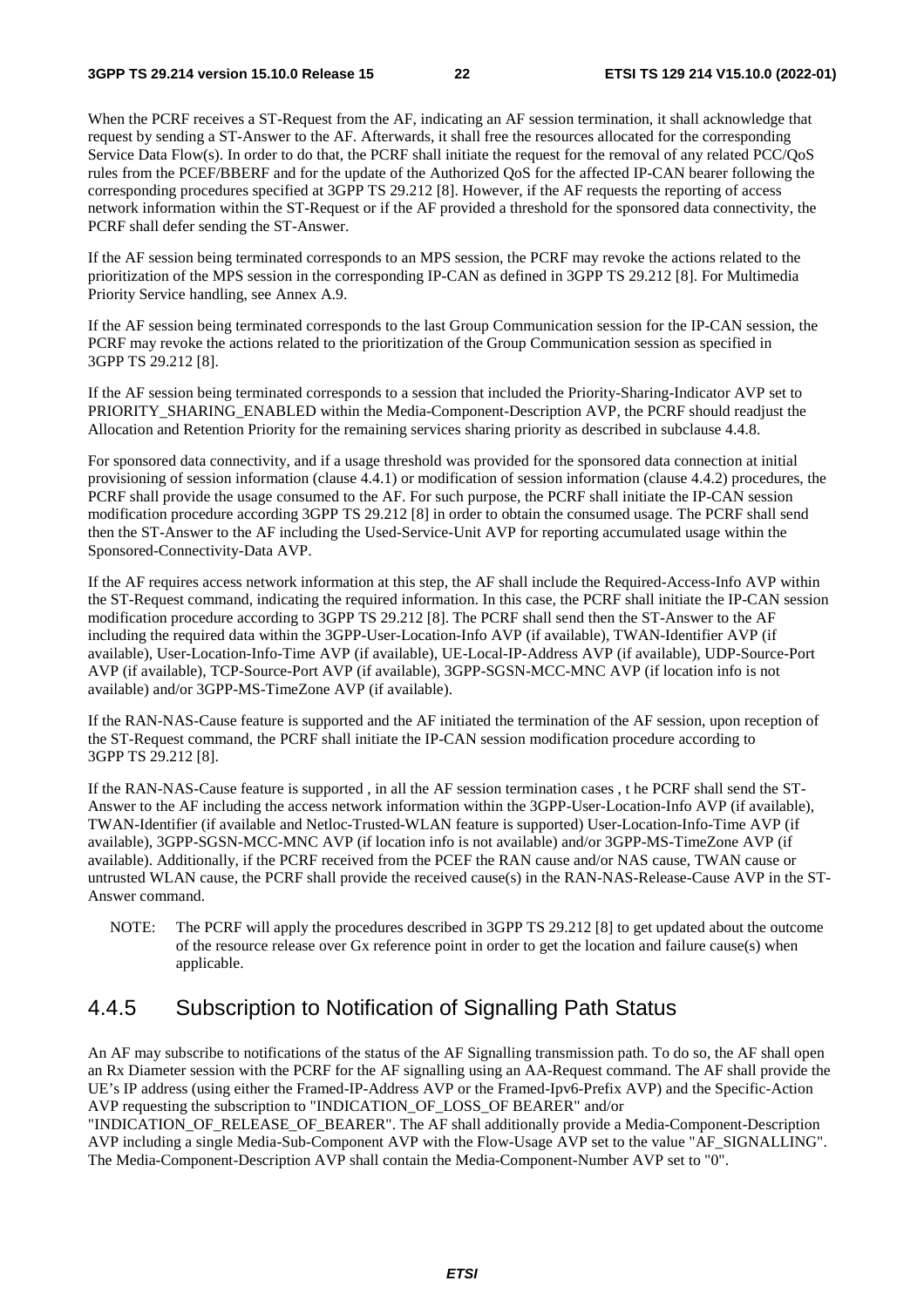If the procedures in Clause 4.4.5a are not applied, the Media-Sub-Component AVP shall contain the Flow-Number AVP set to "0", and the rest of AVPs within the Media-Component-Description and Media-Sub-Component AVPs shall not be used in this case.

When the PCRF receives an AA-Request as described in the preceding paragraph from the AF, the PCRF shall perform session binding as described in 3GPP TS 29.213 [9] and acknowledges the AAR command by sending an AA-Answer command to the AF.

PCC/QoS Rules related to AF Signalling IP Flows should be provisioned to PCEF/BBERF using the corresponding procedures specified at 3GPP TS 29.212 [8] at an earlier stage (e.g. typically at the establishment of the IP-CAN bearer dedicated for AF Signalling IP Flows). The PCRF may install the corresponding dynamic PCC/QoS rule for the AF signalling IP flows if none has been installed before.

NOTE 1: Well-known ports (e.g. 3GPP TS 24.229 [17] for SIP) or wildcard ports can be used by PCRF to derive the dynamic PCC/QoS rule for the AF signalling IP flows.

If the Rx Diameter Session is only used for subscription to Notification of Signalling Path Status, the AF may cancel the subscription to notifications of the status of the AF Signalling transmission path. In that case, the AF shall use a Session-Termination-Request (STR) command to the PCRF, which shall be acknowledged with a Session-Termination-Answer (STA) command.

NOTE 2: The Rx Diameter Session created for the AF signalling can also be used when the AF requests notifications of IP-CAN type change, PLMN change and/or when the AF provisions AF Signalling Flow Information.

# 4.4.5a Provisioning of AF Signalling Flow Information

This clause is applicable when IMS restoration is supported according to supported feature ProvAFsignalFlow as described in clause 5.4.1.

An AF may provision information about the AF signalling IP flows between the UE and the AF. To do so, the AF shall make use of an Rx Diameter session already opened with the PCRF if an Rx Diameter session related to the AF signalling is already established. The AF may modify an already open Rx Diameter session related to the AF signalling (e.g. an Rx Diameter session established for the purpose of subscription to notification of signalling path status as described in 4.4.5) or it may open a new Rx Diameter session related to the AF signalling if none exists.

To provision the AF signalling flow information the AF shall provide the UE's IP address using either Framed-IP-Address AVP or Framed-Ipv6-Prefix AVP. The AF shall additionally provide a Media-Component-Description AVP including one or more Media-Sub-Component AVP(s) representing the AF signalling IP flows. The Media-Component-Description AVP shall contain the Media-Component-Number AVP set to "0". Each Media-Sub-Component AVP representing an AF signalling IP flow shall contain the Flow-Number AVP set according to the rules described in Annex B and one or two Flow-Description AVP(s) set to the IP flows of the AF signalling. Additionally, the Media-Sub-Component AVP shall include the Flow-Usage AVP set to the value "AF\_SIGNALLING", the Flow-Status AVP set to "ENABLED" and the AF-Signalling-Protocol AVP set to the value corresponding to the signalling protocol used between the UE and the AF.

When the PCRF receives from the AF an AA-Request as described in the preceding paragraph, the PCRF shall perform session binding as described in 3GPP TS 29.213 [9] and shall acknowledge the AAR command by sending an AA-Answer command to the AF.

PCC/QoS Rules related to the AF signalling IP flows could have been provisioned to PCEF/BBERF using the corresponding procedures specified in 3GPP TS 29.212 [8] at an earlier stage (e.g. typically at the establishment of the IP-CAN bearer dedicated for AF Signalling IP Flows). The PCRF shall install the corresponding dynamic PCC/QoS rule for the AF signalling IP flows.

The AF may de-provision the information about the AF signalling IP flows at any time. To do that, if the Rx Diameter session is only used to provide information about the AF Signalling IP flows, the AF shall close the Rx Diameter session by sending a Session-Termination-Request (STR) command to the PCRF, which shall be acknowledged with a Session-Termination-Answer (STA) command. Otherwise, the AF shall remove the IP flows within the Media-Sub-Component AVP by supplying the Flow-Status AVP with value "REMOVED". In both cases, the PCRF shall remove the corresponding dynamic PCC/QoS rule for the AF signalling IP flows.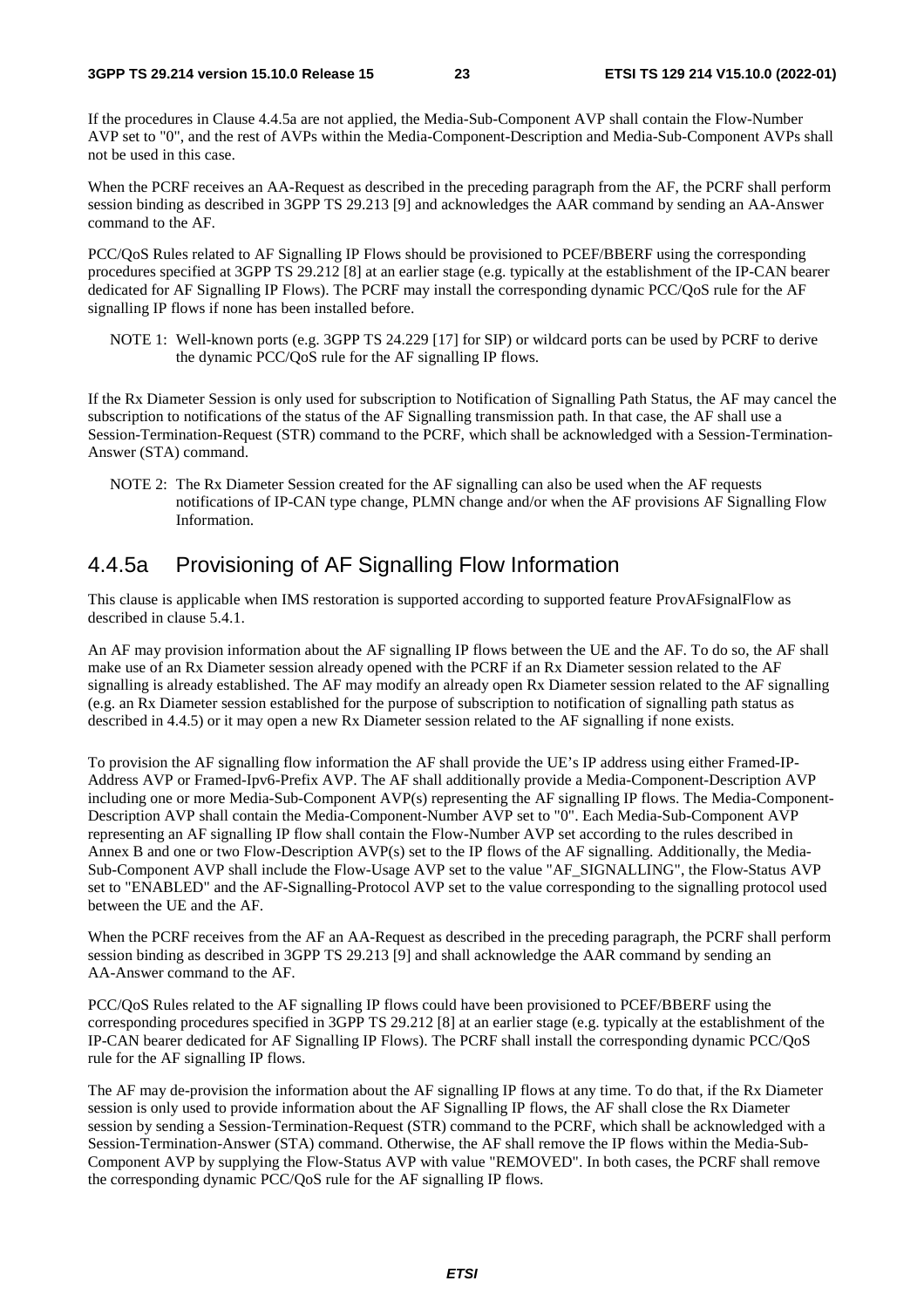# 4.4.6 Traffic Plane Events

### 4.4.6.1 IP-CAN Session Termination

When an IP-CAN session is terminated, the PCRF shall inform the AF about the IP-CAN session termination by sending an ASR (abort session request) command to the AF on each active Rx Diameter session.

When the AF receives the ASR command, it shall acknowledge the command by sending an ASA (abort session answer) command to the PCRF. After that the AF shall initiate an AF session termination procedure as defined in subclause 4.4.4.

Signalling flows for IP-CAN session termination cases are presented in 3GPP TS 29.213 [9].

### 4.4.6.2 Service Data Flow Deactivation

It may happen that one or more PCC/QoS Rules (i.e. Service Data Flows) are deactivated at the PCEF/BBERF at a certain time, either permanently or temporarily. When the PCRF gets the knowledge that one or more SDFs have been deactivated, (e.g. due to a bearer release or loss of bearer or out of credit condition), the PCRF shall inform the AF accordingly if the AF has previously subscribed using the Specific-Action AVP in the AAR command.

When not all the service data flows within the AF session are affected, the PCRF shall inform the AF by sending an RAR (re-authorization request) command. The RAR command shall include the deactivated IP Flows encoded in the Flows AVP, the cause encoded in the Specific-Action AVP and the content version of a media component within the Content-Version AVP if it was included when the media component was provisioned.

If the RAN-NAS-Cause feature is supported and the PCRF received the access network information from the PCEF/BBERF due to bearer termination, the PCRF shall include in the RAR command the access network information within the 3GPP-User-Location-Info AVP (if available), TWAN-Identifier (if available and Netloc-Trusted-WLAN feature is supported) User-Location-Info-Time AVP (if available), 3GPP-SGSN-MCC-MNC AVP (if location info is not available) and/or 3GPP-MS-TimeZone AVP (if available). Additionally, if the PCRF received from the PCEF the RAN cause and/or NAS cause, TWAN cause or untrusted WLAN cause due to bearer termination, the PCRF shall provide the received cause(s) in the RAN-NAS-Release-Cause AVP in the RAR command.

When the AF receives the RAR command, it shall acknowledge the command by sending an RAA (re-authorization answer) command to the PCRF. The AF may also update the session information by sending an AAR (AA-request) command to the PCRF.

If the PCRF receives the AAR command, it shall acknowledge the command by sending an AAA (AA-answer) command to the AF.

When all the service data flows within the AF session are affected, the PCRF shall inform the AF by sending an ASR command on the Rx Diameter session related to the AF session. When the AF receives the ASR command, it shall acknowledge the command by sending an ASA (abort session answer) command to the PCRF. After that the AF shall initiate an AF session termination procedure as defined in clause 4.4.4.

Signalling flows for Service Data Flow Deactivation cases are presented in 3GPP TS 29.213 [9].

### 4.4.6.3 Notification of Signalling Path Status

In the event that the PCRF is notified of the loss or release of resources associated to the PCC/QoS Rules corresponding with AF Signalling IP Flows, the PCRF shall inform the AF about the Loss of the Signalling Transmission path by sending a Re-Authorization Request (RAR) command to the AF. The RAR shall include the Specific-Action AVP set to the value "INDICATION\_OF\_LOSS\_OF\_BEARER" or "INDICATION\_OF\_RELEASE\_OF\_BEARER" and the deactivated IP Flow encoded in the Flows AVP.

NOTE: According to the standardized QCI characteristics as defined in 3GPP TS 23.203 [2], the IMS signalling specific PCC rules include a QCI corresponding to a non-GBR bearer. When these guidelines are followed, the INDICATION\_OF\_LOSS\_OF\_BEARER will not be reported.

If the RAN-NAS-Cause feature is supported and the PCRF received the access network information from the PCEF/BBERF due to bearer termination, the PCRF shall include in the RAR command the access network information within the 3GPP-User-Location-Info AVP (if available), TWAN-Identifier (if available and Netloc-Trusted-WLAN feature is supported) User-Location-Info-Time AVP (if available), 3GPP-SGSN-MCC-MNC AVP (if location info is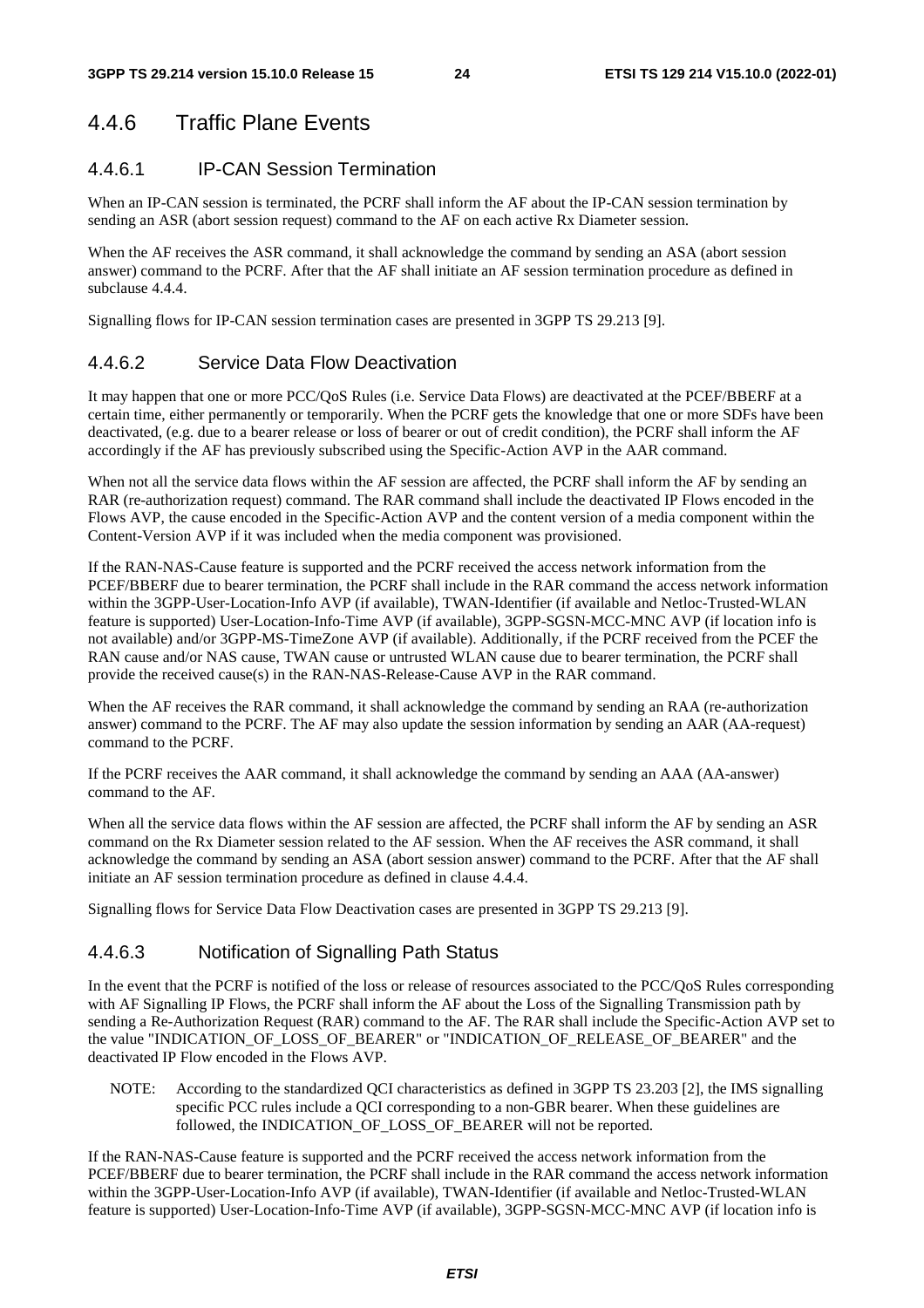not available) and/or 3GPP-MS-TimeZone AVP (if available). Additionally, if the PCRF received from the PCEF the RAN cause and/or NAS cause, TWAN cause or untrusted WLAN cause due to bearer termination, the PCRF shall provide the received cause(s) in the RAN-NAS-Release-Cause AVP in the RAR command.

When the AF receives the RAR command, it shall acknowledge the command by sending an RAA command to the PCRF.

The AF may then decide to terminate the Rx Diameter session used for the notification of the status of the AF Signalling transmission path. The AF may also decide to terminate any other active Rx Diameter session with the PCRF related to the AF Signalling which is not available any longer. In that case, the AF shall then initiate the AF Termination procedure towards the PCRF as defined in clause 4.4.4.

#### 4.4.6.4 IP-CAN type change Notification

If the AF has successfully subscribed to change notifications in UE's IP-CAN type and RAT type, the PCRF shall send an RAR command when the corresponding event occurs, i.e. when the UE's IP-CAN type or RAT type changes or becomes available. In this case the RAR from the PCRF shall include the Specific-Action AVP for the subscribed event and include the IP-CAN-Type AVP, RAT-Type AVP (if applicable) and AN-Trusted AVP (if applicable) and AN-GW-Address AVP (if applicable) for the UE's new IP-CAN/RAT. If the PCRF is informed of an IP-CAN type change due to IP flow mobility as specified in 3GPP TS 29.212 [8], where a subset of the flows within the AF session are affected, the PCRF shall include IP-CAN type and RAT type information (if applicable) to IP flow mobility affected service data flows. The IP flow mobility affected service data flows are included within the Flows AVP at command level.

#### 4.4.6.5 Access Network Charging Information Notification

If the AF has subscribed to a notification about Access Network Charging Information, the PCRF shall provide the Access Network Charging Information in the response, if already known by the PCRF. If not available, the PCRF shall provide the Access Network Charging Information by sending a Re-Authorization-Request (RAR) command when the Access Network Charging Information is received from the PCEF. If different Access Network Charging Information is applicable to the IP-CAN session, the PCRF shall notify the AF about the Access Network Charging Information that applies to each authorized flow. The RAR shall include the Specific-Action AVP set to the value "CHARGING\_CORRELATION\_EXCHANGE" and shall include the assigned Access-Network-Charging-Identifier(s) and may include the Access-Network-Charging-Address AVP.

#### 4.4.6.6 Reporting Usage for Sponsored Data Connectivity

When SponsoredConnectivity is supported or when SponsorChange is supported and the AF indicated to enable sponsored data connectivity and the AF provided usage monitoring thresholds for such sponsor to the PCRF when the Rx Diameter session was established or modified, the PCRF shall report accumulated usage to the AF, when

- the PCRF detects that the usage threshold provided by the AF has been reached; or
- the AF session is terminated by the AF;
- the AF disables the sponsored data connectivity; or
- the AF session is terminated by the PCRF due to the IP-CAN session termination, the termination of all the service data flows of the AF session or the home operator policy disallowing the UE accessing the sponsored data connectivity in the roaming case.

When the PCRF detects that the usage threshold has been reached or the AF disables the sponsored data connectivity, the PCRF shall report the accumulated usage as provided by the PCEF/TDF to the AF in a RA-Request (RAR) command with the Specific-Action AVP set to the value USAGE\_REPORT; Otherwise, when the AF session is terminated by the AF or the PCRF, the PCRF shall report the accumulated usage as provided by the PCEF/TDF to the AF in ST-Answer (STA) command. The accumulated usage reported by the PCRF corresponds to the usage since the last report to the AF.

The accumulated usage shall be reported in the Used-Service-Unit AVP within the Sponsored-Connectivity-Data AVP.

If the AF receives a RAR command indicating the usage threshold is reached, the AF may terminate the AF session or provide a new usage threshold in the Granted-Service-Unit AVP within the Sponsored-Connectivity-Data AVP to the PCRF in the AAR command. Alternatively, the AF may allow the session to continue without providing new usage threshold in the AAR command.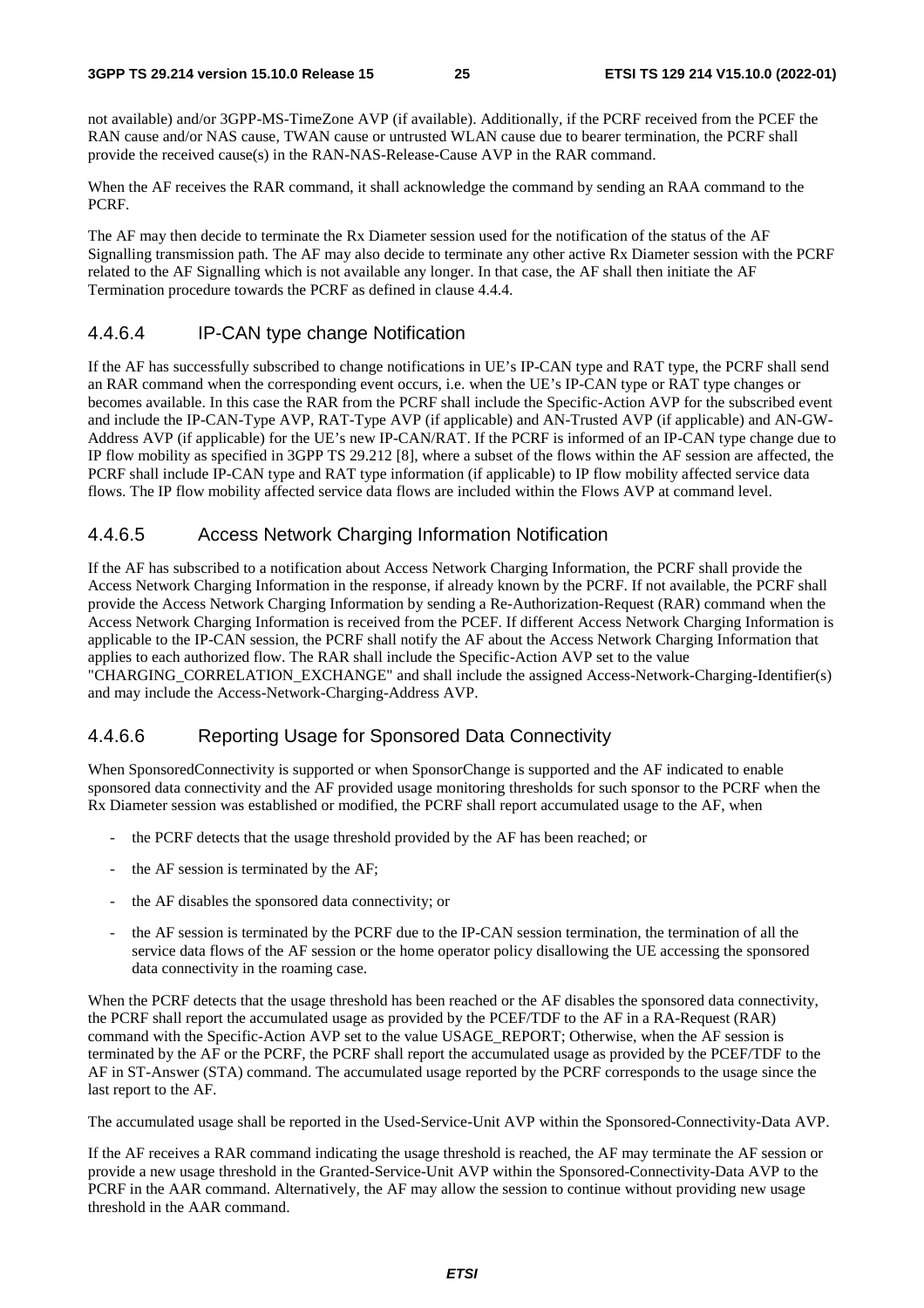NOTE: After the PCRF reports the accumulated usage to the AF, the AF can provide a new usage threshold to the PCRF. The monitoring will not start until the PCRF receives the new threshold from the AF and provide it to the PCEF

#### 4.4.6.7 Reporting Access Network Information

If the AF requests the PCRF to report the access network information (i.e. user location and/or user timezone information), the AF shall subscribe to the "ACCESS\_NETWORK\_INFO\_REPORT" within the Specific-Action AVP and shall include the required access network information within the Required-Access-Info AVP. The AF may request the PCRF to report the access network information in conjunction with providing the PCRF with the AF session information, refer to clause 4.4.1. Optionally, the AF may request the PCRF to report the access network information without providing service information (see clause A.10.2). In the latter case the AF establishes an Rx session for the AF session upon requesting the access network information from the PCRF with an AA-Request command, containing information required for the session binding in the Framed-IP-Address AVP, the Framed-Ipv6-Prefix AVP Subscription-Id AVP, the Called-Station-Id AVP and/or the IP-Domain-Id AVP.

The AF may also request the PCRF to report the access network information at Rx session termination. To do so, the AF shall include the required access network information within the Required-Access-Info AVP in the corresponding ST-Request.

When the PCRF receives a request to report the access network information from the AF in an AAR command or in an STR command triggered by the AF, if the PCRF determines that the access network does not support the access network information reporting based on the currently used IP-CAN type or the values of the RAT-Type AVP or the PCEF/BBERF does not support the NetLoc feature as described in subclause 5.4.1, the PCRF shall respond to AF with an AAA or STA command including the NetLoc-Access-Support AVP set to the value of 0 (NETLOC\_ACCESS\_NOT\_SUPPORTED); otherwise, it shall immediately configure the PCEF or BBERF to provide such access network information.

When the PCRF then receives the access network information from the PCEF/BBERF, the PCRF shall provide the corresponding access network information to the AF within the 3GPP-User-Location-Info AVP (if available), TWAN-Identifier AVP (if available), User-Location-Info-Time AVP (if available), UE-Local-IP-Address AVP (if available), UDP-Source-Port AVP (if available), TCP-Source-Port AVP (if available), 3GPP-SGSN-MCC-MNC AVP (if location info is not available) and/or 3GPP-MS-TimeZone AVP in the RAR command if the Rx session is not being terminated or in the STA command if the Rx session is being terminated. If the information is provided in the RAR command, PCRF shall also provide the ACCESS\_NETWORK\_INFO\_REPORT within Specific-Action AVP.

NOTE 1: The PCRF receives the access network information from the PCEF/BBERF if it is requested by the AF previously or the IP-CAN bearer/IP-CAN session is terminated.

When the PCRF receives the NetLoc-Access-Support AVP set to the value of 0 (NETLOC ACCESS NOT SUPPORTED) from the PCEF/BBERF, the PCRF shall send a RAR command including the Specific-Action AVP set to INDICATION\_OF\_ACCESS\_NETWORK\_INFO\_REPORTING\_FAILURE and the NetLoc-Access-Support AVP set to the value of 0 (NETLOC\_ACCESS\_NOT\_SUPPORTED) if the AF requested the

access network information in an AAR command or send an STA command including the NetLoc-Access-Support AVP set to the value of 0 (NETLOC\_ACCESS\_NOT\_SUPPORTED) if the AF requested the access network information in an STR command.

NOTE 2: The 3GPP GPRS, 3GPP EPS, Untrusted WLAN and Trusted WLAN support access network information reporting in this release.

The PCRF shall not send an RAR command with the ACCESS\_NETWORK\_INFO\_REPORT value within a Specific-Action AVP to report any subsequently received access network information to the AF, unless the AF sends a new request for access network information.

#### 4.4.6.8 Temporary Network Failure handling

If the PCRF detects that a temporary network failure has occurred (e.g. the SGW has failed for 3GPP-EPS access as defined in clause B.3.14 of 3GPP TS 29.212 [8]) and the AF requests an AF session establishment or modification in an AA-Request command, the PCRF shall respond to the AF with an AA-Answer including the Experimental-Result-Code AVP set to the value TEMPORARY\_NETWORK\_FAILURE.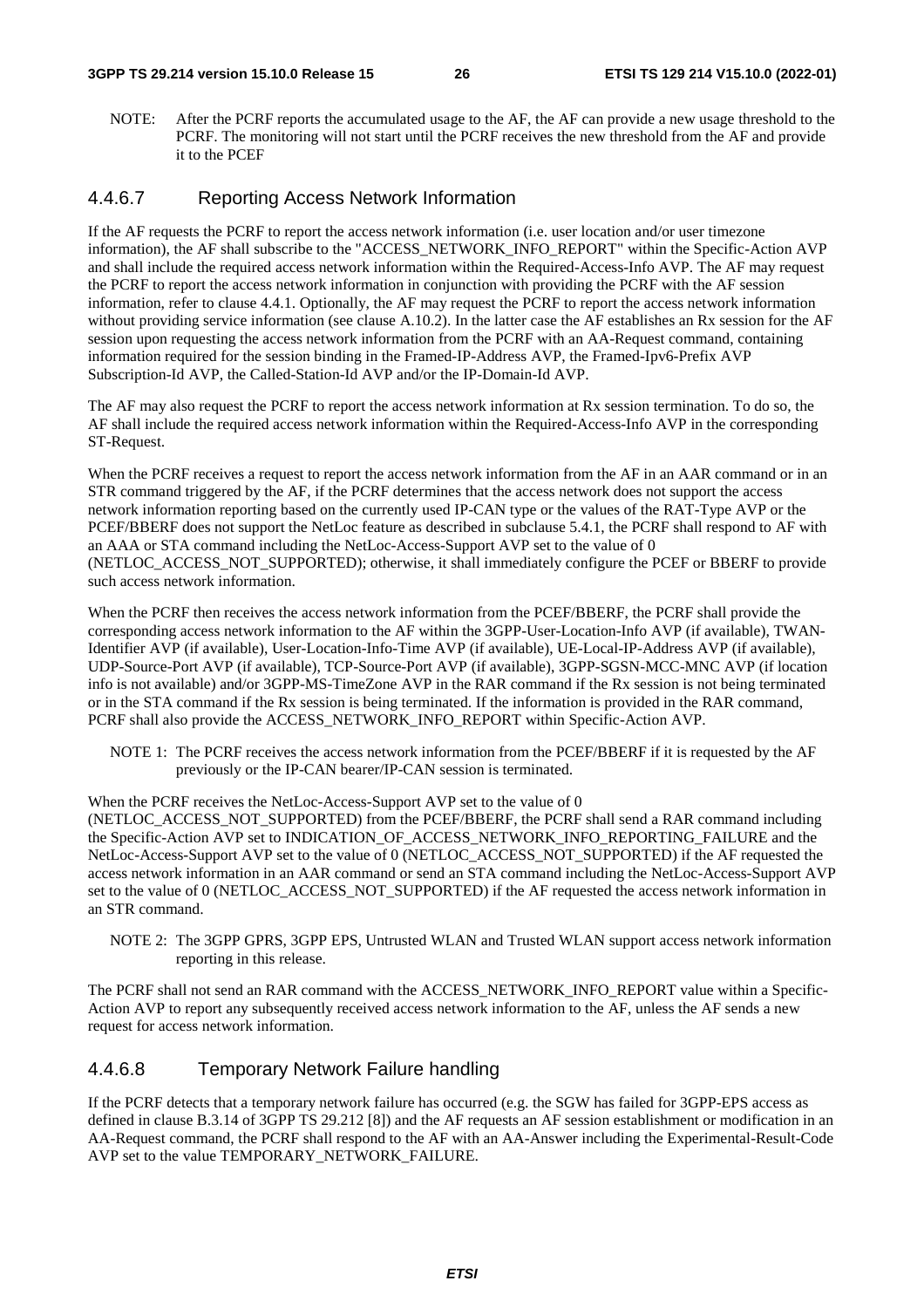If the PCRF detects that a temporary network failure has occurred (e.g. the SGW has failed for 3GPP-EPS access) and the AF requests an AF session termination in a ST-Request command, the PCRF shall respond with successful Result-Code AVP to the AF.

- NOTE 1: If the AF includes the Required-Access-Info AVP in the ST-Request command to request the access network information, the PCRF will not include the access network information in the ST-Answer command.
- NOTE 2: Actions over Gx/Gxx reference point when there is a temporary network failure are described in 3GPP TS 29.212 [8]. For example, for S-GW Restoration procedures the PCRF will wait for the SGW recovery before deleting the corresponding PCC/QoS rules,according to clause B.3.14 in that specification.

If the PCRF detects that the PCC/QoS rules related to an AF session cannot be installed or modified because there is a temporary network failure (e.g. SGW failed according to clause B.3.14 in 3GPP TS 29.212 [8]) and if requested by the AF, the PCRF shall send a RA-Request command to the AF with the Specific-Action AVP set to INDICATION\_OF\_FAILED\_RESOURCES\_ALLOCATION and the content version of a media component within the Content-Version AVP if it was included when the media component was provisioned. If the modification of the PCC/QoS rules fails, the PCRF may provide the status of the related service information within the Media-Component-Status AVP.

#### 4.4.6.9 PLMN information change Notification

If the AF has successfully subscribed to PLMN\_CHANGE notification, the PCRF shall send an RAR command when the corresponding event occurs, i.e. when the PLMN where the UE is located has been updated or becomes available. In this case the RAR from the PCRF shall include the Specific-Action AVP set to PLMN\_CHANGE and include the 3GPP-SGSN-MCC-MNC AVP for the PLMN where the UE is located.

# 4.4.7 P-CSCF Restoration Enhancement Support

This clause is applicable when the PCRF-based P-CSCF Restoration Enhancement, as defined in 3GPP TS 23.380 [28], is supported by both P-CSCF and PCRF.

The P-CSCF acting as AF shall send an AAR command including the Rx-Request-Type AVP set to the value PCSCF\_RESTORATION (2) to the PCRF in the case P-CSCF Restoration needs to be performed. This AAR shall include the following information required by the DRA or PCRF to find the corresponding IP-CAN session:

- The UE's IP address as applicable in the Framed-IP-Address AVP or in the Framed-Ipv6-Prefix AVP. If the IP address is not unique (e.g. private IPv4 case), the P-CSCF shall also include the IP-Domain-ID AVP if available.
- If the IP address is not available or if the IP address is not unique and the IP-Domain-ID is not available, the P-CSCF shall include the IMSI in the Subscription-Id AVP and the APN in the Called-Station-Id AVP.

The AF shall also include the Auth-Session-State AVP set to the value NO\_STATE\_MAINTAINED (1) in the AAR command, as described in IETF RFC 6733 [52]. As a consequence, the PCRF shall not maintain any state information about this session.

The PCRF shall acknowledge the AAR command by sending an AAA command to the P-CSCF acting as AF and shall include the Auth-Session-State AVP set to NO\_STATE\_MAINTAINED (1). The PCRF shall send a request for P-CSCF Restoration to the PCEF for the corresponding IP-CAN session.

# 4.4.8 Priority Sharing Request

If PrioritySharing feature is supported, the AF may include the Priority-Sharing-Indicator AVP set to PRIORITY\_SHARING\_ENABLED within the Media-Component-Description AVP in order to indicate to the PCRF that the related media flow is allowed to use the same Allocation and Retention Priority as media flows which are assigned the same QCI in the PCRF belonging to other AF sessions for the same IP-CAN session that also contain the Priority-Sharing-Indicator AVP set to PRIORITY\_SHARING\_ENABLED. If the MCPTT-Preemption feature is supported, the AF may also include the Pre-emption-Capability AVP containing the suggested pre-emption capability value and the Pre-emption-Vulnerability AVP containing the suggested pre-emption vulnerability value within the Media-Component-Description AVP for the PCRF to determine ARP values and include the Pre-emption-Control-Info AVP containing the pre-emption control information at the AAR command level for the PCRF to perform pre-emption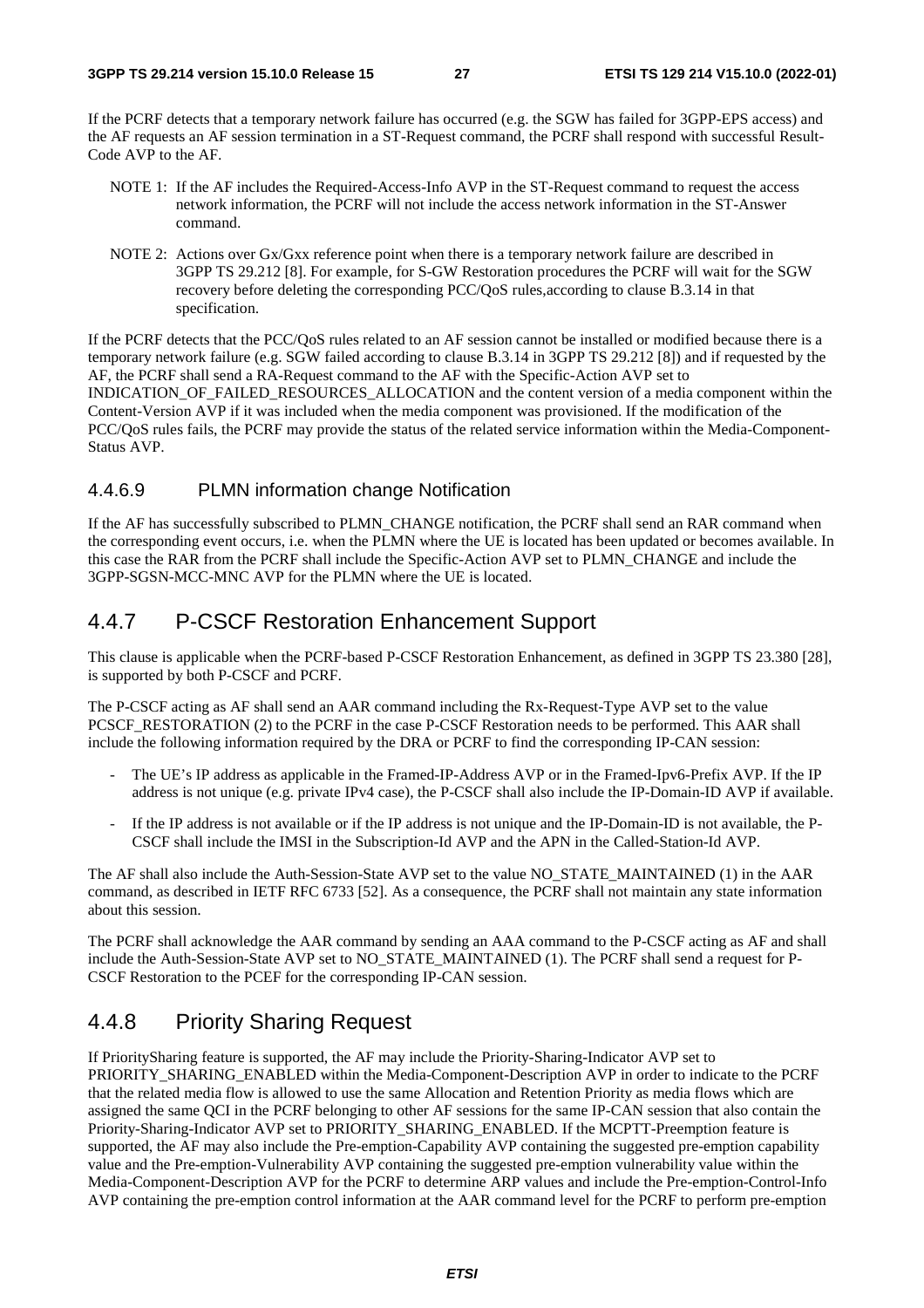control. The AF may also include the INDICATION\_OF\_FAILED\_RESOURCES\_ALLOCATION within Specific-Action AVP to request notification for resource allocation failure. Upon reception of this information, the PCRF shall behave as described in 3GPP TS 29.212 [8], subclauses 4.5.27 and 4a.5.17. For the handling of MCPTT sessions, see Annex A.13.

- NOTE 1: Service data flow deactivation procedures will apply according to subclause 4.4.6.2.
- NOTE 2: This enhancement avoids the risk that a bearer establishment request is rejected if the maximum number of active bearers is exceeded.

If the AF earlier has indicated a media flow priority sharing to the PCRF by setting the Priority-Sharing-Indicator AVP to PRIORITY\_SHARING\_ENABLED, the AF may include the Priority-Sharing-Indicator AVP set to PRIORITY\_SHARING\_DISABLED within the Media-Component-Description AVP in order to indicate to the PCRF that the related media flow shall not be part of the mechanism for sharing the Allocation and Retention Priority with other media flows any longer.

If this media flow was in priority sharing with other media flows the PCRF should readjust the Allocation and Retention Priority for the remaining services sharing priority as described in 3GPP TS 29.212 [8], subclauses 4.5.27 and4a.5.17 and handle the media flow excluded from priority sharing according to normal PCC/QoS rule provisioning procedures described in 3GPP TS 29.212 [8], subclauses 4.5.2 and 4a.5.2.

If the AF earlier has indicated media flow priority sharing to the PCRF by setting the Priority-Sharing-Indicator AVP to PRIORITY\_SHARING\_ENABLED for media flows and the AF indicates to remove one or more of the media flows in priority sharing with other media flows, the PCRF should readjust the Allocation and Retention Priority for the remaining services sharing priority as described in 3GPP TS 29.212 [8], subclauses 4.5.27 and 4a.5.17 and handle the media flow removed according to normal PCC/QoS rule provisioning procedures described in 3GPP TS 29.212 [8], subclauses 4.5.2 and 4a.5.2.

If the AF session being terminated corresponds to a session that included the Priority-Sharing-Indicator AVP set to PRIORITY\_SHARING\_ENABLED within the Media-Component Description AVP, if the related media flow(s) was in priority sharing with other media flows the PCRF should readjust the Allocation and Retention Priority for the remaining services sharing Allocation and Retention Priority as described in 3GPP TS 29.212 [8] , subclauses 4.5.27 and 4a.5.17 and handle the media flow removed according to normal PCC/QoS rule provisioning procedures described in 3GPP TS 29.212 [8], subclauses 4.5.2 and 4a.5.2.

# 4.4.9 Support for media component versioning

The support of the media component versioning is optional. When the MediaComponentVersioning feature is supported, the AF and the PCRF shall comply with the procedures specified in this subclause.

If required by operator policies, the AF shall assign a content version to the media component related to certain service and provide the PCRF within the Content-Version AVP as part of the Media-Component-Description AVP. Upon each media component modification, if the content version was assigned to a media component, the AF shall assign a new content version. In this case, all the content related to that media component shall be included. The content version shall be unique for the lifetime of the media component.

NOTE 1: The AF will include all the content of the media component in each media component modification in order to ensure that the media component is installed with the proper information regardless of the outcome of the bearer procedure related to previous interactions that are not reported to the PCRF yet.

If the PCRF receives the Content-Version AVP including an content version for certain media component, the PCRF will follow the procedures described in 3GPP TS 29.212 [8], subclause 4.5.28 and subclause 4a.5.18.

When the PCRF is notified about the outcome of the resource allocation related to one content version of a media component as described in subclause 4.5.28 or subclause 4a.5.18 in 3GPP TS 29.212 [8] and if the PCRF is required to notify the AF, the PCRF shall provide the content version of the media component within the Content-Version AVP corresponding to the value of content version of the PCC/QoS rule and the status of the media component within the Media-Component-Status AVP corresponding to the status of the PCC/QoS rule to the AF as part of the Flows AVP.

The PCRF shall include more than one Content-Version AVPs for the same media component within the Flows AVP in a RAR command if it has received multiple content versions as described in subclause 4.5.28 or subclause 4a.5.18 in 3GPP TS 29.212 [8].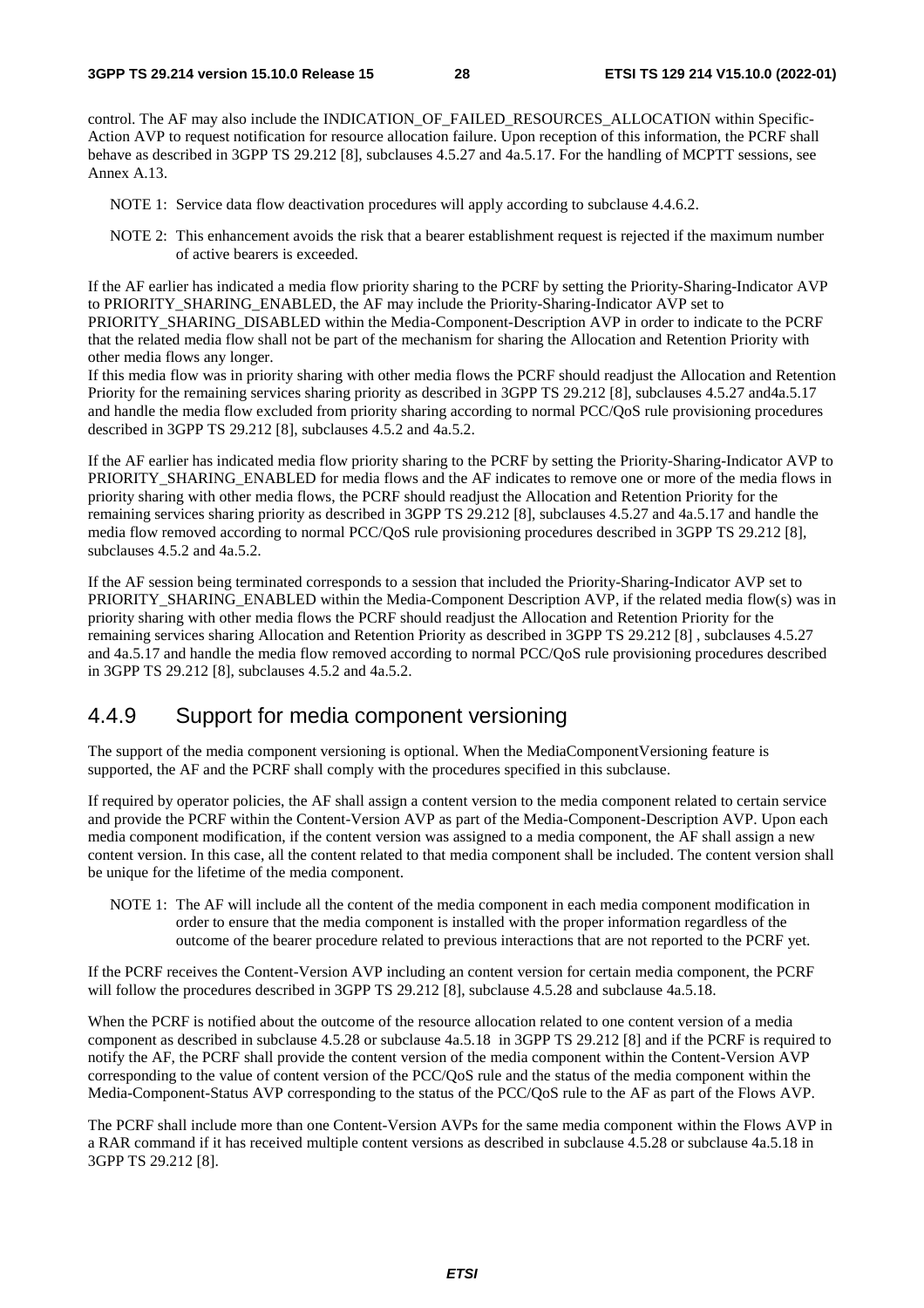NOTE 2: The AF will use the content version to identify the media component version that failed or succeed when multiple provisions of the same media component occur in a short period of time. How the AF handles such situations is not specified.

# 4.4.10 Extended bandwidth support for EPC supporting Dual Connectivity (E-UTRAN and 5G NR)

When the Extended-Max-Requested-BW-NR feature, the Extended-Min-Requested-BW-NR feature, and/or the Extended-BW-E2EQOSMTSI-NR features are supported, extended bandwidth AVPs representing bitrates in kbps shall be used to represent bandwidth values higher than 2^32-1 bps instead of the bandwidth AVPs with a maximum value of 2^32-1 bps that represent bitrates in bps.

For the Extended-Max-Requested-BW-NR feature:

- Extended-Max-Requested-BW-DL/UL AVPs shall be used instead of Max-Requested-Bandwidth-DL/UL AVPs.

For the Extended-BW-E2EQOSMTSI-NR feature:

- Extended-Max-Supported-BW-DL/UL AVPs shall be used instead of Max-Supported-Bandwidth-DL/UL AVPs.
- Extended-Min-Desired-BW-DL/UL AVPs shall be used instead of Min-Desired-Bandwidth-DL/UL AVPs.

For the Extended-Min-Requested-BW-NR feature:

- Extended-Min-Requested-BW-DL/UL AVPs shall be used instead of Min-Requested-Bandwidth-DL/UL AVPs.

For values lower or equal to  $2^{\wedge}32$ -1 bps AVPs representing bitrates in bps shall be used.

When the Rx session is being established, if the AF supports the corresponding feature (as listed above) and needs to indicate bandwidth values higher than 2^32-1 bps, AVPs representing bitrate in bps shall be provided with value set to 2^32-1 bps and bandwidth AVPs representing bitrate in kbps shall be provided with the actual required bandwidth.

NOTE: When the Diameter session is being established, the originator node does not know yet the features supported by the peer node.

# 5 Rx protocol

# 5.1 Protocol support

The Rx interface in the present release is based on Rx and Gq protocols defined for Release 6 as specified in 3GPP TS 29.211 [7] and 3GPP TS 29.209 [5] respectively. However, to be able to separate the policy and charging rules function (PCRF) of the present release from the policy decision function (PDF) and charging rules function (CRF) of Release 6, the Rx application in the present release has an own vendor specific Diameter application.

The Rx application is defined as an IETF vendor specific Diameter application, where the vendor is 3GPP and the Application-ID for the Rx application in the present release is 16777236. The vendor identifier assigned by IANA to 3GPP [\(http://www.iana.org/assignments/enterprise-numbers](http://www.iana.org/assignments/enterprise-numbers)) is 10415.

NOTE: A route entry can have a different destination based on the application identification AVP of the message. Therefore, Diameter agents (relay, proxy, redirection, translation agents) must be configured appropriately to identify the 3GPP Rx application within the Auth-Application-Id AVP in order to create suitable routeing tables.

Tthe Rx application identification shall be included in the Auth-Application-Id AVP.

With regard to the Diameter protocol defined over the Rx reference point, the PCRF acts as a Diameter server, in the sense that it is the network element that handles AF session authorization requests for a particular realm. The AF acts as the Diameter client, in the sense that is the network element requesting the authorization of resources for an AF session.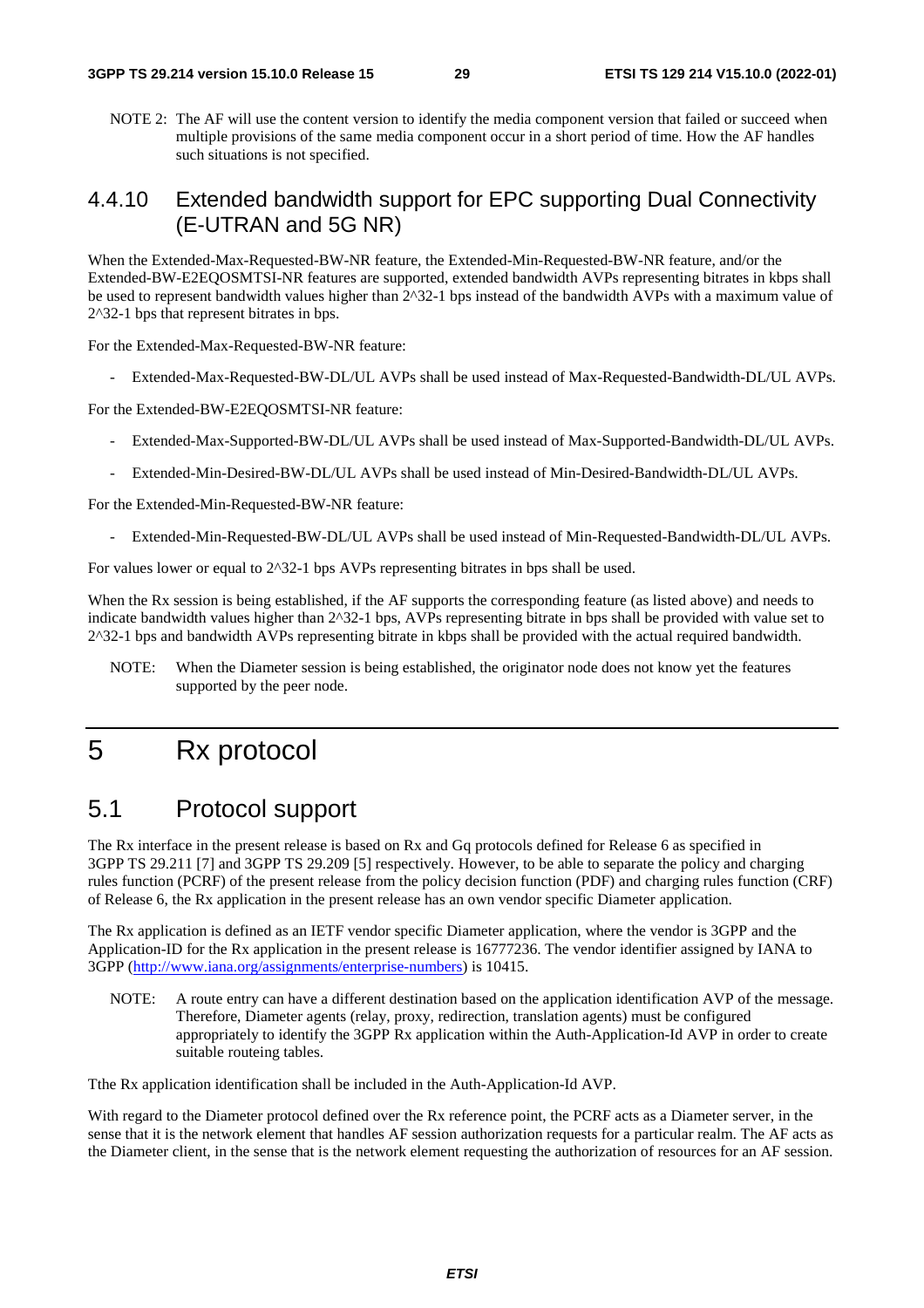# 5.2 Initialization, maintenance and termination of connection and session

The initialization and maintenance of the connection between each AF and PCRF pair is defined by the underlying protocol. Establishment and maintenance of connections between Diameter nodes is described in IETF RFC 6733 [52].

After establishing the transport connection, the PCRF and the AF shall advertise the support of the Rx specific Application by including the value of the application identifier in the Auth-Application-Id AVP and the value of the 3GPP (10415) in the Vendor-Id AVP of the Vendor-Specific-Application-Id AVP contained in the Capabilities-Exchange-Request and Capabilities-Exchange-Answer commands. The Capabilities-Exchange-Request and Capabilities-Exchange-Answer commands are specified in the Diameter Base Protocol (IETF RFC 6733 [52]).

The termination of the Diameter user session is specified in IETF RFC 6733 [52] in clauses 8.4 and 8.5. The description of how to use of these termination procedures in the normal cases is embedded in the procedures description (clause 4.4).

# 5.3 Rx specific AVPs

### 5.3.0 General

Table 5.3.0.1 describes the Diameter AVPs defined for the Rx interface protocol, their AVP Code values, types, possible flag values, whether or not the AVP may be encrypted and which supported feature the AVP is applicable to. The Vendor-Id header of all AVPs defined in the present document shall be set to 3GPP (10415).

NOTE: Most of these AVPs have already been defined in 3GPP TS 29.209 [5] for Rel-6. Their definition is based on the one used for Rel-6 with some possible modifications to be applied to the Rel-7 protocols.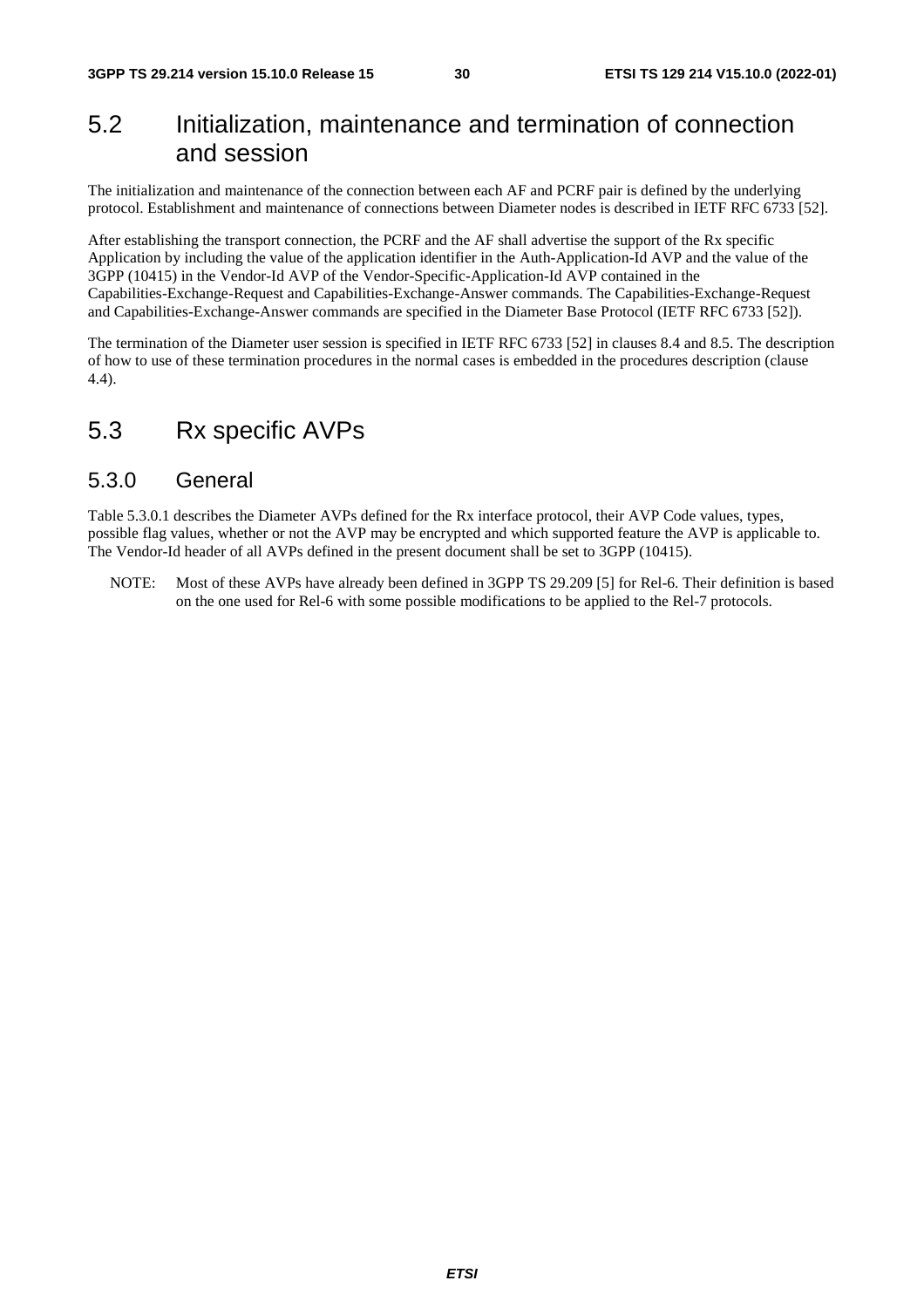### **Table 5.3.0.1: Rx specific Diameter AVPs**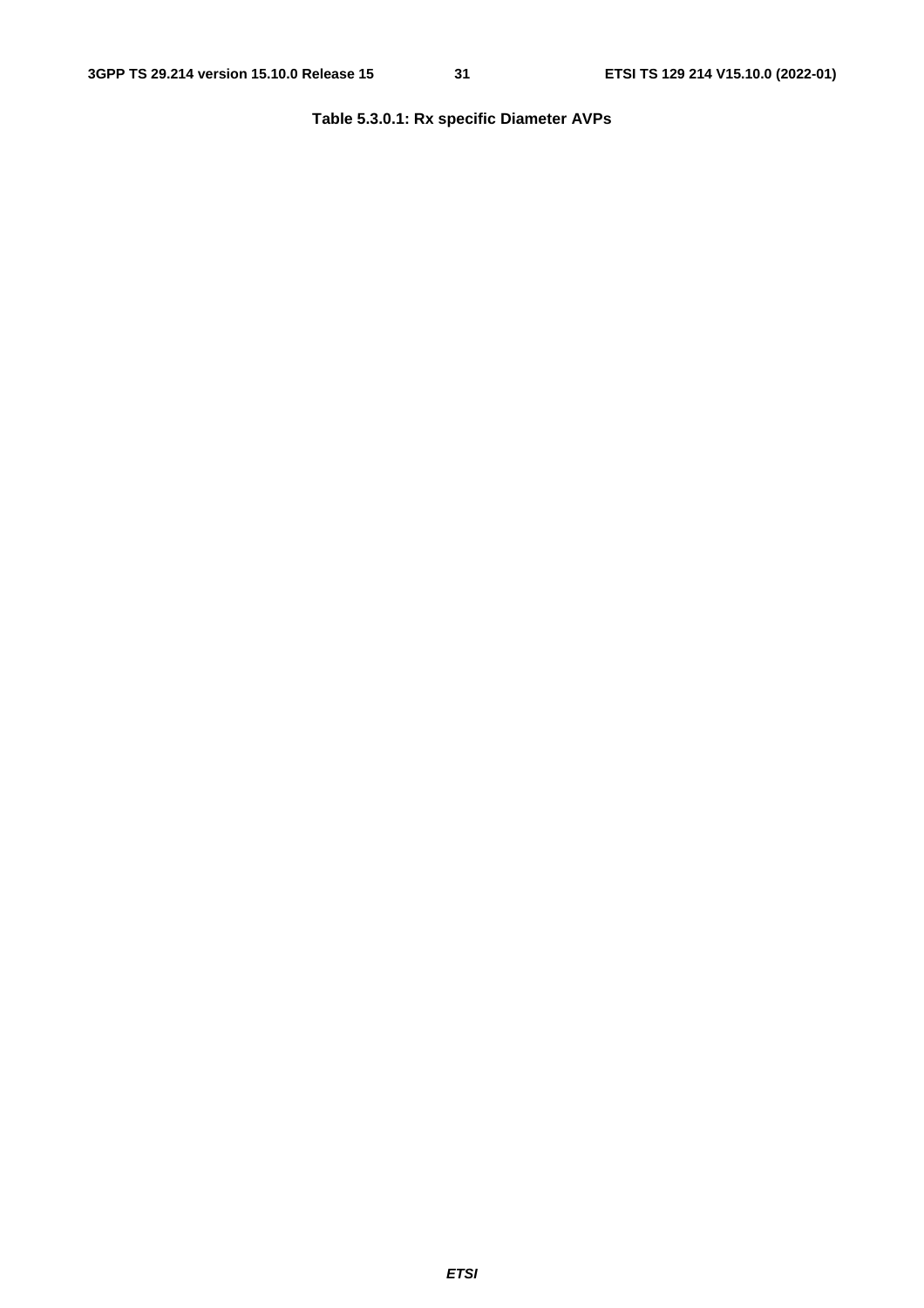|                                              |     |                     |                                                        | <b>AVP Flag rules</b><br>(Note 1) |                         |     |   |           |                                          |
|----------------------------------------------|-----|---------------------|--------------------------------------------------------|-----------------------------------|-------------------------|-----|---|-----------|------------------------------------------|
| <b>Attribute Name</b>                        | AVP | Code defined        | Clause Value Type Must May Should Must May<br>(Note 2) |                                   |                         | not |   | not Encr. | <b>Applicability</b><br>(Note 3)         |
| 5GMM-Cause                                   |     | 573 5.3.63          | Unsigned32                                             | V                                 | $\overline{P}$          |     | M | Y         | RAN-NAS-Cause                            |
| 5GS-RAN-NAS-Release-                         | 572 | 5.3.62              | Group                                                  | $\vee$                            | P                       |     | M | Y         | RAN-NAS-Cause                            |
| Cause                                        |     |                     |                                                        |                                   |                         |     |   |           |                                          |
| 5GSM-Cause                                   | 574 | 5.3.64              | Unsigned32 V                                           |                                   | P                       |     | M | Y         | RAN-NAS-Cause                            |
| Abort-Cause                                  | 500 | 5.3.1               | Enumerated M, V                                        |                                   | $\overline{\mathsf{P}}$ |     |   | Ý         |                                          |
| Access-Network-Charging-<br>Address          | 501 | 5.3.2               | <b>Address</b>                                         | M, V                              | $\mathsf{P}$            |     |   | Ý         |                                          |
| Access-Network-Charging-<br>Identifier       | 502 | 5.3.3               | Grouped                                                | M, V                              | $\overline{\mathsf{P}}$ |     |   | Y         |                                          |
| Access-Network-Charging-<br>Identifier-Value | 503 | 5.3.4               | OctetString                                            | M, V                              | $\overline{\mathsf{P}}$ |     |   | Ý         |                                          |
| Acceptable-Service-Info                      | 526 | 5.3.24              | Grouped                                                | M, V                              | $\mathsf{P}$            |     |   | Y         |                                          |
| AF-Application-Identifier                    | 504 | 5.3.5               | OctetString                                            | M, V                              | $\overline{\mathsf{P}}$ |     |   | Ý         |                                          |
| AF-Charging-Identifier                       | 505 | 5.3.6               | OctetString                                            | M, V                              | $\mathsf{P}$            |     |   | Ÿ         |                                          |
|                                              |     |                     |                                                        |                                   | $\overline{P}$          |     |   | Ý         |                                          |
| AF-Requested-Data                            | 551 | 5.3.50              | Unsigned32                                             | V                                 |                         |     | M |           |                                          |
| AF-Signalling-Protocol                       | 529 | $\overline{5.3.26}$ | Enumerated V                                           |                                   | P                       |     | M | Y         | ProvAFsignalFlow                         |
| Application-Service-<br>Provider-Identity    | 532 | 5.3.29              | UTF8String                                             | V                                 | $\overline{P}$          |     | M | Y         | SponsoredConnectivity                    |
| Codec-Data                                   | 524 | 5.3.7               | OctetString                                            | $\overline{M,V}$                  | $\overline{P}$          |     |   | Ý         |                                          |
| Content-Version                              | 552 | 5.3.49              | Unsigned64 V                                           |                                   | $\overline{P}$          |     | M | Ý         | MediaComponentVersioning                 |
| Extended-Max-Requested-<br><b>BW-DL</b>      | 554 | 5.3.52              | Unsigned32 V                                           |                                   | P                       |     | M | Y         | Extended-Max-Requested-<br><b>BW-NR</b>  |
| Extended-Max-Requested-<br><b>BW-UL</b>      | 555 | 5.3.53              | Unsigned32 V                                           |                                   | P                       |     | M | Y         | Extended-Max-Requested-<br><b>BW-NR</b>  |
| Extended-Max-Supported-<br><b>BW-DL</b>      | 556 | 5.3.54              | Unsigned32 V                                           |                                   | P                       |     | M | Y         | Extended-BW-                             |
| Extended-Max-Supported-                      | 557 | 5.3.55              | Unsigned32 V                                           |                                   | P                       |     | M | Y         | E2EQOSMTSI-NR<br>Extended-BW-            |
| <b>BW-UL</b><br>Extended-Min-Desired-BW-     | 558 | 5.3.56              | Unsigned32 V                                           |                                   | $\overline{P}$          |     | M | Y         | E2EQOSMTSI-NR<br>Extended-BW-            |
| <b>DL</b><br>Extended-Min-Desired-BW-        | 559 | 5.3.57              | Unsigned32 V                                           |                                   | $\overline{P}$          |     | M | Y         | E2EQOSMTSI-NR<br>Extended-BW-            |
| UL<br>Extended-Min-Requested-                | 560 | 5.3.58              | Unsigned32 V                                           |                                   | $\overline{P}$          |     | M | Y         | E2EQOSMTSI-NR<br>Extended-Min-Requested- |
| <b>BW-DL</b><br>Extended-Min-Requested-      | 561 | 5.3.59              | Unsigned32 V                                           |                                   | P                       |     | M | Υ         | BW-NR<br>Extended-Min-Requested-         |
| <b>BW-UL</b><br>Flow-Description             |     | 507 5.3.8           | IPFilterRule M, V                                      |                                   | ĪΡ                      |     |   | Y         | <b>BW-NR</b>                             |
|                                              |     |                     |                                                        |                                   | IP                      |     |   |           |                                          |
| Flow-Number                                  |     | 509 5.3.9           | Unsigned32 M, V                                        |                                   |                         |     |   | Υ         |                                          |
| <b>Flows</b>                                 |     | 510 5.3.10          | Grouped                                                | M, V                              | $\overline{\mathsf{P}}$ |     |   | Y         |                                          |
| Flow-Status                                  | 511 | 5.3.11              | Enumerated M, V                                        |                                   | IP.                     |     |   | Ý         |                                          |
| Flow-Usage                                   | 512 | 5.3.12              | Enumerated M, V                                        |                                   | IP                      |     |   | Ý         |                                          |
| <b>GCS-Identifier</b>                        |     | 538 5.3.36          | OctetString                                            | IV                                | P                       |     | M | Y         | GroupComService                          |
| IMS-Content-Identifier                       | 563 | 5.3.60              | OctetString                                            | V                                 | $\overline{P}$          |     |   | Ý         | <b>VBC</b>                               |
| IMS-Content-Type                             | 564 | 5.3.61              | Enumerated V                                           |                                   | $\overline{P}$          |     |   | Y         | <b>VBC</b>                               |
| IP-Domain-Id                                 | 537 | 5.3.35              | OctetString                                            | V                                 | $\overline{P}$          |     | M | Y         |                                          |
| Max-Requested-Bandwidth-<br>DL               | 515 | 5.3.14              | Unsigned32 M, V                                        |                                   | $\mathsf{P}$            |     |   | Ý         |                                          |
| Max-Requested-Bandwidth-<br>UL               | 516 | 5.3.15              | Unsigned32 M, V                                        |                                   | P                       |     |   | Υ         |                                          |
| Max-Supported-Bandwidth-<br>DL               | 543 | 5.3.41              | Unsigned32 V                                           |                                   | $\overline{P}$          |     | M | Y         | E2EQOSMTSI                               |
| Max-Supported-Bandwidth-<br>UL.              | 544 | 5.3.42              | Unsigned32 V                                           |                                   | $\overline{P}$          |     | M | Υ         | E2EQOSMTSI                               |
| MCPTT-Identifier                             |     | 547 5.3.45          | OctetString                                            | V                                 | $\sf P$                 |     | M | Y         | <b>MCPTT</b>                             |
| MCVideo-Identifier                           |     |                     | 562 5.3.45a OctetString                                | V                                 | P                       |     | M | Y         | <b>MCVideo</b>                           |
| Media-Component-                             |     | 517 5.3.16          | Grouped                                                | M, V                              | $\overline{\mathsf{P}}$ |     |   | Ý         |                                          |
| Description                                  |     |                     |                                                        |                                   |                         |     |   |           |                                          |
| Media-Component-Number                       | 518 | 5.3.17              | Unsigned32 M, V                                        |                                   | $\mathsf P$             |     |   | Y         |                                          |
| Media-Component-Status                       | 549 | 5.3.48              | Unsigned32 V                                           |                                   | $\mathsf P$             |     | M | Υ         |                                          |
| Media-Sub-Component                          | 519 | $\overline{5.3.18}$ | Grouped                                                | M, V                              | $\overline{\mathsf{P}}$ |     |   | Ϋ         |                                          |
| Media-Type                                   | 520 | 5.3.19              | Enumerated M, V                                        |                                   | $\overline{\mathsf{P}}$ |     |   | Y         |                                          |
| MPS-Identifier                               | 528 | 5.3.30              | OctetString                                            | V                                 | $\overline{P}$          |     | M | Y         | Rel10                                    |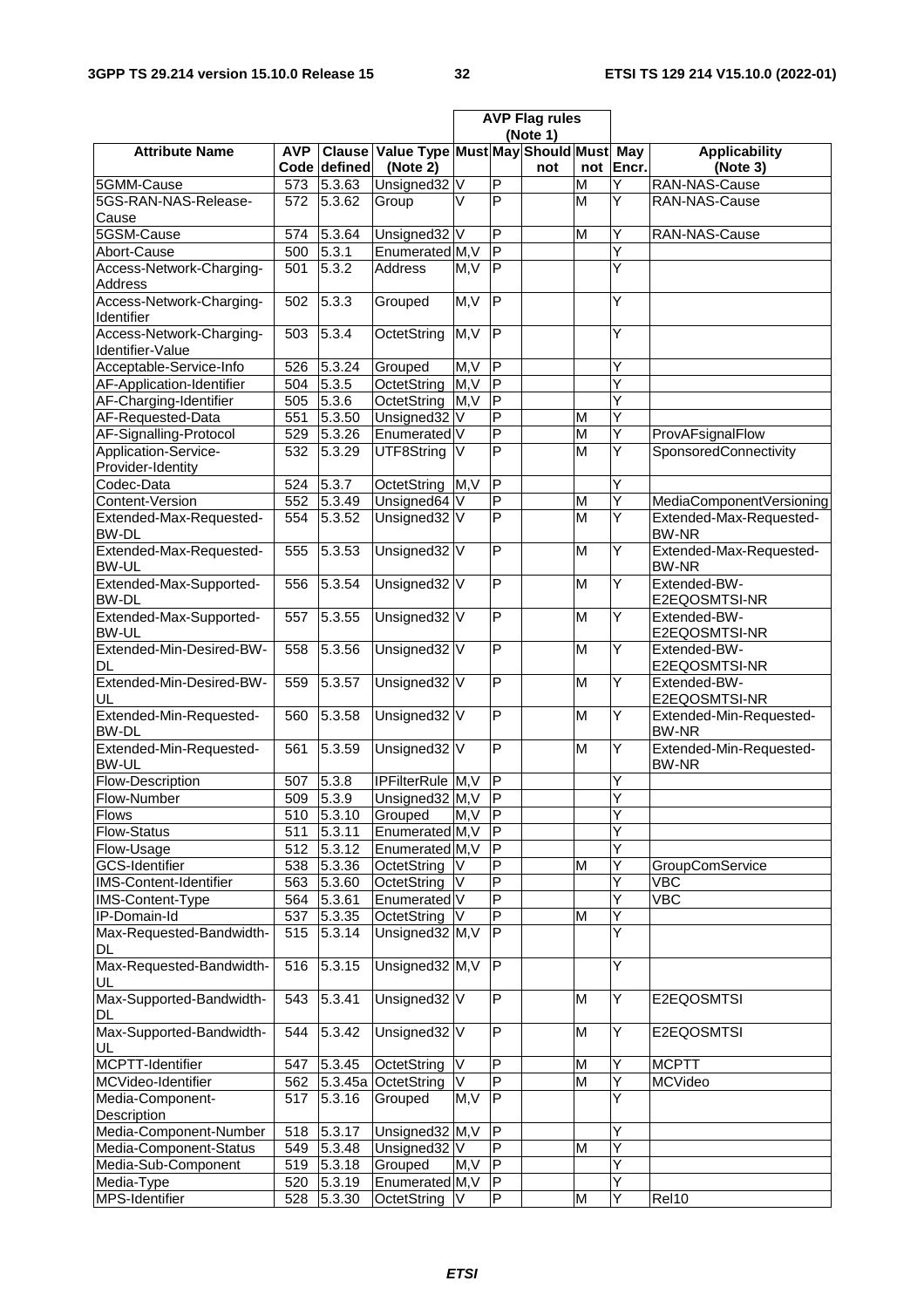| Min-Desired-Bandwidth-DL                                                                                                                                                                                                                                        | 545 | 5.3.43          | Unsigned32 V            |    | P                       |  | M                       |   | E2EQOSMTSI                             |
|-----------------------------------------------------------------------------------------------------------------------------------------------------------------------------------------------------------------------------------------------------------------|-----|-----------------|-------------------------|----|-------------------------|--|-------------------------|---|----------------------------------------|
| Min-Desired-Bandwidth-UL                                                                                                                                                                                                                                        | 546 | $\sqrt{5.3.44}$ | Unsigned32 V            |    | P                       |  | M                       |   | E2EQOSMTSI                             |
| Min-Requested-Bandwidth-<br>DL                                                                                                                                                                                                                                  | 534 | 5.3.32          | Unsigned32 V            |    | P                       |  | M                       | Y | Rel10                                  |
| Min-Requested-Bandwidth-<br>UL                                                                                                                                                                                                                                  | 535 | 5.3.33          | Unsigned32 V            |    | P                       |  | M                       | Y | Rel10                                  |
| NGAP-Cause                                                                                                                                                                                                                                                      | 575 | 5.3.65          | Grouped                 | V  | P                       |  | M                       | Y | RAN-NAS-Cause                          |
| NGAP-Group                                                                                                                                                                                                                                                      | 576 | 5.3.66          | Unsigned32 <sub>V</sub> |    | P                       |  | M                       | Ý | RAN-NAS-Cause                          |
| NGAP-Value                                                                                                                                                                                                                                                      | 577 | 5.3.67          | Unsigned32 V            |    | P                       |  | M                       | Ý | RAN-NAS-Cause                          |
| Priority-Sharing-Indicator                                                                                                                                                                                                                                      | 550 | 5.3.47          | Enumerated V            |    | P                       |  | $\overline{\mathsf{M}}$ | Ý | PrioritySharing                        |
| Pre-emption-Control-Info                                                                                                                                                                                                                                        | 553 | 5.3.51          | Unsigned32 V            |    | P                       |  | $\overline{\mathsf{M}}$ | Ý | MCPTT-Preemption                       |
| Required-Access-Info                                                                                                                                                                                                                                            | 536 | 5.3.34          | Enumerated V            |    | P                       |  | M                       | Y | NetLoc                                 |
| Retry-Interval                                                                                                                                                                                                                                                  | 541 | 5.3.39          | Unsigned32 V            |    | P                       |  | $\overline{\mathsf{M}}$ | Y | DeferredService                        |
| Rx-Request-Type                                                                                                                                                                                                                                                 | 533 | 5.3.31          | Enumerated V            |    | P                       |  | M                       | Ý |                                        |
| RR-Bandwidth                                                                                                                                                                                                                                                    | 521 | 5.3.20          | Unsigned32 M, V         |    | P                       |  |                         |   |                                        |
| RS-Bandwidth                                                                                                                                                                                                                                                    | 522 | 5.3.21          | Unsigned32 M, V         |    | P                       |  |                         | Ý |                                        |
| Service-Authorization-Info                                                                                                                                                                                                                                      | 548 | 5.3.46          | Unsigned32 <sub>V</sub> |    | P                       |  | M                       | Y |                                        |
| Service-URN                                                                                                                                                                                                                                                     | 525 | 5.3.23          | OctetString M, V        |    | $\overline{P}$          |  |                         | Ý |                                        |
| Service-Info-Status                                                                                                                                                                                                                                             | 527 | 5.3.25          | Enumerated M, V         |    | P                       |  |                         | Ý |                                        |
| Sharing-Key-DL                                                                                                                                                                                                                                                  | 539 | 5.3.37          | Unsigned32 V            |    | P                       |  | M                       | Ý | <b>ResShare</b>                        |
| Sharing-Key-UL                                                                                                                                                                                                                                                  | 540 | 5.3.38          | Unsigned32 V            |    | $\overline{P}$          |  | M                       | Υ | <b>ResShare</b>                        |
| Specific-Action                                                                                                                                                                                                                                                 | 513 | 5.3.13          | Enumerated M, V         |    | $\overline{P}$          |  |                         |   |                                        |
| SIP-Forking-Indication                                                                                                                                                                                                                                          | 523 | 5.3.22          | Enumerated M, V         |    | $\overline{\mathsf{P}}$ |  |                         | Y |                                        |
| Sponsor-Identity                                                                                                                                                                                                                                                | 531 | 5.3.28          | UTF8String              | IV | P                       |  | M                       | Υ | SponsoredConnectivity                  |
| Sponsored-Connectivity-<br>Data (NOTE 4)                                                                                                                                                                                                                        | 530 | 5.3.27          | Grouped                 | V  | P                       |  | M                       | Y | SponsoredConnectivity<br>SCTimeBasedUM |
| Sponsoring-Action                                                                                                                                                                                                                                               | 542 | 5.3.40          | Enumerated V            |    | P                       |  | M                       | Υ | SponsorChange                          |
| NOTE 1: The AVP header bit denoted as 'M', indicates whether support of the AVP is required. The AVP header bit<br>denoted as 'V', indicates whether the optional Vendor-ID field is present in the AVP header. For further<br>details, see IETF RFC 6733 [52]. |     |                 |                         |    |                         |  |                         |   |                                        |

NOTE 2: The value types are defined in IETF RFC 6733 [52].

NOTE 3: AVPs marked with a supported feature (e.g. "ProvAFsignalFlow", "SponsoredConnectivity", "Rel10" or "NetLoc") are applicable as described in subclause 5.4.1

NOTE 4: Volume Usage monitoring control functionality is applicable for SponsoredConnectivity supported feature. Time Based Usage monitoring control is applicable for SCTimeBasedUM supported feature.

### 5.3.1 Abort-Cause AVP

The Abort-Cause AVP (AVP code 500) is of type Enumerated, and determines the cause of an abort session request (ASR) or of a RAR indicating a bearer release. The following values are defined:

#### BEARER\_RELEASED (0)

 This value is used when the bearer has been deactivated as a result from normal signalling handling. For GPRS the bearer refers to the PDP Context.

#### INSUFFICIENT\_SERVER\_RESOURCES (1)

This value is used to indicate that the server is overloaded and needs to abort the session.

#### INSUFFICIENT\_BEARER\_RESOURCES (2)

 This value is used when the bearer has been deactivated due to insufficient bearer resources at a transport gateway (e.g. GGSN for GPRS).

#### PS TO CS HANDOVER (3)

This value is used when the bearer has been deactivated due to PS to CS handover.

#### SPONSORED\_DATA\_CONNECTIVITY\_ DISALLOWED (4)

 This value is used in the ASR when the PCRF needs to initiates the AF session termination due to the operator policy (e.g. disallowing the UE accessing the sponsored data connectivity in the roaming case).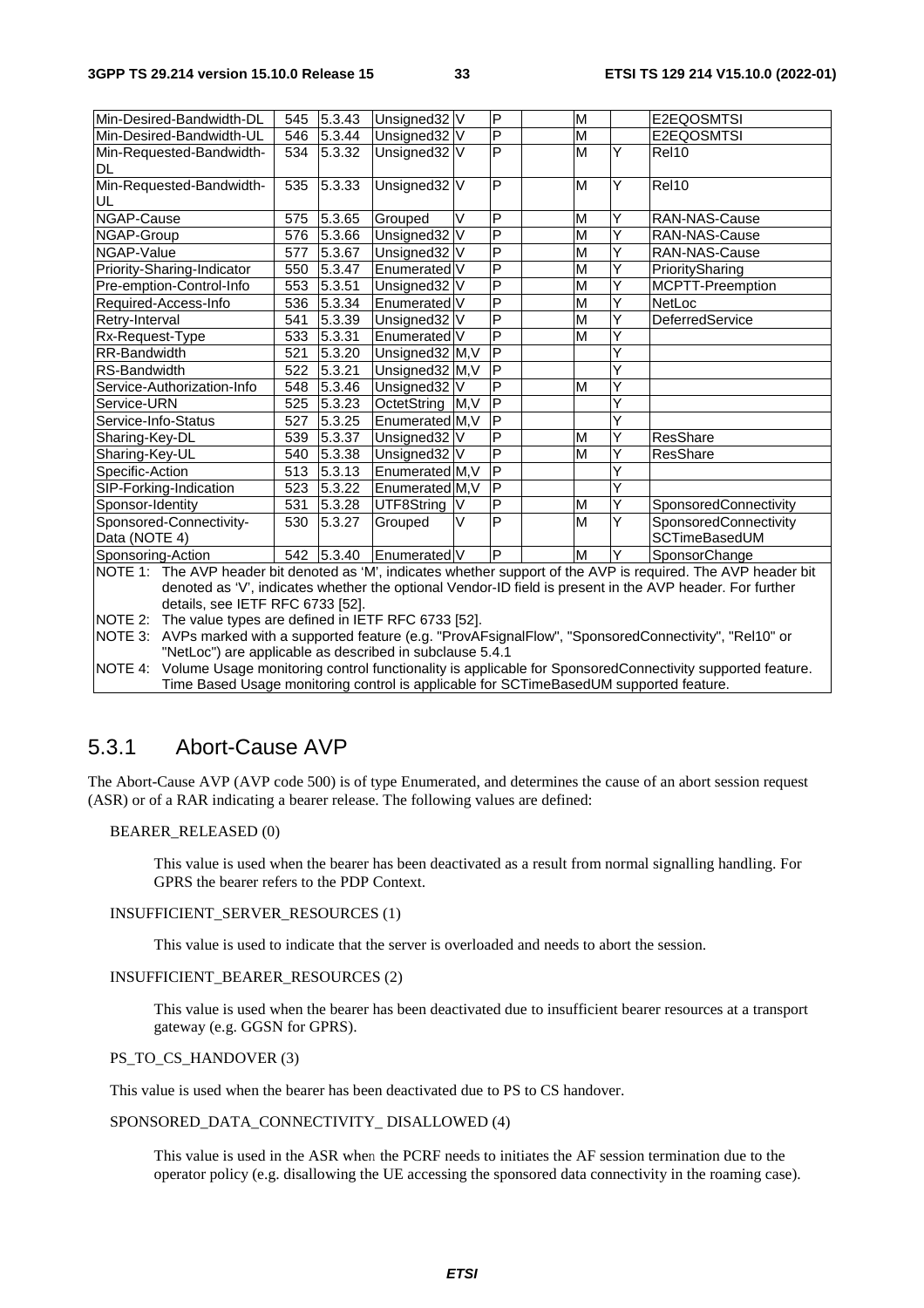# 5.3.2 Access-Network-Charging-Address AVP

The Access-Network-Charging-Address AVP (AVP code 501) is of type Address, and it indicates the IP Address of the network entity within the access network performing charging (e.g. the GGSN IP address). The Access-Network-Charging-Address AVP should not be forwarded over an inter-operator interface.

# 5.3.3 Access-Network-Charging-Identifier AVP

The Access-Network-Charging-Identifier AVP (AVP code 502) is of type Grouped, and contains a charging identifier (e.g. GCID) within the Access-Network-Charging-Identifier-Value AVP along with information about the flows transported within the corresponding bearer within the Flows AVP. If no Flows AVP is provided, the Access-Network-Charging-Identifier-Value applies for all flows within the AF session.

The Access-Network-Charging-Identifier AVP can be sent from the PCRF to the AF. The AF may use this information for charging correlation with session layer.

AVP Format:

```
Access-Network-Charging-Identifier ::= < AVP Header: 502 > 
            { Access-Network-Charging-Identifier-Value} 
          *[ Flows 1
```
### 5.3.4 Access-Network-Charging-Identifier-Value AVP

The Access-Network-Charging-Identifier-Value AVP (AVP code 503) is of type OctetString, and contains a charging identifier (e.g. GCID).

# 5.3.5 AF-Application-Identifier AVP

The AF-Application-identifier AVP (AVP code 504) is of type OctetString, and it contains information that identifies the particular service that the AF service session belongs to. This information may be used by the PCRF to differentiate QoS for different application services.

For example the AF-Application-Identifier may be used as additional information together with the Media-Type AVP when the QoS class for the bearer authorization at the Gx interface is selected. The AF-Application-Identifier may be used also to complete the QoS authorization with application specific default settings in the PCRF if the AF does not provide full service information.

The AF-Application-Identifier AVP may also be used to trigger the PCRF to indicate to the PCEF/TDF to perform the application detection based on the operator's policy.

### 5.3.6 AF-Charging-Identifier AVP

The AF-Charging-Identifier AVP (AVP code 505) is of type OctetString, contains the AF Charging Identifier that is sent by the AF. This information may be used for charging correlation with bearer layer.

### 5.3.7 Codec-Data AVP

The Codec-Data AVP (AVP code 524) is of type OctetString.

The Codec-Data AVP shall contain codec related information known at the AF. This information shall be encoded as follows:

- The first line of the value of the Codec-Data AVP shall consist of either the word "uplink" or the word "downlink" (in ASCII, without quotes) followed by a new-line character. The semantics of these words are the following:
	- "uplink" indicates that the SDP was received from the UE and sent to the network.
	- "downlink" indicates that the SDP was received from the network and sent to the UE.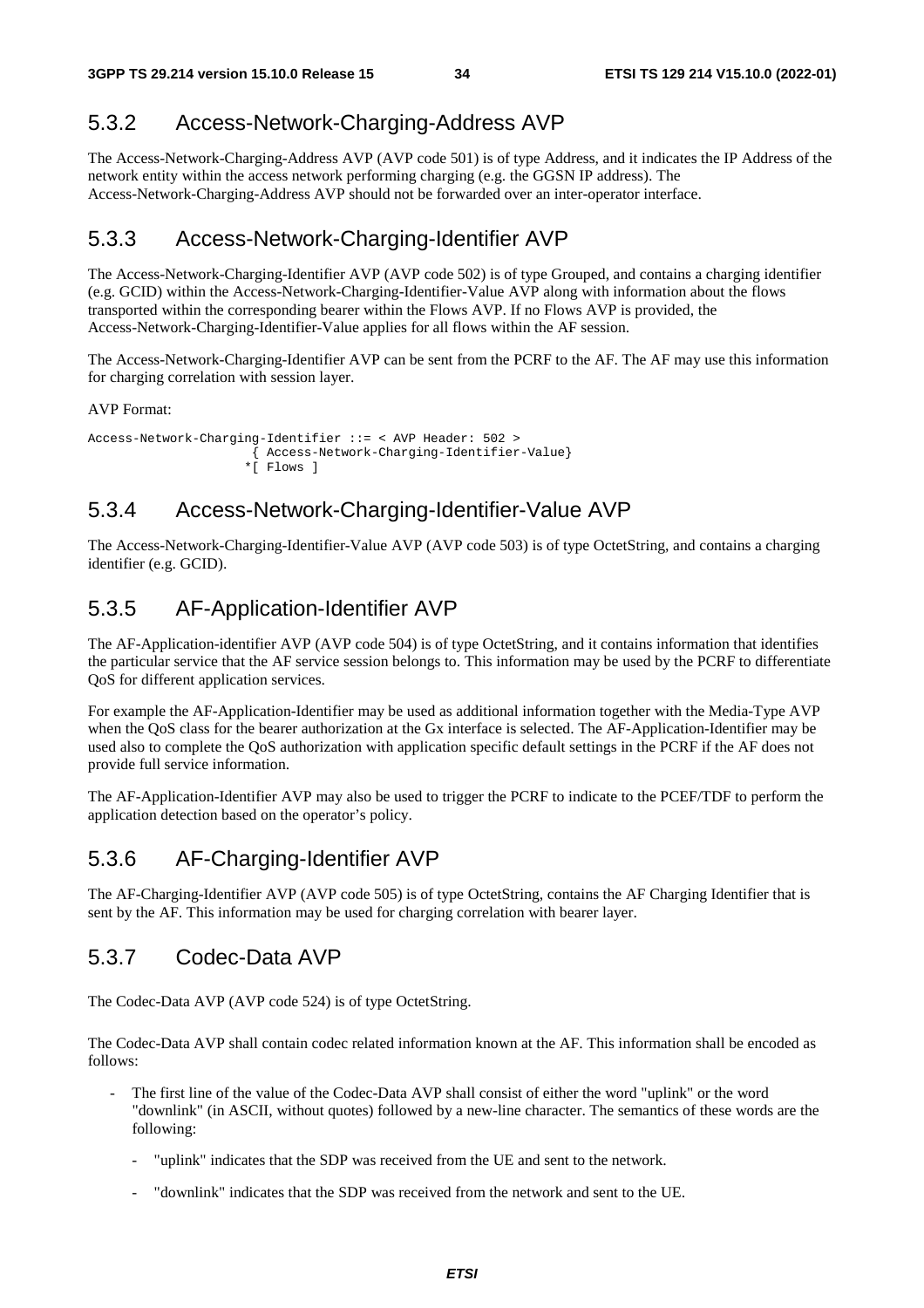- NOTE 1: The first line indicates the direction of the source of the SDP used to derive the information. The majority of the information within the Codec-Data AVP indicating "downlink" describes properties, for instance receiver capabilities, of the sender of the SDP, the network in this case and is therefore applicable for IP flows in the uplink direction. Similarly, the majority of the information within the Codec-Data AVP indicating "uplink" describes properties, for instance receiver capabilities, of the sender of the SDP, the UE in this case and is therefore applicable for IP flows in the downlink direction.
- The second line of the value of the Codec-Data AVP shall consist of either the word "offer" or the word "answer", or the word "description" (in ASCII, without quotes) followed by a new-line character. The semantics of these words are the following:
	- "offer" indicates that SDP lines from an SDP offer according to RFC 3264 [18] are being provisioned in the Codec-Data AVP;
	- "answer" indicates that SDP lines from an SDP answer according to RFC 3264 [18] are being provisioned in the Codec-Data AVP;
	- "description" indicates that SDP lines from a SDP session description in a scenario where the offer-answer mechanism of RFC 3264 [18] is not being applied are being provisioned in the Codec-Data AVP. For instance, SDP from an RTSP "Describe" reply may be provisioned.
- The rest of the value shall consist of SDP line(s) in ASCII encoding separated by new-line characters, as specified in IETF RFC 4566 [13]. The first of these line(s) shall be an "m" line. The remaining lines shall be any available SDP "a" and "b" lines related to that "m" line. However, to avoid duplication of information, the SDP "a=sendrecv", "a=recvonly ", "a=sendonly", "a=inactive", "a=bw-info", "b:AS", "b:RS" and "b:RR" lines do not need to be included.
- NOTE 2: For backwards compatibility, it is expected that the codec algorithms in the PCRF described in 3GPP TS 29.213 [9] allow the introduction of new SDP lines without rejecting the request when Codec-Data AVP is provided as part of the Media-Component-Description AVP. The QoS derivation in that case will not take the new SDP line(s) into account.

# 5.3.8 Flow-Description AVP

The Flow-Description AVP (AVP code 507) is of type IPFilterRule, and defines a packet filter for an IP flow with the following information:

- Direction (in or out). The direction "in" refers to uplink IP flows, and the direction "out" refers to downlink IP flows.
- Source and destination IP address (possibly masked).
- Protocol.
- Source and destination port.

NOTE 1: When "ip" as key word is used in the protocol, the port(s) are used to describe the port(s) of any protocol if available.

The IPFilterRule type shall be used over Rx interface with the following restrictions:

- The Source Port may be omitted to indicate that any source port is allowed. Lists or ranges shall not be used.
- Only the Action "permit" shall be used.
- No "options" shall be used.
- The invert modifier "!" for addresses shall not be used.
- The keyword "assigned" shall not be used.

NOTE 2: For TCP protocol, destination port can also be omitted.

If any of these restrictions is not observed by the AF, the server shall send an error response to the AF containing the Experimental-Result-Code AVP with value FILTER\_RESTRICTIONS.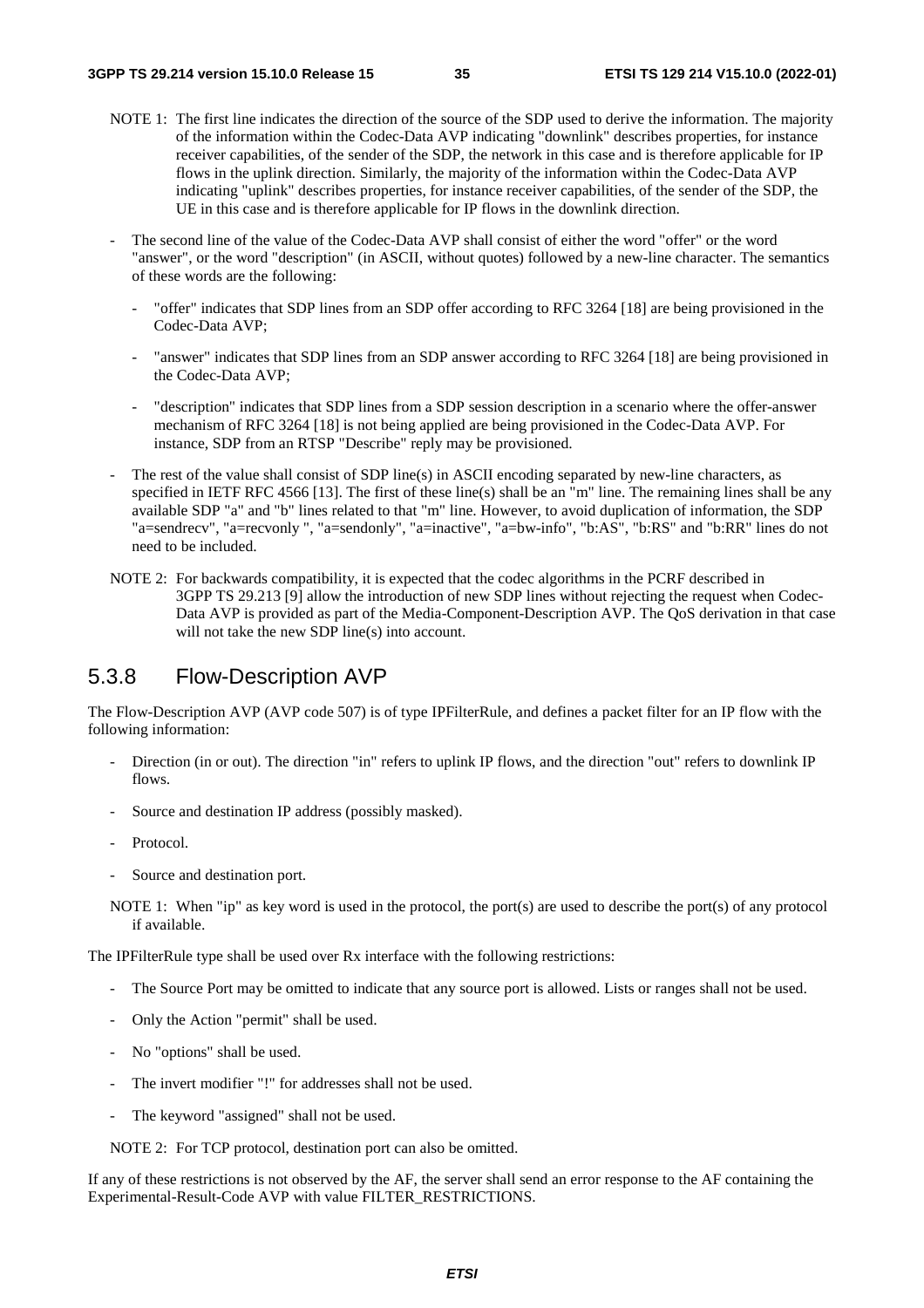For the Rx interface, the Flow description AVP shall be used to describe a single IP flow.

# 5.3.9 Flow-Number AVP

The Flow-Number AVP (AVP code 509) is of type Unsigned32, and it contains the ordinal number of the IP flow(s), assigned according to the rules in Annex B.

### 5.3.10 Flows AVP

The Flows AVP (AVP code 510) is of type Grouped, and it indicates IP flows via their flow identifiers.

When reporting an out of credit condition, the Final-Unit-Action AVP indicates the termination action applied to the impacted flows.

If no Flow-Number AVP(s) are supplied, the Flows AVP refers to all Flows matching the media component number.

When reporting a resource allocation failure related to the modification of session information, the Media-Component-Status AVP may be included to report the status of the PCC/QoS rules related to the media component.

The Content-Version AVP(s) shall be included if it was included in the Media-Component-Description AVP when the corresponding media component was provisioned.

AVP Format:

```
 Flows::= < AVP Header: 510 > 
        {Media-Component-Number} 
        *[Flow-Number] 
       *[ Content-Version ] 
        [Final-Unit-Action] 
         [Media-Component-Status] 
       *[AVP]
```
## 5.3.11 Flow-Status AVP

The Flow-Status AVP (AVP code 511) is of type Enumerated, and describes whether the IP flow(s) are enabled or disabled. The following values are defined:

#### ENABLED-UPLINK (0)

This value shall be used to enable associated uplink IP flow(s) and to disable associated downlink IP flow(s).

```
ENABLED-DOWNLINK (1)
```
This value shall be used to enable associated downlink IP flow(s) and to disable associated uplink IP flow(s).

ENABLED (2)

This value shall be used to enable all associated IP flow(s) in both directions.

DISABLED (3)

This value shall be used to disable all associated IP flow(s) in both directions.

#### REMOVED (4)

 This value shall be used to remove all associated IP flow(s). The IP Filters for the associated IP flow(s) shall be removed. The associated IP flows shall not be taken into account when deriving the authorized QoS.

- NOTE 1: The interpretation of values for the RTCP flows in the Rx interface is described within the procedures in clause 4.4.3.
- NOTE 2: The interpretation of values for IMS flows when SIP Forking is supported is described within the procedures in Annex A.3.1.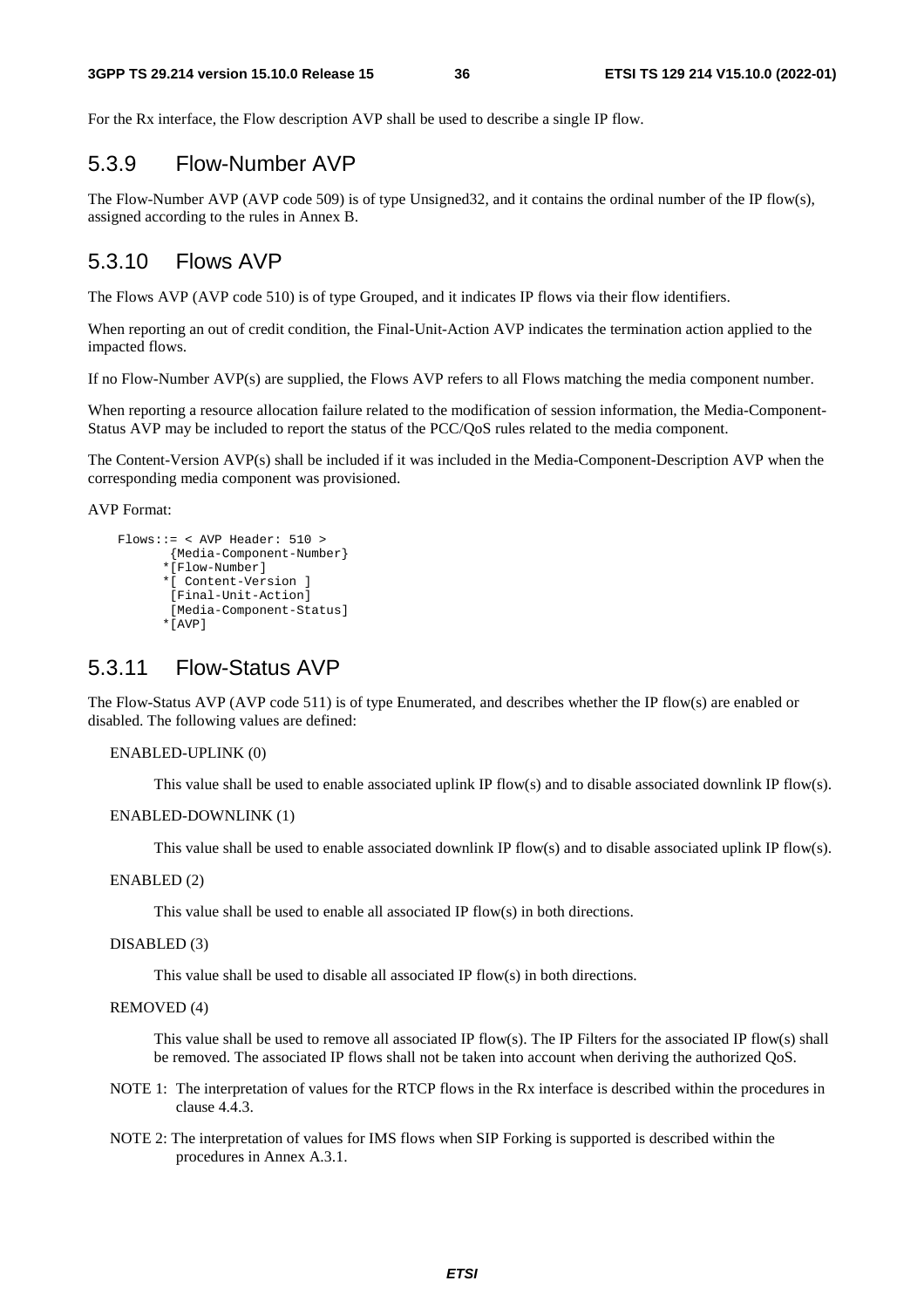### 5.3.12 Flow-Usage AVP

The Flow-Usage AVP (AVP code 512) is of type Enumerated, and provides information about the usage of IP Flows. The following values are defined:

NO\_INFORMATION (0)

This value is used to indicate that no information about the usage of the IP flow is being provided.

#### RTCP (1)

This value is used to indicate that an IP flow is used to transport RTCP.

#### AF\_SIGNALLING (2)

This value is used to indicate that the IP flow is used to transport AF Signalling Protocols (e.g. SIP/SDP).

NO\_INFORMATION is the default value.

NOTE: An AF may choose not to identify RTCP flows, e.g. in order to avoid that RTCP flows are always enabled by the server.

### 5.3.13 Specific-Action AVP

The Specific-Action AVP (AVP code 513) is of type Enumerated.

Within a PCRF initiated Re-Authorization Request, the Specific-Action AVP determines the type of the action.

Within an initial AA request the AF may use the Specific-Action AVP to request any specific actions from the server at the bearer events and to limit the contact to such bearer events where specific action is required. If the Specific-Action AVP is omitted within the initial AA request, no notification of any of the events defined below is requested at this time.

For one time specific actions, as identified in the value descriptions below, the AF may also provide the Specific-Action AVP with the applicable one-time-specific-action value(s) in subsequent AA-Requests. Non-one-time-specific-action value(s) may only be provided in the initial AA-Request and shall then be applicable for the entire lifetime of the Rx session.

- NOTE 1: One time specific actions are reported once the required action is fulfilled and are not reported again unless the AF sends a new request.
- NOTE 2: Unless otherwise stated in the definition of the specific action value, when the AF requests specific actions in the initial AA-Request, the PCRF reports that action whenever new related information is available during the lifetime of the Rx session.
- NOTE 2a: Whether the PCRF decides to report INDICATION OF RELEASE OF BEARER (4) or INDICATION\_OF\_FAILED\_RESOURCES\_ALLOCATION (9) upon receipt of a bearer failure from the PCEF is left to the implementation.

The following values are defined:

#### Void (0)

#### CHARGING\_CORRELATION\_EXCHANGE (1)

Within a RAR, this value shall be used when the server reports the access network charging identifier to the AF. The Access-Network-Charging-Identifier AVP shall be included within the request. In the AAR, this value indicates that the AF requests the server to provide the access network charging identifier to the AF for each authorized flow, when the access network charging identifier becomes known at the PCRF.

#### INDICATION\_OF\_LOSS\_OF\_BEARER (2)

 Within a RAR, this value shall be used when the server reports a loss of a bearer (in the case of GPRS PDP context bandwidth modification to 0 kbit for GBR bearers) to the AF. The SDFs that are deactivated as a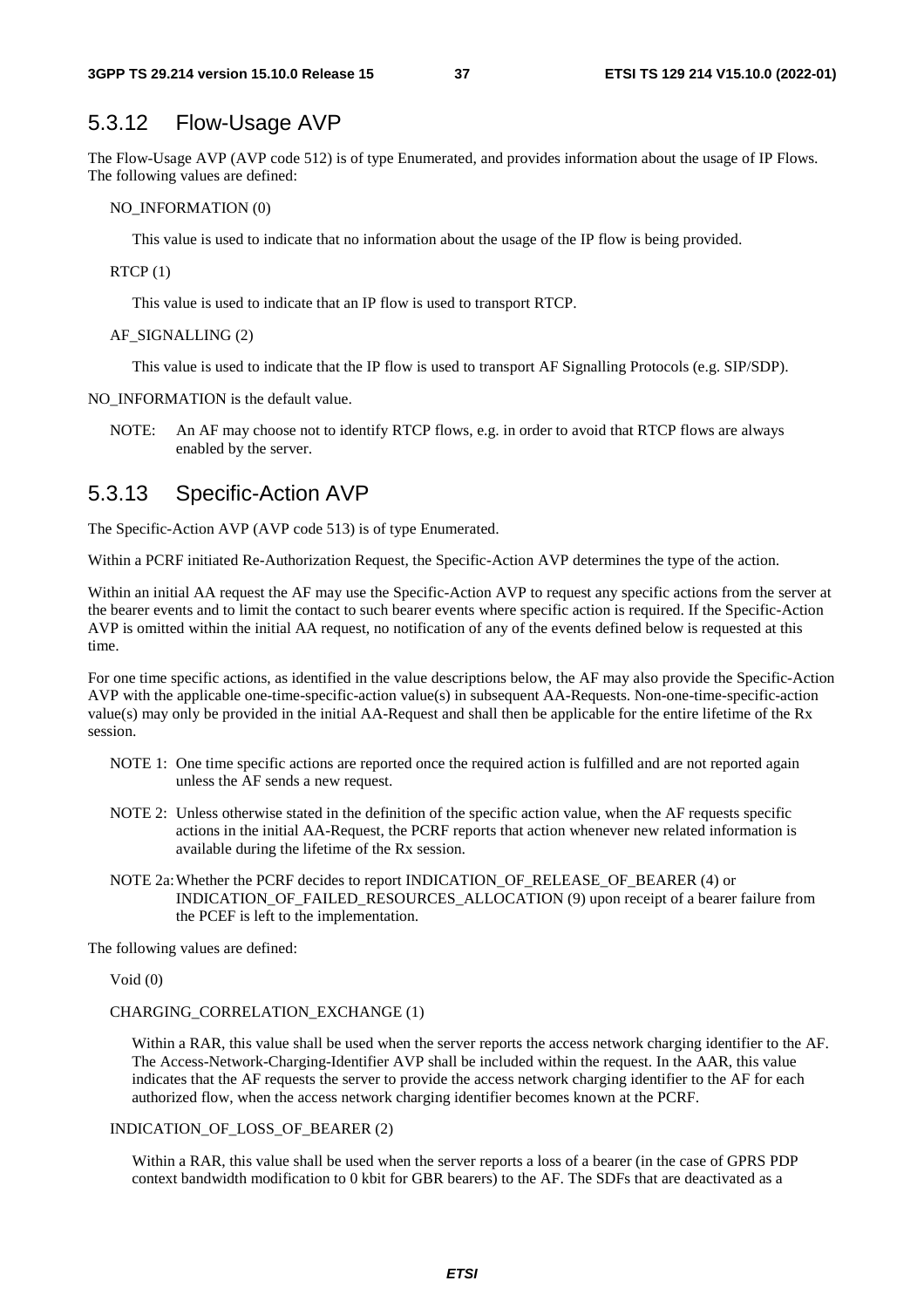consequence of this loss of bearer shall be provided within the Flows AVP. In the AAR, this value indicates that the AF requests the server to provide a notification at the loss of a bearer.

#### INDICATION OF RECOVERY OF BEARER (3)

 Within a RAR, this value shall be used when the server reports a recovery of a bearer (in the case of 3GPP-GPRS or 3GPP-EPS when PGW interoperates with a Gn/Gp SGSN, PDP context bandwidth modification from 0 kbit to another value for GBR bearers) to the AF. The SDFs that are re-activated as a consequence of the recovery of bearer shall be provided within the Flows AVP. In the AAR, this value indicates that the AF requests the server to provide a notification at the recovery of a bearer.

#### INDICATION OF RELEASE OF BEARER (4)

Within a RAR, this value shall be used when the server reports the release of a bearer (e.g. PDP context removal for 3GPP-GPRS or bearer/PDP context removal for 3GPP-EPS) to the AF. The SDFs that are deactivated as a consequence of this release of bearer shall be provided within the Flows AVP. In the AAR, this value indicates that the AF requests the server to provide a notification at the removal of a bearer. The content version corresponding to the affected media component may be provided in the Content-Version AVP included within the Flows AVP.

#### Void (5)

#### IP-CAN\_CHANGE (6)

This value shall be used in RAR command by the PCRF to indicate a change in the IP-CAN type or RAT type (if applicable). When used in an AAR command, this value indicates that the AF is requesting subscription to IP-CAN change and RAT change notification. When used in RAR it indicates that the PCRF generated the request because of an IP-CAN or RAT change. IP-CAN-Type AVP, RAT-Type AVP (if applicable) ,AN-Trusted AVP (if applicable) and AN-GW-Address AVP (if applicable) shall be provided in the same request with the new/valid value(s).

If an IP-CAN type or RAT type change is due to IP flow mobility and a subset of the flows within the AF session is affected, the affected service data flows shall be provided in the same request.

#### INDICATION OF OUT OF CREDIT (7)

 Within a RAR, this value shall be used when the PCRF reports to the AF that SDFs have run out of credit, and that the termination action indicated by the corresponding Final-Unit-Action AVP applies (3GPP TS 32.240 [23] and 3GPP TS 32.299 [24]. The SDFs that are impacted as a consequence of the out of credit condition shall be provided within the Flows AVP. In the AAR, this value indicates that the AF requests the PCRF to provide a notification of SDFs for which credit is no longer available. Applicable to functionality introduced with the Rel8 feature as described in clause 5.4.1.

#### INDICATION\_OF\_SUCCESSFUL\_RESOURCES\_ALLOCATION (8)

Within a RAR, this value shall be used by the PCRF to indicate that the resources requested for particular service information have been successfully allocated. The SDFs corresponding to the resources successfully allocated shall be provided within the Flows AVP and the content version within the Content-Version AVP as included when the corresponding media component was provisioned.

In the AAR, this value indicates that the AF requests the PCRF to provide a notification when the resources associated to the corresponding service information have been allocated.

Applicable to functionality introduced with the Rel8 feature as described in clause 5.4.1.

NOTE 3: This value applies to applications for which the successful resource allocation notification is required for their operation since subscription to this value impacts the resource allocation signalling overhead towards the PCEF/BBERF.

#### INDICATION\_OF\_FAILED\_RESOURCES\_ALLOCATION (9)

 Within a RAR, this value shall be used by the PCRF to indicate that the resources requested for a particular service information cannot be successfully allocated. The SDFs corresponding to the resources that could not be allocated shall be provided within the Flows AVP. In case of session modification failure, the status of the related service information may be reported in the Media-Component-Status AVP included within the Flows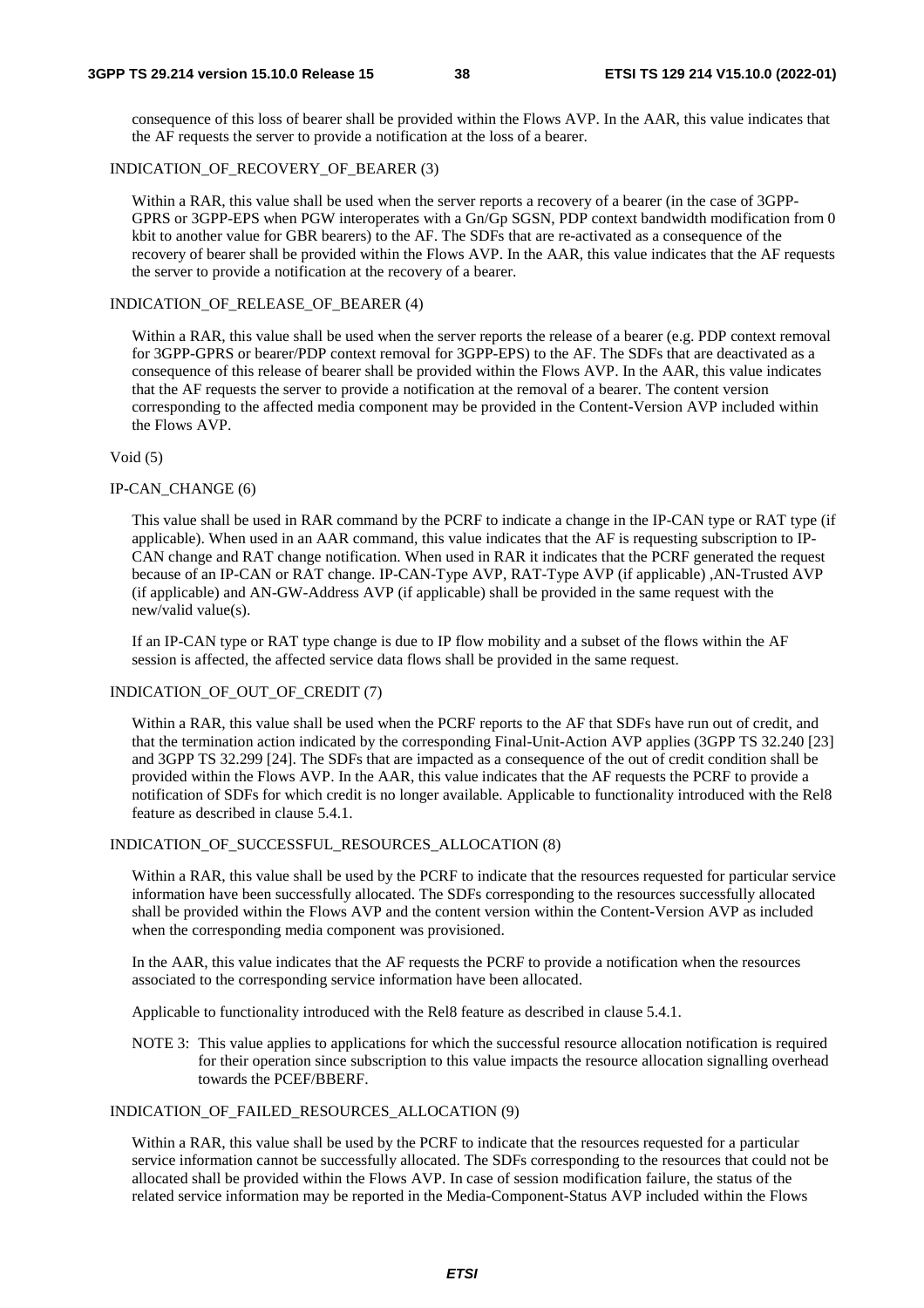AVP and the content version within the Content-Version AVP as included when the corresponding media component was provisioned.

In the AAR, this value indicates that the AF requests the PCRF to provide a notification when the resources associated to the corresponding service information cannot be allocated. Applicable to functionality introduced with the Rel8 feature as described in clause 5.4.1.

NOTE 4: This value applies to applications for which the unsuccessful resource allocation notification is required for their operation since subscription to this value impacts the resource allocation signalling overhead towards the PCEF/BBERF.

### INDICATION OF LIMITED PCC DEPLOYMENT (10)

Within a RAR, this value shall be used when the PCRF reports the limited PCC deployment (i.e. dynamically allocated resources are not applicable) as specified at Annex K and Annex L in 3GPP TS 23.203 [2] to the AF. In the AAR, this value indicates that the AF requests the PCRF to provide a notification for the limited PCC deployment. Applicable to functionality introduced with the Rel8 feature as described in clause 5.4.1.

#### USAGE\_REPORT (11)

In the RA-Request (RAR), this value shall be used by the PCRF to report accumulated usage volume and/or time of usage when the usage threshold provided by the AF has been reached.

 In the AA-Request (AAR), this value indicates that the AF requests PCRF to report accumulated usage volume and /or time of usage when it reaches the threshold.

Applicable to functionality introduced with the SponsoredConnectivity feature for volume usage reporting and with SCTimeBased UM feature for time usage reporting as described in clause 5.4.1.

#### ACCESS\_NETWORK\_INFO\_REPORT (12)

In the RA-Request (RAR), this value shall be used by the PCRF to report access network information (i.e.user location and/or user timezone information) when the PCRF receiving an Access Network Information report corresponding to the AF session from the PCEF/BBERF.

In the AA-Request (AAR), this value indicates that the AF requests PCRF to report one time access network information when the PCRF receives the first Access Network Information report corresponding to the AF session from the PCEF/BBERF after the AF request for the access network information. The required access information is provided within the Required-Access-Info AVP. Applicable to functionality introduced with the NetLoc feature as described in clause 5.4.1.

The Specific-Action AVP with this value indicates a one time specific action.

#### INDICATION\_OF\_RECOVERY\_FROM\_LIMITED\_PCC\_DEPLOYMENT (13)

Within a RAR, this value shall be used when the PCRF reports the recovery from limited PCC deployment (i.e. the UE moves from the VPLMN to the HPLMN as specified at Annex K in 3GPP TS 23.203 [2]) to the AF. In the AAR, this value indicates that the AF requests the PCRF to provide a notification for the recovery from limited PCC deployment. Applicable to functionality introduced with the Rel8 feature as described in clause 5.4.1.

NOTE 5: This value is optional and only applicable to the scenario where PCC is deployed in the HPLMN but not in the VPLMN and dynamic policy provisioning only occurs in the home routed roaming cases if no BBERF is employed.

### INDICATION\_OF\_ACCESS\_NETWORK\_INFO\_REPORTING\_FAILURE (14)

In the RAR, this value shall be used when the PCRF reports the access network information reporting failure. When applicable, the NetLoc-Access-Support AVP may be provided as well to indicate the reason for the access network information reporting failure. This specific action does not require to be provisioned by the AF. Applicable to functionality introduced with the NetLoc feature as described in clause 5.4.1.

### INDICATION\_OF\_TRANSFER\_POLICY\_EXPIRED (15)

In the RAR, this value shall be used when the PCRF determines that the transfer policy has expired. This specific action does not require to be provisioned by the AF.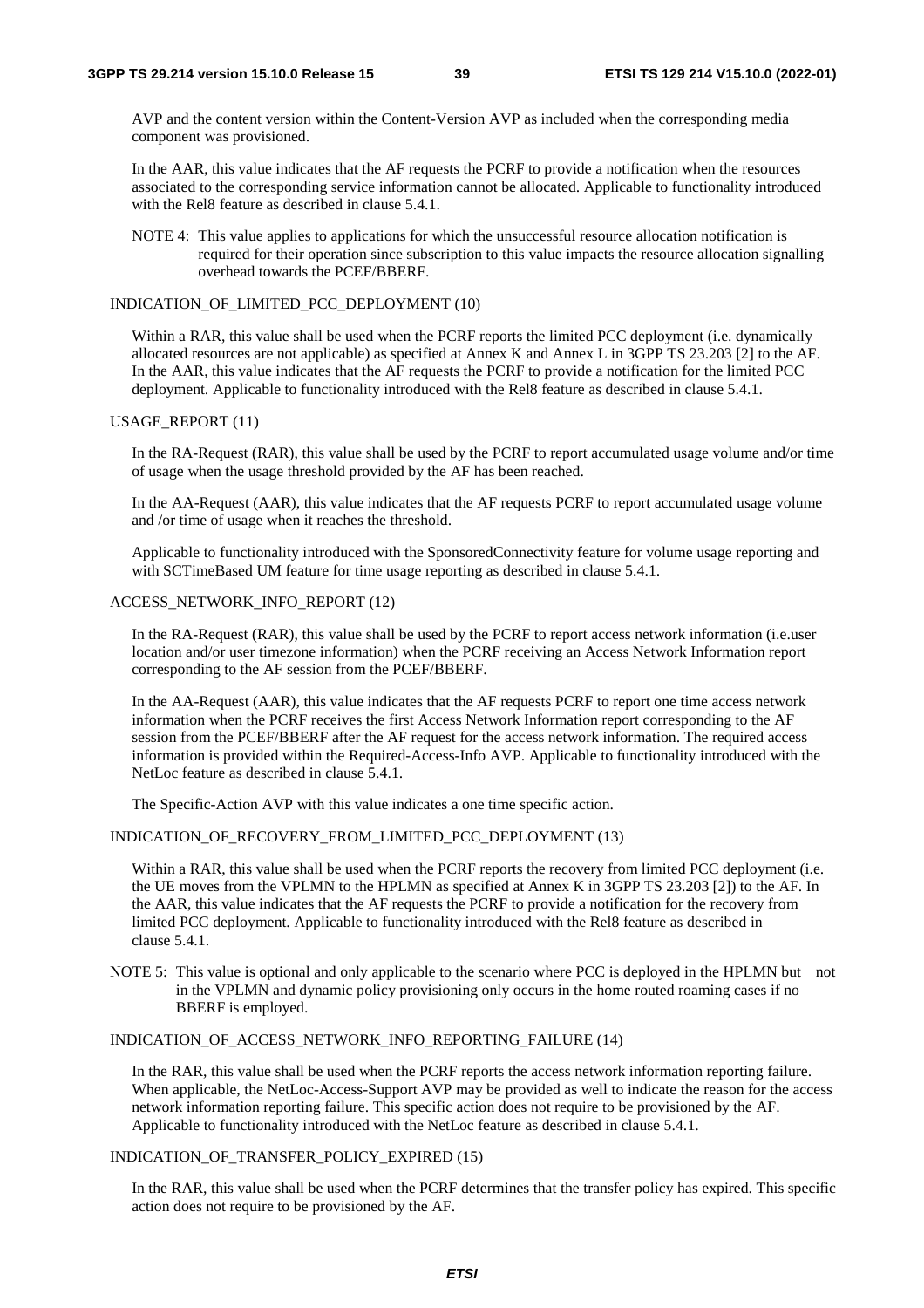### PLMN\_CHANGE (16)

In the AA-Request (AAR), this value indicates that the AF requests PCRF to report changes of PLMN. In the RA-Request (RAR), this value shall be used by the PCRF to indicate that there was a change of PLMN. 3GPP-SGSN-MCC-MNC AVP shall be provided in the same RAR command with the new value. Applicable to functionality introduced with the PLMNInfo feature as described in subclause 5.4.1.

# 5.3.14 Max-Requested-Bandwidth-DL AVP

The Max-Requested-Bandwidth-DL AVP (AVP code 515) is of type Unsigned32, and it indicates the maximum bandwidth in bits per second for a downlink IP flow. The bandwidth contains all the overhead coming from the IP-layer and the layers above, e.g. IP, UDP, RTP and RTP payload.

When provided in an AA-Request, it indicates the maximum requested bandwidth. When provided in an AA-Answer, it indicates the maximum bandwidth acceptable by PCRF.

When the Extended-Max-Requested-BW-NR feature is supported and the value to be transmitted exceeds  $2^{\wedge}32-1$ , the Extended-Max-Requested-Bandwidth-DL AVP shall be used , see subclause 4.4.10 and subclause 5.3.52.

# 5.3.15 Max-Requested-Bandwidth-UL AVP

The Max –Bandwidth-UL AVP (AVP code 516) is of type Unsigned32, and it indicates the maximum requested bandwidth in bits per second for an uplink IP flow. The bandwidth contains all the overhead coming from the IP-layer and the layers above, e.g. IP, UDP, RTP and RTP payload.

When provided in an AA-Request, it indicates the maximum requested bandwidth. When provided in an AA-Answer, it indicates the maximum bandwidth acceptable by PCRF.

When the Extended-Max-Requested-BW-NR feature is supported and the value to be transmitted exceeds  $2^{\wedge}32$ -1, the Extended-Max-Requested-Bandwidth-UL AVP shall be used, see subclause 4.4.10 and subclause 5.3.53.

# 5.3.16 Media-Component-Description AVP

The Media-Component-Description AVP (AVP code 517) is of type Grouped, and it contains service information for a single media component within an AF session or the AF signalling information. The service information may be based on the SDI exchanged between the AF and the AF session client in the UE. The information may be used by the PCRF to determine authorized QoS and IP flow classifiers for bearer authorization and PCC rule selection.

Within one Diameter message, a single IP flow shall not be described by more than one Media-Component-Description AVP.

Bandwidth information and Flow-Status information provided within the Media-Component-Description AVP applies to all those IP flows within the media component, for which no corresponding information is being provided within Media-Sub-Component AVP(s). As defined in 3GPP TS 29.213 [9], the bandwidth information within the media component level Max-Requested-Bandwidth-DL and Max-Requested-Bandwidth-UL AVPs applies separately to each media subcomponent except for RTCP media subcomponent.

The mapping of bandwidth information for RTCP media subcomponent is defined in 3GPP TS 29.213 [9] subclause 6.2.

The Max-Requested-Bandwidth-UL, Max-Requested-Bandwidth-DL, Max-Supported-Bandwidth-UL, Max-Supported-Bandwidth-DL, Min-Desired-Bandwidth-UL, Min-Desired-Bandwidth-DL, Min-Requested-Bandwidth-UL and Min-Requested-Bandwidth-DL AVPs only represent bandwidth values up 2^32-1 bps. To represent higher values, the Extended-Max-Requested-Bandwidth-UL, Extended-Max-Requested-Bandwidth-DL, Extended-Max-Supported-Bandwidth-UL, Extended-Max-Supported-Bandwidth-DL, Extended-Min-Desired-Bandwidth-UL, Extended-Min-Desired-Bandwidth-DL, Extended-Min-Requested-Bandwidth-UL and Extended-Min-Requested-Bandwidth-DL AVPs may be used as described in subclause 4.4.10.

If a Media-Component-Description AVP is not supplied by the AF, or if optional AVP(s) within a Media-Component-Description AVP are omitted, but corresponding information has been provided in previous Diameter messages, the previous information for the corresponding IP flow(s) remains valid.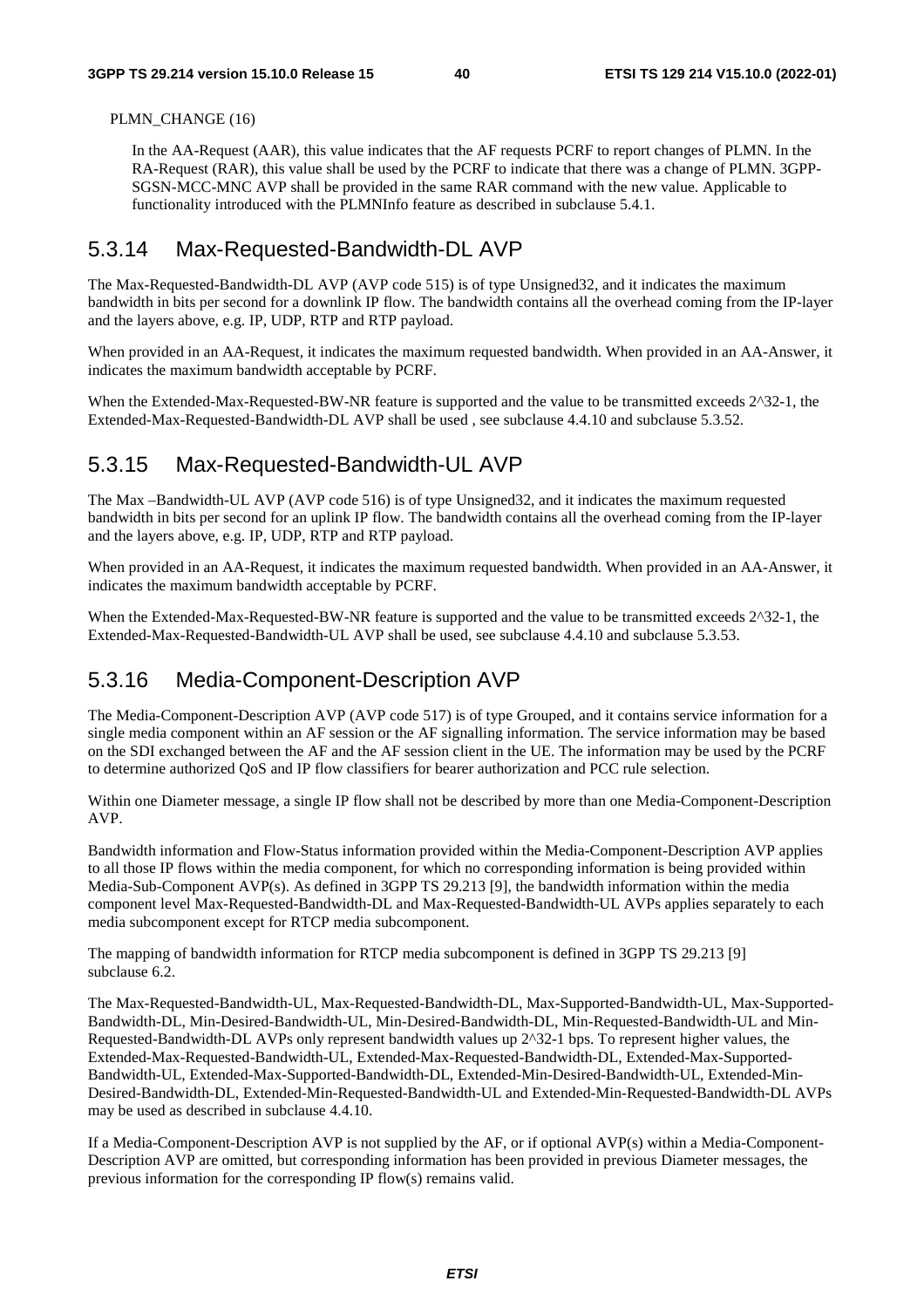All IP flows within a Media-Component-Description AVP are permanently disabled by supplying a Flow Status AVP with value "REMOVED". The server may delete corresponding filters and state information.

Reservation-Priority provided within the Media-Component-Description AVP in the request from the AF applies to all those IP flows within the media component and describes the relative importance of the IP flow as compared to other IP flows. The PCRF may use this value to implement priority based admission. If the Reservation-Priority AVP is not specified the IP flow priority is DEFAULT (0).

Each Media-Component-Description AVP shall contain either zero, or one, or two Codec-Data AVPs. In the case of conflicts, information contained in other AVPs either within this Media-Component-Description AVP, or within the corresponding Media-Component-Description AVP in a previous message, shall take precedence over information within the Codec-Data AVP(s). The AF shall provision all the available information in other applicable AVPs in addition to the information in the Codec-Data AVP, if such other AVPs are specified.

If the SDP offer-answer procedures of IETF RFC 3264 [18] are applicable for the session negotiation between the two ends taking part in the communication (e.g. for IMS), the following applies:

- The AF shall provision information derived from an SDP answer and shall also provision information derived from the corresponding SDP offer.
- If the Media-Component-Description AVP contains two Codec-Data AVPs, one of them shall represent an SDP offer and the other one the corresponding SDP answer.
- If the Media-Component-Description AVP contains one Codec-Data AVP, and this AVP represents an SDP offer, the AF shall provision the corresponding SDP answer information in a Codec-Data AVP within a subsequent Rx message.
- NOTE 1: Some SDP parameters for the same codec in the SDP offer and answer are independent of each other and refer to IP flows in opposite directions, for instance some MIME parameters conveyed within "a=fmtp" SDP lines and the packetization time within the "a=ptime" line. Other parameters within the SDP answer take precedence over corresponding parameters within the SDP offer.

If SDP is applied without using the offer-answer procedures, zero or one Codec-Data AVP shall be provisioned.

Sharing-Key-DL AVP and/or Sharing-Key-UL AVP provided within the Media-Component-Description AVP indicates that the media components that include the same value of the Sharing-Key-UL AVP and/or Sharing-Key-DL AVP may share resources in the related direction.

NOTE 2: RTCP traffic is not subject to resource sharing.

The Content-Version AVP may be included in order to indicate the content version of a media component.

The Priority-Sharing-Indicator AVP may be included to indicate that the media component can use the same Allocation and Retention Priority as media flows which are assigned the same QCI in the PCRF belonging to other AF sessions for the same IP-CAN session that also contain the Priority-Sharing-Indicator AVP.

The Pre-emption-Capability AVP and Pre-emption-Vulnerability AVP may be included together with Priority-Sharing-Indicator AVP for PCRF Allocation and Retention Priority decision.

The PCRF may provide the Media-Component-Description AVP(s) within the Acceptable-Service-Info AVP in the AA-Answer command if the service information received from the AF is rejected. For this usage, the Media-Component-Description AVP shall only include the appropriate Media-Component-Number AVP and the Max-Requested-Bandwidth-UL and/or Max-Requested-Bandwidth-DL AVPs and/ or the Extended-Max-Requested-BW-UL AVP and/or the Extended-Max-Requested-BW-DL AVP (see subclause 4.4.10) indicating the maximum acceptable bandwidth.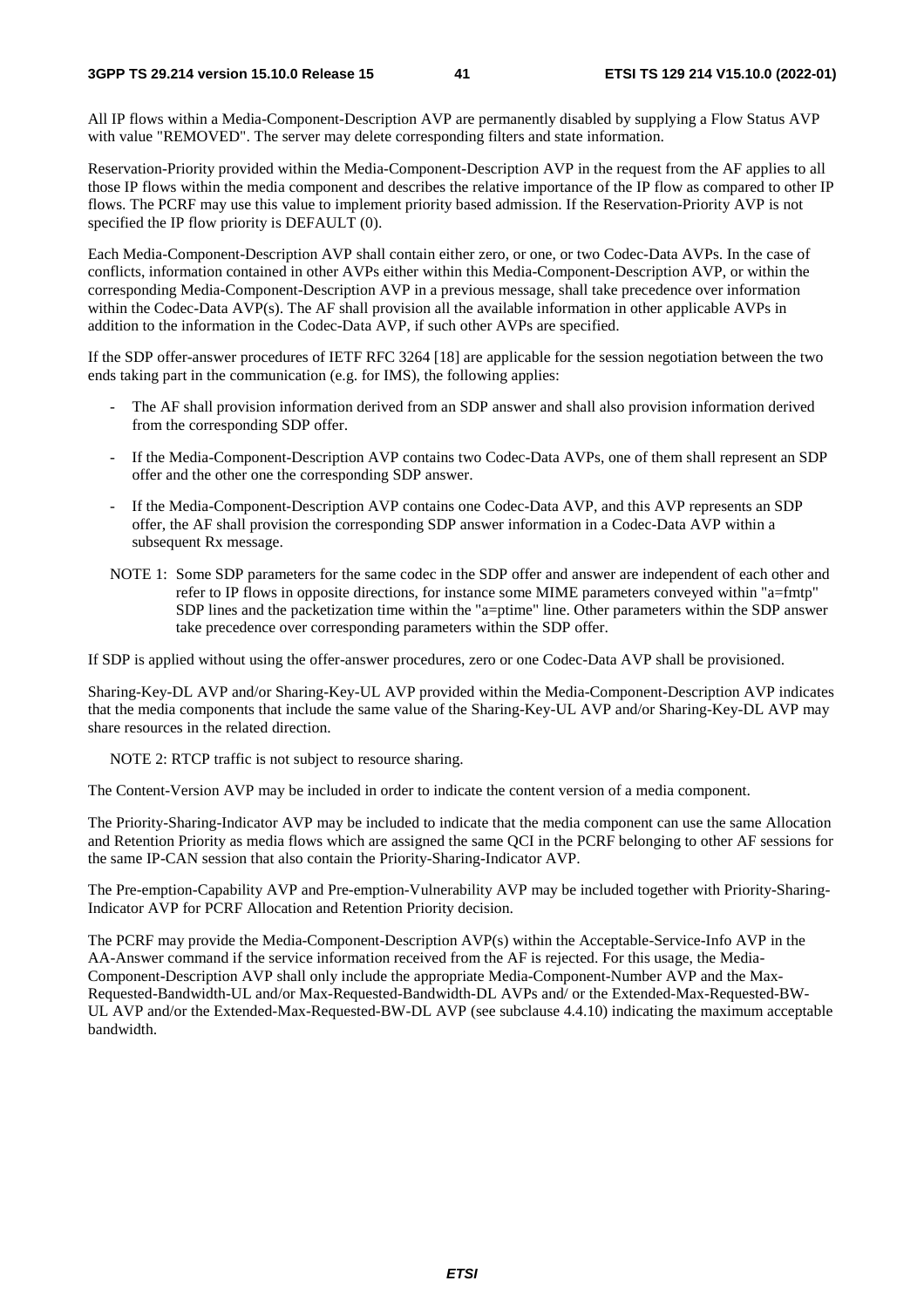#### AVP format:

| $Media-Component-Description: :- < AVP$ Header: 517 >           |
|-----------------------------------------------------------------|
| { Media-Component-Number } ; Ordinal number of the media comp.  |
| *[ Media-Sub-Component ] ; Set of flows for one flow identifier |
| [ AF-Application-Identifier ]                                   |
| [ Media-Type ]                                                  |
| [ Max-Requested-Bandwidth-UL ]                                  |
| [ Max-Requested-Bandwidth-DL ]                                  |
| [ Max-Supported-Bandwidth-UL ]                                  |
| [ Max-Supported-Bandwidth-DL ]                                  |
| [ Min-Desired-Bandwidth-UL ]                                    |
| [ Min-Desired-Bandwidth-DL ]                                    |
| [ Min-Requested-Bandwidth-UL ]                                  |
| [ Min-Requested-Bandwidth-DL ]                                  |
| [ Extended-Max-Requested-BW-UL ]                                |
| [ Extended-Max-Requested-BW-DL ]                                |
| [ Extended-Max-Supported-BW-UL ]                                |
| [ Extended-Max-Supported-BW-DL ]                                |
| [ Extended-Min-Desired-BW-UL ]                                  |
| [ Extended-Min-Desired-BW-DL ]                                  |
| [ Extended-Min-Requested-BW-UL ]                                |
| [ Extended-Min-Requested-BW-DL ]                                |
| [ Flow-Status ]                                                 |
| [ Priority-Sharing-Indicator ]                                  |
| [ Pre-emption-Capability ]                                      |
| [ Pre-emption-Vulnerability ]                                   |
| [ Reservation-Priority ]                                        |
| [ RS-Bandwidth ]                                                |
| [ RR-Bandwidth ]                                                |
| 0*2[ Codec-Data ]                                               |
| [ Sharing-Key-DL ]                                              |
| Sharing-Key-UL ]                                                |
| [ Content-Version ]                                             |
| $*$ [ AVP ]                                                     |

## 5.3.17 Media-Component-Number AVP

The Media-Component-Number AVP (AVP code 518) is of type Unsigned32, and it contains the ordinal number of the media component, assigned according to the rules in Annex B.

When this AVP refers to AF signalling, this is indicated by using the value 0 according to the rules in Annex B.

### 5.3.18 Media-Sub-Component AVP

The Media-Sub-Component AVP (AVP code 519) is of type Grouped, and it contains the requested bitrate and filters for the set of IP flows identified by their common Flow-Identifier. The Flow-Identifier is defined in Annex B.

Possible Bandwidth information and Flow-Status information provided within the Media-Sub-Component AVP takes precedence over information within the encapsulating Media Component Description AVP. If a Media-Sub-Component- AVP is not supplied, or if optional AVP(s) within a Media-Sub-Component AVP are omitted, but corresponding information has been provided in previous Diameter messages, the previous information for the corresponding IP flow(s) remains valid, unless new information is provided within the encapsulating Media-Component-Description AVP. If Flow-Description AVP(s) are supplied, they replace all previous Flow-Description AVP(s), even if a new Flow-Description AVP has the opposite direction as the previous Flow-Description AVP. The AF may also include the ToS-Traffic-Class AVP for requesting Type of Service or Traffic Class (for IPv4 and IPv6 respectively) based packet filter for the related flow.

The AF-Signalling-Protocol AVP may be included only if the Flow-Usage AVP has a value of 'AF\_SIGNALLING'.

All IP flows within a Media-Sub-Component- AVP are permanently disabled by supplying a Flow Status AVP with value "REMOVED". The server may delete corresponding filters and state information.

AVP format:

```
Media-Sub-Component ::= < AVP Header: 519 > 
                           { Flow-Number } ; Ordinal number of the IP flow 
                       0*2 [ Flow-Description ] \qquad ; UL and/or DL
                           [ Flow-Status ] 
                           [ Flow-Usage ]
```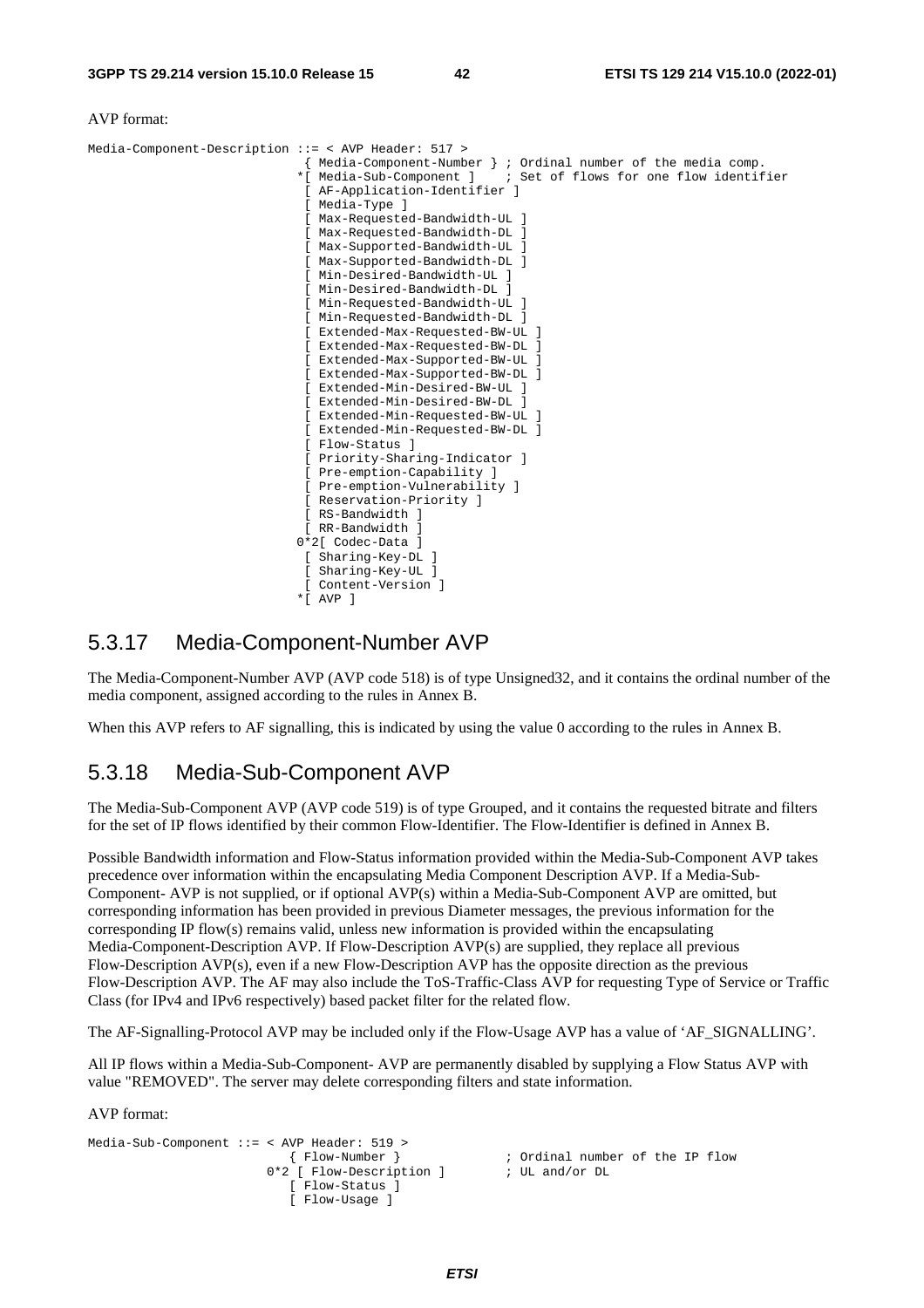```
 [ Max-Requested-Bandwidth-UL ] 
 [ Max-Requested-Bandwidth-DL ] 
 [ Extended-Max-Requested-BW-UL ] 
 [ Extended-Max-Requested-BW-DL ] 
 [ AF-Signalling-Protocol ] 
  [ ToS-Traffic-Class ] 
 *[ AVP ]
```
### 5.3.19 Media-Type AVP

The Media-Type AVP (AVP code 520) is of type Enumerated, and it determines the media type of a session component. The media types indicate the type of media in the same way as the SDP media types with the same names defined in RFC 4566 [13]. The following values are defined:

- $AUDIO(0)$
- $VIDEO(1)$
- $DATA (2)$
- APPLICATION (3)
- CONTROL (4)
- $TEXT(5)$
- MESSAGE (6)
- OTHER (0xFFFFFFFFF)

### 5.3.20 RR-Bandwidth AVP

The RR-Bandwidth AVP (AVP code 521) is of type Unsigned32, and it indicates the maximum required bandwidth in bits per second for RTCP receiver reports within the session component, as specified in IETF RFC 3556 [11]. The bandwidth contains all the overhead coming from the IP-layer and the layers above, i.e. IP, UDP and RTCP.

### 5.3.21 RS-Bandwidth AVP

The RS-Bandwidth AVP (AVP code 522) is of type Unsigned32, and it indicates the maximum required bandwidth in bits per second for RTCP sender reports within the session component, as specified in RFC 3556 [11]. The bandwidth contains all the overhead coming from the IP-layer and the layers above, i.e. IP, UDP and RTCP.

### 5.3.22 SIP-Forking-Indication AVP

The SIP-Forking-Indication AVP (AVP code 523) is of type Enumerated, and describes if several SIP dialogues are related to one Diameter session:

#### SINGLE\_DIALOGUE (0)

 This value is used to indicate that the Diameter session relates to a single SIP dialogue. This is the default value applicable if the AVP is omitted.

#### SEVERAL\_DIALOGUES (1)

This value is used to indicate that the Diameter session relates to several SIP dialogues.

## 5.3.23 Service-URN AVP

The Service-URN AVP (AVP code 525) is of type OctetString, and it indicates that an AF session is used for emergency traffic.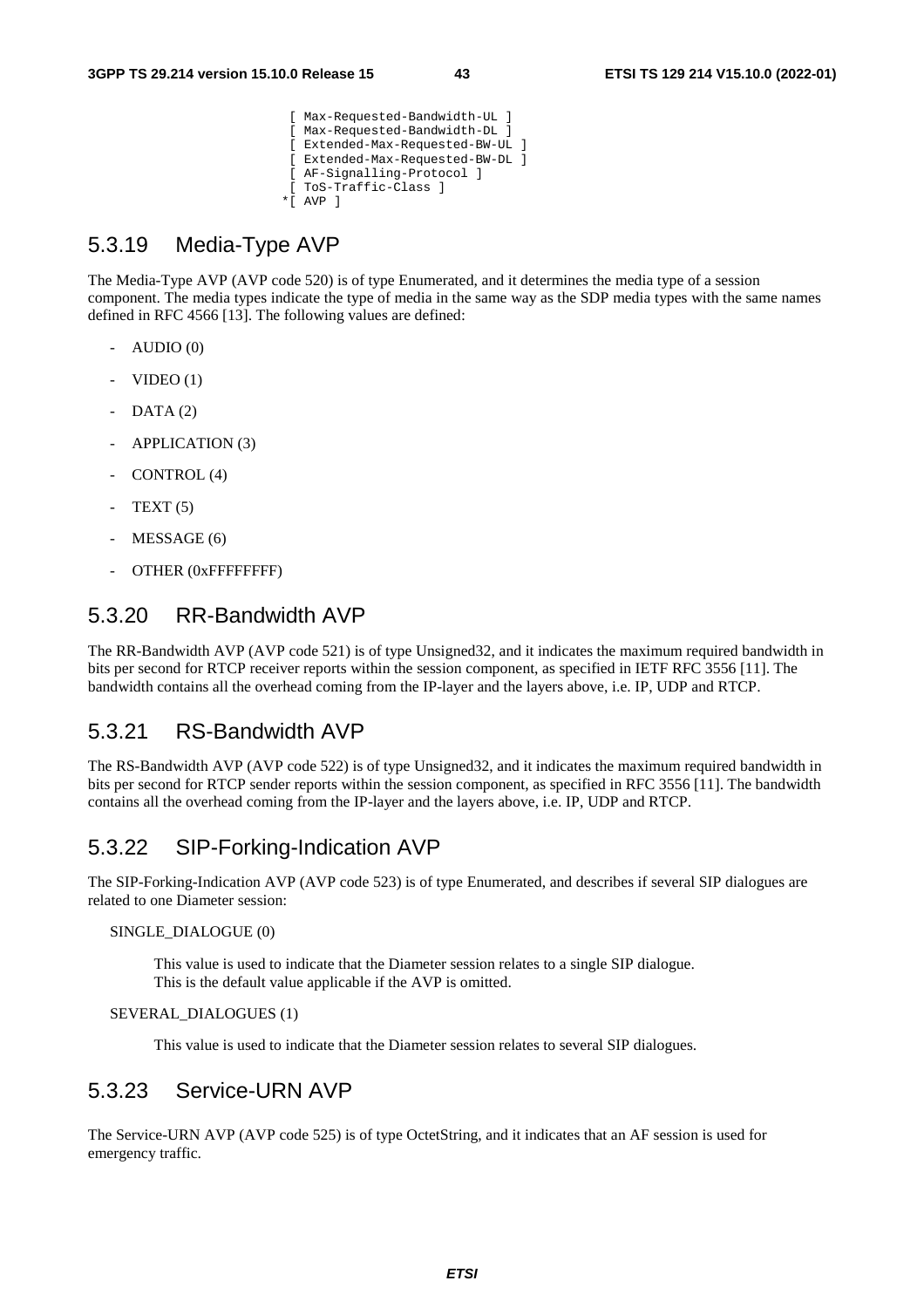It contains values of the service URN and it may include subservices, as defined in [21] or registered at IANA. The string "urn:service:" in the beginning of the URN shall be omitted in the AVP and all subsequent text shall be included. Examples of valid values of the AVP are "sos", "sos.fire", "sos.police" and "sos.ambulance".

### 5.3.24 Acceptable-Service-Info AVP

The Acceptable-Service-Info AVP (AVP code 526) is of type Grouped, and contains the maximum bandwidth for an AF session and/or for specific media components that will be authorized by the PCRF. The Max-Requested-Bandwidth-DL AVP, the Max-Requested-Bandwidth-UL AVP, the Extended-Max-Requested-BW-DL AVP and the Extended-Max-Requested-BW-UL AVP (see subclause 4.4.10)directly within the Acceptable-Service-Info AVP indicate the acceptable bandwidth for the entire AF session. The Max-Requested-Bandwidth-DL AVP, Max-Requested-Bandwidth-UL AVP, Extended-Max-Requested-BW-DL AVP and Extended-Max-Requested-BW-UL AVP within a Media-Component-Description AVP included in the Acceptable-Service-Info AVP indicate the acceptable bandwidth for the corresponding media component.

If the acceptable bandwidth applies to one or more media components, only the Media-Component-Description AVP will be provided. If the acceptable bandwidth applies to the whole AF session, only the Max-Requested-Bandwidth-DL AVP the Max-Requested-Bandwidth-UL AVP, the Extended-Max-Requested-BW-DL AVP and the Extended-Max-Requested-BW-DL AVP will be included.



### 5.3.25 Service-Info-Status-AVP

The Service-Info-Status AVP (AVP code 527) is of type Enumerated, and indicates the status of the service information that the AF is providing to the PCRF. If the Service-Info-Status AVP is not provided in the AA request, the value FINAL SERVICE INFORMATION shall be assumed.

#### FINAL SERVICE INFORMATION (0)

 This value is used to indicate that the service has been fully negotiated between the two ends and service information provided is the result of that negotiation.

#### PRELIMINARY SERVICE INFORMATION (1)

 This value is used to indicate that the service information that the AF has provided to the PCRF is preliminary and needs to be further negotiated between the two ends (e.g. for IMS when the service information is sent based on the SDP offer).

### 5.3.26 AF-Signalling-Protocol-AVP

The AF-Signalling-Protocol AVP (AVP code 529) is of type Enumerated, and indicates the protocol used for signalling between the UE and the AF. If the AF-Signalling-Protocol AVP is not provided in the AA-Request, the value NO\_INFORMATION shall be assumed.

#### NO\_INFORMATION (0)

This value is used to indicate that no information about the AF signalling protocol is being provided.

 $SIP(1)$ 

This value is used to indicate that the signalling protocol is Session Initiation Protocol.

### 5.3.27 Sponsored-Connectivity-Data AVP

The Sponsored-Connectivity-Data AVP (AVP code 530) is of type Grouped, and contains the data associated with the sponsored data connectivity.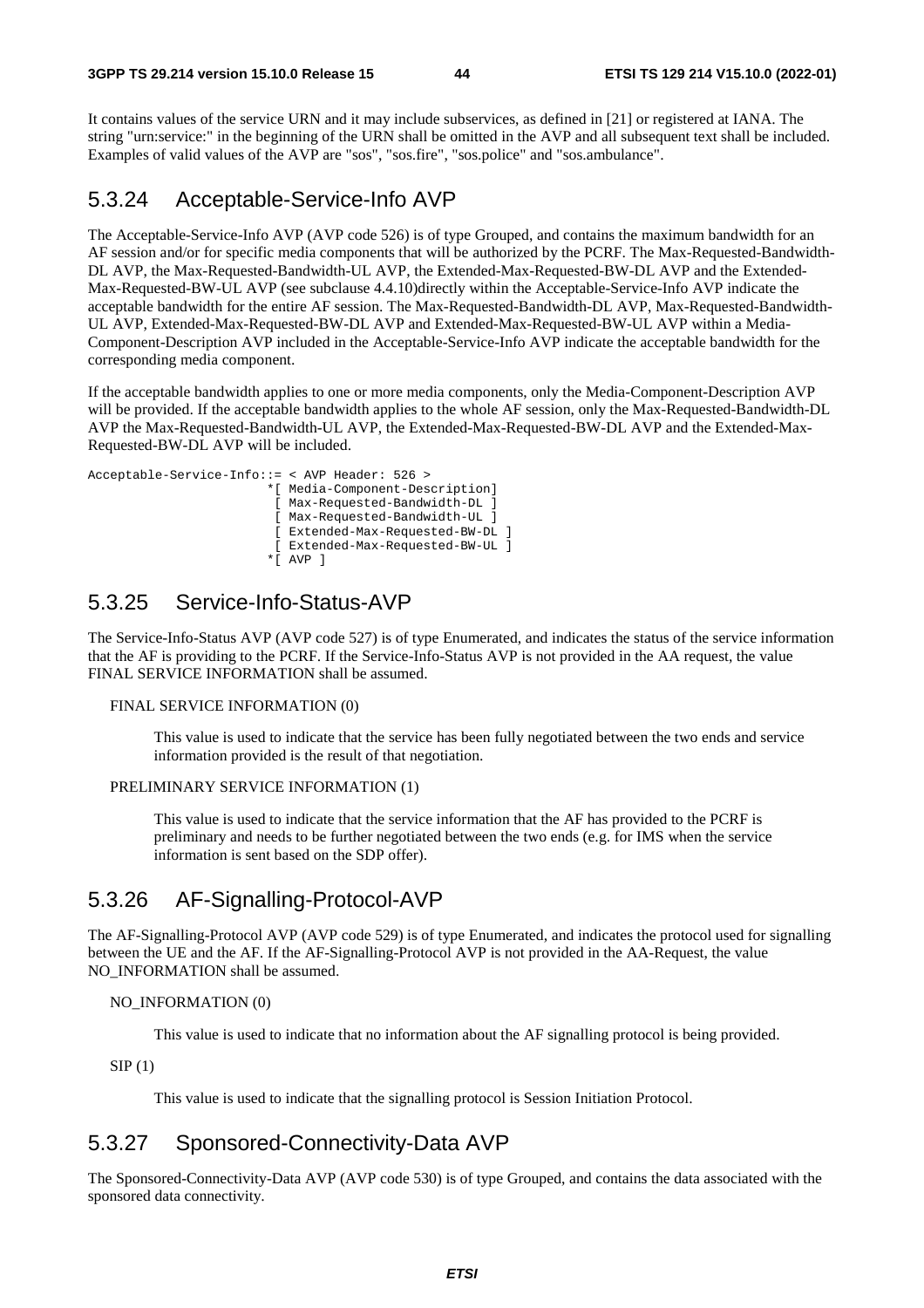The Sponsor-Identity AVP identifies the sponsor. It shall be included by the AF in the Sponsored-Connectivity-Data AVP except for the case of disabling sponsored data connectivity.

The Application-Service-Provider-Identity AVP identifies the application service provider. It shall be included by the AF in the Sponsored-Connectivity-Data AVP except for the case of disabling sponsored data connectivity.

The Granted-Service-Unit AVP shall be used by the AF to provide usage threshold to the PCRF if the volume and/or time of traffic allowed during the sponsored data connectivity is to be monitored.

The Used-Service-Unit AVP shall be used by the PCRF to provide the measured usage to the AF. Reporting shall be done, as requested by the AF, in CC-Total-Octets, CC-Input-Octets, CC-Output-Octets or CC-Time of the Used-Service-Unit AVP.

Sponsoring-Action AVP shall be used by the AF to provide the indication to the PCRF if sponsored data connectivity is to be enabled or disabled.

AVP format:

```
Sponsored-Connectivity-Data::= < AVP Header: 530 > 
                                [ Sponsor-Identity ] 
                                [ Application-Service-Provider-Identity ] 
                                [ Granted-Service-Unit ] 
                                [ Used-Service-Unit ] 
                                [ Sponsoring-Action ] 
                               *[ AVP ]
```
### 5.3.28 Sponsor-Identity AVP

The Sponsor-Identity AVP (AVP code 531) is of type UTF8String and is used for sponsored data connectivity purposes as an identifier of the sponsor.

### 5.3.29 Application-Service-Provider-Identity AVP

The Application-Service-Provider-Identity AVP (AVP code 532) is of type UTF8String and is used for sponsored data connectivity purposes as an identifier of the application service provider.

### 5.3.30 MPS-Identifier AVP

The MPS-Identifier AVP (AVP code 528) is of type OctetString, and it indicates that an AF session relates to an MPS session. It contains the national variant for MPS service name (e.g., NGN GETS).

### 5.3.31 Rx-Request-Type AVP

The Rx-Request-Type AVP (AVP code 533) is of type Enumerated, and contains the reason for sending the AA-Request message.

The following values are defined:

#### INITIAL\_REQUEST (0)

An initial request is used to initiate an Rx session and contains information that is relevant to initiation.

UPDATE\_REQUEST (1)

An update request is used to update an existing Rx session.

#### PCSCF\_RESTORATION (2)

 A P-CSCF Restoration is requested. This value is only applicable to the PCSCF-Restoration-Enhancement feature defined in clause 5.4.1.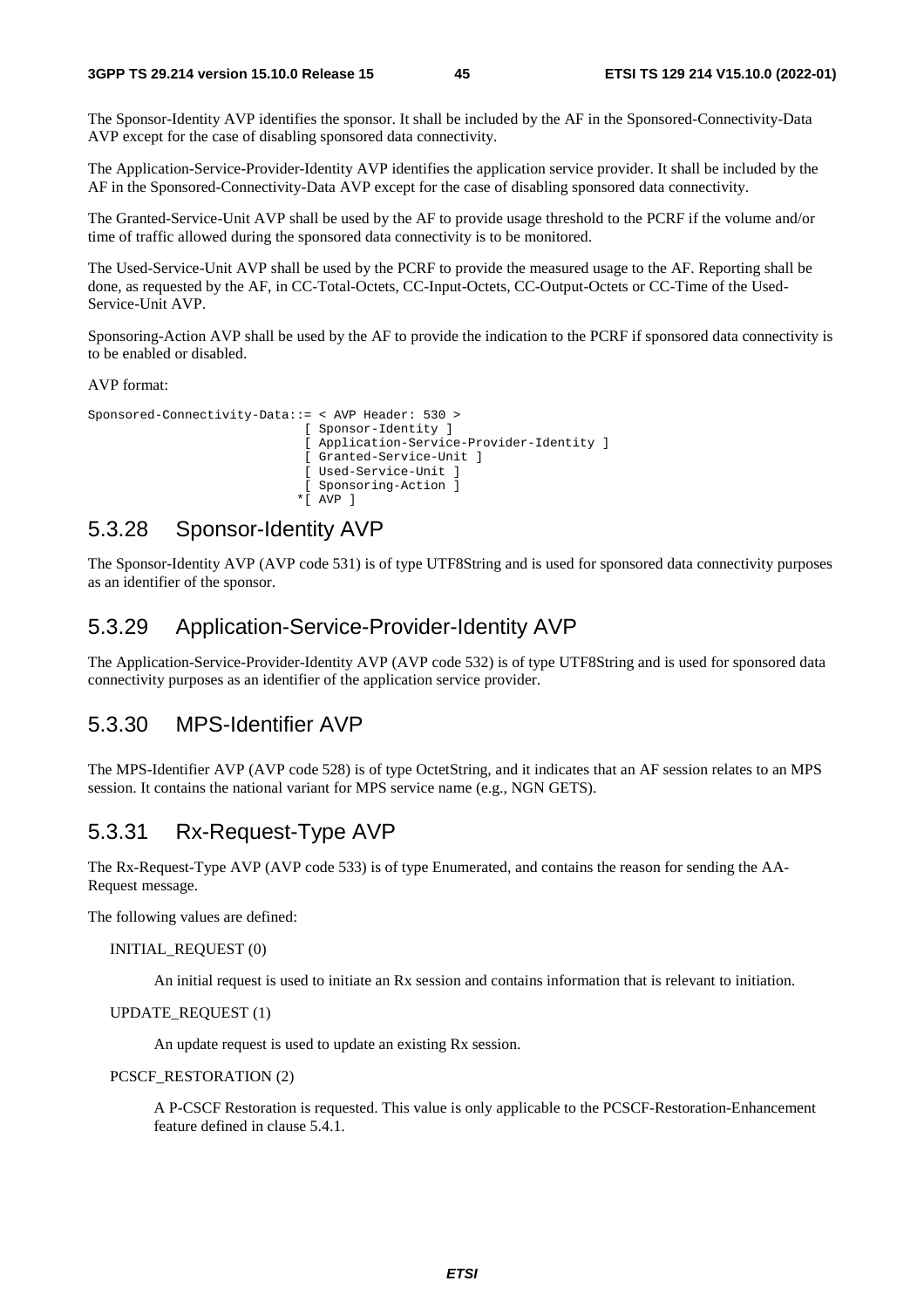# 5.3.32 Min-Requested-Bandwidth-DL AVP

The Min-Requested-Bandwidth-DL AVP (AVP code 534) is of type Unsigned32, and it indicates the minimum requested bandwidth in bits per second for a downlink IP flow. The bandwidth contains all the overhead coming from the IP-layer and the layers above, e.g. IP, TCP, UDP, HTTP, RTP and RTP payload.

When provided in an AA-Request, it indicates the minimum requested bandwidth.

When the Extended-Min-Requested-BW-NR feature is supported and the value to be transmitted exceeds  $2^{\wedge}32$ -1, the Extended-Min-Requested-Bandwidth-DL AVP shall be used, see subclause 4.4.10 and subclause 5.3.58.

# 5.3.33 Min-Requested-Bandwidth-UL AVP

The Min-Requested-Bandwidth-UL AVP (AVP code 535) is of type Unsigned32, and it indicates the minimum requested bandwidth in bits per second for an uplink IP flow. The bandwidth contains all the overhead coming from the IP-layer and the layers above, e.g. IP, TCP, UDP, HTTP, RTP and RTP payload.

When provided in an AA-Request, it indicates the minimum requested bandwidth.

When the Extended-Min-Requested-BW-NR feature is supported and the value to be transmitted exceeds 2^32-1, the Extended-Min-Requested-Bandwidth-UL AVP shall be used, see subclause 4.4.10 and subclause 5.3.59.

# 5.3.34 Required-Access-Info AVP

The Required-Access-Info AVP (AVP code 536) is of type Enumerated, and contains the access network information required for that AF session.

The following values are defined:

USER\_LOCATION (0)

 Indicates that the user location information shall be reported, the PCRF shall report the user location information within the 3GPP-User-Location-Info AVP (if available), the serving PLMN identifier within the 3GPP-SGSN-MCC-MNC AVP (if available), the user location information within the TWAN-Identifier (if available) , UE-Local-IP-Address AVP (if available) , UDP-Source-Port AVP (if available), TCP-Source-Port AVP (if available) and User-Location-Info-Time AVP (if available).

MS\_TIME\_ZONE (1)

 Indicates that the user timezone information shall be reported, the PCRF shall report the user timezone information within the 3GPP-MS-TimeZone AVP.

# 5.3.35 IP-Domain-Id AVP

The IP-Domain-Id AVP (AVP code 537) is of type (OctetString), and indicates the domain information which assists session binding.

# 5.3.36 GCS-Identifier AVP

The GCS-Identifier AVP (AVP code 538) is of type OctetString, and it indicates that an AF session relates to a Group Communication session that requires prioritization.The values that identify the Group Communication session are not specified.

# 5.3.37 Sharing-Key-DL AVP

The Sharing-Key-DL AVP (AVP code 539) is of type Unsigned32 and is used to identify what media components may share resource in the downlink direction.

The Sharing-Key-DL AVP shall be used as follows: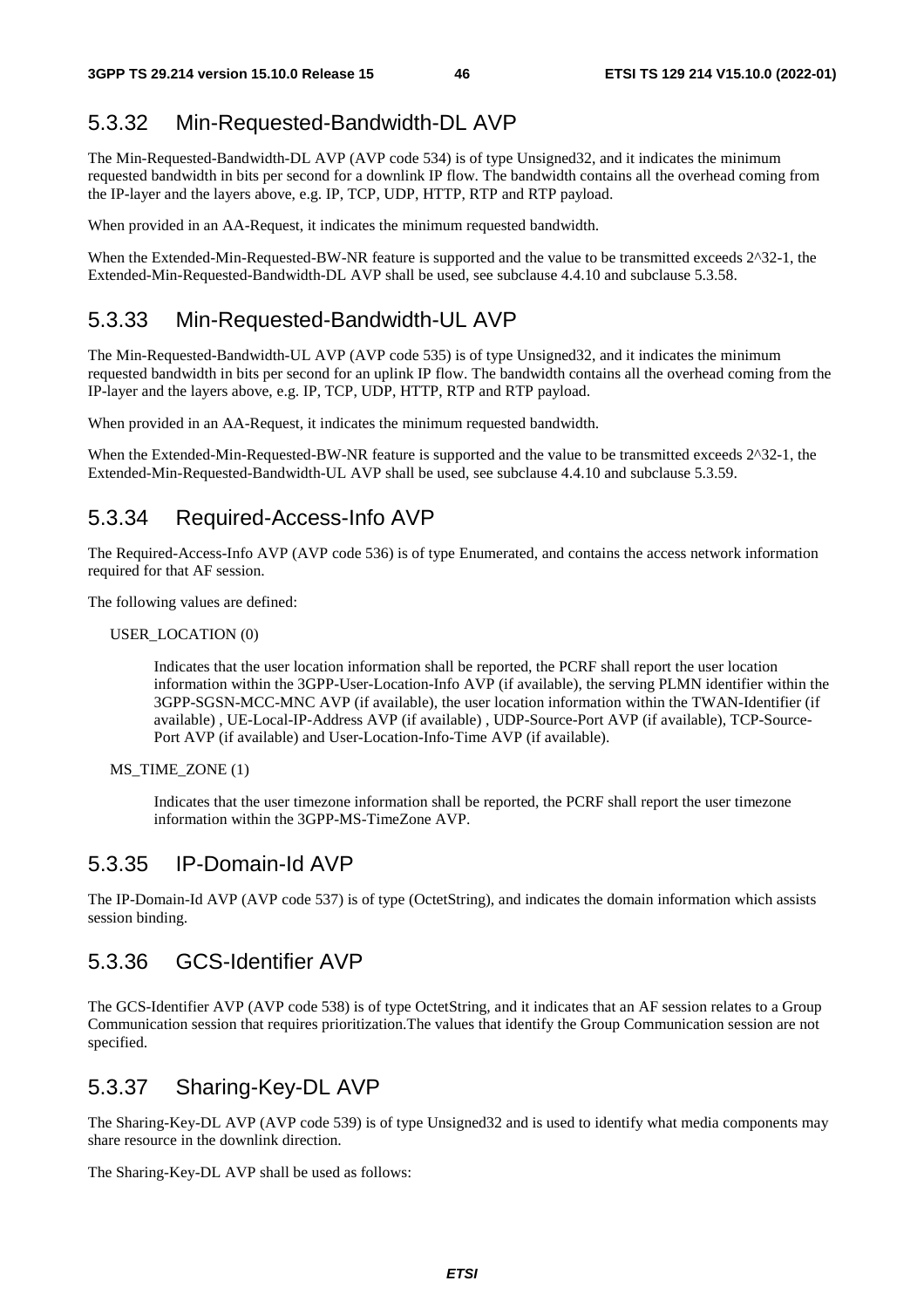- If resource sharing applies between media components across AF sessions for the same user, the same value of the Sharing-Key-DL AVP shall be used;
- If resource sharing does not apply between media components across AF sessions for the same user, a different value of the Sharing-Key-DL AVP shall be used for each media component.

# 5.3.38 Sharing-Key-UL AVP

The Sharing-Key-UL AVP (AVP code 540) is of type Unsigned32 and is used to identify what media components may share resource in the uplink direction.

The Sharing-Key-UL AVP shall be used as follows:

- If resource sharing applies between media components across AF sessions for the same user, the same value of the Sharing-Key-UL AVP shall be used;
- If resource sharing does not apply between media components across AF sessions for the same user, a different value of the Sharing-Key-UL AVP shall be used for each media component.

### 5.3.39 Retry-Interval AVP

The Retry-Interval AVP (AVP code 541) is of type Unsigned32, and it indicates a time interval in seconds to wait until which the AF retries to send the same service information to the PCRF (for the same IP-CAN session) when the service information is temporarily rejected by the PCRF (e.g. due to the detected congestion status of the cell the user is located in).

### 5.3.40 Sponsoring-Action AVP

The Sponsoring-Action AVP (AVP code 542) is of type Enumerated, and contains the indication whether to enable or disable/not enable sponsored data connectivity.

The following values are defined:

#### DISABLE\_SPONSORING (0)

Disable sponsored data connectivity or not enable sponsored data connectivity

#### ENABLE\_SPONSORING (1)

Enable sponsored data connectivity.

NOTE: The use of value DISABLE\_SPONSORING (0) to "not enable" sponsored data connectivity is used at initial provisioning of session information to provide sponsor information but not enable it at that point in time and to "disable" sponsored data connectivity is used at modification of session information when disabling sponsored data connectivity previously enabled.

# 5.3.41 Max-Supported-Bandwidth-DL AVP

The Max-Supported-Bandwidth-DL AVP (AVP code 543) is of type Unsigned32, and it indicates the maximum supported bandwidth in bits per second for a downlink IP flow as defined in 3GPP TS 26.114 [41]. The bandwidth contains all the overhead coming from the IP-layer and the layers above, e.g. IP, UDP, RTP and RTP payload.

When the Extended-BW-E2EQOSMTSI-NR feature is supported and the value to be transmitted exceeds  $2^{\wedge}32$ -1, the Extended-Max-Supported-Bandwidth-DL AVP shall be used, see subclause 4.4.10 and subclause 5.3.54.

# 5.3.42 Max-Supported-Bandwidth-UL AVP

The Max-Supported-Bandwidth-UL AVP (AVP code 544 is of type Unsigned32, and it indicates the maximum supported bandwidth in bits per second for an uplink IP flow as defined in 3GPP TS 26.114 [41]. The bandwidth contains all the overhead coming from the IP-layer and the layers above, e.g. IP, UDP, RTP and RTP payload.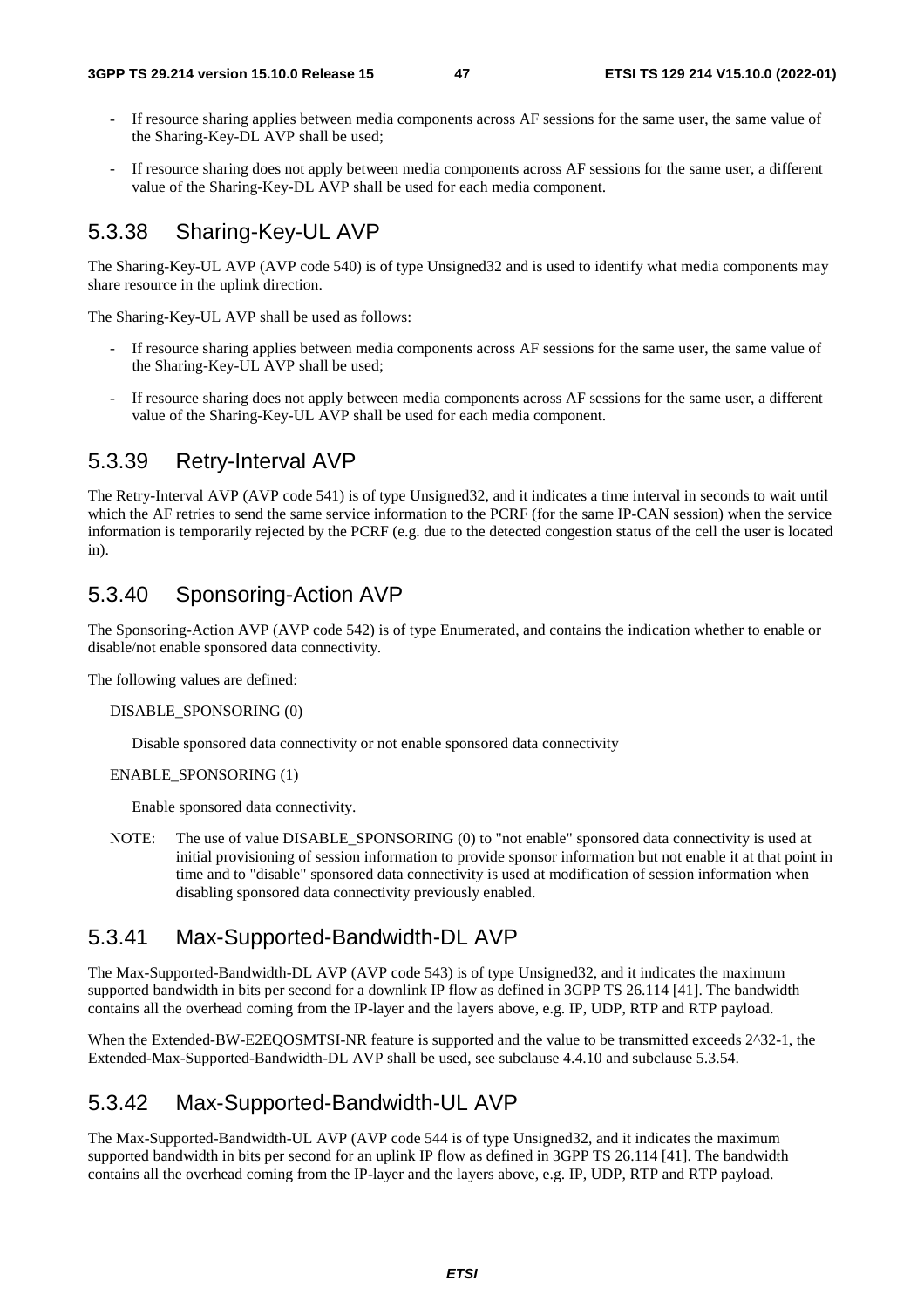When the Extended-BW-E2EQOSMTSI-NR feature is supported and the value to be transmitted exceeds 2^32-1, the Extended-Max-Supported-Bandwidth-UL AVP shall be used, see subclause 4.4.10 and subclause 5.3.55.

# 5.3.43 Min-Desired-Bandwidth-DL AVP

The Min-Desired-Bandwidth-DL AVP (AVP code 545) is of type Unsigned32, and it indicates the minimum desired bandwidth in bits per second for a downlink IP flow as defined in 3GPP TS 26.114 [41]. The bandwidth contains all the overhead coming from the IP-layer and the layers above, e.g. IP, UDP, RTP and RTP payload.

When the Extended-BW-E2EOOSMTSI-NR feature is supported and the value to be transmitted exceeds  $2^{\wedge}32$ -1, the Extended-Min-Desired-Bandwidth-DL AVP shall be used, see subclause 4.4.10 and subclause 5.3.56.

# 5.3.44 Min-Desired-Bandwidth-UL AVP

The Min-Desired-Bandwidth-DL AVP (AVP code 546) is of type Unsigned32, and it indicates the minimum desired bandwidth in bits per second for an uplink IP flow as defined in 3GPP TS 26.114 [41]. The bandwidth contains all the overhead coming from the IP-layer and the layers above, e.g. IP, UDP, RTP and RTP payload.

When the Extended-BW-E2EQOSMTSI-NR feature is supported and the value to be transmitted exceeds  $2^{\wedge}32$ -1, the Extended-Min-Desired-Bandwidth-UL AVP shall be used, see subclause 4.4.10 and subclause 5.3.57.

# 5.3.45 MCPTT-Identifier AVP

The MCPTT-Identifier AVP (AVP code 547) is of type OctetString, and it includes either one of the namespace values used for MCPTT (see IETF RFC 8101 [45]) and it may include the name of the MCPTT service provider.

# 5.3.45a MCVideo-Identifier AVP

The MCVideo-Identifier AVP (AVP code 562) is of type OctetString, and it includes the name of the MCVideo service provider.

# 5.3.46 Service-Authorization-Info AVP

The Service-Authorization-Info AVP (AVP code 548) is of type Unsigned32, it shall contain a bit mask and indicatethe result of the authorization for the service request from the AF. The bit 0 shall be the least significant bit. For example, to get the value of bit 0, a bit mask of 0x0001 should be used. The meaning of the bits shall be as defined below:

| <b>Bit</b> | <b>Name</b>                                                                 | <b>Description</b>                                                                                 |
|------------|-----------------------------------------------------------------------------|----------------------------------------------------------------------------------------------------|
| 0          | The transfer policy is known/unknown.                                       | This bit, when set, indicates that the transfer policy is unknown.                                 |
|            | The transfer policy has expired/has not<br>expired                          | This bit, when set, indicates that the transfer policy has expired.                                |
|            | The time window of the transfer policy<br>has occurred/has not yet occurred | This bit, when set, indicates that the time window of the transfer<br>policy has not yet occurred. |

#### **Table 5.3.46: Service-Authorization-Info**

# 5.3.47 Priority-Sharing-Indicator AVP

The Priority-Sharing-Indicator AVP (AVP code 550) is of type Enumerated and is used to indicate that the related media component can use the same Allocation and Retention Priority as media component(s) which are assigned the same QCI in the PCRF belonging to other AF sessions for the same IP-CAN session that also contain the Priority-Sharing-Indicator AVP set to PRIORITY\_SHARING\_ENABLED.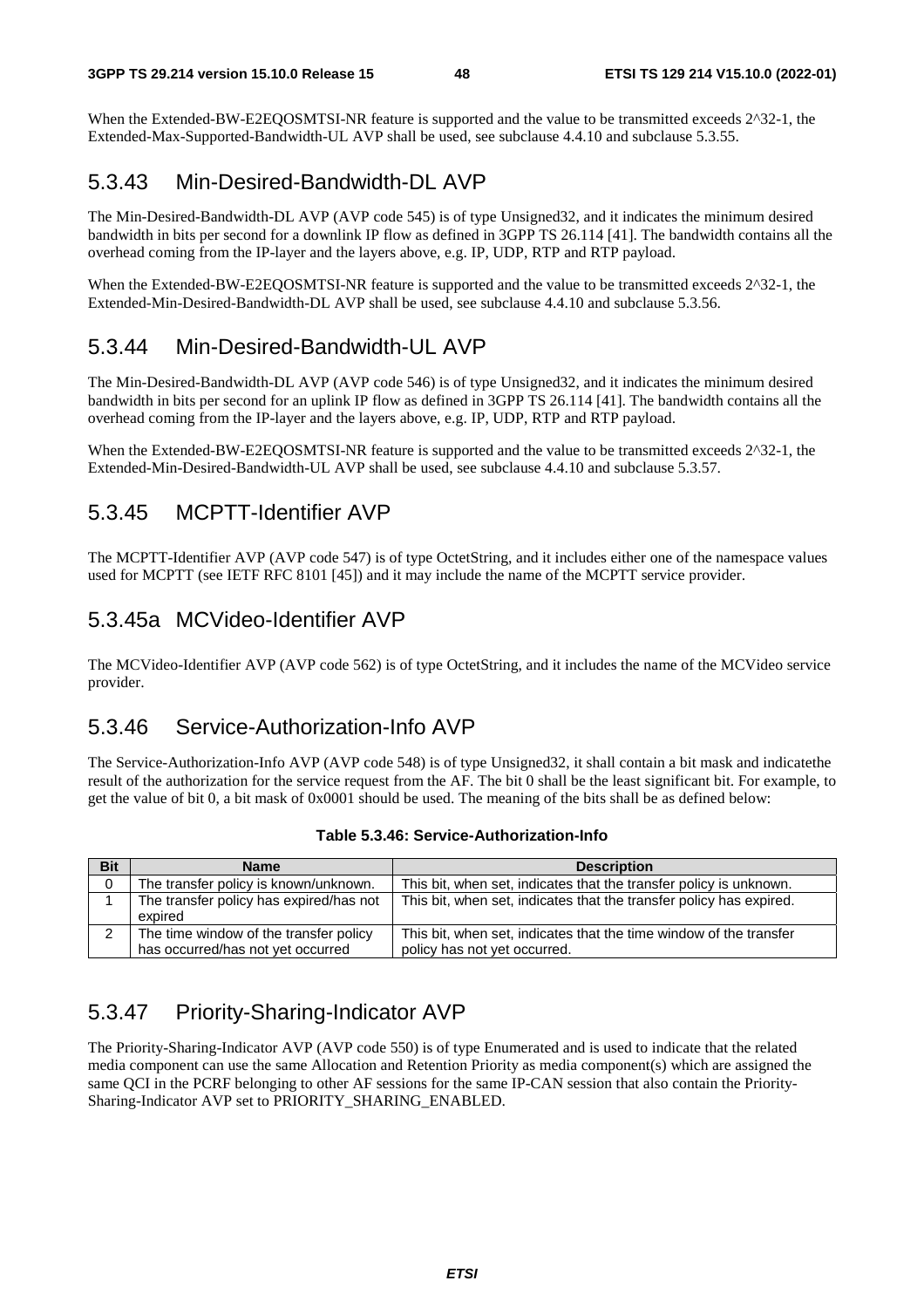The following values are defined:

PRIORITY\_SHARING\_ENABLED (0)

 This value indicates that the related media component is allowed to share the Allocation and Retention Priority with media components belonging to other AF sessions that have also indicated that priority sharing is enabled.

#### PRIORITY\_SHARING\_DISABLED (1)

This value indicates that the related media component is not allowed to share the Allocation and Retention Priority with media components belonging to other AF sessions. This is the default value applicable if this AVP is not supplied.

### 5.3.48 Media-Component-Status AVP

The Media-Component-Status AVP (AVP code 549) is of type Unsigned32, and it describes the status of the PCC/QoS rule(s) related to a media component.

The following values are defined in this specification:

0 (ACTIVE):

This value shall be used to indicate that the PCC/QoS rule(s) related to certain media component are active.

1 (INACTIVE):

 This value shall be used to indicate that the PCC/QoS rule(s) related to certain media component are inactive. This is the default value applicable if this AVP is not supplied.

NOTE: It is assumed that the AF considers the PCC/QoS rule(s) related to the media component(s) for which the Media-Component-Status AVP(s) are not received as inactive when the Specific-Action AVP set to INDICATION\_OF\_FAILED\_RESOURCES\_ALLOCATION (9) is received.

### 5.3.49 Content-Version AVP

The Content-Version AVP (AVP code 552) is of type Unsigned64, and it indicates the version of some content, e.g. of the content of a media component included within the Media-Component-Description AVP. The content version shall be unique for the content and for the lifetime of that content.

NOTE: The method of assigning content versions within the Content-Version AVPs is implementation specific. Example implementations are a monotonically increasing number or a value based on a timestamp.

# 5.3.50 AF-Requested-Data AVP

The AF-Requested-Data AVP (AVP code 551) is of type Unsigned32 and indicates the information that the AF requested to be exposed, it shall contain a bit mask. The bit 0 shall be the least significant bit. For example, to get the value of bit 0, a bit mask of 0x0001 should be used. The meaning of the bits shall be as defined below:

|  |  |  | Table 5.3.50.1: AF-Requested-Data |
|--|--|--|-----------------------------------|
|--|--|--|-----------------------------------|

| <b>Bit</b> | Name                          | <b>Description</b>                                                                                                                                                |
|------------|-------------------------------|-------------------------------------------------------------------------------------------------------------------------------------------------------------------|
|            | EPC-level identities required | This bit, when set, indicates that the AF requests the PCRF to<br>provide the EPC-level identities (MSISDN, IMSI, IMEI(SV)) available<br>for that IP-CAN session. |

### 5.3.51 Pre-emption-Control-Info AVP

The Pre-emption-Control-Info (AVP code 553) is of type Unsigned32, it shall contain a bit mask and indicate that how the PCRF to perform pre-emption among multiple potential media flow candidates of same priority. Pre-emption-Control-Info AVP is provided at the AAR command level and the latest provided value within the Pre-emption-Control-Info AVP shall be applied to all potential media flow candidates. The bit 0 shall be the least significant bit. For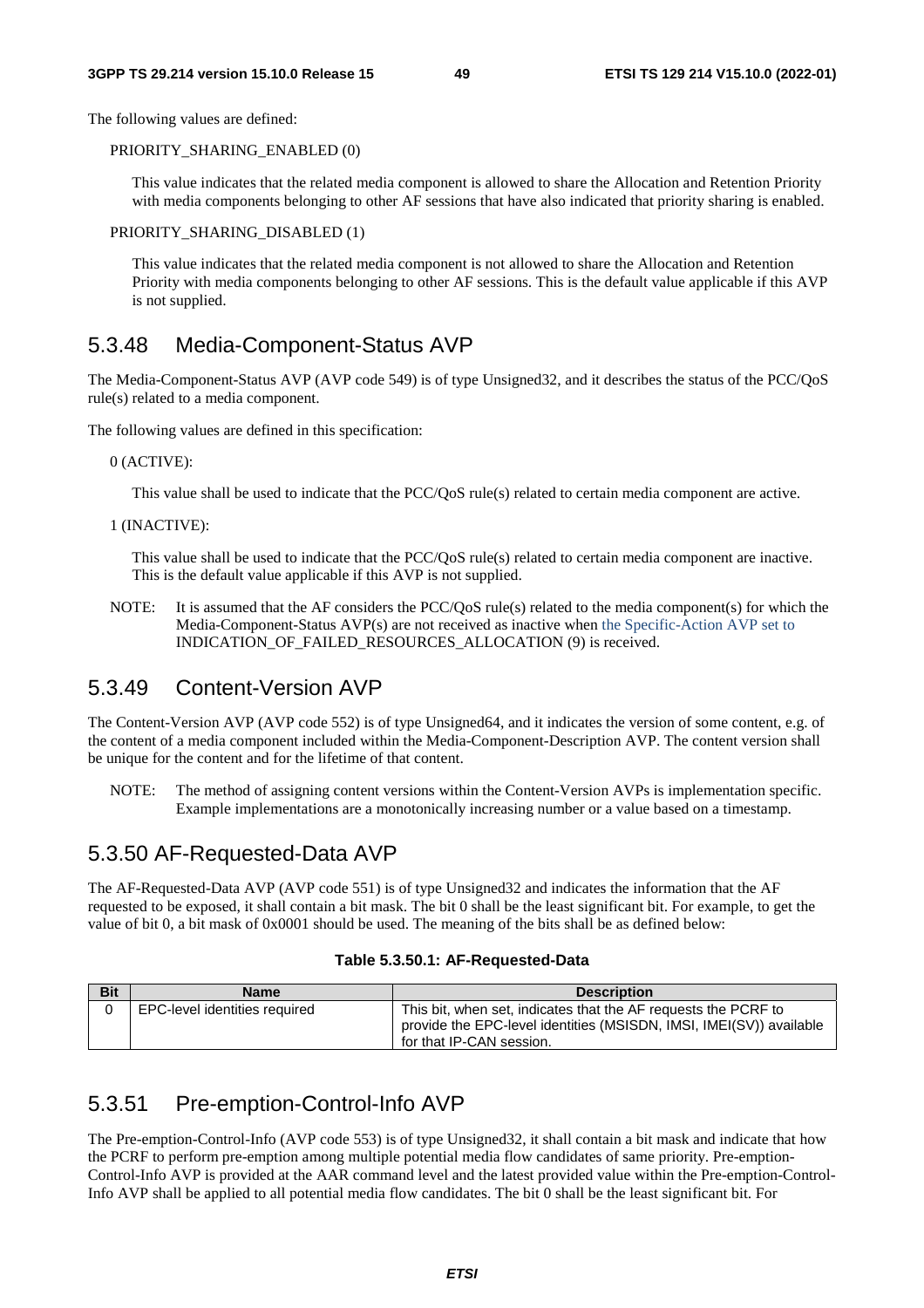example, to get the value of bit 0, a bit mask of 0x0001 should be used. The meaning of the bits shall be as defined below:

The following values are defined, only one bit shall be set at the same time:

| <b>Bit</b> | <b>Name</b>             | <b>Description</b>                                                                     |
|------------|-------------------------|----------------------------------------------------------------------------------------|
| 0          | Most recent added flow  | This bit, when set, indicates that the most recent added flow is to be<br>pre-empted.  |
|            | Least recent added flow | This bit, when set, indicates that the least recent added flow is to be<br>pre-empted. |
|            | Highest bandwidth flow  | This bit, when set, indicates that the highest bandwidth flow is to be<br>pre-empted.  |

**Table 5.3. 51: Pre-emption-Control-Info** 

# 5.3.52 Extended-Max-Requested-BW-DL AVP

The Extended-Max-Requested-BW-DL AVP (AVP code 554) is of type Unsigned32, and it indicates the maximum requested bandwidth in kbit per second for a downlink IP flow. The bandwidth contains all the overhead coming from the IP-layer and the layers above, e.g. IP, UDP, RTP and RTP payload.

When provided in an AA-Request, it indicates the maximum requested bandwidth. When provided in an AA-Answer, it indicates the maximum bandwidth acceptable by PCRF.

# 5.3.53 Extended-Max-Requested-BW-UL AVP

The Extended-Max–Requested-BW-UL AVP (AVP code 555) is of type Unsigned32, and it indicates the maximum requested bandwidth in kbit per second for an uplink IP flow. The bandwidth contains all the overhead coming from the IP-layer and the layers above, e.g. IP, UDP, RTP and RTP payload.

When provided in an AA-Request, it indicates the maximum requested bandwidth. When provided in an AA-Answer, it indicates the maximum bandwidth acceptable by PCRF.

# 5.3.54 Extended-Max-Supported-BW-DL AVP

The Extended-Max-Supported-BW-DL AVP (AVP code 556) is of type Unsigned32, and it indicates the maximum supported bandwidth in kbit per second for a downlink IP flow as defined in 3GPP TS 26.114 [41]. The bandwidth contains all the overhead coming from the IP-layer and the layers above, e.g. IP, UDP, RTP and RTP payload.

# 5.3.55 Extended-Max-Supported-BW-UL AVP

The Extended-Max-Supported-BW-UL AVP (AVP code 557) is of type Unsigned32, and it indicates the maximum supported bandwidth in kbit per second for an uplink IP flow as defined in 3GPP TS 26.114 [41]. The bandwidth contains all the overhead coming from the IP-layer and the layers above, e.g. IP, UDP, RTP and RTP payload.

# 5.3.56 Extended-Min-Desired-BW-DL AVP

The Extended-Min-Desired-BW-DL AVP (AVP code 558) is of type Unsigned32, and it indicates the minimum desired bandwidth in kbit per second for a downlink IP flow as defined in 3GPP TS 26.114 [41]. The bandwidth contains all the overhead coming from the IP-layer and the layers above, e.g. IP, UDP, RTP and RTP payload.

# 5.3.57 Extended-Min-Desired-BW-UL AVP

The Extended-Min-Desired-BW-UL AVP (AVP code 559) is of type Unsigned32, and it indicates the minimum desired bandwidth in kbit per second for an uplink IP flow as defined in 3GPP TS 26.114 [41]. The bandwidth contains all the overhead coming from the IP-layer and the layers above, e.g. IP, UDP, RTP and RTP payload.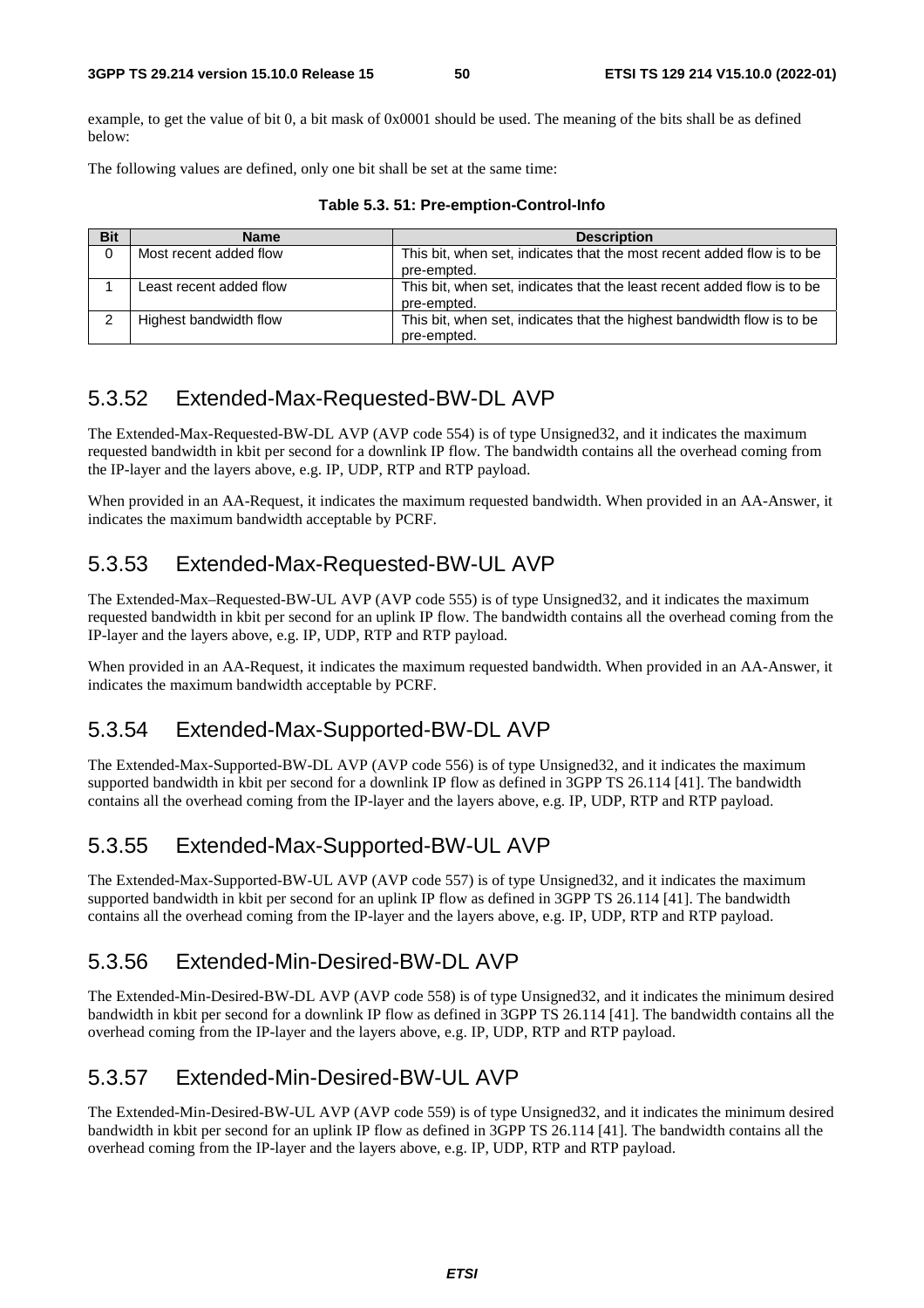# 5.3.58 Extended-Min-Requested-BW-DL AVP

The Extended-Min-Requested-BW-DL AVP (AVP code 560) is of type Unsigned32, and it indicates the minimum requested bandwidth in kbit per second for a downlink IP flow. The bandwidth contains all the overhead coming from the IP-layer and the layers above, e.g. IP, TCP, UDP, HTTP, RTP and RTP payload.

When provided in an AA-Request, it indicates the minimum requested bandwidth.

# 5.3.59 Extended-Min-Requested-BW-UL AVP

The Extended-Min-Requested-Bandwidth-UL AVP (AVP code 561) is of type Unsigned32, and it indicates the minimum requested bandwidth in kbit per second for an uplink IP flow. The bandwidth contains all the overhead coming from the IP-layer and the layers above, e.g. IP, TCP, UDP, HTTP, RTP and RTP payload.

When provided in an AA-Request, it indicates the minimum requested bandwidth.

# 5.3.60 IMS-Content-Identifier AVP

The IMS-Content-Identifier AVP (AVP code 563) is of type OctetString, and it contains information that identifies the particular IMS communication service or communication dialogue that the AF service session belongs to. This information may be used by the PCRF, for example, to differentiate Charging for different communication dialogs in the IMS session.

# 5.3.61 IMS-Content-Type AVP

The IMS-Content-Type AVP (AVP code 564) is of type Enumerated, and it indicates the type of IMS communication service the AF session refers to. The following values are defined:

#### NO\_CONTENT\_DETAIL (0)

 This value is used to indicate that no information about the type of IMS communication service is being provided

 $CAT(1)$ 

This value is used to indicate that the type of IMS communication service is Customized Alerting Tones

#### CONFERENCE (2)

This value is used to indicate that the type of IMS communication service is 3PTY conference

# 5.3.62 5GS-RAN-NAS-Release-Cause AVP (3GPP-5GS and Non-3GPP-5GS access type)

The 5GS-RAN-NAS-Release-Cause AVP (AVP code 572) is of type Grouped and indicates the RAN or NAS release cause code information in 3GPP-5GS and non-3GPP-5GS access types.

AVP Format:

```
5GS-RAN-NAS-Release-Cause ::= < AVP Header: 572 > 
                          [5GMM-Cause] 
                          [5GSM-Cause] 
                         [NGAP-Cause] 
                         *[ AVP ]
```
# 5.3.63 5GMM-Cause AVP

The 5GMM-Cause AVP (AVP code 573) is of type Unsigned32 and indicates the 5GMM cause code information. The AVP shall be coded as per the 5GMM Cause in subclause 9.11.3.2 of 3GPP TS 24.501 [65].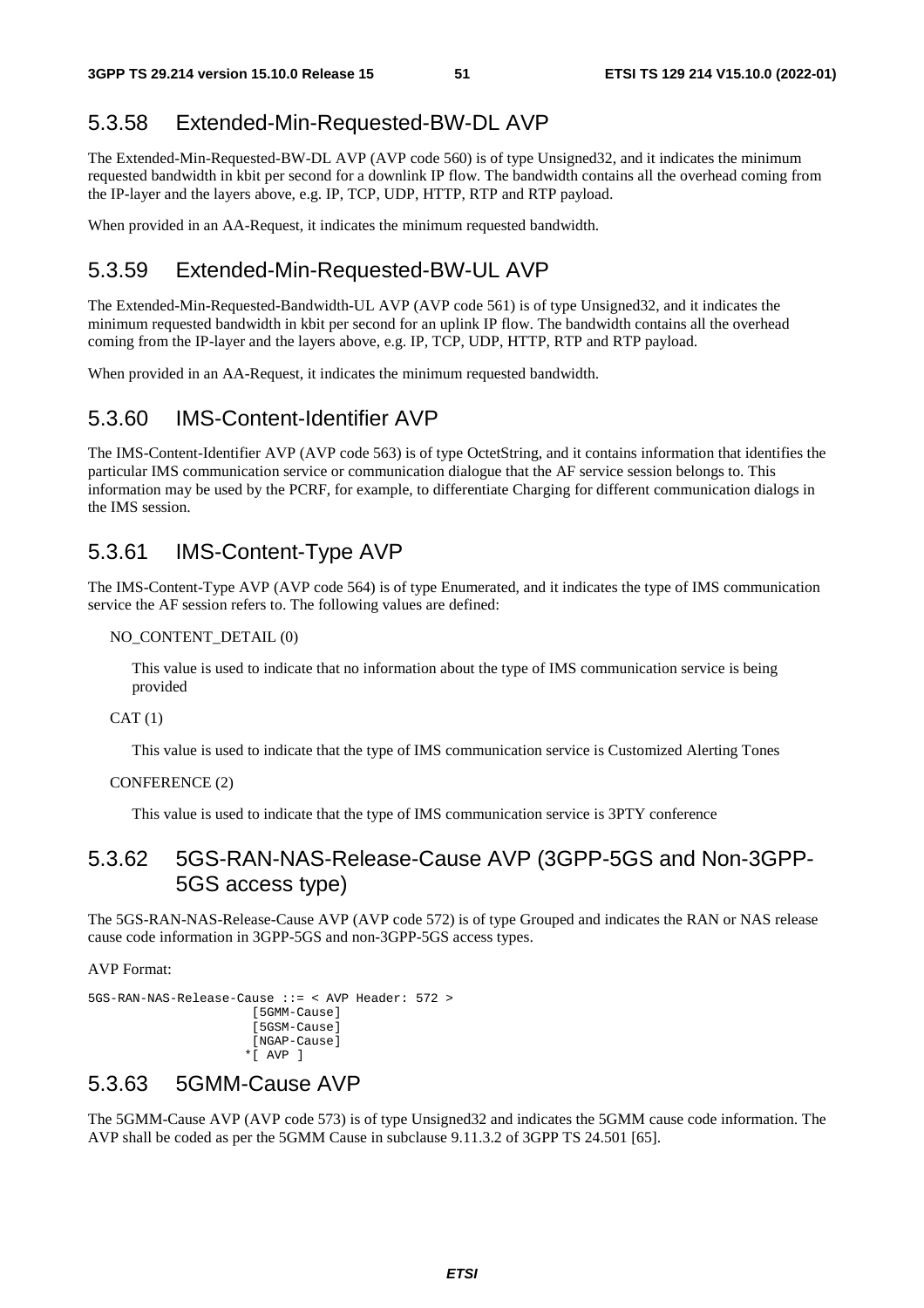### 5.3.64 5GSM-Cause AVP

The 5GSM-Cause AVP (AVP code 574) is of type Unsigned32 and indicates the 5GSM cause code information. The AVP shall be coded as per the 5GSM Cause in subclause 9.11.4.2 of 3GPP TS 24.501 [65].

### 5.3.65 NGAP-Cause AVP

The NGAP-Cause AVP (AVP code 575) is of type Grouped and indicates the NG Application Protocol cause value as specified in subclause 9.4.5 of 3GPP TS 38.413 [66].

AVP Format:

```
NGAP-Cause ::= < AVP Header: 575 >
                          {NGAP-Group} 
                          {NGAP-Value}
```
### 5.3.66 NGAP-Group AVP

The NGAP-Group AVP (AVP code 576) is of type Unsigned32, and it indicates the group of the NGAP cause. The value of this IE shall equal to the ASN.1 value of the specified NGAP cause group

NGAP supports cause groups defined as separate enumerations, as specified in subclause 9.4.5 of 3GPP TS 38.413 [66]. The following values are defined in this specification:

 $\theta$ :

This value indicates the NGAP cause group is "radioNetwork".

1:

This value indicates the NGAP cause group is "transport".

2:

This value indicates the NGAP cause group is "nas".

#### 3:

This value indicates the NGAP cause group is "protocol".

4:

This value indicates the NGAP cause group is "misc".

### 5.3.67 NGAP-Value AVP

The NGAP-Value AVP (AVP code 577) is of type Unsigned32 and indicates the NG AP cause value in specific cause group identified by the NGAP-Group AVP, as specified in subclause 9.4.5 of 3GPP TS 38.413 [66].

# 5.4 Rx re-used AVPs

# 5.4.0 General

Table 5.4.0.1 lists the Diameter AVPs re-used by the Rx reference point from existing Diameter Applications, including a reference to their respective specifications and when needed, a short description of their usage within the Rx reference point. Other AVPs from existing Diameter Applications, except for the AVPs from Diameter Base Protocol, do not need to be supported. The AVPs from Diameter Base Protocol are not included in table 5.4.0.1, but they are re-used for the Rx protocol. Unless otherwise stated, re-used AVPs shall maintain their 'M', 'P' and 'V' flag settings. Where 3GPP Radius VSAs are re-used, unless otherwise stated, they shall be translated to Diameter AVPs as described in RFC 4005 [12] with the exception that the 'M' flag shall be set and the 'P' flag may be set.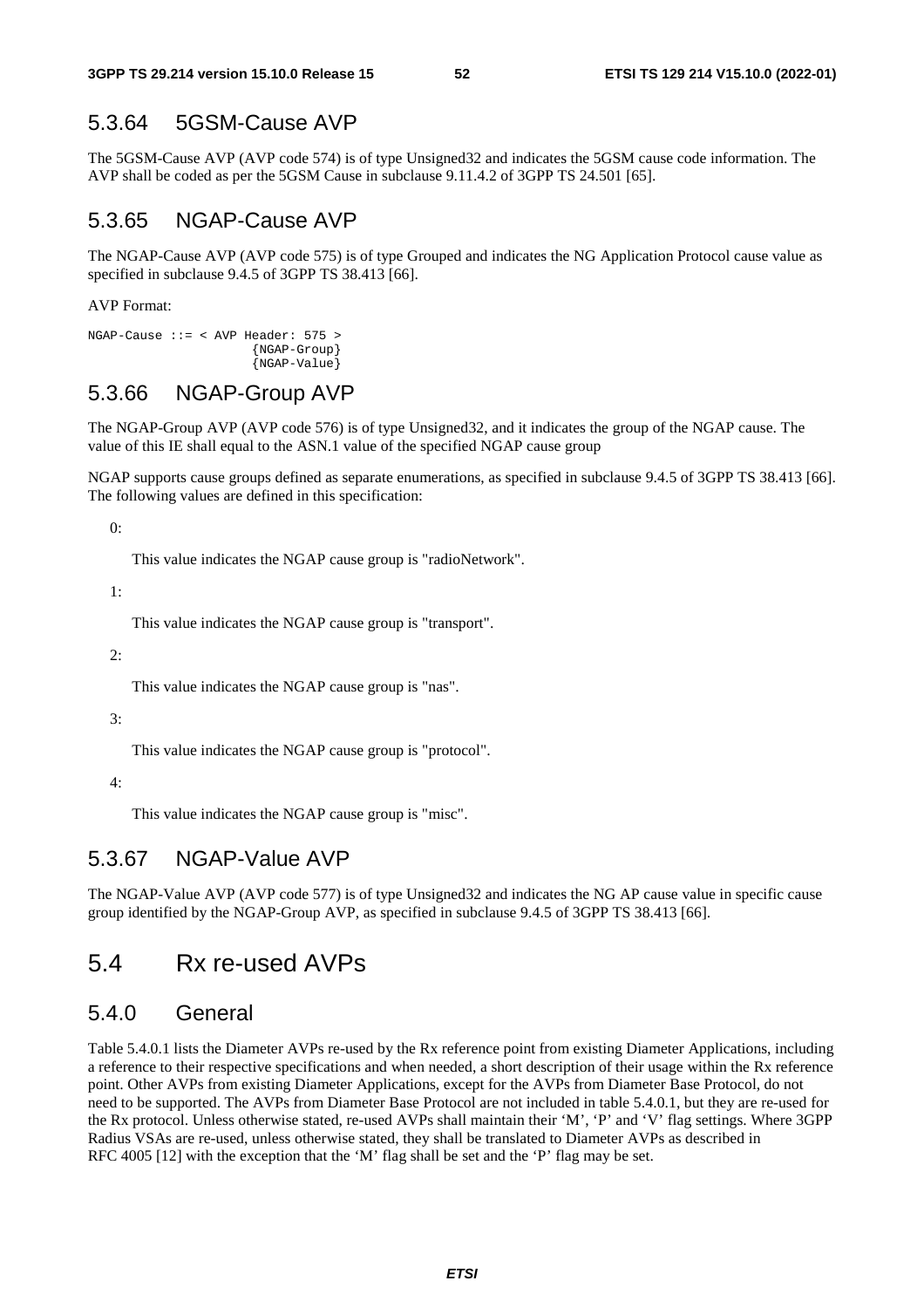### **Table 5.4.0.1: Rx re-used Diameter AVPs**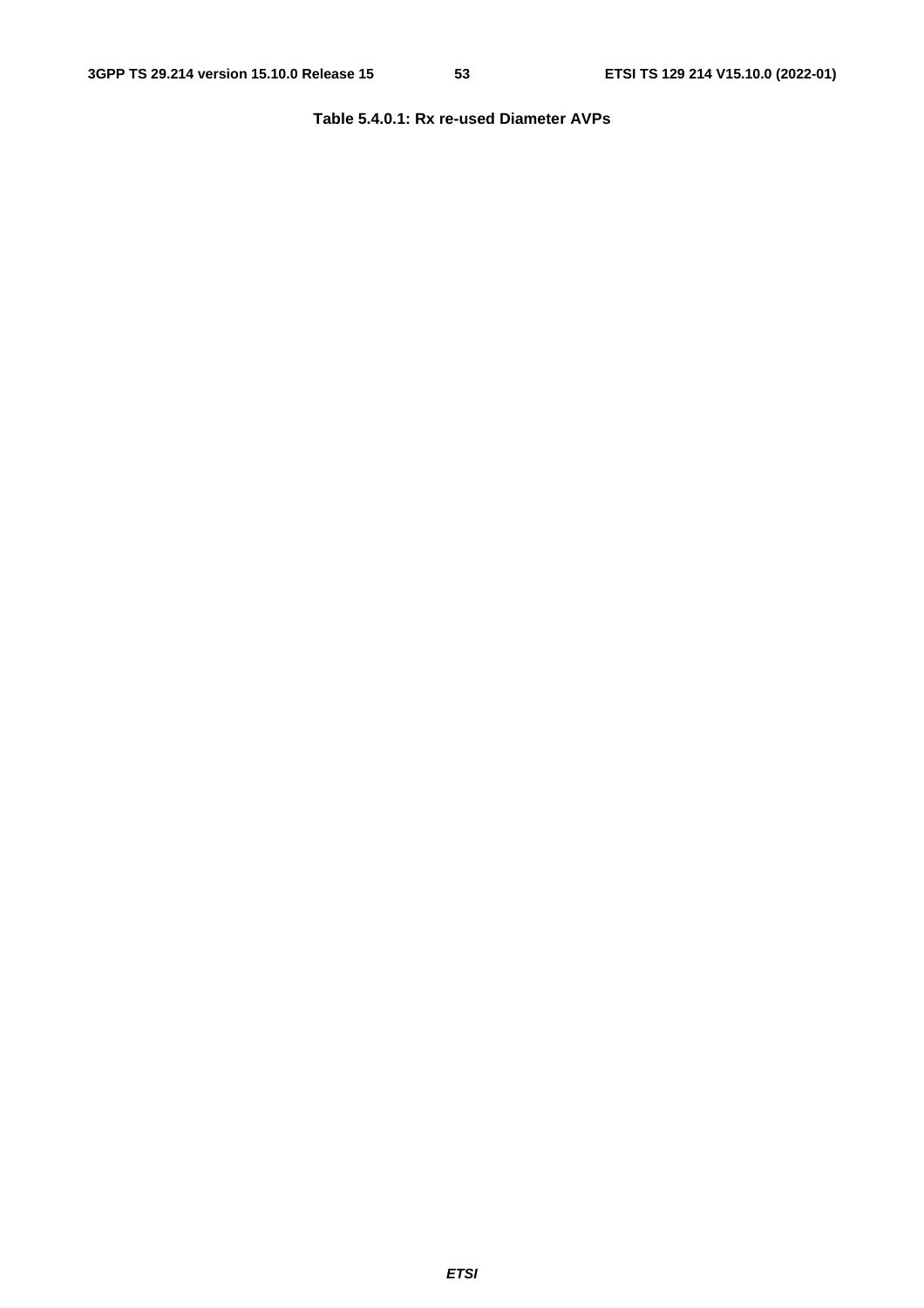| <b>Attribute Name</b>                                  | Reference                 | <b>Comments</b>                                                                                                                                                                                                                                                                                                                                                                                                                                                                                                                                                                                                                                                                               | <b>Applicability</b><br>(notes $1, 2$ )                                  |
|--------------------------------------------------------|---------------------------|-----------------------------------------------------------------------------------------------------------------------------------------------------------------------------------------------------------------------------------------------------------------------------------------------------------------------------------------------------------------------------------------------------------------------------------------------------------------------------------------------------------------------------------------------------------------------------------------------------------------------------------------------------------------------------------------------|--------------------------------------------------------------------------|
| 3GPP-MS-TimeZone<br>3GPP TS 29.061 [34]                |                           | Indicates the offset between universal time and<br>local time in steps of 15 minutes of where the MS<br>currently resides.<br>This AVP shall have the 'M' bit cleared.                                                                                                                                                                                                                                                                                                                                                                                                                                                                                                                        | <b>NetLoc</b><br>RAN-NAS-<br>Cause<br>Netloc-<br>Trusted-<br><b>WLAN</b> |
| 3GPP TS 29.061 [34]<br>3GPP-SGSN-MCC-MNC               |                           | Indicates the serving core network operator ID. For NetLoc,<br>GPRS accesses the MCC and the MNC of the<br>SGSN.<br>For EPS the MCC and the MNC provided by the<br>SGW or TWAG.<br>This AVP shall have the 'M' bit cleared.                                                                                                                                                                                                                                                                                                                                                                                                                                                                   | Netloc-<br>Trusted-<br><b>WLAN</b><br>RAN-NAS-<br>Cause                  |
| 3GPP-User-Location-Info 3GPP TS 29.061 [34]            |                           | Indicates details of where the UE is currently<br>located (e.g. SAI or CGI), Coding shall be done as<br>defined in 3GPP TS 29.274 [33]. The values<br>"NCGI" and "5GS TAI and NCGI" (which are not<br>applicable in some specification using this AVP)<br>shall be applicable.<br>This AVP shall have the 'M' bit cleared.                                                                                                                                                                                                                                                                                                                                                                    | NetLoc<br>RAN-NAS-<br>Cause                                              |
| AN-GW-Address                                          | 3GPP TS 29.212 [8]        | Carries the IP address of the ePDG used as IPSec<br>tunnel endpoint with the UE.<br>This AVP shall have the 'M' bit cleared.                                                                                                                                                                                                                                                                                                                                                                                                                                                                                                                                                                  |                                                                          |
| <b>AN-Trusted</b>                                      | 3GPP TS 29.273 [39]       | Indicates whether the access network is trusted or<br>untrusted for the Non-3GPP access network. This<br>AVP shall have the 'M' bit cleared.                                                                                                                                                                                                                                                                                                                                                                                                                                                                                                                                                  |                                                                          |
| Called-Station-Id                                      | <b>IETF RFC 4005 [12]</b> | The PDN the user is connected to. For GPRS and<br>EPS the APN. When used to contain the APN, the<br>APN is composed of the APN Network Identifier<br>only, or the APN Network Identifier and the APN<br>Operator Identifier as specified in TS 23.003 [38],<br>clause 9.1. The inclusion of the APN Operator<br>Identifier can be configurable.                                                                                                                                                                                                                                                                                                                                               | Rel <sub>8</sub>                                                         |
| <b>DRMP</b>                                            | <b>IETF RFC 7944 [43]</b> | Allows Diameter endpoints to indicate the relative<br>priority of Diameter transactions.                                                                                                                                                                                                                                                                                                                                                                                                                                                                                                                                                                                                      |                                                                          |
| Final-Unit-Action                                      | IETF RFC 4006 [14]        | The action applied by the PCEF when the user's<br>account cannot cover the service cost.                                                                                                                                                                                                                                                                                                                                                                                                                                                                                                                                                                                                      | Rel <sub>8</sub>                                                         |
| Framed-IP-Address                                      | <b>IETF RFC 4005 [12]</b> | The valid routable Ipv4 address that is applicable<br>for the IP Flows towards the UE at the PCEF. The<br>PCRF shall use this address to identify the correct<br>IP-CAN session (session binding). For example,<br>the IP address may actually be that of the network<br>interface of a NAT device between the UE and the<br>GW. The values<br>0xFFFFFFFF and 0xFFFFFFFE are not applicable<br>as described in RFC 4005 [12].                                                                                                                                                                                                                                                                 |                                                                          |
| Framed-Ipv6-Prefix<br>IETF RFC 4005 [12]               |                           | A valid full lpv6 address that is applicable to an IP<br>flow or IP flows towards the UE at the PCEF. The<br>PCRF shall use this address to identify the correct<br>IP-CAN session (session binding, refer to<br>TS 29.213 [9]). For example, the IP address may<br>actually be that of the network interface of a NAT<br>device between the UE and the GW.<br>The encoding of the value within this Octet String<br>type AVP shall be as defined in RFC 3162 [20],<br>clause 2.3. The "Reserved", "Prefix-Length" and<br>"Prefix" fields shall be included in this order. The<br>AF shall set the "Prefix Length" to 128 and encode<br>the Ipv6 address of the UE within the "Prefix" field. |                                                                          |
| Granted-Service-Unit<br>IETF RFC 4006 [14]<br>(NOTE 3) |                           | The volume and/or time thresholds for sponsored<br>data connectivity. Only CC-Total-Octets, one of the<br>CC-Input-Octets and CC-Output-Octets, or CC-<br>Time AVPs are reused.<br>This AVP shall have the 'M' bit cleared.                                                                                                                                                                                                                                                                                                                                                                                                                                                                   | SponsoredCo<br>nnectivity,<br><b>SCTimeBase</b><br>dUM                   |
| IP-CAN-Type                                            | 3GPP TS 29.212 [8]        | IP-CAN type of the user.                                                                                                                                                                                                                                                                                                                                                                                                                                                                                                                                                                                                                                                                      |                                                                          |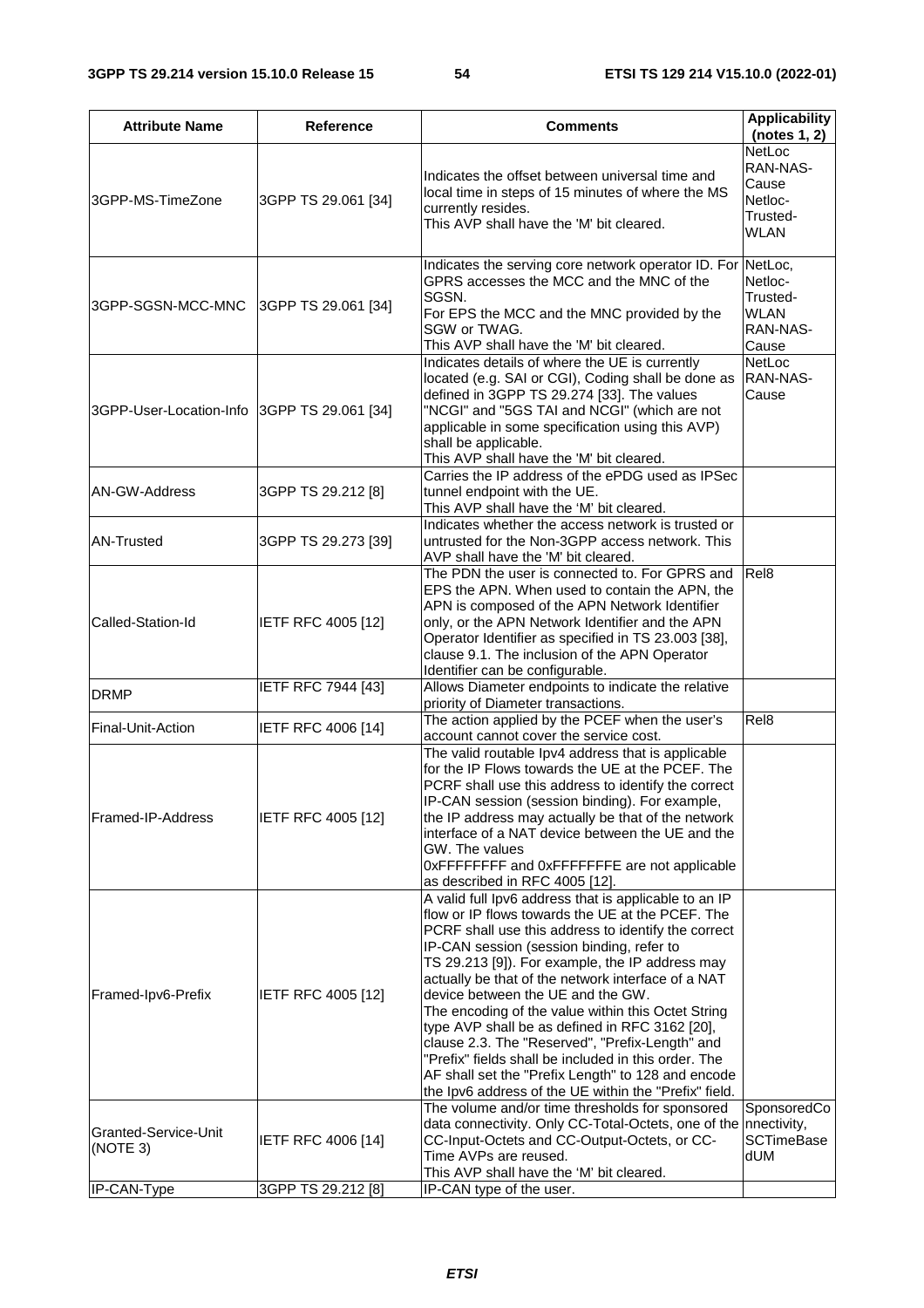| <b>Attribute Name</b> | Reference          | <b>Comments</b>                                                                                                                                        | <b>Applicability</b><br>(notes 1, 2)                                                        |
|-----------------------|--------------------|--------------------------------------------------------------------------------------------------------------------------------------------------------|---------------------------------------------------------------------------------------------|
| lLoad                 | IETF RFC 8583 [51] | The AVP used to convey load information between<br>Diameter nodes.<br>This AVP and all AVPs within this grouped AVP<br>shall have the 'M' bit cleared. |                                                                                             |
| NetLoc-Access-Support | 3GPP TS 29.212 [8] | Indicates the level of support for NetLoc<br>procedures provided by the current access<br>network.                                                     | <b>NetLoc</b><br>Netloc-<br>Trusted-<br><b>WLAN</b><br>NetLoc-<br>Untrusted-<br><b>WLAN</b> |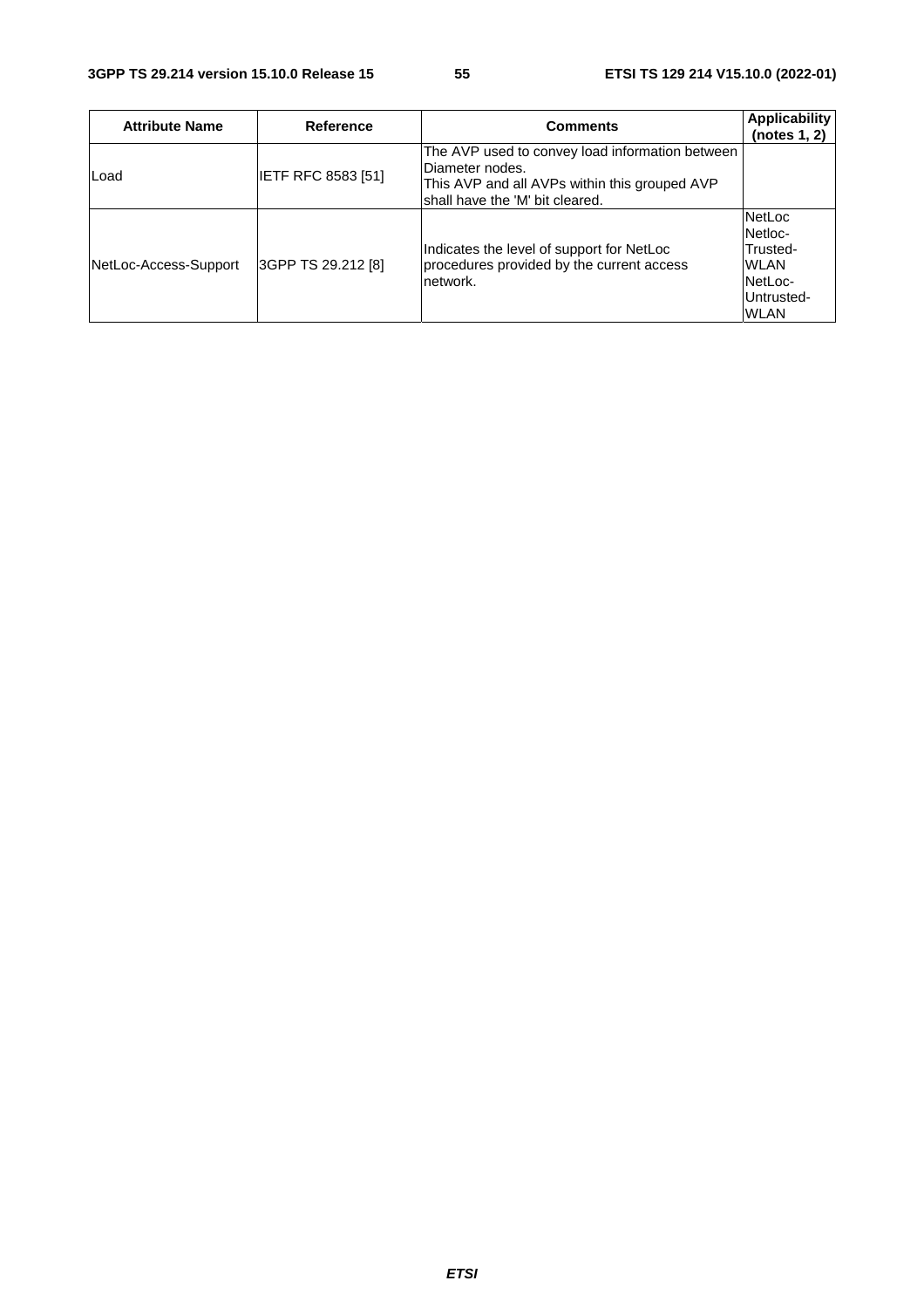| <b>Attribute Name</b><br><b>Reference</b>           |                           | <b>Comments</b>                                                                                                                                                                                                                                                                                    | <b>Applicability</b><br>(notes 1, 2)                                                            |
|-----------------------------------------------------|---------------------------|----------------------------------------------------------------------------------------------------------------------------------------------------------------------------------------------------------------------------------------------------------------------------------------------------|-------------------------------------------------------------------------------------------------|
| OC-OLR<br><b>IETF RFC 7683 [35]</b>                 |                           | Contains the necessary information to convey an<br>overload report                                                                                                                                                                                                                                 |                                                                                                 |
| OC-Supported-Features                               | IETF RFC 7683 [35]        | Defines the support for the Diameter overload<br>indication conveyence by the sending node                                                                                                                                                                                                         |                                                                                                 |
| Pre-emption-Capability                              | 3GPP TS 29.212 [8]        | Indicates whether a service data flow can get<br>resources that were already assigned to another<br>service data flow with a lower priority level.                                                                                                                                                 | MCPTT-<br>Preemption                                                                            |
| Pre-emption-Vulnerability                           | 3GPP TS 29.212 [8]        | Indicates whether a service data flow can lose the<br>resources assigned to it in order to admit a service<br>data flow with higher priority level.                                                                                                                                                | MCPTT-<br>Preemption                                                                            |
| RAN-NAS-Release-<br>Cause                           | 3GPP TS 29.212 [8]        | Indicates RAN and/or NAS release cause code<br>information. TWAN release cause code information Cause<br>or untrusted WLAN release cause code<br>information.                                                                                                                                      | RAN-NAS-                                                                                        |
| RAT-Type                                            | 3GPP TS 29.212 [8]        | Indicate which Radio Access Technology is<br>currently serving the UE.                                                                                                                                                                                                                             | Rel <sub>8</sub>                                                                                |
| Reference-Id                                        | 3GPP TS 29.154 [47]       | Indicates the transfer policy stored in the SPR.                                                                                                                                                                                                                                                   |                                                                                                 |
| 3GPP TS 183.017 [15]<br><b>Reservation-Priority</b> |                           | The vendor-id shall be set to ETSI (13019) [15].<br>The support of this AVP shall be advertised in the<br>capabilities exchange mechanisms (CER/CEA) by<br>including the ETSI parameter in the Supported-<br>Vendor-Id AVP.                                                                        |                                                                                                 |
| Subscription-Id                                     | <b>IETF RFC 4006 [14]</b> | The identification of the subscription (IMSI,<br>MSISDN, etc.)                                                                                                                                                                                                                                     |                                                                                                 |
| 3GPP TS 29.229 [25]<br>Supported-Features           |                           | If present, this AVP informs the destination host<br>about the features that the origin host requires to<br>successfully complete this command exchange.                                                                                                                                           | Rel <sub>8</sub>                                                                                |
| <b>TCP-Source-Port</b><br>3GPP TS 29.212 [8]        |                           | Contains the TCP source port number in the case<br>that a NAT and firewall are detected and the IKEv2<br>messages exchanged between the UE and the<br>ePDG are transported using the firewall traversal<br>tunnel as described in 3GPP TS 24.302 [50]. This<br>AVP shall have the 'M' bit cleared. | NetLoc-<br>Untrusted-<br><b>WLAN</b>                                                            |
| <b>TWAN-Identifier</b><br>3GPP TS 29.061 [34]       |                           | Indicates the UE location in a Trusted WLAN or<br>Untrusted WLAN Access Network.<br>This AVP shall have the 'M' bit cleared.                                                                                                                                                                       | Netloc-<br>Trusted-<br><b>WLAN</b><br>RAN-NAS-<br>Cause<br>NetLoc-<br>Untrusted-<br><b>WLAN</b> |
| <b>ToS-Traffic-Class</b><br>3GPP TS 29.212 [8]      |                           | Indicates the DSCP code to be used for packet<br>filter. The first octet contains the DSCP code and<br>the second octet contains the mask field set to<br>11111100.                                                                                                                                | <b>DSCP</b>                                                                                     |
| UDP-Source-Port<br>3GPP TS 29.212 [8]               |                           | Contains the UDP source port number in the case<br>that NAT is detected and the IKEv2 messages<br>exchanged between the UE and the ePDG are<br>encapsulated in the UDP messages according to<br>IETF RFC 3948 [49].<br>This AVP shall have the 'M' bit cleared.                                    | NetLoc-<br>Untrusted-<br>WLAN                                                                   |
| UE-Local-IP-Address                                 | 3GPP TS 29.212 [8]        | Indicates the local IP address of the UE.<br>This AVP shall have the 'M' bit cleared.                                                                                                                                                                                                              | NetLoc-<br>Untrusted-<br><b>WLAN</b>                                                            |
| Used-Service-Unit<br>IETF RFC 4006 [14]<br>(NOTE 3) |                           | The measured volume and/or time for sponsored<br>data connectivity. Only CC-Total-Octets, one of the<br>CC-Input-Octets and CC-Output-Octets, or CC-<br>Time AVPs are reused.<br>This AVP shall have the 'M' bit cleared.                                                                          | SponsoredCo<br>nnectivity<br><b>SCTimeBase</b><br>dUM                                           |
| IETF RFC 4006 [14]<br>User-Equipment-Info           |                           | The identification and capabilities of the terminal<br>(IMEISV, etc.)<br>When the User-Equipment-Info-Type is set to<br>IMEISV(0), the value within the User-Equipment-<br>Info-Value shall be a UTF-8 encoded decimal.                                                                            |                                                                                                 |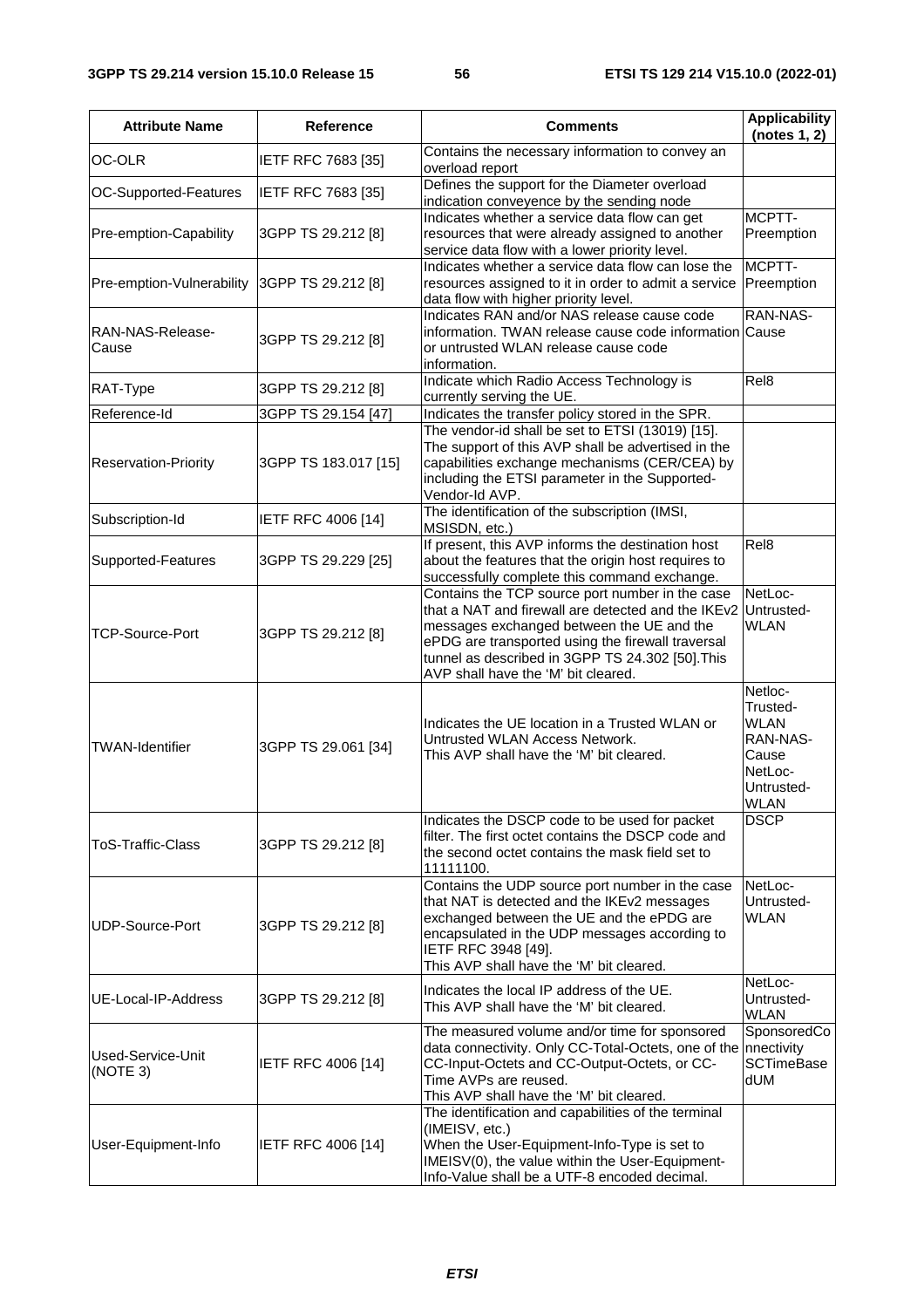| <b>Attribute Name</b>                                                                                                                                                                                                                                                                                                                                                                          | Reference | <b>Comments</b>                                                     | <b>Applicability</b><br>(notes 1, 2)                                        |  |  |
|------------------------------------------------------------------------------------------------------------------------------------------------------------------------------------------------------------------------------------------------------------------------------------------------------------------------------------------------------------------------------------------------|-----------|---------------------------------------------------------------------|-----------------------------------------------------------------------------|--|--|
| 3GPP TS 29.212 [8]<br>User-Location-Info-Time                                                                                                                                                                                                                                                                                                                                                  |           | Indicates the time the UE was last known to be in<br>lthe location. | <b>NetLoc</b><br>IRAN-NAS-<br>Cause<br>NetLoc-<br>Untrusted-<br><b>WLAN</b> |  |  |
| NOTE 1: AVPs marked with "Rel8" are applicable as described in clause 5.4.1.<br>NOTE 2: AVPs marked with "SponsoredConnectivity" are applicable for sponsored data connectivity.<br>NOTE 3: Volume Usage monitoring control functionality is applicable for SponsoredConnectivity supported feature.<br>Time Based Usage monitoring control is applicable for SCTimeBasedUM supported feature. |           |                                                                     |                                                                             |  |  |

# 5.4.1 Use of the Supported-Features AVP on the Rx reference point

The Supported-Features AVP is used during session establishment to inform the destination host about the required and optional features that the origin host supports. The client shall, in the first request of a Diameter session indicate the set of supported features. The server shall, in the first answer within the Diameter session indicate the set of features that it has in common with the client and that the server shall support within the same Diameter session. Any further command messages shall always be compliant with the list of supported features indicated in the Supported-Features AVPs during session establishment. Features that are not advertised as supported shall not be used to construct the command messages for that Diameter session. Unless otherwise stated, the use of the Supported-Features AVP on the Rx reference point shall be compliant with the requirements for dynamic discovery of supported features and associated error handling on the Cx reference point as defined in clause 7.2.1 of 3GPP TS 29.229 [25].

The base functionality for the Rx reference point is the 3GPP Rel-7 standard and a feature is an extension to that functionality. If the origin host does not support any features beyond the base functionality, the Supported-Features AVP may be absent from the Rx commands. As defined in clause 7.1.1 of 3GPP TS 29.229 [25], when extending the application by adding new AVPs for a feature, the new AVPs shall have the M bit cleared and the AVP shall not be defined mandatory in the command ABNF.

As defined in 3GPP TS 29.229 [25], the Supported-Features AVP is of type grouped and contains the Vendor-Id, Feature-List-ID and Feature-List AVPs. On the Rx reference point, the Supported-Features AVP is used to identify features that have been defined by 3GPP and hence, for features defined in this document, the Vendor-Id AVP shall contain the vendor ID of 3GPP (10415). If there are multiple feature lists defined for the Rx reference point, the Feature-List-ID AVP shall differentiate those lists from one another.

On receiving an initial request application message, the destination host shall act as defined in clause 7.2.1 of 3GPP TS 29.229 [25]. The following exceptions apply to the initial and stateless AAR/AAA command pair:

If the AF supporting post-Rel-7 Rx functionality is able to interoperate with a PCRF supporting Rel-7, the AAR shall include the features supported by the AF within Supported-Features AVP(s) with the 'M' bit cleared. Otherwise, the AAR shall include the supported features within the Supported-Features AVP(s) with the M-bit set.

NOTE 1: One instance of Supported-Features AVP is needed per Feature-List-ID.

- If the AAR command does not contain any Supported-Features AVP(s) and the PCRF supports Rel-7 Rx functionality, the AAA command shall not include the Supported-Features AVP. In this case, both AF and PCRF shall behave as specified in the Rel-7 version of this document.
- If the AAR command contains the Supported-Features AVP(s), the PCRF shall include the Supported-Features AVP(s) in the AAA command, with the 'M' bit cleared, indicating only the features that both the PCRF and AF support. In this case, the PCRF should not use the 'M' bit setting of the Supported-Features AVP(s) to determine if the AAR is accepted or rejected.
- NOTE 2: The client will always declare all features that are supported according to table 5.4.1.1. When more than one feature identifying a release is supported by both AF and PCRF, the AF will work according to the latest common supported release.

Once the PCRF and AF have negotiated the set of supported features during session establishment, the set of common features shall be used during the lifetime of the Diameter session.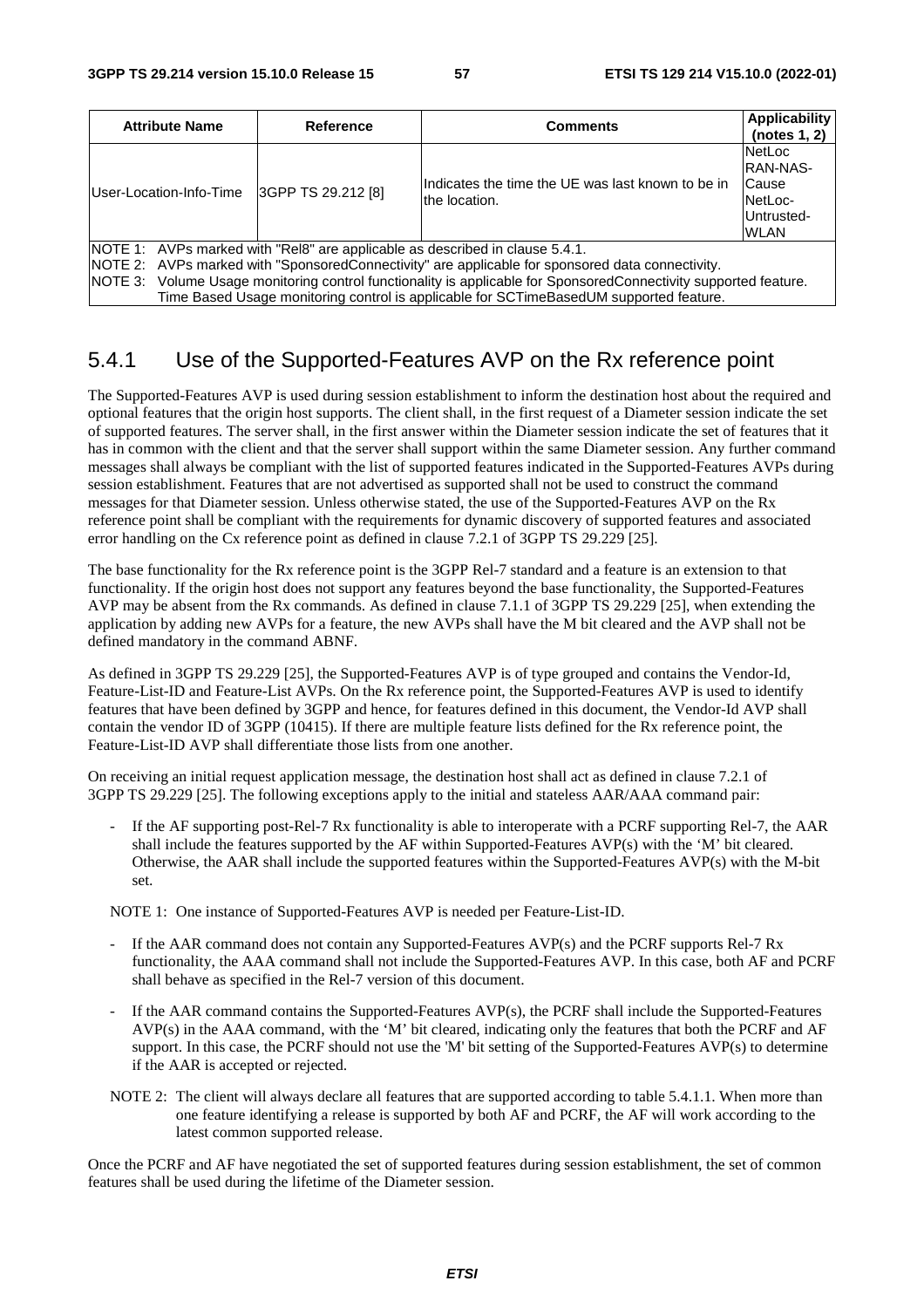The table below defines the features applicable to the Rx interfaces for the feature list with a Feature-List-ID of 1.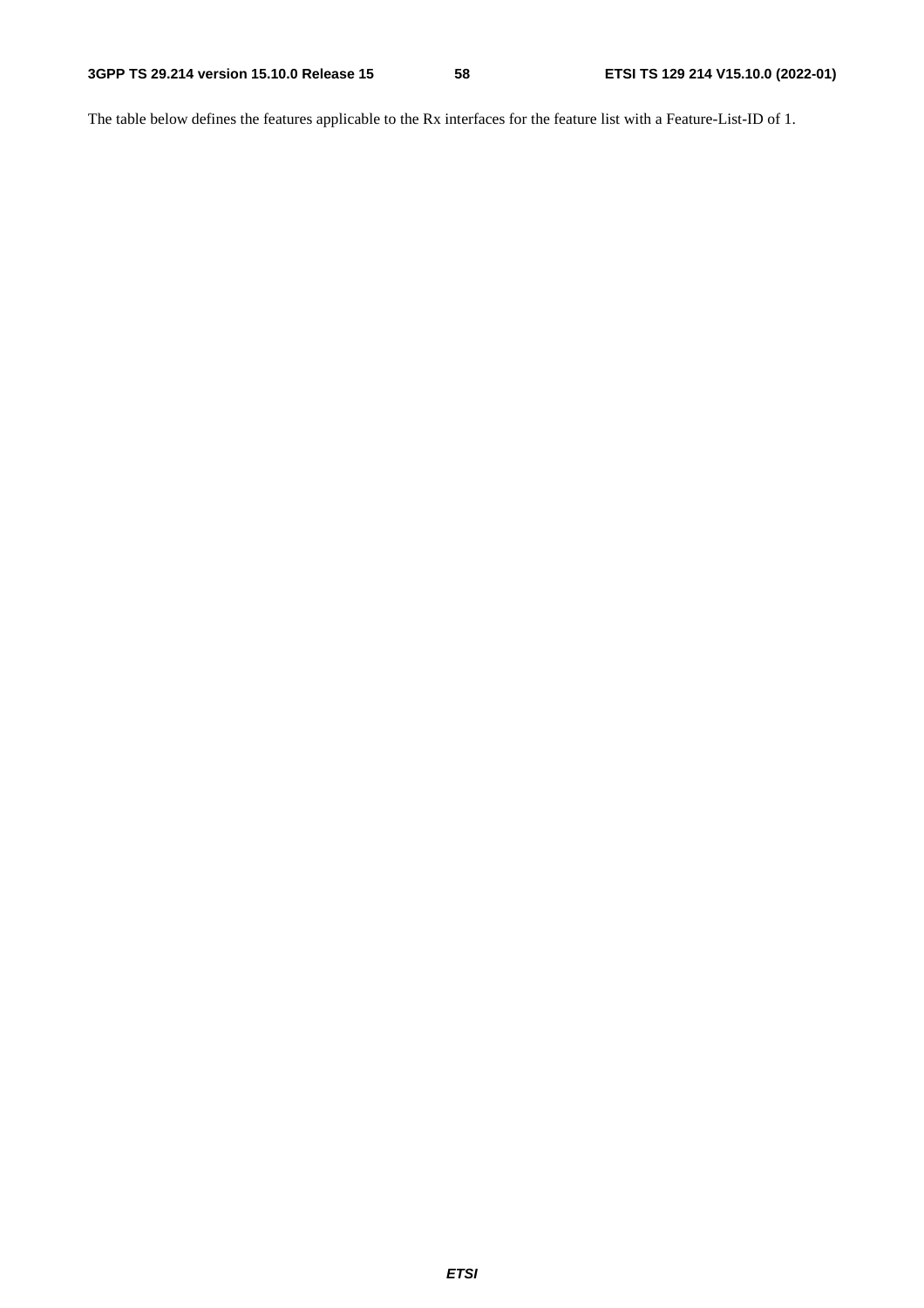**Table 5.4.1.1: Features of Feature-List-ID 1 used in Rx**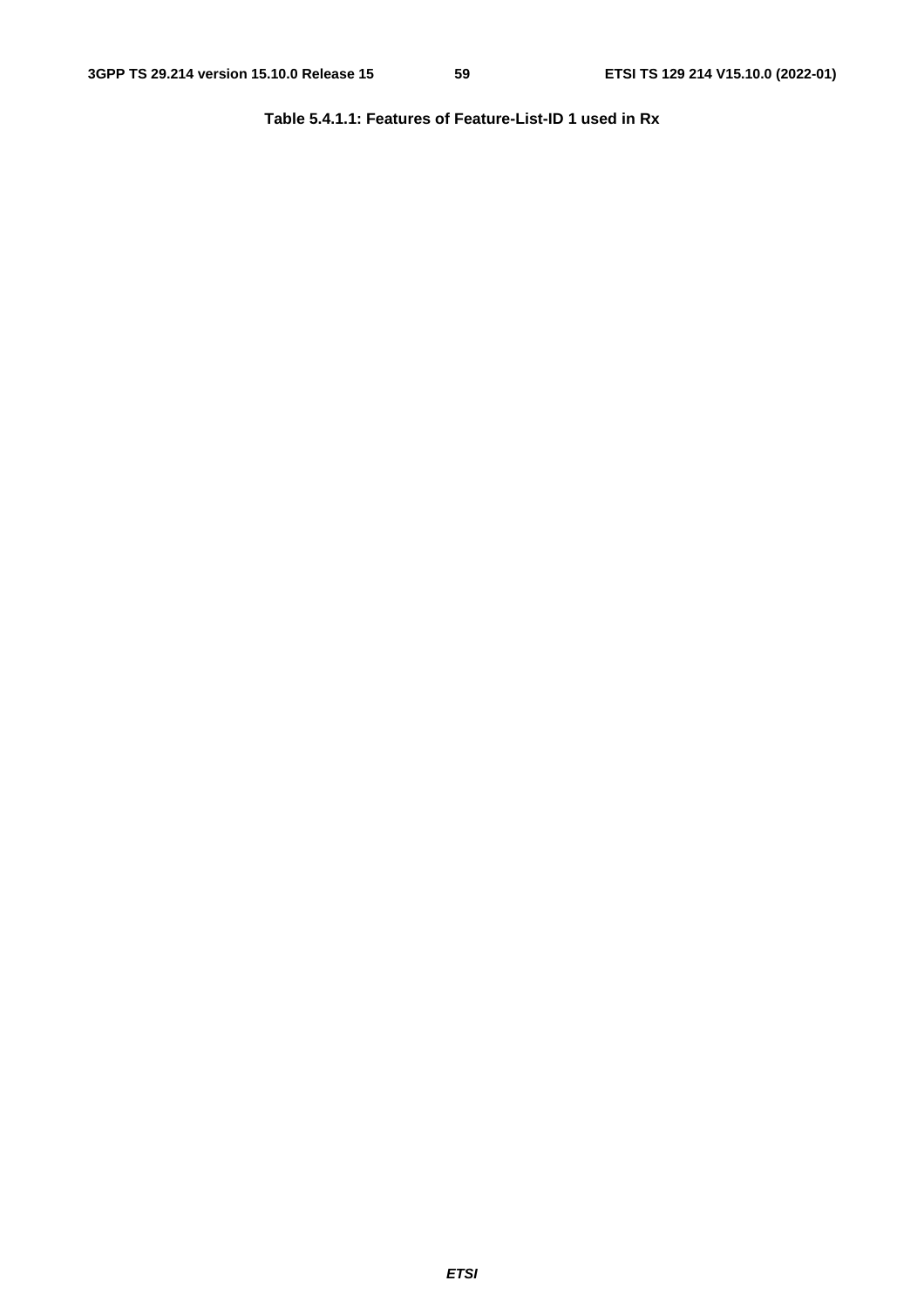| <b>Feature</b><br>bit | <b>Feature</b>           | M/O     | <b>Description</b>                                                                                                                                                                                                                                                                                                                                                                              |
|-----------------------|--------------------------|---------|-------------------------------------------------------------------------------------------------------------------------------------------------------------------------------------------------------------------------------------------------------------------------------------------------------------------------------------------------------------------------------------------------|
| $\Omega$              | Rel <sub>8</sub>         | M       | This feature indicates the support of the base 3GPP Rel-8<br>functionality, including the AVPs and corresponding procedures<br>supported by the base 3GPP Rel-7 Rx standard, but excluding those<br>features represented by separate feature bits. AVPs introduced with<br>this feature are marked with "Rel8" in Table 5.4.0.1.                                                                |
| $\mathbf{1}$          | Rel9                     | M       | This feature indicates the support of the base 3GPP Rel-9<br>functionality, including the AVPs and corresponding procedures<br>supported by the ReI8 feature bit, but excluding those features<br>represented by separate feature bits.                                                                                                                                                         |
| $\overline{2}$        | ProvAFsignalFlow         | O       | This indicates support for the feature of provisioning of AF signalling<br>flow information as described in clause 4.4.5a. If the PCRF supports<br>this feature the AF may provision AF signalling flow information.<br>NOTE: This feature is used by the IMS Restoration Procedures to<br>provide to the PDN-Gateway the address of the P-CSCF<br>selected by the UE, refer to TS 23.380 [28]. |
| $\mathbf{3}$          | SponsoredConnectivity    | O       | This feature indicates support for sponsored data connectivity<br>feature. If the PCRF supports this feature, the AF may provide<br>sponsored data connectivity to the subscriber.                                                                                                                                                                                                              |
| $\overline{4}$        | Rel10                    | M       | This feature indicates the support of the base 3GPP Rel-10<br>functionality, including the AVPs and corresponding procedures<br>supported by the ReI8 and ReI9 feature bit, but excluding those<br>features represented by separate feature bits. AVPs introduced with<br>this feature are marked with "Rel10" in table 5.3.0.1.                                                                |
| 5                     | NetLoc                   | O       | This feature indicates the support of the Access Network Information<br>Reporting.                                                                                                                                                                                                                                                                                                              |
| $\,6$                 | ExtendedFilter           | O       | This feature indicates the support for the local (i.e. UE) address and<br>mask being present in filters signalled between network and UE.                                                                                                                                                                                                                                                       |
| $\overline{7}$        | SCTimeBasedUM            | O       | This feature indicates support for sponsored data connectivity feature<br>with time-based usage monitoring control required. If the PCRF<br>supports this feature, the AF may provide time threshold for the<br>usage monitoring control.                                                                                                                                                       |
| 8                     | Netloc-Trusted-WLAN      | O       | This feature indicates the support for the Trusted WLAN access. It<br>requires that NetLoc feature is also supported.                                                                                                                                                                                                                                                                           |
| $\overline{9}$        | RAN-NAS-Cause            | $\circ$ | This feature indicates the support for the release cause code<br>information (NOTE 1) from the access network.                                                                                                                                                                                                                                                                                  |
| 10                    | <b>GroupComService</b>   | O       | This feature indicates the support of Group Communication services<br>as described in TS 23.468 [36] for unicast services.                                                                                                                                                                                                                                                                      |
| 11                    | ResShare                 | O       | This feature indicates the support of resource sharing among several<br>AF sessions.                                                                                                                                                                                                                                                                                                            |
| 12                    | DeferredService          | O       | This feature indicates the support of deferred transfer of service<br>information from the AF.                                                                                                                                                                                                                                                                                                  |
| 13                    | <b>DSCP</b>              | $\circ$ | This feature indicates that the AF may provide a DSCP value when<br>describing a service flow by supplying the ToS-Traffic-Class AVP.                                                                                                                                                                                                                                                           |
| $\overline{14}$       | SponsorChange            | $\circ$ | This feature indicates that the AF provides information on whether it<br>wants to enable or disable/not enable sponsoring a service. It<br>requires that SponsoredConnectivity is also supported.                                                                                                                                                                                               |
| 15                    | E2EQOSMTSI               | O       | This feature indicates that the AF supports QoS End-to-end MTSI<br>extensions as defined in 3GPP TS 26.114 [41]                                                                                                                                                                                                                                                                                 |
| 16                    | NetLoc-Untrusted-WLAN    | $\circ$ | This feature indicates the support of the Untrusted WLAN access as<br>described in 3GPP TS 23.203 [2]. It requires that NetLoc feature is<br>also supported.                                                                                                                                                                                                                                    |
| 17                    | <b>MCPTT</b>             | $\circ$ | This feature indicates the support of Mission Critical Push To Talk<br>services as described in 3GPP TS 23.179 [44]                                                                                                                                                                                                                                                                             |
| 18                    | PrioritySharing          | O       | This feature indicates that Priority Sharing is supported as described<br>in 3GPP TS 23.203 [2], subclause 6.1.19.                                                                                                                                                                                                                                                                              |
| 19                    | PLMNInfo                 | O       | This feature indicates that reporting on changes of PLMN info is<br>supported.                                                                                                                                                                                                                                                                                                                  |
| 20                    | MediaComponentVersioning | O       | This feature indicates the support of media component versioning as<br>defined in subclause 4.4.9.                                                                                                                                                                                                                                                                                              |
| 21                    | MCPTT-Preemption         | O       | This feature indicates the support of service pre-emption based on<br>the information provided by the AF. It requires that both<br>PrioritySharing and MCPTT features are also supported.                                                                                                                                                                                                       |
| 22                    | MCVideo                  | O       | This feature indicates the support of Mission Critical Video services<br>as described in 3GPP TS 23.281 [61].                                                                                                                                                                                                                                                                                   |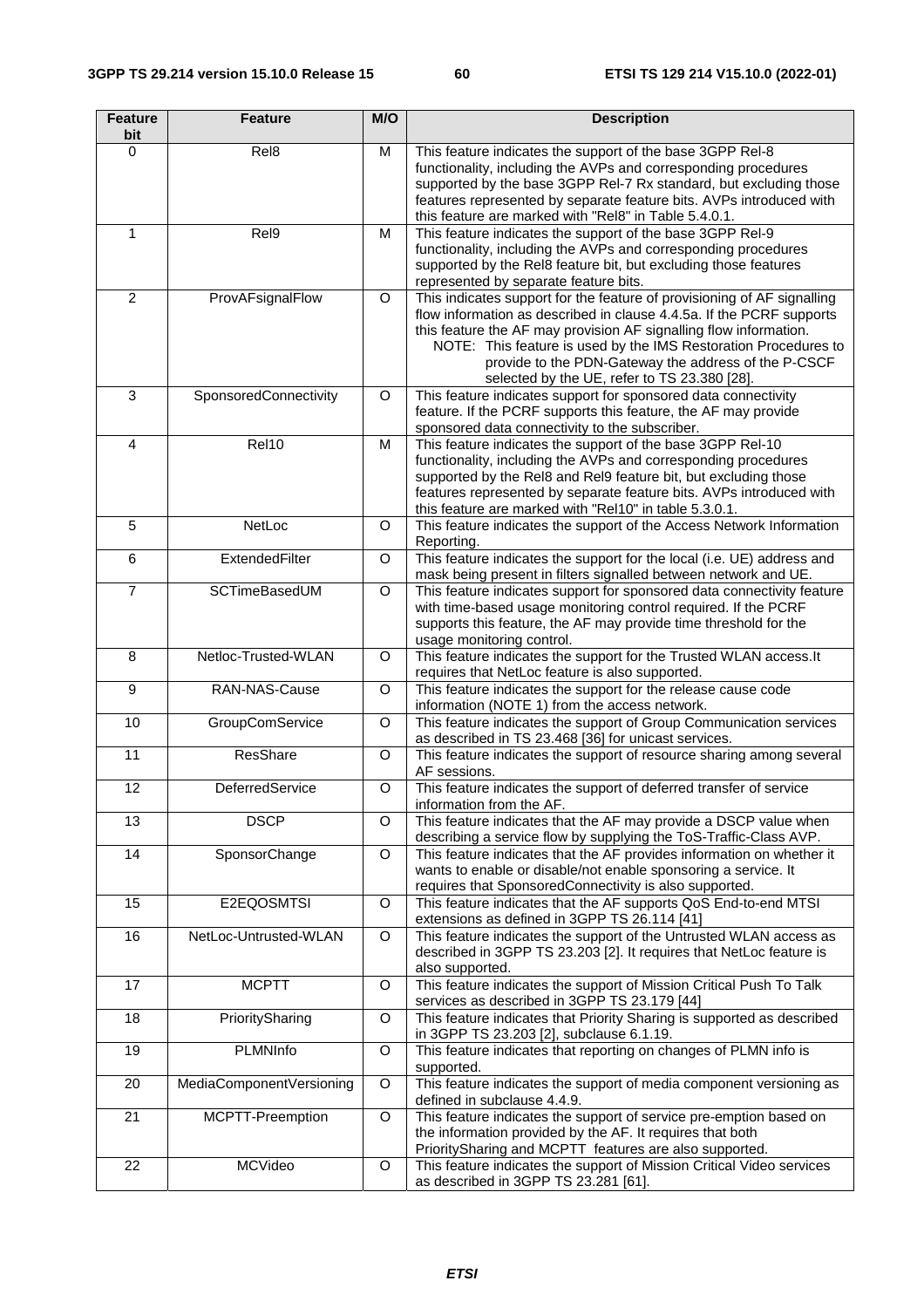Feature bit: The order number of the bit within the Feature-List AVP where the least significant bit is assigned number "0". Feature: A short name that can be used to refer to the bit and to the feature, e.g. "EPS". M/O: Defines if the implementation of the feature is mandatory ("M") or optional ("O"). Description: A clear textual description of the feature. NOTE 1: In this release, 5GS and EPS release cause code information is supported. The 3GPP-EPS and Non-3GPP EPS release cause code information from the access network is encoded in the RAN-NAS-Release-Cause AVP and can include RAN/NAS release cause(s), a TWAN release cause or an untrusted WLAN release cause. The 3GPP 5GS and Non-3GPP 5GS release cause code is encoded in the 5GS-RAN-NAS-Release-

Cause AVP and is only applicable to Rx interworking with N7 as specified in Annex E.

| <b>Feature</b><br>bit                                                                                                   | <b>Feature</b>                    | M/O | <b>Description</b>                                                                                                                                                                         |  |  |
|-------------------------------------------------------------------------------------------------------------------------|-----------------------------------|-----|--------------------------------------------------------------------------------------------------------------------------------------------------------------------------------------------|--|--|
| 0                                                                                                                       | PCSCF-Restoration-<br>Enhancement | O   | This feature indicates support of P-CSCF Restoration Enhancement. It is<br>used for the PCRF and the P-CSCF to indicate if they support P-CSCF<br><b>Restoration Enhancement.</b>          |  |  |
|                                                                                                                         | Extended-Max-<br>Requested-BW-NR  | O   | This feature indicates the support of the extended Max-Requested-<br>Bandwidth for NR.                                                                                                     |  |  |
| 2                                                                                                                       | Extended-Min-<br>Requested-BW-NR  | O   | This feature indicates the support of the extended Min-Requested-<br>Bandwidth for NR. It requires that Rel-10 feature is also supported.                                                  |  |  |
| 3                                                                                                                       | Extended-BW-<br>E2EQOSMTSI-NR     | O   | This feature indicates the support of the extended E2EQOSMTSI bandwidth<br>values for NR. It requires that E2EQOSMTSI feature and the Extended-<br>Max-Requested-BW-NR are also supported. |  |  |
| 4                                                                                                                       | <b>VBC</b>                        | O   | This feature indicates the support of Volume Based Charging of IMS<br>services as defined in subclause A.16.                                                                               |  |  |
| Feature bit: The order number of the bit within the Feature-List AVP where the least significant bit is assigned number |                                   |     |                                                                                                                                                                                            |  |  |
| "በ".                                                                                                                    |                                   |     |                                                                                                                                                                                            |  |  |
| Feature: A short name that can be used to refer to the bit and to the feature, e.g. "EPS".                              |                                   |     |                                                                                                                                                                                            |  |  |

**Table 5.4.1.2: Features of Feature-List-ID 2 used in Rx** 

M/O: Defines if the implementation of the feature is mandatory ("M") or optional ("O").

Description: A clear textual description of the feature.

# 5.5 Rx specific Experimental-Result-Code AVP values

# 5.5.1 Permanent Failures

Errors that fall within the Permanent Failures category shall be used to inform the peer that the request failed, and should not be attempted again.

IETF RFC 6733 [52] specifies the Experimental-Result AVP containing Vendor-ID AVP and Experimental-Result-Code AVP. The Experimental-Result-Code AVP (AVP Code 298) is of type Unsigned32 and contains a vendorassigned value representing the result of processing a request. The Vendor-ID AVP shall be set to 3GPP (10415).

Specific values of the Rx specific Experimental-Result-Code AVP are:

#### INVALID\_SERVICE\_INFORMATION (5061)

 The PCRF rejects new or modified service information the service information provided by the AF is invalid or insufficient for the server to perform the requested action.

#### FILTER\_RESTRICTIONS (5062)

 The PCRF rejects new or modified service information because the Flow-Description AVP(s) cannot be handled by the server because restrictions defined in clause 5.3.8 are not observed.

#### REQUESTED\_SERVICE\_NOT\_AUTHORIZED (5063)

 The PCRF rejects new or modified service information because the requested service, as described by the service information provided by the AF, is not consistent with either the related subscription information, operator defined policy rules and/or the supported features in the IP-CAN network.

#### DUPLICATED\_AF\_SESSION (5064)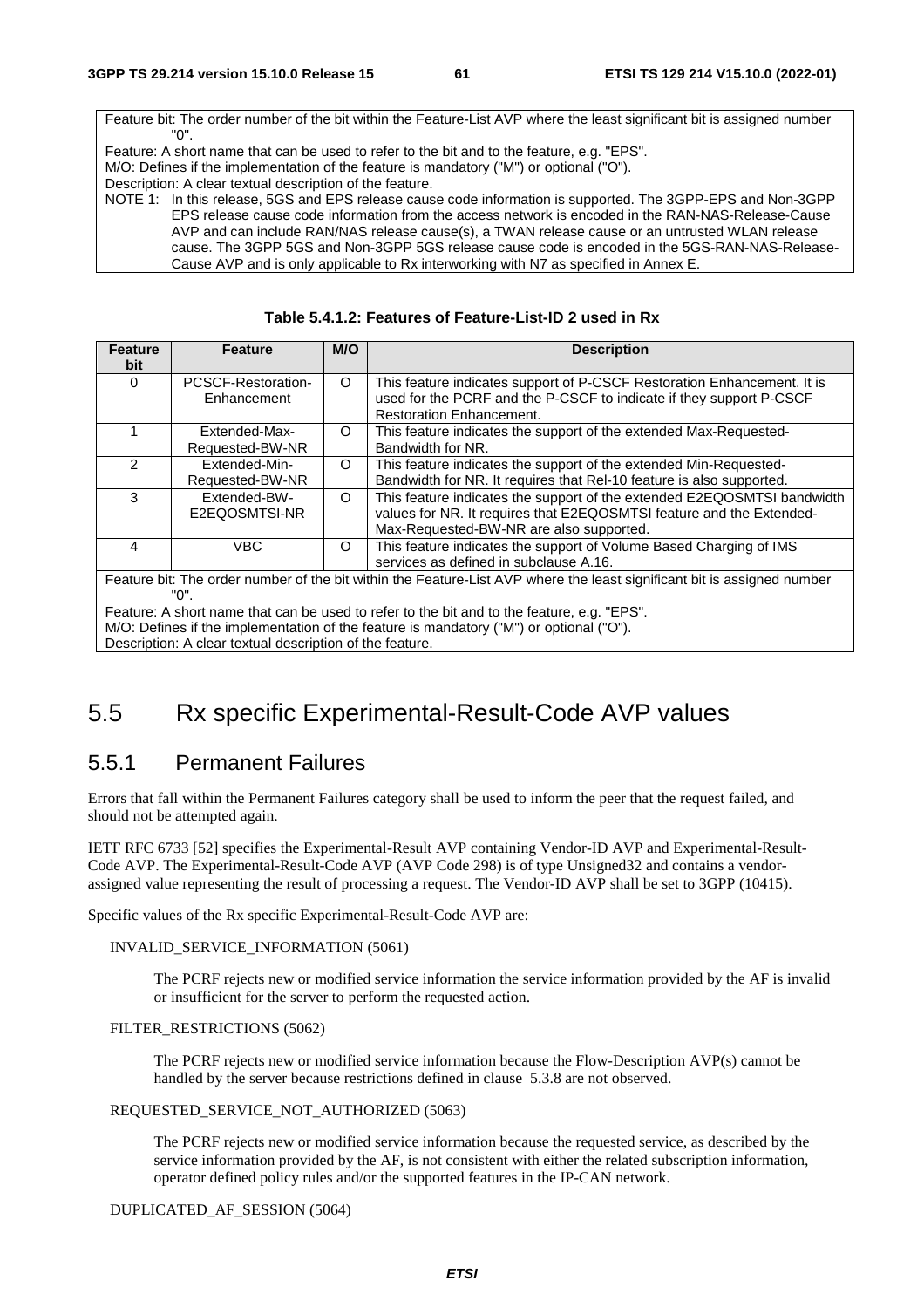The PCRF rejects a new Rx session setup because the new Rx session relates to an AF session with another related active Rx session, e.g. if the AF provided the same AF charging identifier for this new Rx session that is already in use for the other ongoing Rx session.

#### IP-CAN\_SESSION\_NOT\_AVAILABLE (5065)

 The PCRF rejects a new Rx session setup when it fails to associate the described service IP flows within the session information received from the AF to an existing IP-CAN session.

#### UNAUTHORIZED\_NON\_EMERGENCY\_SESSION (5066)

 The PCRF rejects a new Rx session setup because the session binding function associated a non-Emergency IMS session to an IP-CAN session established to an Emergency APN.

#### UNAUTHORIZED\_SPONSORED\_DATA\_CONNECTIVITY (5067)

 The PCRF rejects a new Rx session setup because the PCRF can't authorize the sponsored data connectivity based on the sponsored data connectivity profile or the operator policy (e.g. the sponsored data connectivity not authorized in the roaming case).

#### TEMPORARY\_NETWORK\_FAILURE (5068)

 The PCRF rejects new or modified service information because there is a temporary failure in the access network (e.g. the SGW has failed).

## 5.5.2 Transient Failures

Errors that fall within the transient failures category are used to inform a peer that the request could not be satisfied at the time it was received, but may be able to satisfy the request in the future.

The Result-Code AVP values defined in Diameter Base IETF RFC 6733 [52] are applicable. Also the following specific Rx Experimental-Result-Code value is defined for transient failures:

#### REQUESTED\_SERVICE\_TEMPORARILY\_NOT\_AUTHORIZED (4261)

 The PCRF temporarily rejects new or modified service information because the network is temporarily not able to provide the service delivery that the AF requested, e.g. due to the service information is not consistent with the operator defined policy rules for the congestion status of the user.

# 5.6 Rx messages

### 5.6.0 General

Existing Diameter command codes from the Diameter base protocol IETF RFC 6733 [52] and the NASREQ Diameter application (RFC 4005 [12]) are used with the Rx specific AVPs. An Rx specific Auth-Application id is used together with the command code to identify the Rx messages.

- NOTE 1: The notion of NAS (Network Access Server) is not used here, NASREQ is just used for protocol purposes, not for its functional meaning.
- NOTE 2: Some of the AVPs included in the messages formats below are in bold to highlight that these AVPs are used by this specific protocol and do not belong to the original Diameter Base Protocol IETF RFC 6733 [52].
- NOTE3: Multiple instances of the Subscription-Id AVP in the AAR or RAR command correspond to multiple types of identifier for the same subscriber, for example IMSI and MSISDN.

# 5.6.1 AA-Request (AAR) command

The AAR command, indicated by the Command-Code field set to 265 and the 'R' bit set in the Command Flags field, is sent by an AF to the PCRF in order to provide it with the Session Information.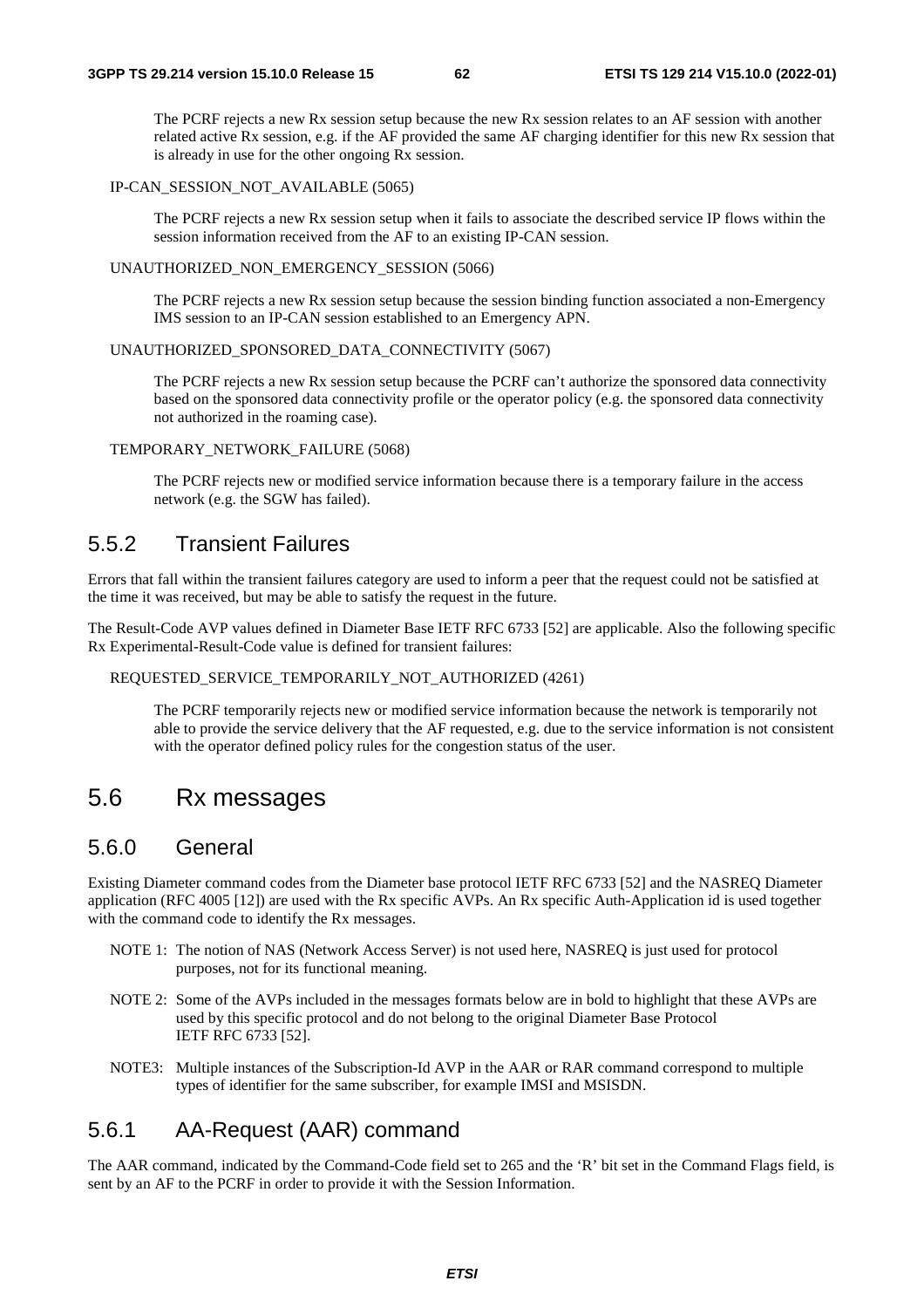#### Message Format:

|           | <aa-request> ::= &lt; Diameter Header: 265, REQ, PXY &gt;</aa-request> |
|-----------|------------------------------------------------------------------------|
|           | < Session-Id >                                                         |
|           | [DRMP]                                                                 |
|           | { Auth-Application-Id }                                                |
|           | { Origin-Host }                                                        |
|           | { Origin-Realm }                                                       |
|           | { Destination-Realm }                                                  |
|           | [ Destination-Host ]                                                   |
|           | [ IP-Domain-Id ]                                                       |
|           | [ Auth-Session-State ]                                                 |
|           | [ AF-Application-Identifier ]                                          |
|           | *[ Media-Component-Description ]                                       |
|           | [ Service-Info-Status ]                                                |
|           | [ AF-Charging-Identifier ]                                             |
|           | [ SIP-Forking-Indication ]                                             |
|           | *[ Specific-Action ]                                                   |
|           | *[ Subscription-Id ]                                                   |
|           | [ OC-Supported-Features ]                                              |
|           | *[ Supported-Features ]                                                |
|           | [ Reservation-Priority ]                                               |
|           | [ Framed-IP-Address ]                                                  |
|           | [ Framed-Ipv6-Prefix ]                                                 |
|           | [ Called-Station-Id ]                                                  |
|           | [ Service-URN ]                                                        |
|           | [ Sponsored-Connectivity-Data ]                                        |
|           | [ MPS-Identifier ]                                                     |
|           | [ GCS-Identifier ]                                                     |
|           | [ MCPTT-Identifier ]                                                   |
|           | [ MCVideo-Identifier ]                                                 |
|           | [ IMS-Content-Identifier ]                                             |
|           | [ IMS-Content-Type ]                                                   |
|           | [ Rx-Request-Type ]                                                    |
|           | *[ Required-Access-Info ]                                              |
|           | [AF-Requested-Data ]                                                   |
|           | [ Reference-Id ]                                                       |
|           | [ Pre-emption-Control-Info ]                                           |
|           | [ Origin-State-Id ]                                                    |
|           | *[ Proxy-Info ]                                                        |
|           | *[ Route-Record ]                                                      |
| $\star$ [ | AVP 1                                                                  |

# 5.6.2 AA-Answer (AAA) command

The AAA command, indicated by the Command-Code field set to 265 and the 'R' bit cleared in the Command Flags field, is sent by the PCRF to the AF in response to the AAR command.

```
<AA-Answer> ::= < Diameter Header: 265, PXY > 
                  < Session-Id > 
                  [ DRMP ] 
 { Auth-Application-Id } 
 { Origin-Host } 
                  { Origin-Realm } 
                  [ Result-Code ] 
                  [ Experimental-Result ] 
                  [ Auth-Session-State ] 
                 *[ Access-Network-Charging-Identifier ] 
                  [ Access-Network-Charging-Address ] 
                  [ Acceptable-Service-Info ] 
               0*2[ AN-GW-Address ] 
                  [ AN-Trusted ] 
                  [ Service-Authorization-Info ] 
                  [ IP-CAN-Type ] 
                  [ NetLoc-Access-Support ] 
                  [ RAT-Type ] 
                 *[ Flows ] 
                  [ OC-Supported-Features ] 
                  [ OC-OLR ] 
                 *[ Supported-Features ] 
                 *[ Subscription-Id ] 
                  [ User-Equipment-Info ] 
                  [ 3GPP-SGSN-MCC-MNC ] 
                 *[ Class ] 
                  [ Error-Message ]
```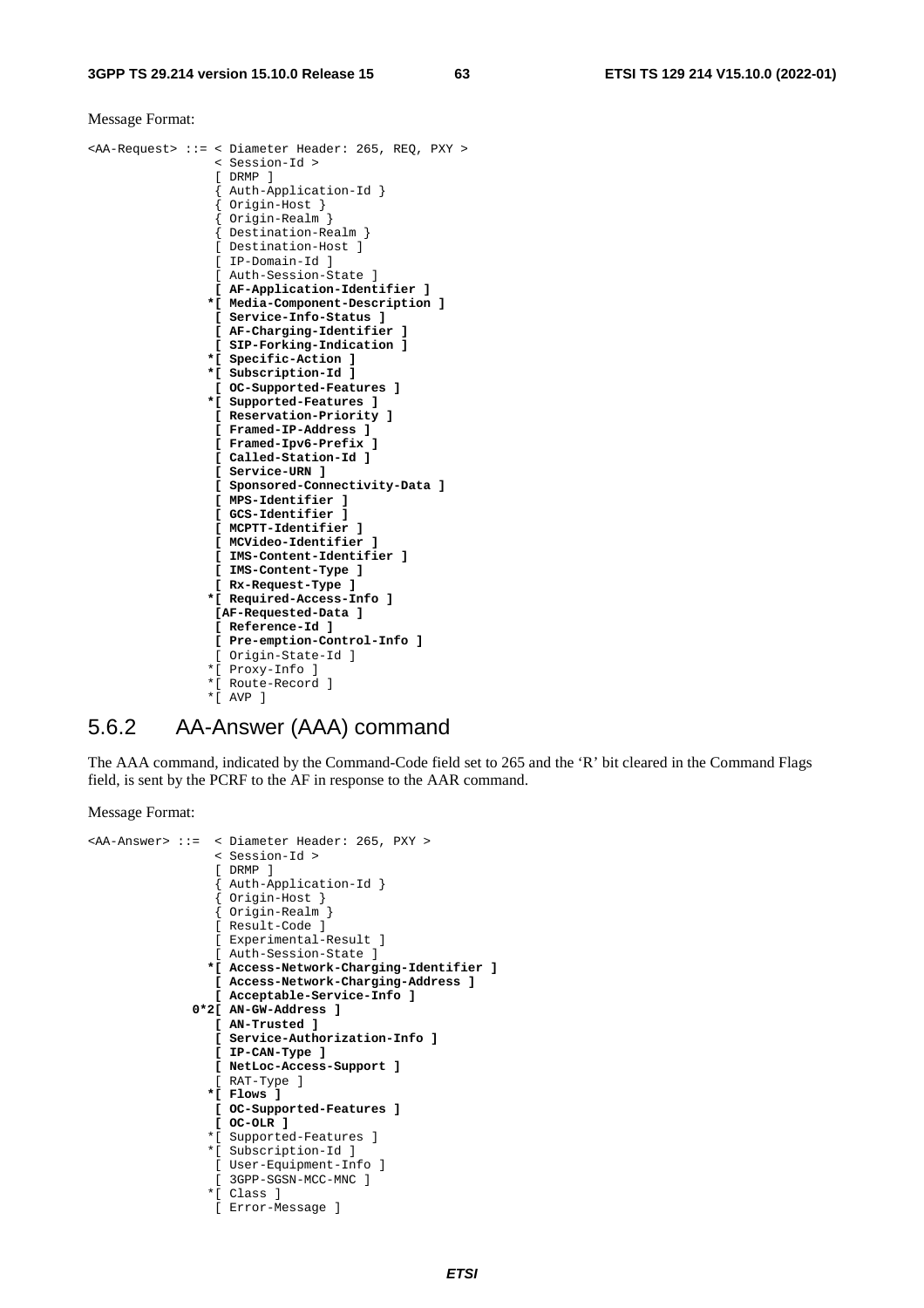```
 [ Error-Reporting-Host ] 
  [ Failed-AVP ] 
 [ Retry-Interval ] 
  [ Origin-State-Id ] 
 *[ Redirect-Host ] 
 [ Redirect-Host-Usage ] 
  [ Redirect-Max-Cache-Time ] 
 *[ Proxy-Info ] 
 *[ Load ] 
 *[ AVP ]
```
### 5.6.3 Re-Auth-Request (RAR) command

The RAR command, indicated by the Command-Code field set to 258 and the 'R' bit set in the Command Flags field, is sent by the PCRF to the AF in order to indicate an Rx specific action.

Message Format:

```
<RA-Request> ::= < Diameter Header: 258, REQ, PXY > 
                    < Session-Id > 
                    [ DRMP ] 
                    { Origin-Host } 
                    { Origin-Realm } 
                    { Destination-Realm } 
                     { Destination-Host } 
                     { Auth-Application-Id } 
                   *{ Specific-Action }
                    [ OC-Supported-Features ] 
                   *[ Access-Network-Charging-Identifier ] 
                    [ Access-Network-Charging-Address ] 
                0*2[ AN-GW-Address ] 
                   [ AN-Trusted ] 
                   *[ Flows ] 
                   *[ Subscription-Id ] 
                   [ Abort-Cause ] 
                    [ IP-CAN-Type ] 
                    [ NetLoc-Access-Support ] 
                    [ RAT-Type ] 
                   [ Sponsored-Connectivity-Data ] 
                   [ 3GPP-User-Location-Info ] 
                   [ User-Location-Info-Time ]
                    [ 3GPP-MS-TimeZone ] 
                   *[ RAN-NAS-Release-Cause ] 
                   *[ 5GS-RAN-NAS-Release-Cause ] 
                   [ 3GPP-SGSN-MCC-MNC ] 
                    [ TWAN-Identifier ] 
                    [ TCP-Source-Port ] 
                    [ UDP-Source-Port ] 
                    [ UE-Local-IP-Address ] 
                   [ Origin-State-Id ] 
                   *[ Class ] 
                   *[ Proxy-Info ] 
                   *[ Route-Record ] 
                   *[ AVP ]
```
### 5.6.4 Re-Auth-Answer (RAA) command

The RAA command, indicated by the Command-Code field set to 258 and the 'R' bit cleared in the Command Flags field, is sent by the AF to the PCRF in response to the RAR command.

```
<RA-Answer> ::= < Diameter Header: 258, PXY > 
                    < Session-Id > 
                    [ DRMP ] 
                    { Origin-Host } 
                    { Origin-Realm } 
                    [ Result-Code ] 
                    [ Experimental-Result ] 
                   [ OC-Supported-Features ] 
                   [ OC-OLR ] 
                   *[ Media-Component-Description ] 
                   [ Service-URN ] 
                   [ Origin-State-Id ]
                   *[ Class ]
                   [ Error-Message ]
```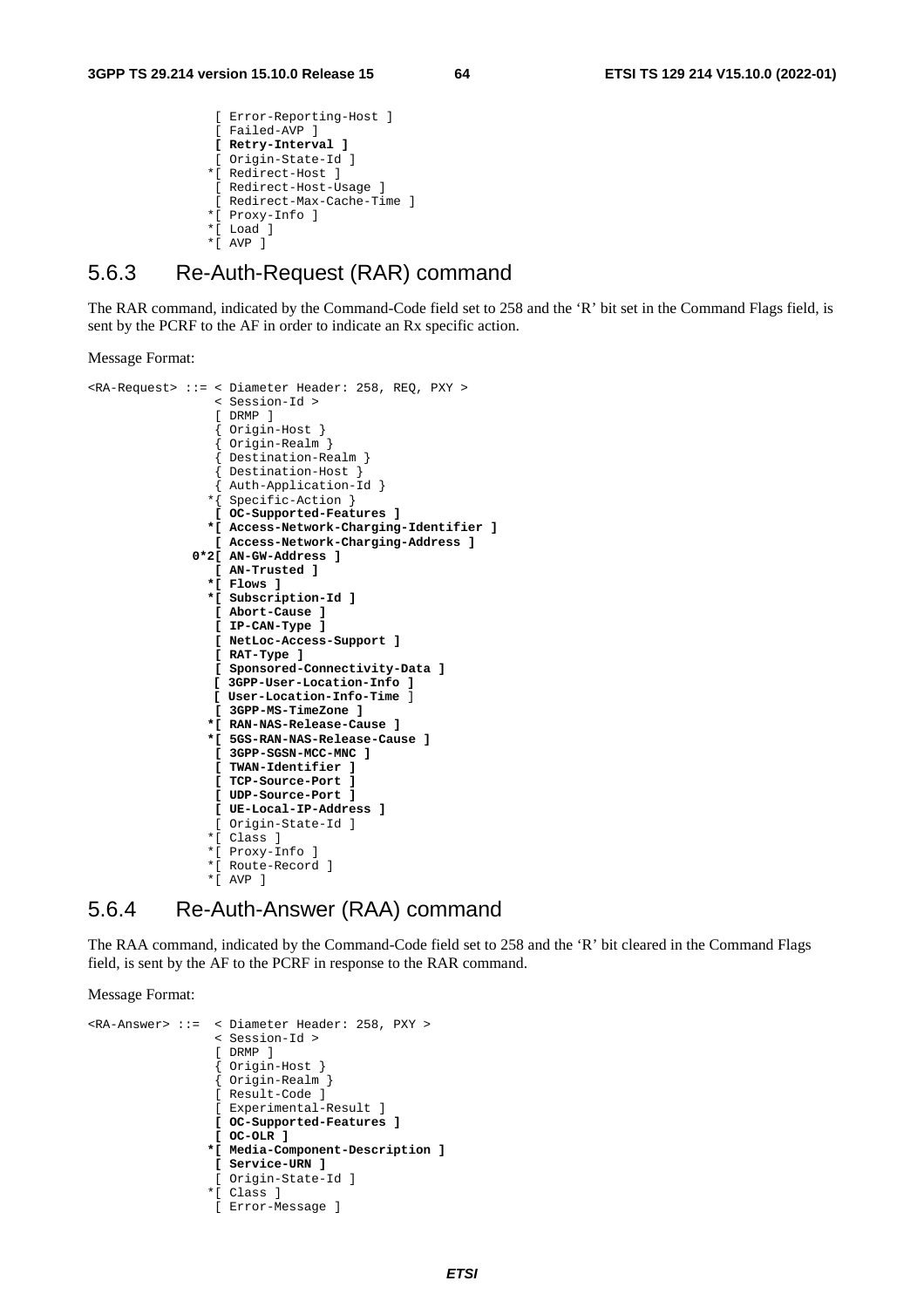```
 [ Error-Reporting-Host ] 
 *[ Redirect-Host ] 
 [ Redirect-Host-Usage ] 
 [ Redirect-Max-Cache-Time ] 
  [ Failed-AVP ] 
 *[ Proxy-Info ] 
*[ AVP ]
```
### 5.6.5 Session-Termination-Request (STR) command

The STR command, indicated by the Command-Code field set to 275 and the 'R' bit set in the Command Flags field, is sent by the AF to inform the PCRF that an established session shall be terminated.

Message Format:

```
<ST-Request> ::= < Diameter Header: 275, REQ, PXY > 
                  < Session-Id > 
                  [ DRMP ] 
                  { Origin-Host } 
                  { Origin-Realm } 
                  { Destination-Realm } 
 { Auth-Application-Id } 
 { Termination-Cause } 
                  [ Destination-Host ] 
                  [ OC-Supported-Features ] 
                 *[ Required-Access-Info ]
                 *[ Class ] 
                  [ Origin-State-Id ] 
                 *[ Proxy-Info ] 
                 *[ Route-Record ] 
                 *[ AVP ]
```
### 5.6.6 Session-Termination-Answer (STA) command

The STA command, indicated by the Command-Code field set to 275 and the 'R' bit cleared in the Command Flags field, is sent by the PCRF to the AF in response to the S3GPP TR command.

```
<ST-Answer> ::= < Diameter Header: 275, PXY > 
                   < Session-Id > 
                   [ DRMP ] 
 { Origin-Host } 
 { Origin-Realm } 
                   [ Result-Code ] 
                   [ Error-Message ] 
                   [ Error-Reporting-Host ] 
                  [ OC-Supported-Features ] 
                   [ OC-OLR ] 
                  [ Failed-AVP ] 
                  [ Sponsored-Connectivity-Data ] 
                 [ Origin-State-Id ]
                  [ 3GPP-User-Location-Info ] 
                  [ User-Location-Info-Time ] 
                  [ 3GPP-MS-TimeZone ] 
                  *[ RAN-NAS-Release-Cause ] 
                  *[ 5GS-RAN-NAS-Release-Cause ] 
                  [ 3GPP-SGSN-MCC-MNC ] 
                   [ TWAN-Identifier ] 
                  [ TCP-Source-Port ] 
                  [ UDP-Source-Port ] 
                  [ UE-Local-IP-Address ] 
                  [ Netloc-Access-Support ] 
                  *[ Class ] 
                  *[ Redirect-Host ] 
                  [ Redirect-Host-Usage ] 
                   [ Redirect-Max-Cache-Time ] 
                 *[ Proxy-Info ] 
                  *[ Load ] 
                  *[ AVP ]
```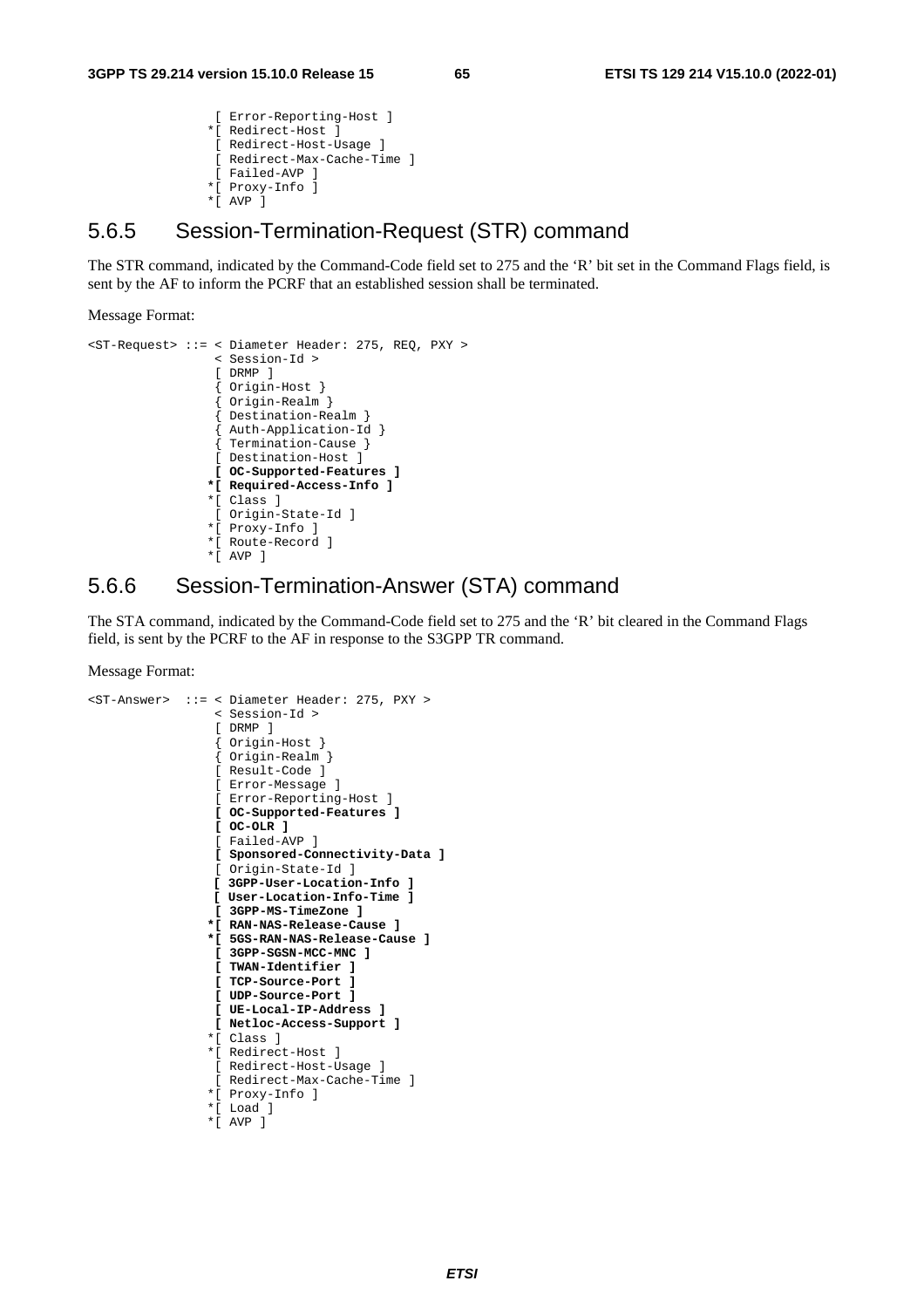# 5.6.7 Abort-Session-Request (ASR) command

The ASR command, indicated by the Command-Code field set to 274 and the 'R' bit set in the Command Flags field, is sent by the PCRF to inform the AF that bearer for the established session is no longer available.

#### Message Format:

```
<AS-Request> ::= < Diameter Header: 274, REQ, PXY > 
                < Session-Id > 
               [ DRMP ] 
               { Origin-Host } 
               { Origin-Realm } 
 { Destination-Realm } 
 { Destination-Host } 
 { Auth-Application-Id } 
 [ OC-Supported-Features ] 
 { Abort-Cause } 
               [ Origin-State-Id ]
              *[ Proxy-Info ] 
              *[ Route-Record ] 
              *[ AVP ]
```
### 5.6.8 Abort-Session-Answer (ASA) command

The ASA command, indicated by the Command-Code field set to 274 and the 'R' bit cleared in the Command Flags field, is sent by the AF to the PCRF in response to the ASR command.

```
<AS-Answer> ::= < Diameter Header: 274, PXY > 
                     < Session-Id > 
                     [ DRMP ] 
                     { Origin-Host } 
                     { Origin-Realm } 
                     [ Result-Code ] 
                     [ OC-Supported-Features ] 
                    [ OC-OLR ] 
                     [ Origin-State-Id ] 
                     [ Error-Message ] 
                     [ Error-Reporting-Host ] 
                     [ Failed-AVP ] 
                    *[ Redirect-Host ] 
                     [ Redirect-Host-Usage ] 
                     [ Redirect-Max-Cache-Time ] 
                    *[ Proxy-Info ] 
                    *[ AVP ]
```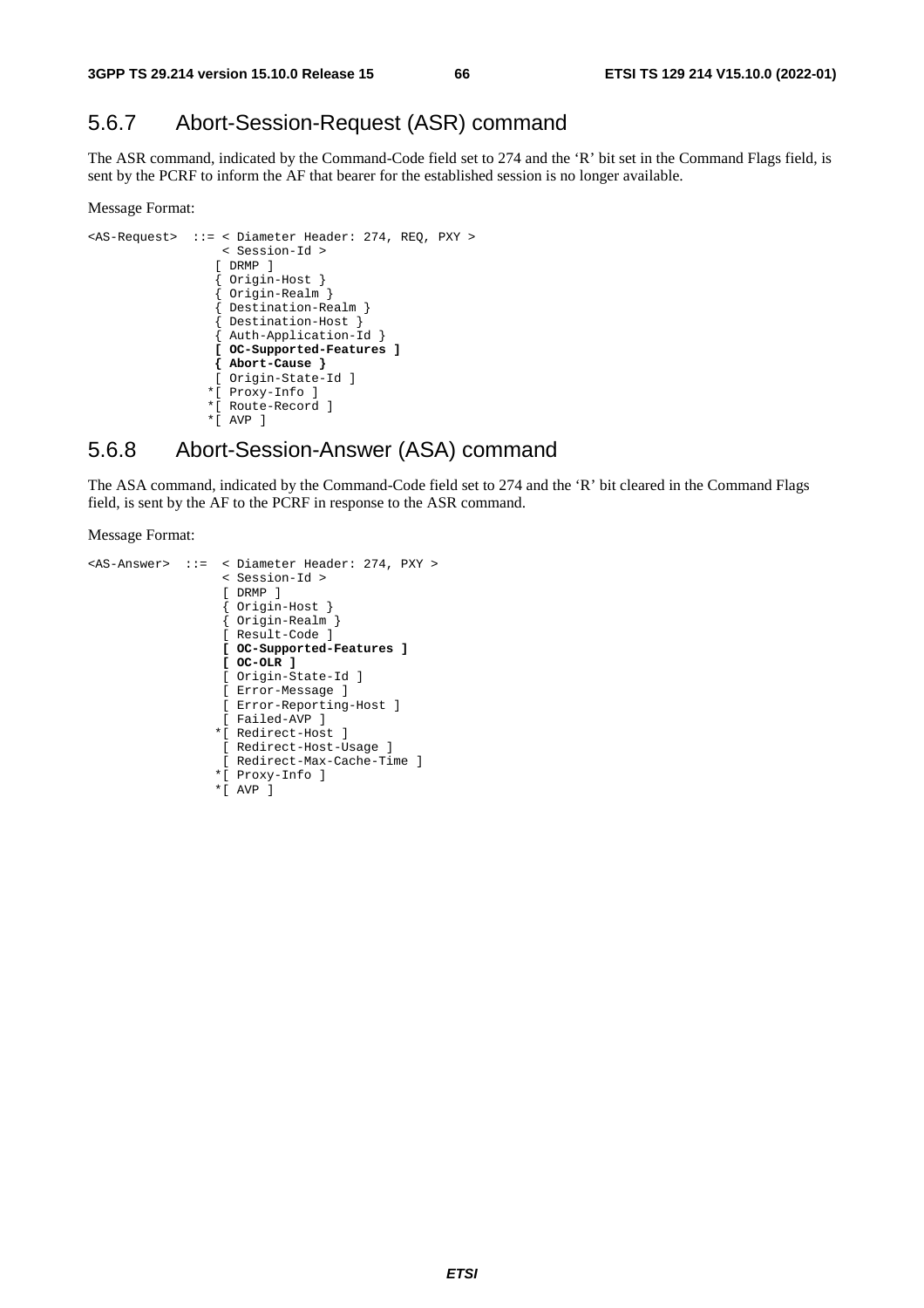# Annex A (normative): IMS Related P-CSCF Procedures over Rx

# A.1 Provision of Service Information at P-CSCF

The P-CSCF shall send service information to the PCRF upon every SIP message that includes an SDP answer payload for the purpose of authorizing the IP flows and the QoS resources required for a negotiated IMS session, unless the SDP payload only relates to a circuit-switched bearer (i.e. "c=" line set to "PSTN" and an "m=" line set to "PSTN", refer to 3GPP TS 24.292 [26]). The service information shall be derived both from the SDP offer and the SDP answer. This ensures that the PCRF receives proper information to perform media authorization for all possible IMS session set-up scenarios, and that the PCRF is also capable of handling session modifications. The P-CSCF may include the Service-Info-Status AVP with the value set to FINAL\_SERVICE\_INFORMATION.

Additionally, the P-CSCF may send service information to the PCRF when receiving a SIP message that includes an SDP offer payload for the purpose of performing an early bandwidth authorization check, or for enabling preauthorization for a UE terminated IMS session establishment or modification with UE initiated resource reservation, or for the retrieval of network provided access network information (see clause A.10.2). The P-CSCF shall send service information to the PCRF when receiving a SIP message that includes an SDP offer payload when the IMS session is an MPS session that requires priority treatment. For a UE terminated session the P-CSCF may send the service information derived from the SDP offer when the SDP offer either does not include any preconditions information or includes preconditions information indicating that the local preconditions (i.e. the preconditions related to the remote peer) are already met. In this case, the P-CSCF shall derive the service information only from the SDP offer and shall include the Service-Info-Status AVP with the value set to PRELIMINARY SERVICE INFORMATION.

NOTE 1: For a UE terminated session setup, when the SDP offer either does not include any preconditions information or includes preconditions information indicating that the local preconditions (i.e. the preconditions related to the remote peer) are already met, the terminating UE can request a resource modification prior to sending the SDP answer. Even if the IP address and port information in the session information derived from the SDP offer can be insufficient for PCC rule authorization, the policy to handle such UE initiated requests at the PCRF can take into account the fact that an IMS session establishment is ongoing, for instance in deciding whether to authorize the request and in selecting an appropriate charging key and a gating policy.

The P-CSCF shall derive Flow-Description AVP within the service information from the SDP as follows:

- An uplink Flow-Description AVP shall be formed as follows: The destination address shall be taken from the SDP information received by the P-CSCF in downlink direction, while the source IP address may be formed from the address present in the SDP received by the P-CSCF in uplink direction (taking into account only the 64 bit prefix of the Ipv6 address) Source and destination ports shall be derived according to rules provided in 3GPP TS 29.213 [9] clause 6.2.
- EXAMPLE 1: Assuming UE A sends an SDP to UE B, the PCRF of UE B uses the address present in this SDP for the destination address of UE B's uplink Flow-Description AVP, while the PCRF of the UE A uses the 64 bit prefix of the same address for the source address of UE A's uplink Flow-Description AVP. If the source address is not formed from the 64 bit prefix, the source address shall be wildcarded.
- A downlink Flow-Description AVP shall be formed as follows: The destination address shall be taken from the SDP information received by the P-CSCF in uplink direction, while the source IP address may be formed (in order to reduce the possibilities of bearer misuse) from the destination address in the SDP received by the P-CSCF in downlink direction (taking into account only the 64 bit prefix of the Ipv6 address) Source and destination ports shall be derived according to rules provided in 3GPP TS 29.213 [9] clause 6.2.
- EXAMPLE 2: Assuming UE A sends an SDP to UE B, the PCRF of UE A uses the address present in this SDP for the destination address of UE A's downlink Flow-Description AVP, while the PCRF of UE B uses the 64 bit prefix of the same address for the source address of UE B's downlink Flow-Description AVP. If the source address is not formed from the 64 bit prefix, the source address shall be wildcarded.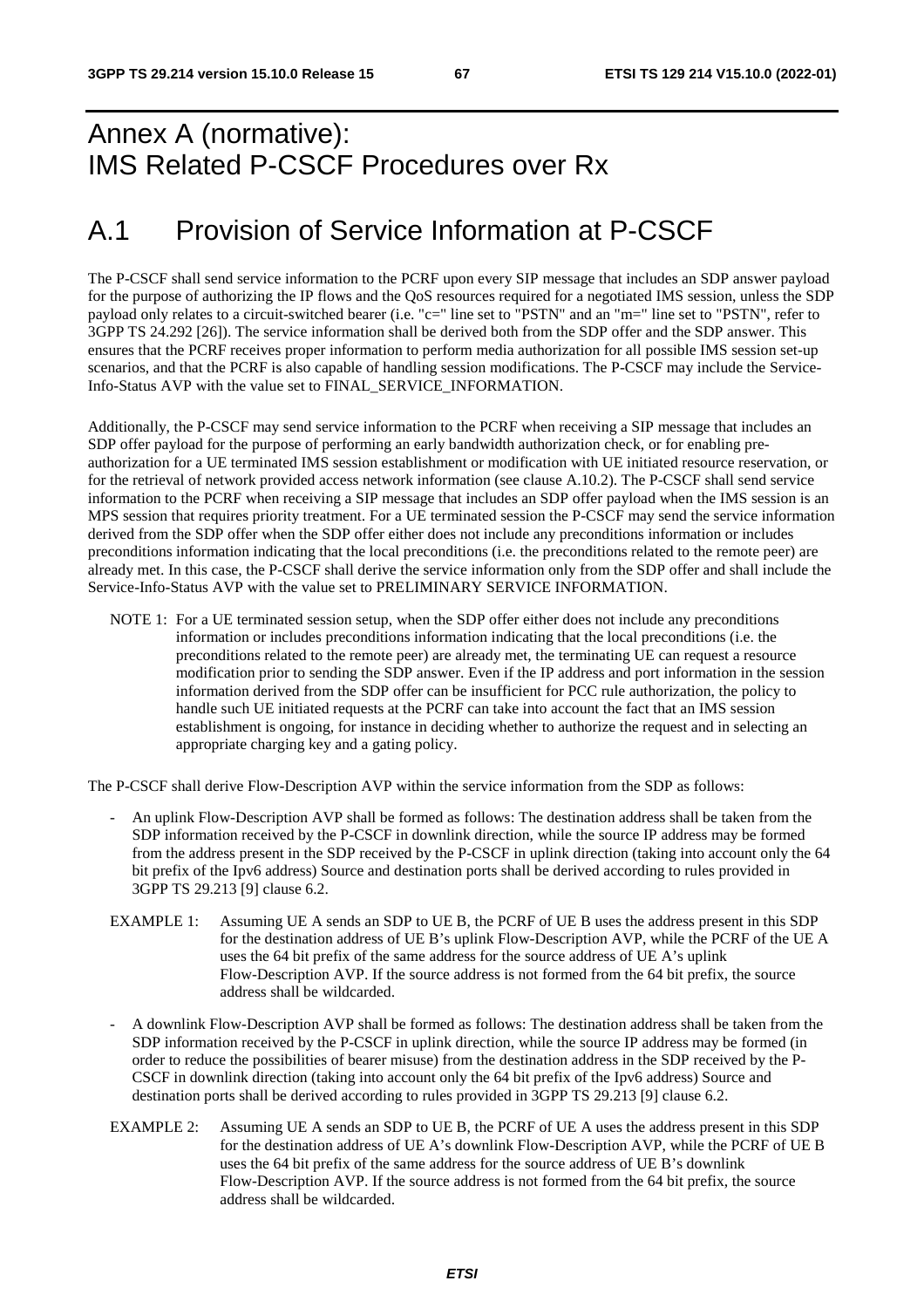The P-CSCF shall derive the bandwidth information within the service information, from the "b=AS" SDP parameter and "a=bw-info" SDP parameter, if available and if the E2EMTSIQOS feature is supported. If "a=bw-info" is used for bandwidth derivation, the P-CSCF shall use the SDP attribute line that contains the bandwidth properties for the IP version used by the UE, as detailed in 3GPP TS 29.213 [9] clause 6.2. If the received "a=bw-info" SDP attribute line(s) contain only bandwidth properties for an IP version that is not used by the UE, the P-CSCF shall re-compute the bandwidth properties for the used IP version and use that value for the bandwidth derivation as defined in 3GPP TS 26.114 [41].

NOTE 2: If no IP version is included for any of the "a=bw-info" SDP attribute lines related to a certain payload type and direction then IPv6 is assumed for all bandwidth properties related to the same direction and payload type, on all of the related "a=bw-info" SDP attribute lines, see clause 19 of 3GPP TS 26.114 [41].

If "a=bw-info" is used for bandwidth derivation and it includes both known and unknown bandwidth properties, the P-CSCF shall only consider the known bandwidth properties to derive the bandwidth information and ignore the unknown ones. If the" a=bw-info" line is received with an unknown directionality, then the entire "a=bw-info" line shall be ignored.

For the possibly associated RTCP IP flows, the P-CSCF shall use the SDP "b=RR" and "b=RS" parameters, if present, as specified in 3GPP TS 29.213 [9] clause 6.2. The "b=AS", "b=RR" and "b=RS" parameters in the SDP contain all the overhead coming from the IP-layer and the layers above, e.g. IP, UDP, RTP and RTCP payload, or IP, UDP and RTCP.

For multiplexed RTP/RTCP flows (as negotiated using the"a=rtcp-mux" SDP attribute defined in IETF RFC 5761 [42], a P-CSCF supporting RTP/RTCP transport multiplexing shall derive the bandwidth information within the service information as specified in 3GPP TS 29.213 [9] subclause 6.2.

However, if service information is received containing the "b=TIAS" SDP parameter that corresponds to an SDP answer payload, and if the P-CSCF supports this parameter, the P-CSCF may derive the bandwidth from this parameter rather than from the "b=AS" SDP parameter, as detailed in 3GPP TS 29.213 [9] clause 6.2.

When available, the P-CSCF shall also indicate to PCRF, as a complement to the Service Information, the IMS Communication Service Identifier within the AF-Application-Identifier AVP. The originating P-CSCF shall take the IMS Communication Service Identifier value from the SIP response. The terminating P-CSCF shall take the IMS Communication Service Identifier value from the SIP request. Otherwise, the P-CSCF may not be able to provide an IMS Communication Service Identifier value to the PCRF. The format and specific headers where IMS communication service identifiers are transported within SIP are defined in 3GPP TS 24.229 [17].

NOTE 3: In order to indicate the IMS Communication Service Identifier to the PCRF, the originating P-CSCF sets the AF-Application-Identifier AVP to the ICSI contained in the topmost occurance of the "+g.3gpp.icsiref" header field parameter of the Feature-Caps header field(s) of 18x or 2xx SIP response (Feature-Caps: \*;+g.3gpp.icsi-ref="urn%Aurn-7%A3gpp-service.ims.icsi.mmtel") and the terminating P-CSCF sets the AF-Application-Identifier AVP to the ICSI of the P-Asserted-Service header information received in the SIP request (e.g. P-Asserted-Service: urn:urn-7:3gpp-service.ims.icsi.mmtel). Since the headers and the format of the ICSI can vary depending on the case, the PCRF has to be prepared to accept the complete ICSI information received in different formats, as described in subclause 7.2A.8.2 in 3GPP TS 24.229 [17].

Additionally, the P-CSCF may include the Sharing-Key-DL AVP and/or Sharing-Key-UL AVP within the Media-Component-Description AVP in order to indicate the PCRF that resource sharing should apply for the media components in the related direction with the same value for the Sharing-Key-DL AVP and/or Sharing-Key-UL AVP.

Additionally, if PrioritySharing feature is supported, the P-CSCF may provide the Priority-Sharing-Indicator AVP within the Media-Component-Description AVP as described in subclause 4.4.47.

- NOTE 4: The P-CSCF obtains this information from the Application Server as described in 3GPP TS 23.228 [16], subclause 5.4.7.9.
- NOTE 5: RTCP flows are not subject to resource sharing. This requirement cannot be met for multiplexed RTP/RTCP flows as in this case there is no mechanism in the current release to distinguish between RTP and RTCP flows.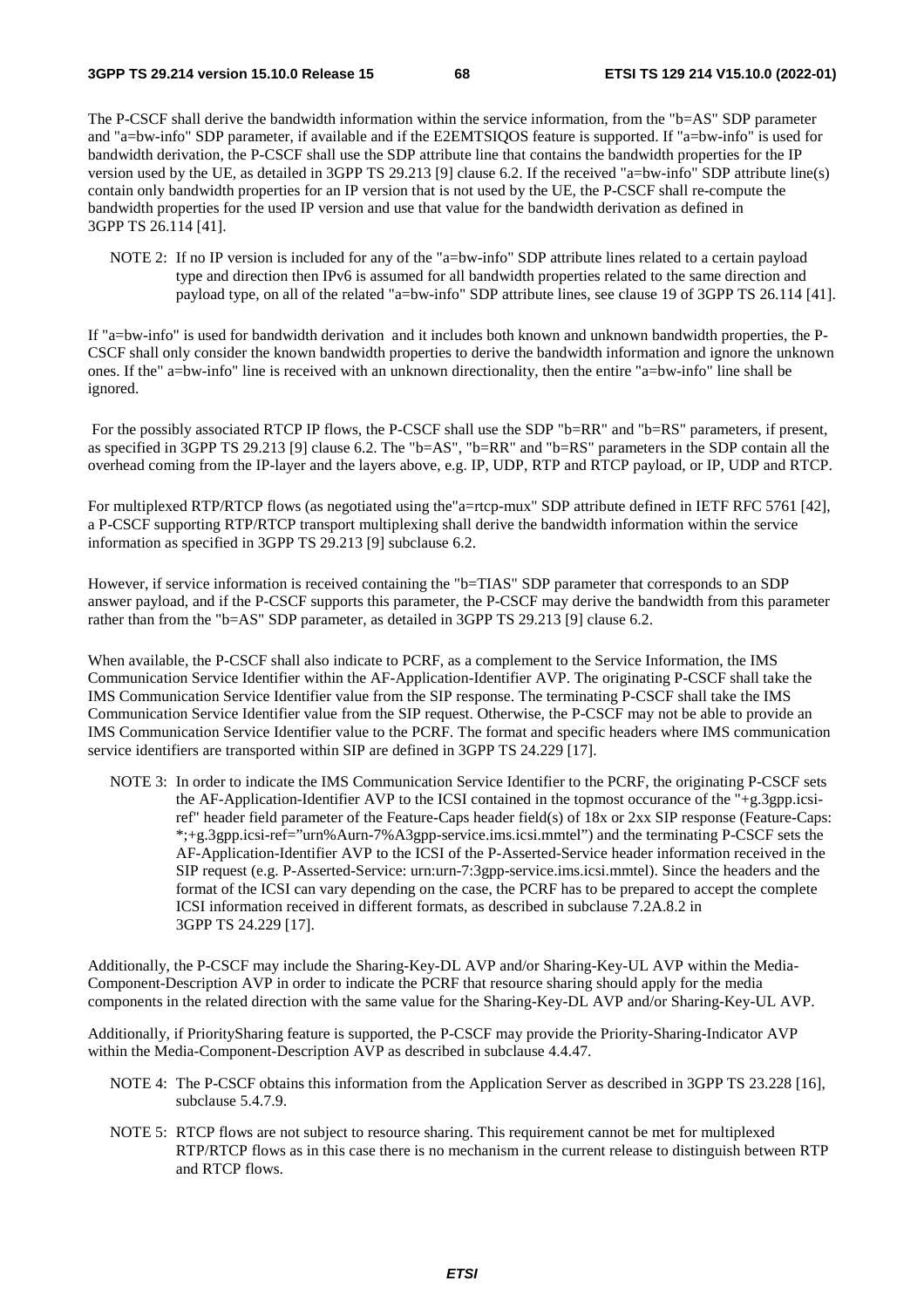If the Service-URN AVP does not include an emergency service URN, i.e. a top-level service type of "sos" as specified in IETF RFC 5031 [21] and possibly additional sub-service information on the type of the emergency service and the PCRF binds the IMS service session to an IP-CAN session established to an Emergency APN, the PCRF shall return an AAA command with Experimental-Result-Code AVP set to the value

UNAUTHORIZED\_NON\_EMERGENCY\_SESSION to the P-CSCF. Upon receiving an AAA with Experimental-Result-Code AVP set to the value UNAUTHORIZED\_NON\_EMERGENCY\_SESSION the P-CSCF shall apply the procedures defined in 3GPP TS 24.229 [17].

NOTE 6: The PCRF determines whether an IP-CAN session is established to an Emergency APN based on the information received over Gx and operator configuration.

If the AF-Requested-Data AVP is provided in the AA-Request command indicating "EPC-level Identities required", the PCRF shall provide the available user information for the IP-CAN session within the Subscription-Id AVP (s) and/or User-Equipment-Info AVP.

The PCRF may decide not to authorize requested service information. The PCRF will indicate it to the P-CSCF by sending an AA-Answer with Experimental-Result-Code AVP set to the value

REQUESTED\_SERVICE\_NOT\_AUTHORIZED. Upon receiving an AA-Answer with Experimental-Result-Code AVP set to the value REQUESTED\_SERVICE\_NOT\_AUTHORIZED the P-CSCF shall apply the procedures defined in 3GPP TS 24.229 [17].

# A.2 Enabling of IP Flows

# A.2.0 General

Prior to the completion of the SIP session set-up, i.e. until the 2xx response to the INVITE request is received, the P-CSCF may enable or disable media IP flows depending on operator policy, thus allowing or forbidding early media in forward and/or backward direction. The P-CSCF may set the values of the Flow-Status AVPs derived from the SDP direction attributes as defined in 3GPP TS 29.213 [9] clause 6.2 or set the values of the Flow-Status AVPs considering the em-param of the P-Early-Media header field according to subclause A.2.1 or downgrade the values of the Flow-Status AVPs derived from the SDP direction attribute based on the configuration in the P-CSCF according to subclause A.2.2. However for multiplexed RTP/RTCP flows (as negotiated using the "a=rtcp-mux" SDP attribute defined in IETF RFC 5761 [42]), a P-CSCF supporting RTP/RTCP transport multiplexing shall set the Flow-Status set to "ENABLED" to prevent that RTCP is blocked. If the P-CSCF chooses to modify the values of the Flow-Status AVPs as received from the SDP direction attribute, the P-CSCF shall store the last received SDP.

When a 2xx response is received, the P-CSCF shall enable all media IP flows according to the direction attribute within the last received SDP, as specified in 3GPP TS 29.213 [9] clause 6.2. When a 2xx response is received and the P-CSCF previously provided the values of the Flow-Status AVPs different from the value derived from the SDP direction attribute in the session information, the P-CSCF shall provide service information with values of the Flow-Status AVPs corresponding to the last received SDP.

NOTE: In most cases a 2xx response is a 200 (OK) response.

If the P-CSCF receives SDP answers after the completion of the SIP session set-up, i.e. after the 2xx response to the INVITE request is received, the P-CSCF shall provide the Flow-Status AVP, based on the last received SDP answer. The Flow-Status AVP shall be derived from the SDP according to 3GPP TS 29.213 [9] clause 6.2.

# A.2.1 Gate control procedures considering the P-Early-Media header field

Prior to the completion of the SIP session set-up, the P-CSCF may use the em-param of the P-Early-Media header field defined in IETF RFC 5009 [48] in order to enable or disable early media in forward and/or backward direction. If the P-CSCF uses the em-param of the P-Early-Media header field for the gate control of early media, the P-CSCF shall perform the following procedures.

In the terminating P-CSCF, when a SIP message with the P-Early-Media header field is received from the UE and the policies configured in the P-CSCF indicate that the UE is authorized to send early media, then:

- 1) the P-CSCF shall set the Flow-Status AVP to "ENABLED" if:
	- the received em-param(s) in the P-Early-Media header field includes "sendrecv" and the last received SDP direction attribute from the UE is "sendrecv" or no SDP direction attribute has been received; or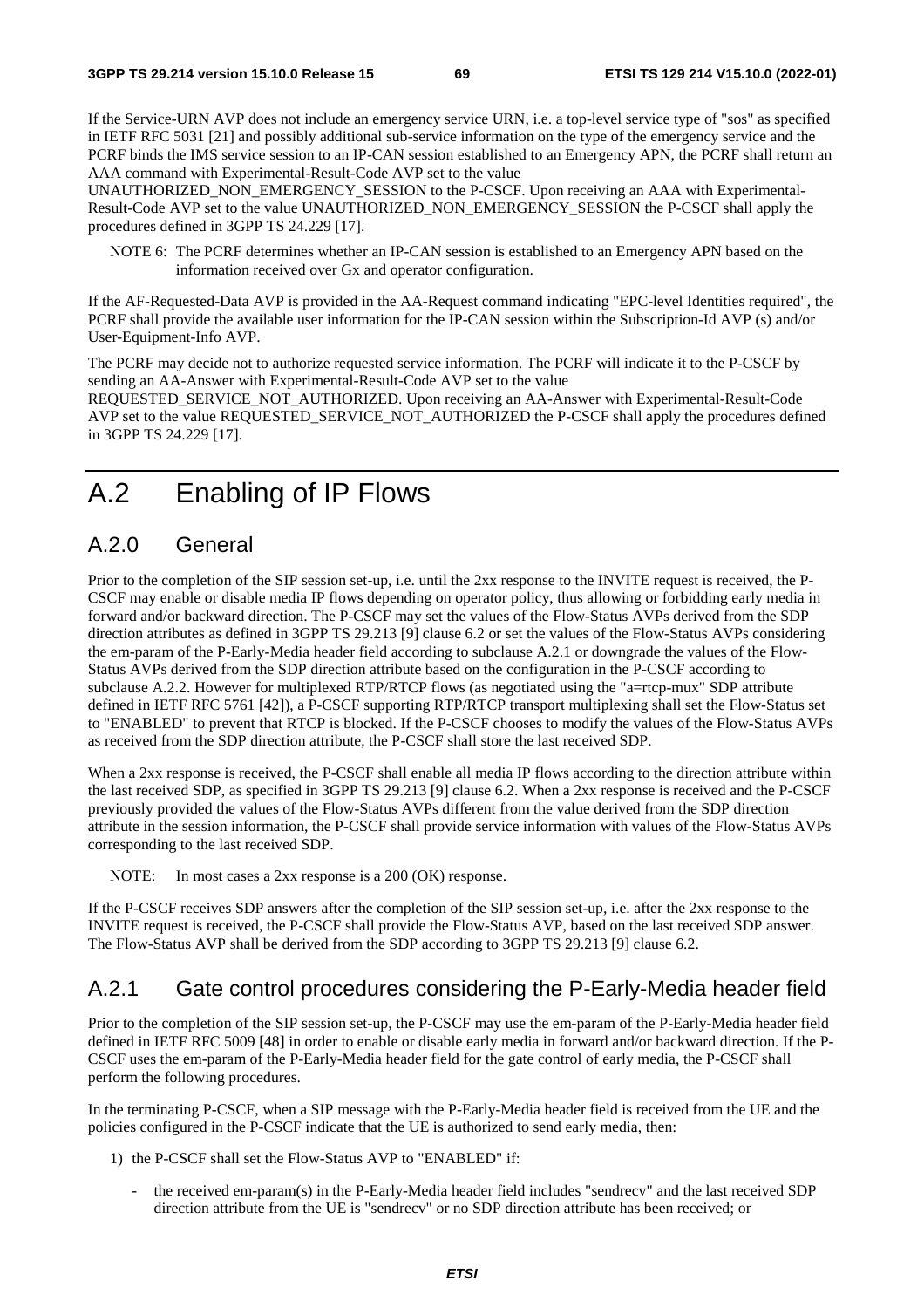- 2) the P-CSCF shall set the Flow-Status AVP to "ENABLED-UPLINK" if:
	- the received em-param(s) in the P-Early-Media header field includes "sendrecv" and the last received SDP direction attribute from the UE is "sendonly"; or
	- the received em-param(s) in the P-Early-Media header field includes "sendonly" and the last received SDP direction attribute from the UE is "sendrecv" or "sendonly" or no SDP direction attribute has been received; or
- 3) the P-CSCF shall set the Flow-Status AVP to "ENABLED-DOWNLINK" if:
	- the received em-param(s) in the P-Early-Media header field includes "sendrecv" and the last received SDP direction attribute from the UE is "recvonly"; or
	- the received em-param(s) in the P-Early-Media header field includes "recvonly" and the last received SDP direction attribute from the UE is "sendrecv" or "recvonly" or no SDP direction attribute has been received; or
- 4) the P-CSCF shall set the Flow-Status AVP to "DISABLED" if either the received em-param(s) in the P-Early-Media header field or the last received SDP direction attribute from the UE includes "inactive"; or
- 5) the P-CSCF may set the Flow-Status AVP to "DISABLED" or apply the rules defined in subclause A.2.2 if the received em-param(s) in the P-Early-Media header field includes "sendonly" or "recvonly" and the last received SDP direction attribute from the UE is "recvonly" or "sendonly" respectively.
- NOTE 1: If the UE is authorized to send early media, the P-CSCF will not remove or modify the P-Early-Media header field according to 3GPP TS 24.229 [17].

When a SIP message with the P-Early-Media header field is received from the functional entity within the trust domain, and if:

- the P-Early-Media header field includes the "gated" parameter, then the P-CSCF may decide not to perform the gate control of early media; or
- the P-Early-Media header field does not include the "gated" parameter, then the P-CSCF shall perform the following procedures:
	- 1) the P-CSCF shall set the Flow-Status AVP to"ENABLED" if:
		- the received em-param(s) in the P-Early-Media header field includes "sendrecv" and the last received SDP direction attribute from the functional entity is "sendrecv" or no SDP direction attribute has been received; or
	- 2) the P-CSCF shall set the Flow-Status AVP to "ENABLED-DOWNLINK" if:
		- the received em-param(s) in the P-Early-Media header field includes "sendrecv" and the last received SDP direction attribute from the functional entity is "sendonly"; or
		- the received em-param(s) in the P-Early-Media header field includes "sendonly" and the last received SDP direction attribute from the functional entity is "sendrecv" or "sendonly" or no SDP direction parameter has been received; or
	- 3) the P-CSCF shall set the Flow-Status AVP to "ENABLED-UPLINK" if:
		- the received em-param(s) in the P-Early-Media header field includes "sendrecv" and the last received SDP direction attribute from the functional entity is "recvonly"; or
		- the received em-param(s) in the P-Early-Media header field includes "recvonly"and the last received SDP direction attribute from the functional entity is "sendrecv" or "recvonly" or no SDP direction parameter has been received ; or
	- 4) the P-CSCF shall set the Flow-Status AVP to "DISABLED" if either the received em-param(s) in the P-Early-Media header field or the last received SDP direction attribute from the functional entity includes "inactive"; or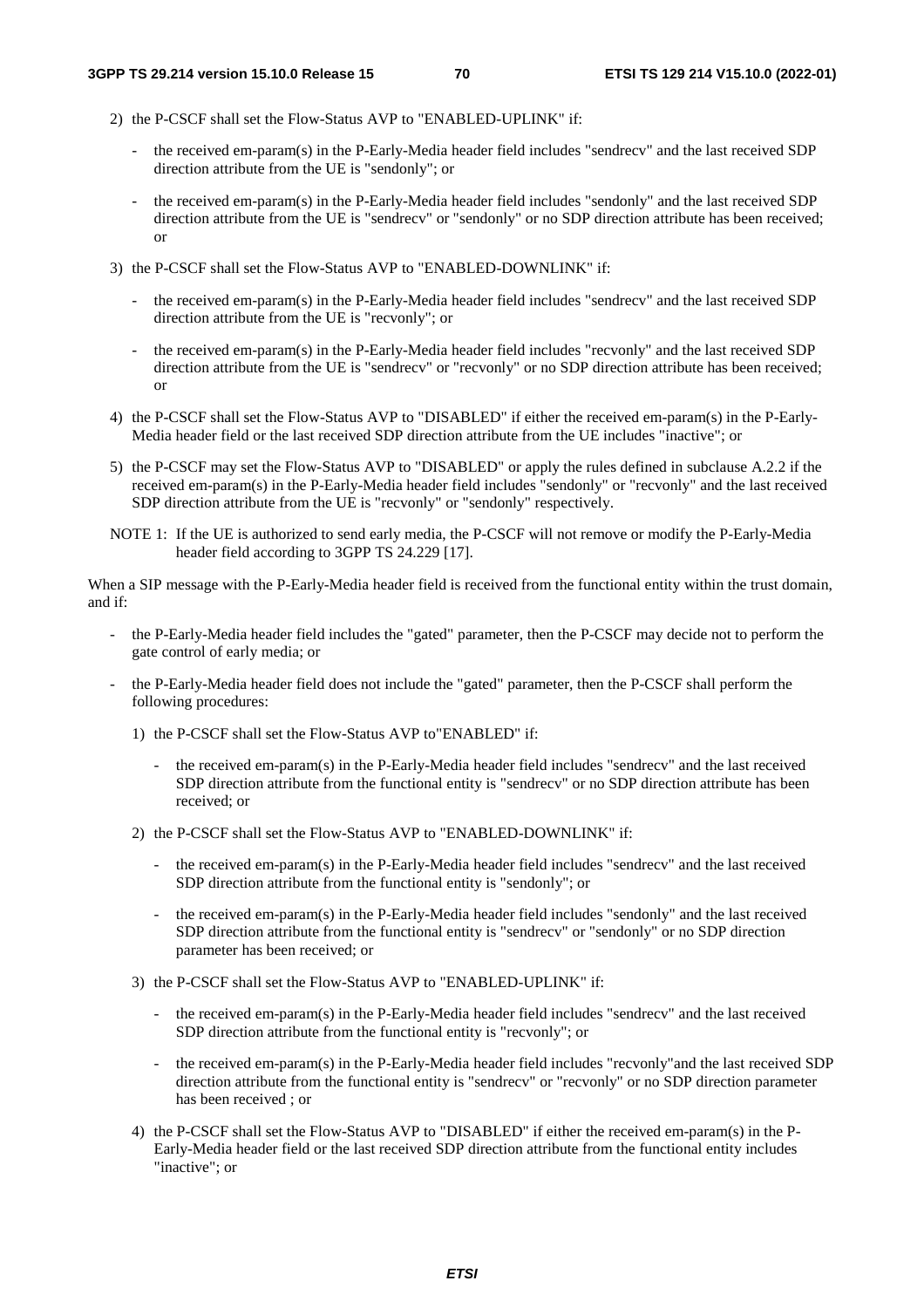- 5) the P-CSCF may set the Flow-Status AVP to "DISABLED" or apply the rules defined in subclause A.2.2 if the received em-param(s) in the P-Early-Media header field includes "sendonly" or "recvonly" and the last received SDP direction attribute from the functional entity is "recvonly" or "sendonly" respectively.
- NOTE 2: According to IETF RFC 5009 [48], the non-direction parameter "gated" can be included after the direction parameter (e.g. "sendrecv") in the parameter list. The proxy performing gating of early media can add the parameter before forwarding the SIP message.

When a SIP message without the P-Early-Media header field is received from either the functional entity within the trust domain or the UE that is authorized to send early media, then the P-CSCF may set the Flow-Status AVP to "DISABLED" or apply the rules defined in subclause A.2.2 or apply the rules defined in 3GPP TS 29.213 [9] clause 6.2.

NOTE 3: As indicated in IETF RFC 5009 [48] the applicable preconditions need to be met in order to allow early media in a particular direction.

When a SIP message is received from the functional entity other than the functional entity within the trust domain or the UE that is authorized to send early media, then the P-CSCF shall not use the received em-param(s) in the P-Early-Media header field and may apply the rules defined in subclause A.2.2 or apply the rules defined in 3GPP TS 29.213 [9] clause 6.2.

NOTE 4: The P-CSCF will remove or modify the P-Early-Media header field in the above case.

### A.2.2 Gate control procedures based on the configuration in the P-CSCF

Prior to the completion of the SIP session set-up, the P-CSCF may downgrade the values of the Flow-Status AVPs derived from the SDP direction attributes based on the configuration in the P-CSCF. If the P-CSCF has the configuration for the gate control of early media, the P-CSCF shall perform the following procedures.

NOTE: The gate control of early media can be configured in the P-CSCF per UE basis.

When the Flow-Status AVP derived from the SDP direction attribute is "ENABLED", then the P-CSCF may downgrade the value of the Flow-Status AVP to the value "DISABLED", "ENABLED\_UPLINK", or "ENABLED\_DOWNLINK" based on the configuration in the P-CSCF.

When the Flow-Status AVP derived from the SDP direction attribute is "ENABLED\_UPLINK" or "ENABLED\_DOWNLINK", then the P-CSCF may downgrade the value of the Flow-Status AVP to the value "DISABLED" based on the configuration in the P-CSCF.

# A.3 Support for SIP forking

The P-CSCF shall be able to handle forking when PCC is applied. Forking can occur as specified in 3GPP TS 23.228 [16]. The related UE procedures are described in 3GPP TS 24.229 [17].

# A.3.1 PCC rule provisioning for early media for forked responses

When a SIP session has been originated by a connected UE, the P-CSCF may receive multiple provisional responses due to forking before the first final answer is received. Multiple early media session may be established during this process.

The UE and the P-CSCF become aware of the forking only when a subsequent provisional response arrives for a new early dialogue. After the first early media session is established, for each subsequent provisional response establishing an additional early media session,, the P-CSCF shall use an AA request within the existing Diameter session containing the SIP-Forking-Indication AVP with value SEVERAL\_DIALOGUES and include the service information derived from the latest provisional response.

The P-CSCF shall also provision the service information derived from any subsequent SDP offer-answer exchange within an early dialogue (e.g. in PRACK and OK(PRACK), or UPDATE and OK(UPDATE) ) using an AA request within the existing Diameter session containing the SIP-Forking-Indication AVP with value SEVERAL\_DIALOGUES and the derived service information.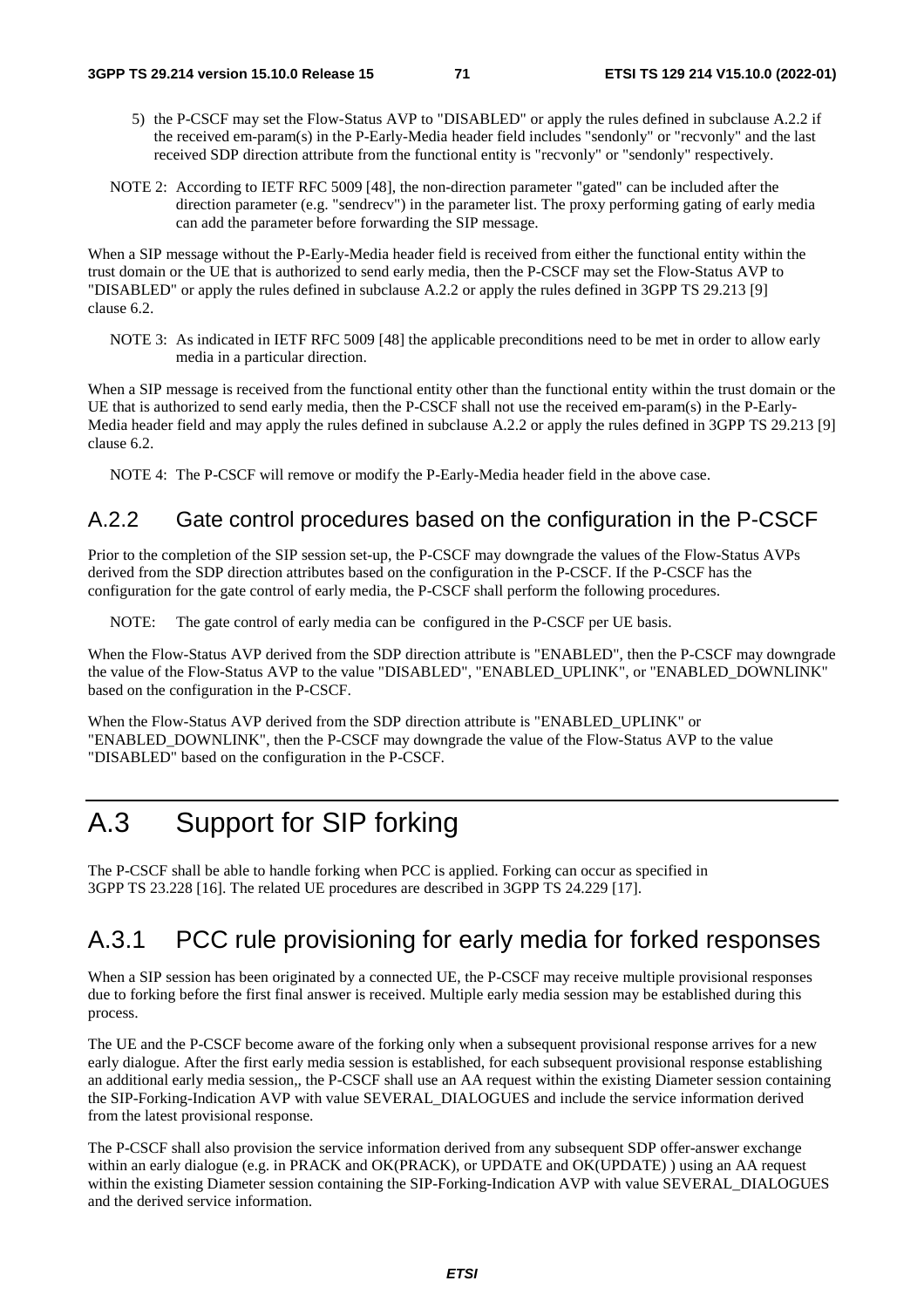When receiving an AA request containing the SIP-Forking-Indication AVP with value SEVERAL\_DIALOGUES, the PCRF shall identify the existing authorization information for that AF session. The PCRF shall send additional PCC Rules or individual service data flow filters to already provide PCC rules as required by the Flow Description AVPs within the session information to the PCEF. The PCRF shall authorize any additional media components and any increased QoS requirements for the previously authorized media components, as requested within the service information. The PCRF shall authorize the maximum bandwidth required by any of the dialogues, but not the sum of the bandwidths required by all dialogues. Thus, the QoS authorized for a media component is equal to the highest QoS requested for that media component by any of the forked responses. The PCRF shall open or close the gates for service flows depending on the flow status that is being provisioned. However, if a flow ID has been enabled in uplink or downlink direction or both way within previous service information, it shall remain enabled even if the PCRF receives service information that disable this flow ID within an AA request containing the SIP-Forking-Indication AVP with value SEVERAL\_DIALOGUES.

If the P-CSCF provides one or more Media-Component-Description AVP with the Flow-Status AVP set to "REMOVED" for previously authorized media component(s) the media component shall remain as authorized and the PCRF shall not take any action on that media component(s).

NOTE: There can be cases where a forked response could not support some of the media components included in the SDP Offer (e.g. when early session disposition SDP as described in Annex A.7 applies, the forked response related to the early session could include the port set to zero for those media components not related to the early session or when a subsequent SDP Offer-Answer to indicate that some media is disabled). For those cases the P-CSCF will indicate the PCRF about the removal of the corresponding media component. However this media component is already supported by other UEs and the PCRF needs to maintain the corresponding PCC rules until the final SDP answer is received in the P-CSCF in order to avoid the release of resources in the network.

### A.3.2 Updating the provisioned PCC rules at the final answer

The P-CSCF shall store the SDP information for each early dialogue separately till the first final SIP answer is received. Then the related early dialogue is progressed to an established dialogue to establish the final SIP session. All the other early dialogues are terminated. The service information for the SIP session is updated to match the requirements of the remaining early dialogue only.

When receiving the first final SIP response, the P-CSCF shall send an AA request without the SIP-Forking-Indication AVP and include the service information derived from the SDP corresponding to the dialogue of the final response. The P-CSCF shall provision the full service information including the applicable Flow-Description AVP(s) and Flow-Status AVP(s).

When receiving an AA request with no SIP-Forking-Indication AVP or with a SIP-Forking-Indication AVP with value SINGLE\_DIALOGUE, the PCRF shall update installed PCC Rules information and Authorized-QoS information to match only the requirements of the service information within this AA request. The PCRF should immediately remove PCC Rule(s) or individual service data flow filters not matching IP flow(s) in the updated Service Information, to reduce the risk for initial clipping of the media stream, and to minimize possible misuse of resources. The PCRF shall also open or close the gates for service flows according to the flow status in the received service information.

# A.4 Notification of AF Signalling Transmission Path **Status**

When the P-CSCF receives an initial REGISTER SIP message from an attached UE, the P-CSCF may subscribe to notifications of the status of the AF Signalling transmission path using the procedures specified in clause 4.4.5. Once the P-CSCF has subscribed, the P-CSCF may receive notifications from the PCRF according to clause 4.4.6.3.

- NOTE 1: When the Standardised QCI characteristics as defined in 3GPP TS 23.203 [2] are followed, the QCI for IMS signalling will correspond to a non-GBR bearer. In this case, the P-CSCF will not receive notifications related to the Specific-Action with value "INDICATION\_OF\_LOSS\_OF\_BEARER".
- NOTE 2: This procedure is not applicable for IMS registrations for Emergency sessions.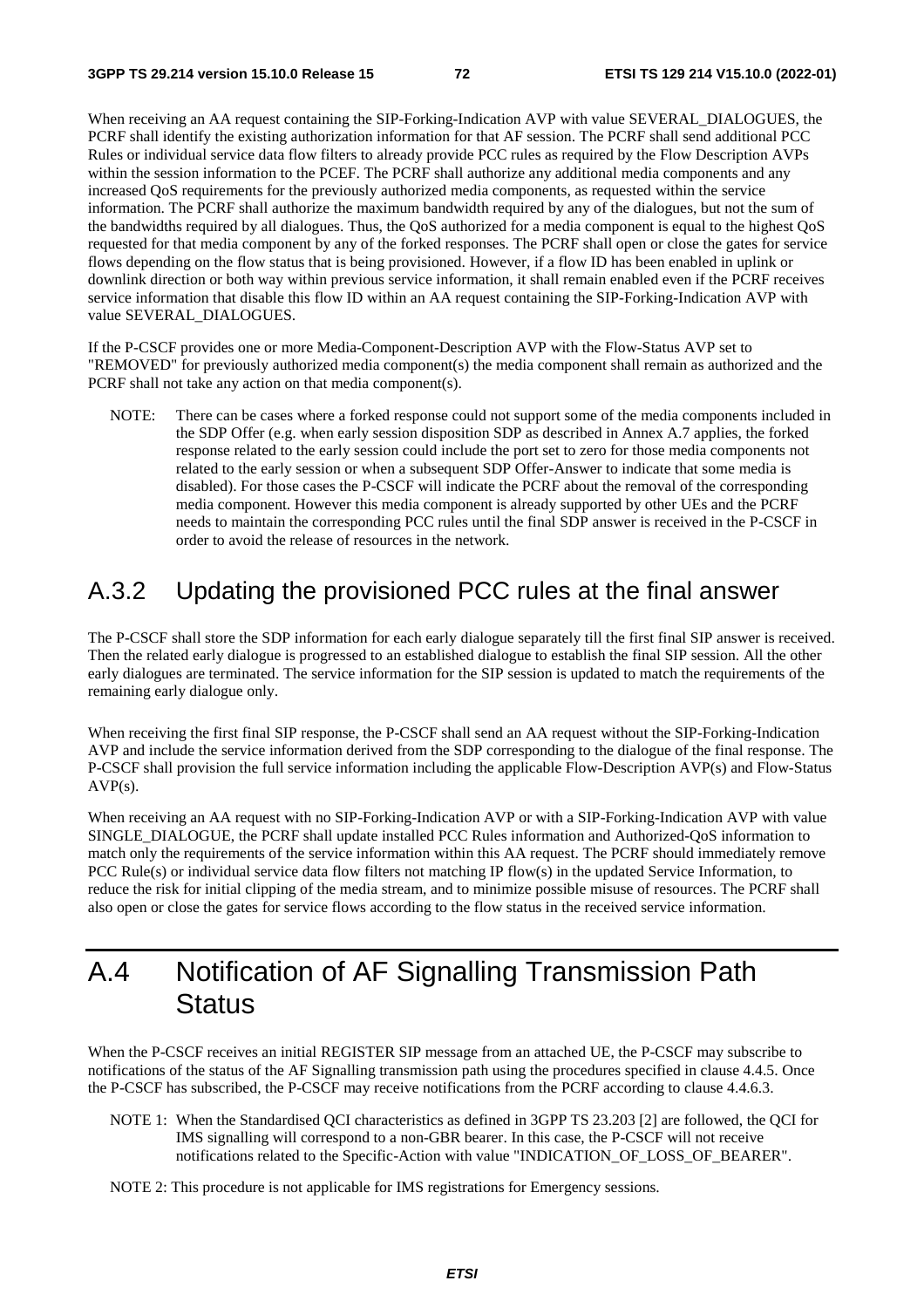The P-CSCF shall cancel the subscription to notification of the status of the AF Signalling transmission path when the AF Signalling to that particular user is terminated (i.e. when the user is de-REGISTERED from the IM CN subsystem).

When the P-CSCF receives a notification of loss of signalling connectivity from the PCRF, the P-CSCF shall behave as defined in 3GPP TS 24.229 [17].

# A.5 Indication of Emergency Registration and Session **Establishment**

When the P-CSCF receives an initial REGISTER SIP message for an IMS emergency registration or an INVITE SIP message for an emergency session and the P-CSCF determines that there are no IMS-level roaming interfaces, the P-CSCF may request the PCRF to provide the EPC-level identities (MSISDN, IMSI, IMEI(SV)) available for that IP-CAN session using the procedure as specified in this subclause (for an IMS emergency registration) or A.1 (for an IMS emergency session establishment). An P-CSCF may request the PCRF to provide the EPC-level identities (MSISDN, IMSI, IMEI(SV)) available for that IP-CAN session when no service information is available in the AF.To do so, the P-CSCF shall open an Rx Diameter session with the PCRF for the AF signalling using an AA-Request command. The P-CSCF shall provide the UE's IP address (using either the Framed-IP-Address AVP or the Framed-Ipv6-Prefix AVP) and the AF-Requested-Data AVP set to "EPC-level identities required". The AF shall include the Service-URN AVP set to the value "sos", in order to indicate that the new AF session relates to emergency traffic that is not related to a specific emergency service.

When the PCRF receives an AA-Request command as described in the preceding paragraphs from the P-CSCF, the PCRF shall perform session binding as described in 3GPP TS 29.213 [9]. When the PCRF receives the Service-URN AVP indicating an emergency session, the PCRF may apply special policies, for instance prioritising service flows relating to the AF session or allowing these service flows free of charge. When the Service-URN AVP indicates that the AF session relates to emergency traffic and the AF-Requested-Data AVP is received indicating "EPC-level Identities required", the PCRF shall provide the requested available user information (MSISDN, IMSI) for the IP-CAN session within the Subscription-Id AVP(s) and/or the IMEI(SV) within the User-Equipment-Info AVP in the AA-Answer command.

When the P-CSCF receives the AA-Answer with the EPC-level identities from the PCRF, the P-CSCF stores the information received within the Subscription-Id AVP(s) and/or User-Equipment-Info AVP provided by the PCRF and behaves as defined in 3GPP TS 24.229 [17].

NOTE: The user information received within the User-Equipment-Info AVP and/or Subscription-Id AVP(s) can be used to support PSAP callback functionality for anonymous IMS emergency sessions. See 3GPP TS 23.167 [53] for further information.

The P-CSCF may decide to terminate the Rx session at any time. In that case, the AF shall use a Session-Termination-Request (STR) command to the PCRF, which shall be acknowledged with a Session-Termination-Answer (STA) command.

A SIP INVITE request can contain a service URN as defined in IETF RFC 5031 [21] within the request URI. If the service within this URN is "sos", possibly with additional sub-service information, the P-CSCF shall provision this service and sub-service information within the Service-URN AVP towards the PCRF. The P-CSCF may also provision possible information about other services received within the service URN.

# A.6 Notification IP-CAN Type Change

When the P-CSCF receives an initial REGISTER SIP message or an INVITE SIP message from an attached UE, the P-CSCF may request from the PCRF the information about the type of IP-CAN the UE is attached to using the procedure specified in clause 4.4.1.

NOTE 1: This procedure is not applicable for IMS registrations for Emergency sessions.

NOTE 2: The P-CSCF can request information about the type of IP-CAN as part of the SIP session setup when it is only interested in the related information when the IMS session is ongoing.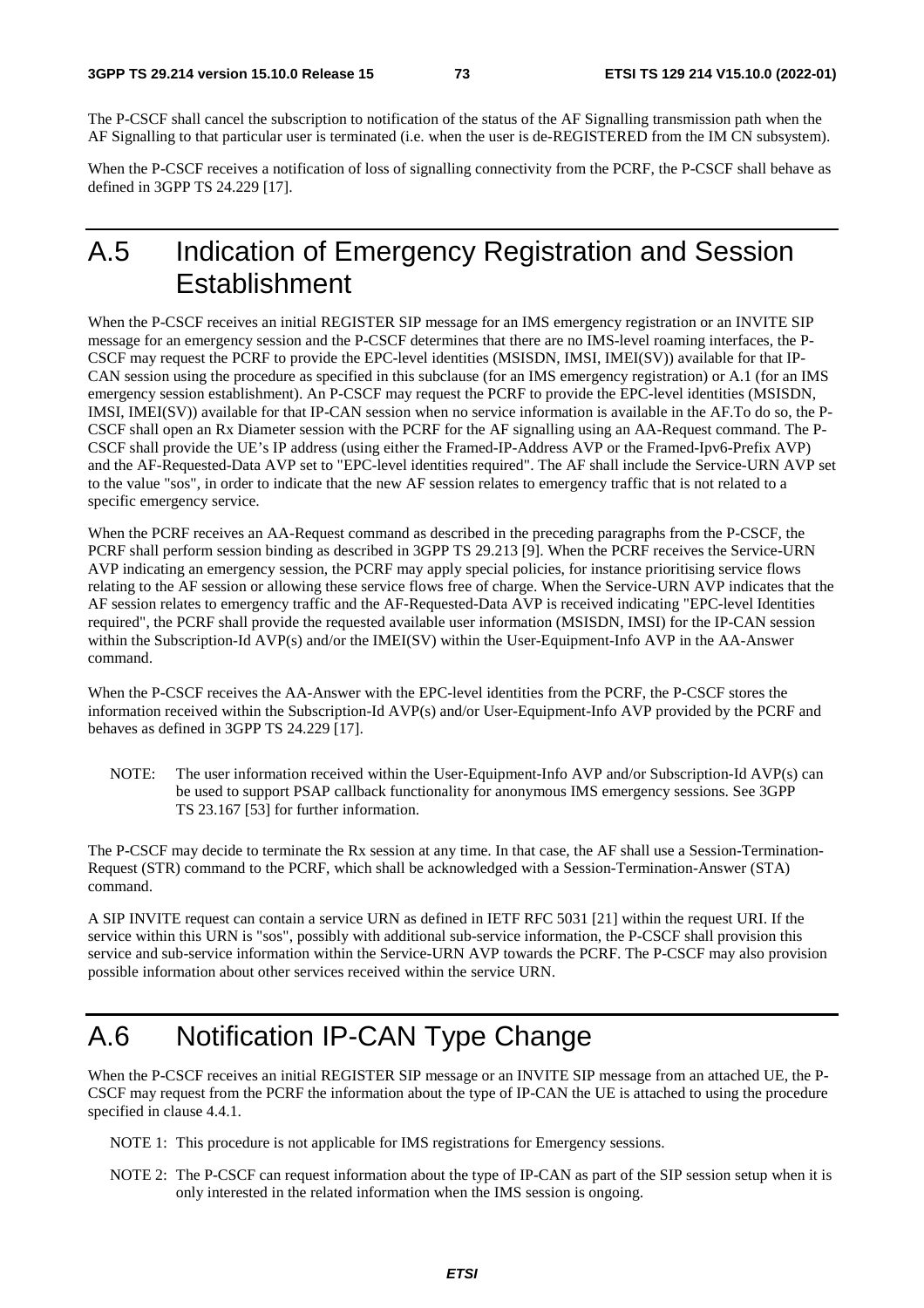If the P-CSCF requests information about the type of IP-CAN, the P-CSCF shall also subscribe within the same AAR command operation to notifications for changes of the IP-CAN type used by the UE. The P-CSCF shall include a Specific-Action AVP in the AAR that is set to the value of IP-CAN\_CHANGE.

When the P-CSCF receives the AA-Answer or RA-Request from the PCRF, the P-CSCF stores the IP-CAN type information received within the IP-CAN-Type AVP and the RAT type information received within the RAT-Type AVP and AN-Trusted AVP (if also provided by the PCRF) and behaves as defined in 3GPP TS 24.229 [17].

The P-CSCF may receive notifications for changes of the IP-CAN type from the PCRF according to clause 4.4.6.4. When the P-CSCF receives a notification of the change of the IP-CAN used by the UE, the P-CSCF stores the new IP-CAN type information and RAT type information and behaves as defined in 3GPP TS 24.229 [17].

NOTE 3: The subscription to receive information about the type of IP-CAN will be cancelled when the corresponding Rx session is terminated by the AF (i.e. when the UE is de-REGISTERED or the related SIP call is torn down).

# A.7 Support for Early Session disposition SDP

## A.7.1 General

As a network option, the P-CSCF may support the PCC procedures in the present Clause to handle "early session" disposition type SDP, as standardised in IETF RFC 3959 [27].

#### A.7.2 Service Information Provisioning for Early Media

The P-CSCF can receive "early session" disposition SDP in addition to "session" disposition SDP in SIP early dialogues.

The P-CSCF shall then provision service information derived both from the "early session" disposition SDP and "session" disposition SDP applying the procedures in Clauses A.1, A.2, and A.3, and in the present Clause.

The P-CSCF shall apply the mapping rules in Annex B.1.2.2.2 to derive the flow identifiers from "early session" disposition SDP.

If a single media line with one media type (e.g. "audio" or "video") is contained in "early session" disposition SDP and a single media line with the same media type is contained in the "session" disposition SDP of the same SIP dialogue, and both media lines describe service flows of the same directionality (uplink, downlink, or bidirectional), the P-CSCF should describe those SDP media lines in the same session information media component (with the same flow ID).

The "early session" disposition SDP can also contain media lines of a type not included in the "session" disposition SDP, or several media lines of the same type. Such media components shall be described in own media components in the service information.

If the P-CSCF desires to invoke special policies or separate event notifications for an "early session" disposition media line, it may choose to provision a separate session information media component even if a media line with the same media type and directionality is contained in "session" disposition SDP.

NOTE 1: A PCRF is then likely to supply separate PCC rules for early media and the corresponding final media. This may lead to an over provisioning of resources during call establishment and a subsequent reconfiguration of the radio bearer, or even to a call failure if the extra resources are not authorized or available.

If the P-CSCF receives "early session" disposition SDP before any "session" disposition SDP and supplies service information derived from the "early session" disposition SDP at this point of time, it shall use dedicated media components relating only to the "early session" disposition SDP in the service information.

NOTE 2: The "session" disposition SDP offer will frequently occur before the "early session" disposition SDP offer, but can also occur in parallel or in exceptional cases afterwards. The "session" disposition SDP answer can be contained in the same SIP message as the "early session" disposition SDP offer, or can be sent in a 200 OK (INVITE), i.e. after the "early session" disposition SDP answer.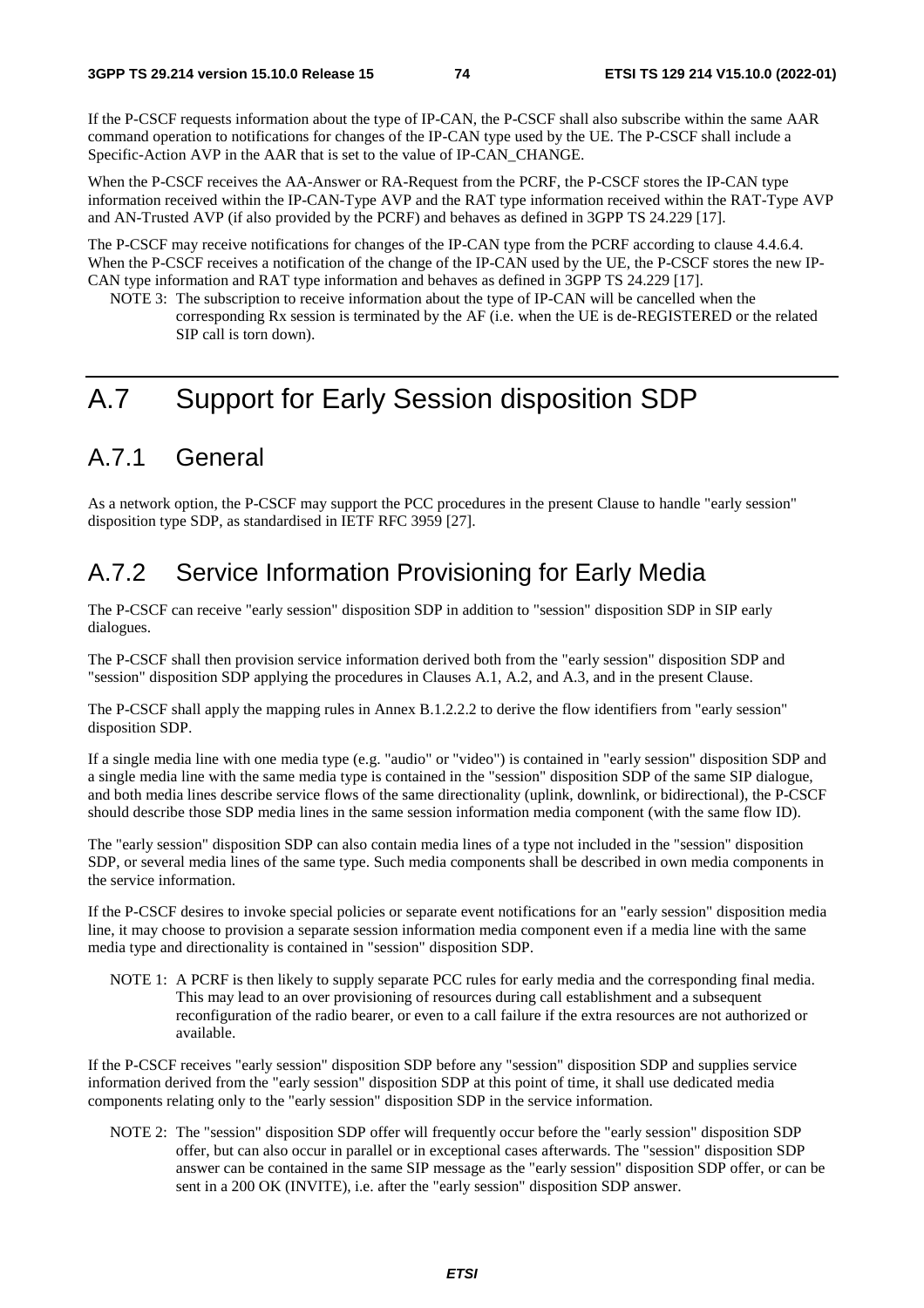If the P-CSCF includes any media component relating both to "early session" disposition SDP and "session" disposition SDP in the service information, the P-CSCF shall:

- provision the service information derived from "early session" disposition SDP and the service information derived from "session" disposition SDP in separate Rx AA-Requests, and shall send a new Rx AA-Request only after any previous Rx AA-Request has been acknowledged; and
- provision the first service information (either derived from "early session" disposition SDP or "session" disposition SDP) without the SIP-Forking-Indication AVP, or with the SIP-Forking-Indication AVP with value SINGLE\_DIALOGUE; and
- provision all subsequent service information during ongoing call establishment with the SIP-Forking-Indication AVP with value SEVERAL\_DIALOGUES; and
- if an SDP answer has been received and Codec-Data AVPs are provisioned within a Media-Component-Description AVP, provision a Codec-Data AVP derived from the corresponding offer together with a Codec-Data AVP derived from the SDP answer.
- NOTE 3: The P-CSCF needs to provision the service information derived from "early session" disposition SDP and the service information derived from "session" disposition SDP in separate Rx AA-Requests because the encoding of the media-component does not allow for the simultaneous provisioning of two corresponding filters.
- NOTE 4: The PCRF will treat service information containing the SIP-Forking-Indication AVP as described in Clause A.3.

#### A.7.3 Updating the Provisioned Service Information when Dialogue is established

The P-CSCF shall store the SDP information for the "session" disposition type until the first final SIP answer is received. Then the early media described in the "early session" disposition type SDP are terminated.

The P-CSCF shall then update the service information to match the requirements of the media described in the "session" disposition type SDP only:

- If the P-CSCF included any media component relating both to "early session" disposition SDP and "session" disposition SDP in the service information, the P-CSCF shall send an AA request without the SIP-Forking-Indication AVP or with a SIP-Forking-Indication AVP with value SINGLE\_DIALOGUE and shall include the service information derived from the "session" disposition SDP. The P-CSCF shall provision the full service information including the applicable Flow-Description AVP(s) and Flow-Status AVP(s).
- The P-CSCF shall disable any media component(s) in the service information that relate to early media only by setting their flow status to "removed".

### A.8 Provision of Signalling Flow Information at P-CSCF

When the P-CSCF has successfully concluded the initial registration of an attached UE, i.e., when the P-CSCF has sent to the UE a SIP 200 (OK) response to the SIP REGISTER request, the P-CSCF may provision information about the SIP signalling flows between the UE and itself using the procedure specified in clause 4.4.5a. If the P-CSCF already has an open Rx Diameter session with the PCRF related to the signalling with the UE, e.g. one that has been opened according to the procedure described in clause A.6 and/or in clause A.4, the P-CSCF shall reuse the already open session to provision the SIP Signalling IP Flow information.

NOTE: This procedure is not applicable for IMS registrations for Emergency sessions.

If the P-CSCF provisions information about SIP signalling flows, the P-CSCF shall ensure that for each signalling IP flow information it provides, the Flow-Description AVP shall accurately reflect the IP flow information as seen in the IP header 'on the wire'. The P-CSCF shall set the value of the AF-Signalling-Protocol AVP to 'SIP'.

When the P-CSCF de-registers the UE and terminates SIP Signalling to the UE, the P-CSCF shall de-provision the SIP Signalling IP flow information from the PCRF as described in clause 4.4.5a.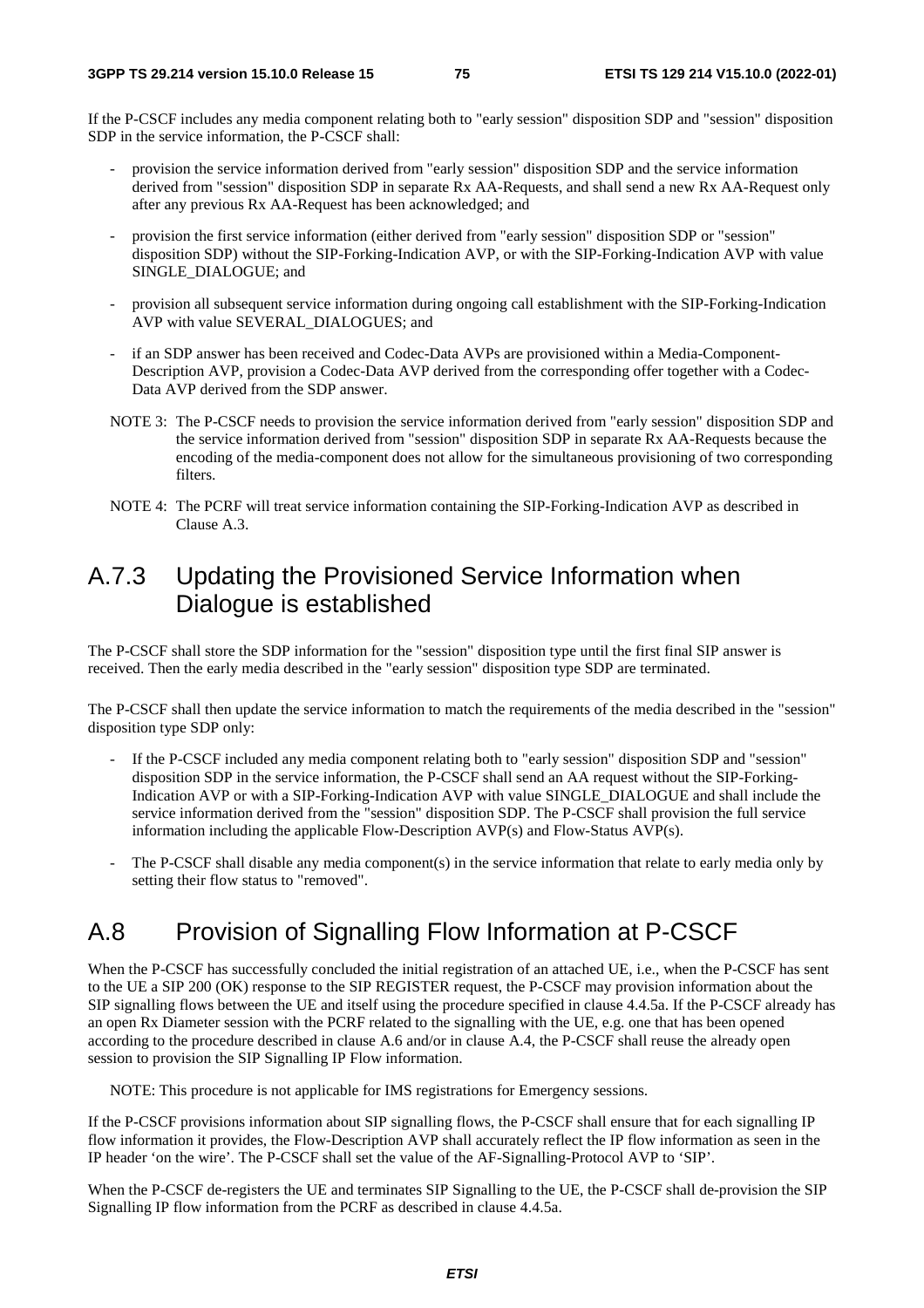# A.9 Handling of MPS Session

When the P-CSCF receives an authorised Resource-Priority header field or a temporarily authorised Resource-Priority header field containing an appropriate namespace and priority value in SIP signaling, and recognizes the need for priority treatment as specified in 3GPP TS 24.229 [17], the P-CSCF shall include the MPS-Identifier AVP and Reservation-Priority AVP in the AAR command towards the PCRF. The MPS-Identifier AVP shall contain the national variant for MPS service name indicating an MPS session. The Reservation-Priority AVP shall include the priority value of the related priority service. The Reservation-Priority AVP shall be populated with a default value if the priority value is unknown.

- NOTE 1: Various mechanisms can be applied to recognize the need for priority treatment in the P-CSCF (e.g., based on the dialled digits), according to national regulation and network configuration, as stated in 3GPP TS 24.229 [17].
- NOTE 2: Lowest user priority value is mapped in the corresponding lowest enumerated value of the Reservation-Priority AVP.

If the P-CSCF supports the Diameter message priority mechanism for an MPS session, it shall include the DRMP AVP towards the PCRF as described in 3GPP TS 29.213 [9], Annex J.

NOTE 3: If the P-CSCF supports the Diameter message priority mechanism for an MPS session, it includes the DRMP AVP with a priority value equivalent to the Reservation-Priority AVP priority value. Highest user priority value is mapped in the corresponding lowest enumerated value of the DRMP AVP.

Upon reception of a request that requires MPS treatment, the PCRF shall derive the PCC/QoS Rules corresponding to the MPS session, as appropriate. The PCRF shall take specific actions on the corresponding IP-CAN to ensure that the MPS session is prioritized, as described in 3GPP TS 29.212 [8], clause 4.5.19.1.3.

When the P-CSCF terminates the MPS session, the PCRF shall delete the PCC/QoS Rules corresponding to the MPS session. The PCRF shall revoke the actions related to the prioritization of the MPS session in the corresponding IP-CAN, as described in 3GPP TS 29.212 [8], clause 4.5.19.1.3.

# A.10 Retrieval of network provided location information

## A.10.1 General

According to Annex E.7 of 3GPP TS 23.228 [16], the P-CSCF can use PCC to retrieve network provided location information. Information flows related to the distribution of network provided location information within the IMS are provided in Annex R of 3GPP TS 23.228 [16].

This sublause provides optional PCC procedures to support the retrieval of network provided location information.

The originating P-CSCF can, depending on operator policy, retrieve the user location and/or UE Time Zone information either before sending the INVITE towards the terminating side or upon reception of the SDP answer from the terminating side.

## A.10.2 Retrieval of network provided location information at originating P-CSCF for inclusion in SIP Request

If the originating P-CSCF is required by operator policy to retrieve network provided location information before forwarding a SIP INVITE request, upon reception of an INVITE/UPDATE request, the P-CSCF shall send an AA-Request according to clause 4.4.1 (SIP INVITE request) or 4.4.2 (SIP INVITE/UPDATE request) including:

- the "ACCESS\_NETWORK\_INFO\_REPORT" value within the Specific-Action AVP; and
- the required access network information within the Required-Access-Info AVP.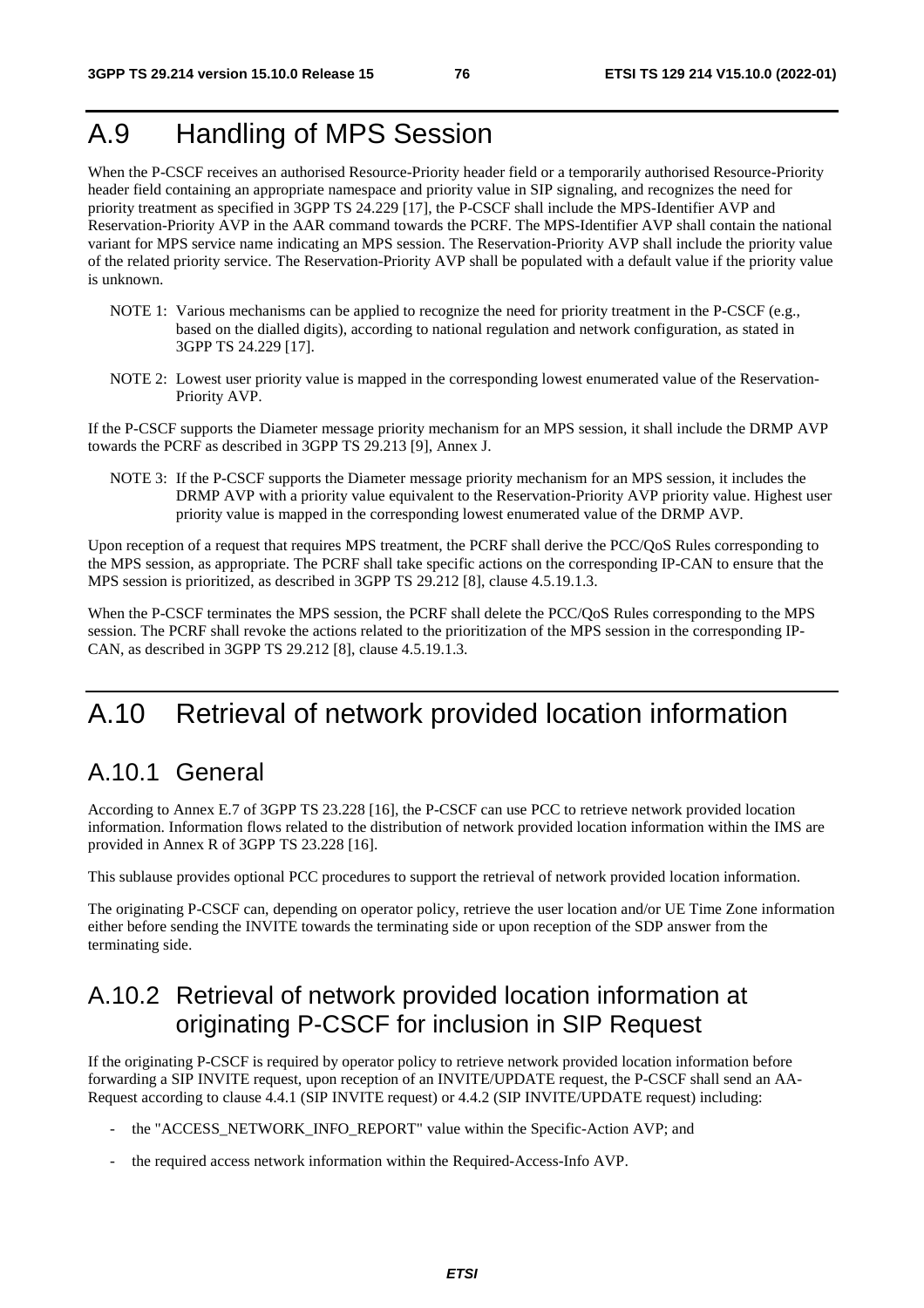If the SIP INVITE request is an initial SIP INVITE request, the P-CSCF shall establish an Rx session for the new SIP session with the AA-Request according to clause 4.4.6.7 (if no session information is included) or 4.4.1 (if preliminary session information is included).

The P-CSCF will receive the access network information from the PCRF in an RAR, and should include this access network information in the SIP INVITE/UPDATE requests that it forwards. When the retrieved access network information corresponds to the TWAN-Identifier AVP, the P-CSCF may also map the retrieved access network information to a Geographical Identifier for routing, as specified in Annex E.8 of 3GPP TS 23.228 [16].

### A.10.3 Retrieval of network provided location information at originating P-CSCF for inclusion in SIP response confirmation

If an originating P-CSCF is required by operator policy to retrieve network provided location information before forwarding an SDP answer, the P-CSCF shall apply the following procedures:

Upon reception of an SDP offer, the P-CSCF may send an AA-Request to the PCRF according to clause A.1 and may include in this AA-request:

- the "ACCESS\_NETWORK\_INFO\_REPORT" value within the Specific-Action AVP; and
- the required access network information within the Required-Access-Info AVP.

Upon reception of an SDP answer, the P-CSCF will send an AA-Request to the PCRF according to clause A.1. If the P-CSCF has not requested access network information upon reception of the SDP offer, the P-CSCF shall include in this AA-request:

- the "ACCESS\_NETWORK\_INFO\_REPORT" value within the Specific-Action AVP; and
- the required access network information within the Required-Access-Info AVP.

The P-CSCF will receive the access network information from the PCRF in an RAR, and should include this access network information in the SIP message with the response confirmation before forwarding it. When the retrieved access network information corresponds to the TWAN-Identifier AVP, the P-CSCF may also map the retrieved access network information to a Geographical Identifier for routing, as specified in Annex E.8 of 3GPP TS 23.228 [16].

#### A.10.4 Retrieval of network provided location information at terminating P-CSCF

If a terminating P-CSCF is required by operator policy to retrieve network provided location information at session establishment and/or modification, the P-CSCF shall apply the following procedures:

The terminating P-CSCF may request network provided location information upon reception of a SIP INVITE request : in the following manner:

- If the SIP INVITE request is an initial SIP INVITE request, the P-CSCF shall establish an Rx session for the new SIP session with the AA-Request according to subclause 4.4.6.7 (if no session information is included) or 4.4.1 (if preliminary session information is included).
- If the SIP INVITE includes an SDP offer, the P-CSCF shall send an AA-Request including:
	- the "ACCESS\_NETWORK\_INFO\_REPORT" value within the Specific-Action AVP;
	- the required access network information within the Required-Access-Info AVP;
	- service information derived from the SDP offer; and
	- the Service-Info-Status AVP with the value set to PRELIMINARY SERVICE INFORMATION.
- If the SIP INVITE includes no SDP offer, the P-CSCF shall send an AA-Request including:
	- the "ACCESS\_NETWORK\_INFO\_REPORT" value within the Specific-Action AVP; and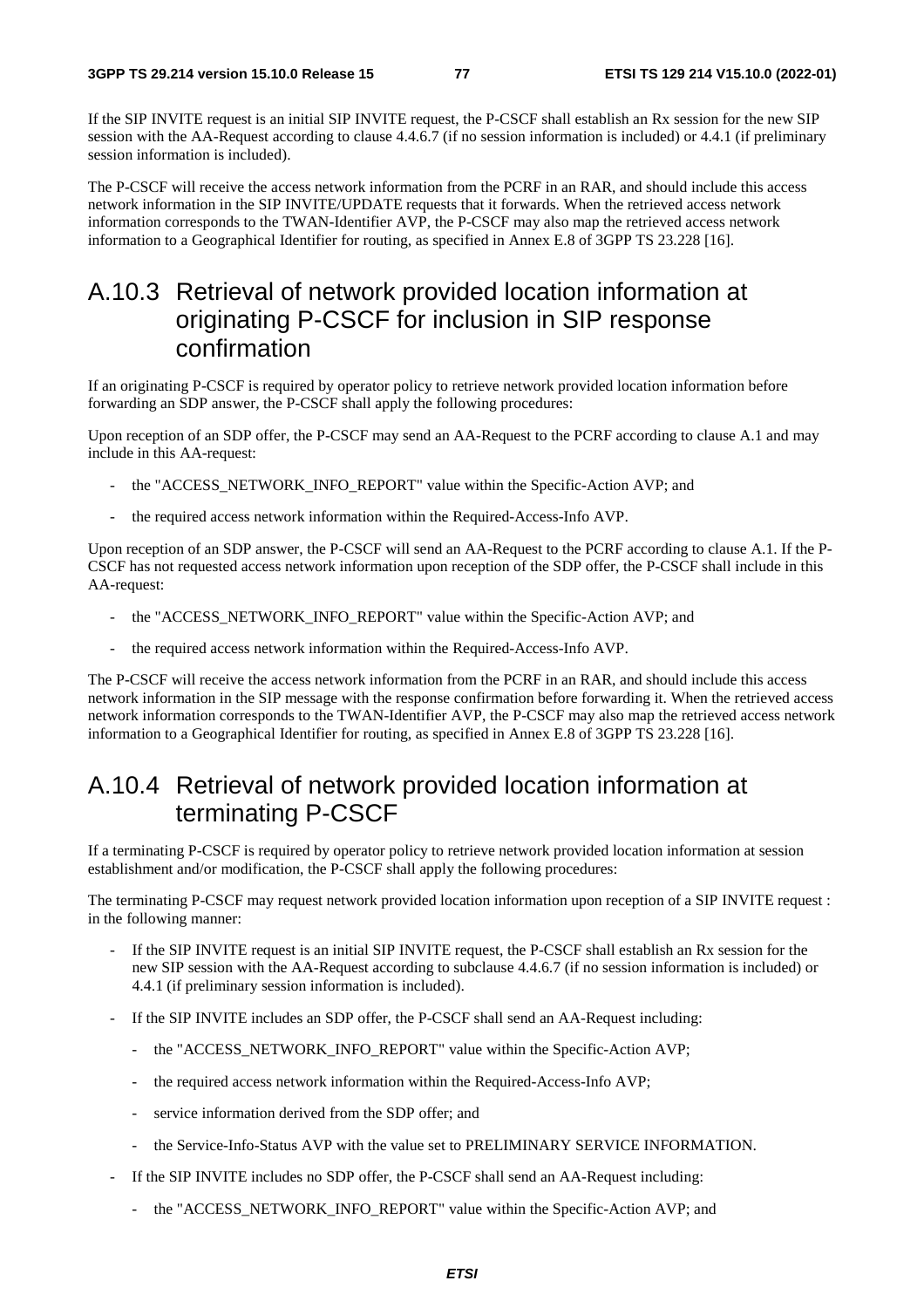the required access network information within the Required-Access-Info AVP.

Upon reception of a SIP response that requires the inclusion of access network information, if the P-CSCF has not already requested network provided location information upon reception of the corresponding SIP INVITE, the P-CSCF shall request network provided location information in the following manner:

- If an Rx session related to service data has not yet been established, the P-CSCF shall establish an Rx session for the new SIP session with the AA-Request according to clause 4.4.6.7 (if no session information is included) or 4.4.1 (if session information is included).
- If the SIP response includes an SDP answer, the P-CSCF will send an AA-Request to the PCRF according to clause A.1; the P-CSCF shall include in this AA-request:
	- the "ACCESS\_NETWORK\_INFO\_REPORT" value within the Specific-Action AVP; and
	- the required access network information within the Required-Access-Info AVP.
- If the SIP response includes no SDP, the P-CSCF shall send an AA-Request including:
	- the "ACCESS\_NETWORK\_INFO\_REPORT" value within the Specific-Action AVP; and
	- the required access network information within the Required-Access-Info AVP.
- If the SIP reponse includes an SDP offer, the P-CSCF shall send an AA-Request including:
	- the "ACCESS\_NETWORK\_INFO\_REPORT" value within the Specific-Action AVP;
	- the required access network information within the Required-Access-Info AVP;
	- service information derived from an SDP offer within the SIP response; and
	- the Service-Info-Status AVP with the value set to PRELIMINARY SERVICE INFORMATION.

The P-CSCF will receive the access network information from the PCRF in an RAR, and should include this access network information in the appropriate SIP response before forwarding it. When the retrieved access network information corresponds to the TWAN-Identifier AVP, the P-CSCF may also map the retrieved access network information to a Geographical Identifier for routing, as specified in Annex E.8 of 3GPP TS 23.228 [16].

## A.10.5 Provisioning of network provided location information at SIP session release

If a P-CSCF is required by operator policy to include network provided location information in SIP session release signalling, the P-CSCF shall apply the following procedures:

Upon reception of a SIP session release request that requires the inclusion of network provided location information, the P-CSCF will send an ST-Request and shall include in this request the required access network information within the Required-Access-Info AVP.

The P-CSCF will receive the access network information from the PCRF in the corresponding ST-Answer, and should include this access network information either in the SIP session termination request (at the originating side) or a reply to the SIP session termination request (at the terminating side). When the retrieved access network information corresponds to the TWAN-Identifier AVP, the P-CSCF may also map the retrieved access network information to a Geographical Identifier for routing, as specified in Annex E.8 of 3GPP TS 23.228 [16].

# A.11 Handling of RAN/NAS release cause values

If the P-CSCF is required by operator policy to provide the RAN/NAS release cause information, it includes this information in the corresponding SIP message as specified in 3GPP TS 24.229 [17] when received from the PCRF (see clause 4.4.4, 4.4.6.1, 4.4.6.2, 4.4.6.3 and 4.4.6.7).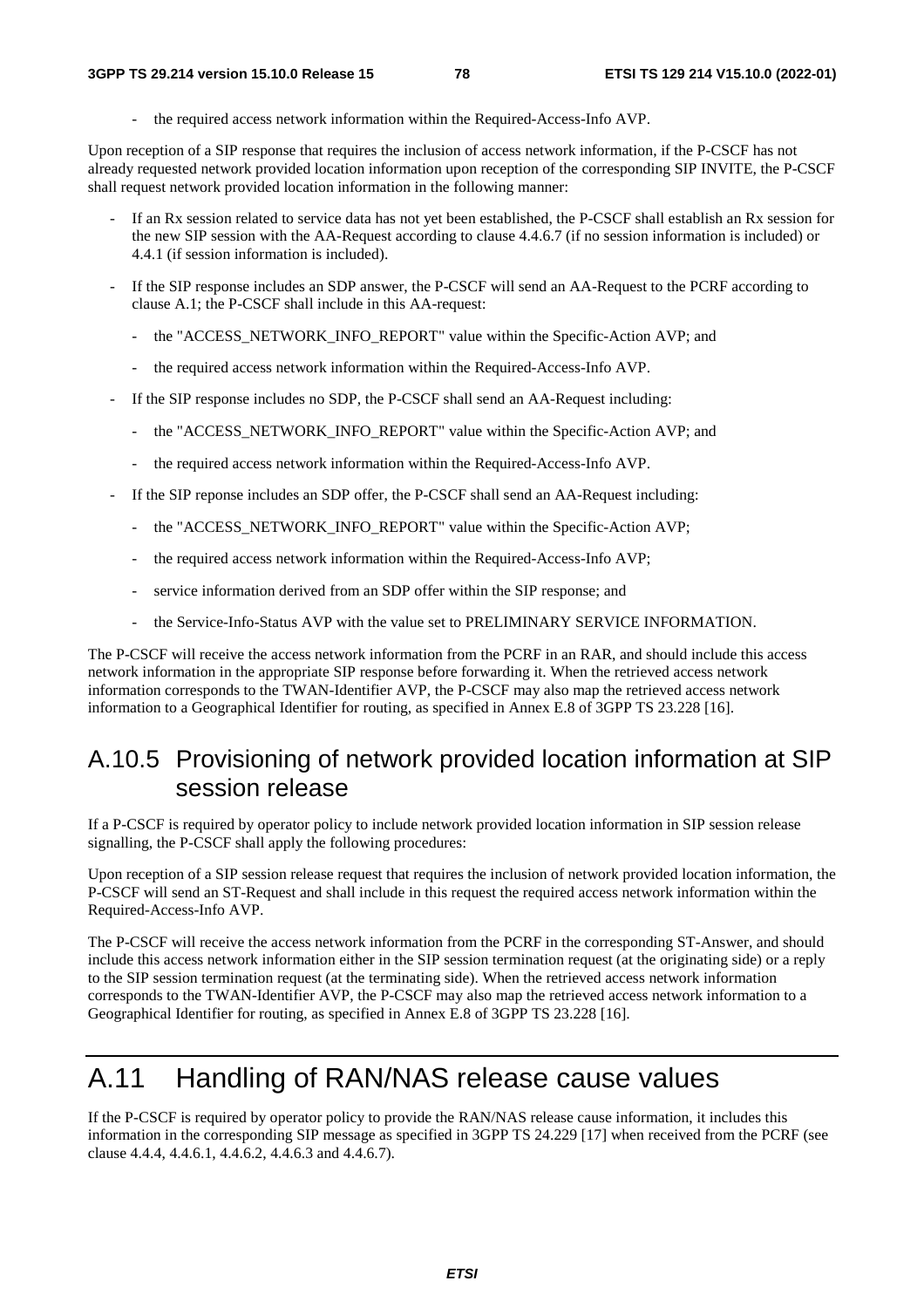# A.12 Resource Sharing

The P-CSCF may indicate to the PCRF that media of an AF session may share resources with media belonging to other AF sessions according to 3GPP TS 23.228 [16].

If the P-CSCF determines that resource sharing is possible, it may at establishment of a new AF session, include the Sharing-Key-UL AVP and/or Sharing-Key-DL AVP indicating that media resources may be shared in the related direction. The P-CSCF shall assign a distinct value for the Sharing-Key-UL AVP and/or Sharing-Key-DL AVP for each media component identified by the Media-Component-Description AVP for the AF session.

NOTE 1: When resource sharing applies to both directions for a certain media component, the P-CSCF can assign the same value for Sharing-Key-UL AVP and Sharing-Key-DL AVP within the same media component.

The P-CSCF shall not include the Sharing-Key-UL AVP and/or Sharing-Key-DL AVP within the Media-Component-Description AVP when the AF session relates to an Emergency Session.

The PCRF shall not include the Sharing-Key-DL AVP and/or Sharing-Key-UL AVP for those PCC/QoS Rules related to the RTCP traffic.

Trigger conditions that require applying or stopping resource sharing are described in 3GPP TS 24.229 [17].

NOTE 2: When P-CSCF needs to stop sharing according to the procedures described in 3GPP TS 24.229 [17], the P-CSCF will provide new values for the Sharing-Key-UL AVP and/or Sharing-Key-DL AVP that are not being used by any other AF sessions for the same user.

# A.13 Handling of MCPTT priority call

#### A.13.1 General

Within the framework of MCPTT, when the SIP Core (3GPP TS 23.379 [54]) is implemented by an IMS core network, if the P-CSCF receives a SIP request message including a Resource-Priority header field with a namespace field and priority value defined for MCPTT for adjusting the priority of an MCPTT session, the P-CSCF shall provide the Reservation-Priority AVP and the MCPTT-Identifier AVP in the AA-Request command as defined in subclause A.13.2 to allow the PCRF to set the corresponding PCC rule(s) according to the prioritized MCPTT service. Additionally, if PrioritySharing feature is supported, the P-CSCF may provide the Priority-Sharing-Indicator AVP within the Media-Component-Description AVP as described in subclause A.1. For MCPTT the service priority and the priority sharing indicator are defined in 3GPP TS 23.379 [54].

- NOTE 1: The process of adjusting priority may occur several times during the course of one session, e.g. a normal MCPTT group call elevated to an MCPTT emergency group call, returned to a normal priority MCPTT group call, elevated to an MCPTT imminent peril group call and returned to a normal priority MCPTT group call.
- NOTE 2: Upon reception of a request that requires the adjustment of the MCPTT priority, the PCRF is expected to derive the PCC Rules corresponding to the this MCPTT session, as appropriate according to operator policies.
- NOTE 3: The PCRF can identify an MCPTT call using the IMS Communication Service Identifier specific to MCPTT, which is provided by the P-CSCF in the AF-Application-Identifier AVP in the AA-Request sent to PCRF.

#### A.13.2 Determination of MCPTT priority parameter values

When the P-CSCF receives an authorized Resource-Priority header field containing an appropriate namespace and priority value used for MCPTT in SIP signaling, the P-CSCF shall include the MCPTT-Identifier AVP and Reservation-Priority AVP in the AAR command towards the PCRF.

The MCPTT-Identifier AVP shall include the namespace defined for MCPTT as received within the Resource-Priority header field.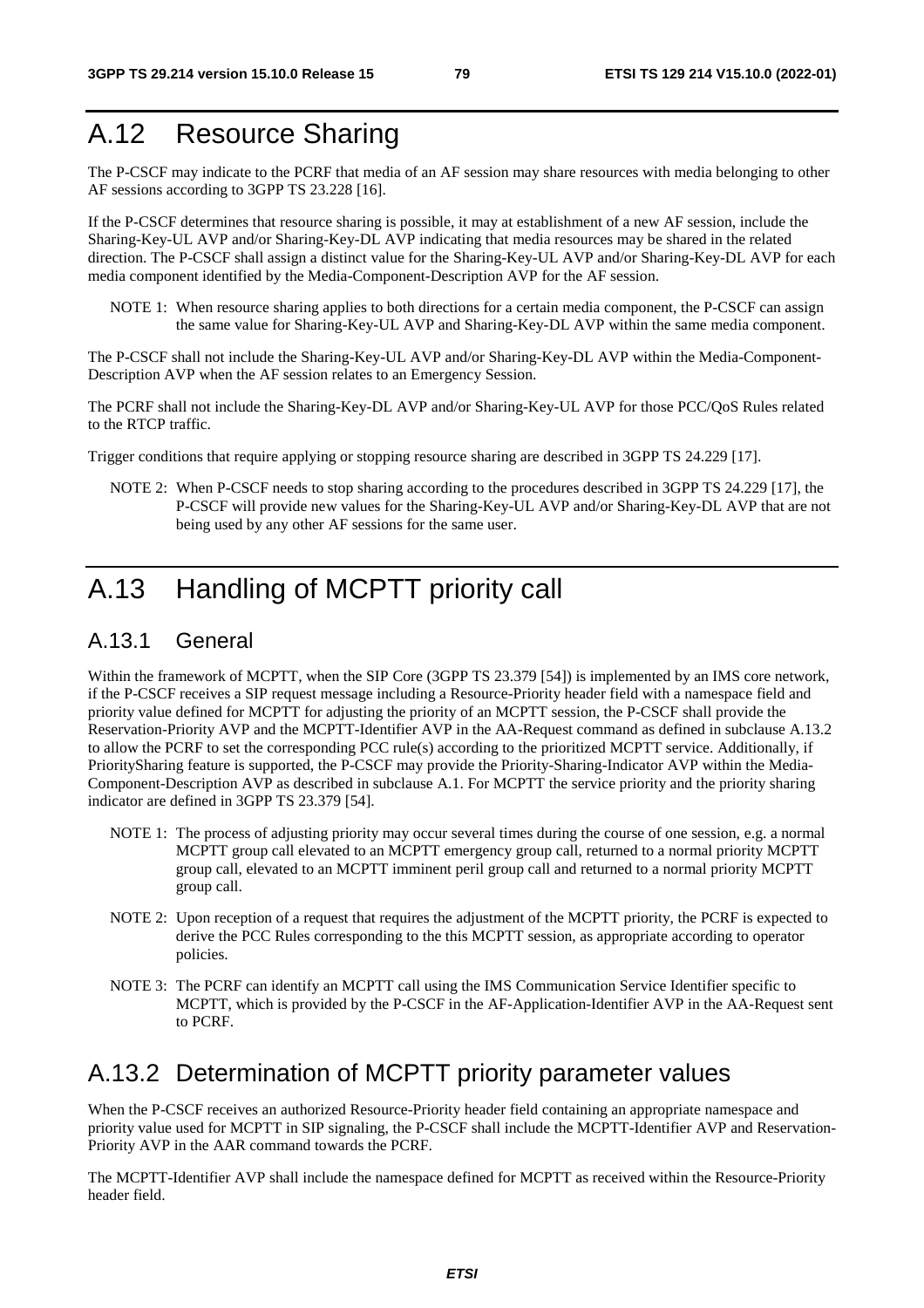NOTE: Two different values are defined for the MCPTT-Identifier AVP, one for each namespace value defined for MCPTT (see IETF RFC 8101 [45]).

The Reservation-Priority AVP shall contain the priority value of the Resource-Priority header; the lowest priority shall be mapped to to DEFAULT (0), the next after the lowest to PRIORITY-ONE (1), and so on up to the highest priority which shall be mapped to PRIORITY-FIFTEEN (15).

Additionally, when the P-CSCF receives information about priority sharing from an MCPTT server that supports simultaneous sessions and that needs to share a common priority for several MCPTT sessions and if PrioritySharing feature is supported, the P-CSCF may include the Priority-Sharing-Indicator AVP within the Media-Component-Description AVP in the AAR command. See 3GPP TS 23.379 [54] for further information.

# A.14 Notification of PLMN Change

When the P-CSCF receives an initial REGISTER SIP message from an attached UE, the P-CSCF may subscribe to notifications of PLMN ID changes corresponding to the PLMN where the UE is located using the procedure specified in subclause 4.4.6.9.

When the P-CSCF receives the AA-Answer or RA-Request from the PCRF, the P-CSCF stores the PLMN identifier received within 3GPP-SGSN-MCC-MNC AVP and behaves as defined in 3GPP TS 24.229 [17].

The P-CSCF shall cancel the subscription to notification for changes of the PLMN used by the UE when the user is deregistered from the IM CN subsystem.

# A.15 Handling of MCVideo priority call

### A.15.1 General

Within the framework of MCVideo, when the SIP Core (3GPP TS 23.281 [6x]) is implemented by an IMS core network, if the P-CSCF receives a SIP request message including a Resource-Priority header field with a namespace field and priority value defined for MCVideo for adjusting the priority of an MCVideo session, the P-CSCF shall provide the Reservation-Priority AVP and the MCVideo-Identifier AVP in the AA-Request command as defined in subclause A.1x.2 to allow the PCRF to set the corresponding PCC rule(s) according to the prioritized MCVideo service.

- NOTE 1: The process of adjusting priority may occur several times during the course of one session, e.g. a normal MCVideo group call elevated to an MCVideo emergency group call and returned to a normal priority MCVideo group call, elevated to an MCVideo imminent peril group call and returned to a normal priority MCVideo group call.
- NOTE 2: Upon reception of a request that requires the adjustment of the MCVideo priority, the PCRF is expected to derive the PCC Rules corresponding to the this MCVideo session, as appropriate according to operator policies.
- NOTE 3: The PCRF can identify an MCVideo call using the IMS Communication Service Identifier specific to MCVideo, which is provided by the P-CSCF in the AF-Application-Identifier AVP in the AA-Request sent to PCRF.

\*\*\* 9th Change \*\*\*

#### A.15.2 Determination of MCVideo priority parameter values

When the P-CSCF receives an authorized Resource-Priority header field containing an appropriate namespace and priority value used for MCVideo in SIP signaling, the P-CSCF shall include the MCVideo-Identifier AVP and Reservation-Priority AVP in the AAR command towards the PCRF.

The MCVideo-Identifier AVP shall include the namespace defined for MCVideo as received within the Resource-Priority header field.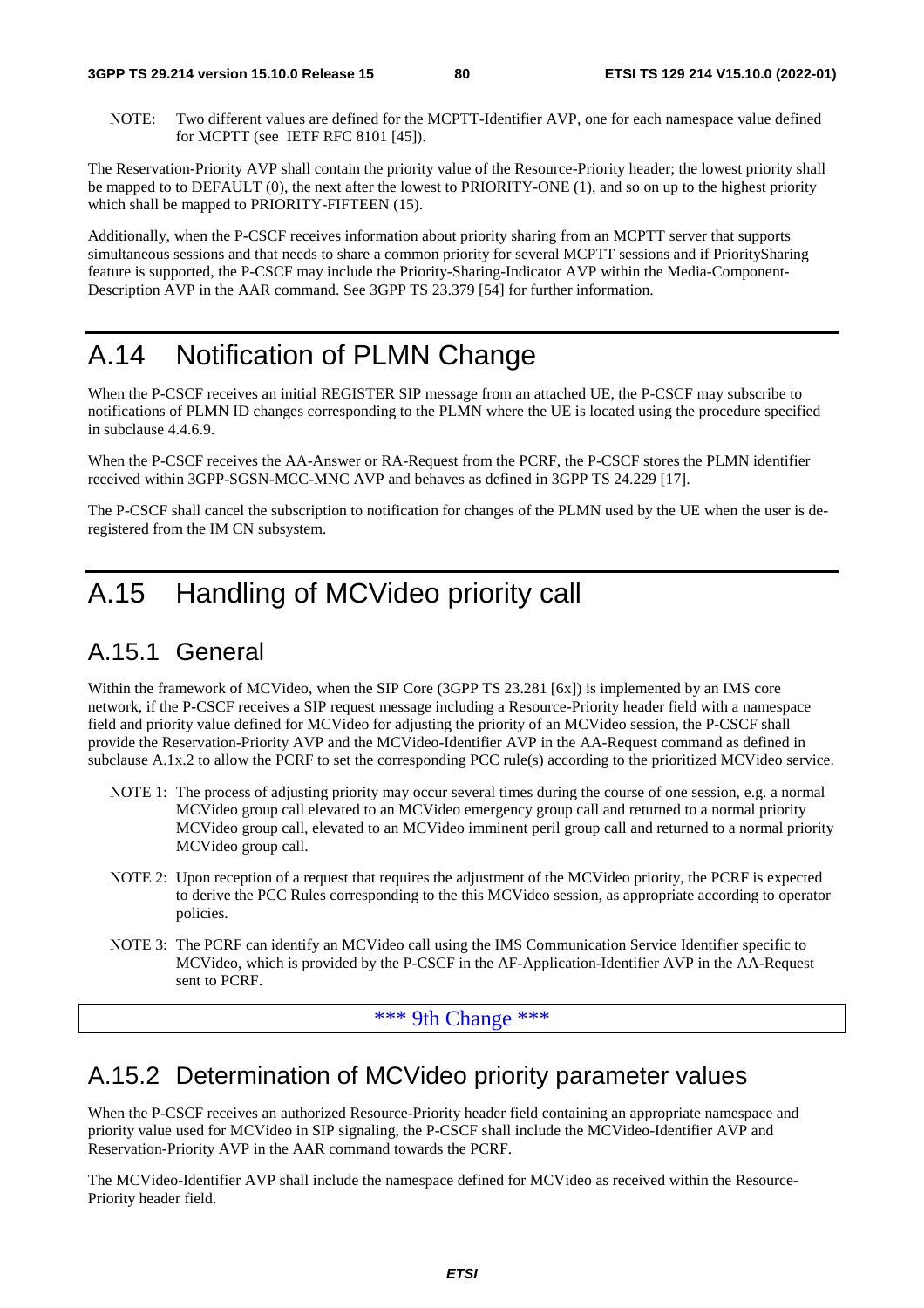The Reservation-Priority AVP shall contain the priority value of the Resource-Priority header; the lowest priority shall be mapped to to DEFAULT (0), the next after the lowest to PRIORITY-ONE (1), and so on up to the highest priority which shall be mapped to PRIORITY-FIFTEEN (15).

## A.16 Support for volume based charging of IMS services

As a network option, when VBC feature is supported, the P-CSCF may be able to indicate to the PCRF the establishment and termination of specific IMS communication services (e.g. CAT and voice calls, 3PTY conference) or the establishment and termination of different communication dialogues to separate parties. This enables PCC to apply different Policy and Charging control. During AF session establishment, the P-CSCF may include the IMS-Content-Identifier AVP and the IMS-Content-Type AVP in the AAR command towards the PCRF. The PCRF derives the PCC rules to categorise the service data flows by rating group or combination of rating group and service id.

During AF session modification, the P-CSCF may include the IMS-Content-Identifier AVP and the IMS-Content-Type AVP in the AAR command towards the PCRF. The PCRF updates the PCC rules to categorise the service data flows by rating group or combination of rating group and service id.

The IMS-Content-Type AVP indicates the type of IMS content of a session component. The P-CSCF determines the type of IMS content as follows:

- If the SDP payload refers to the Customized Alerting Tones (CAT) service (i.e. SDP body contains a media-level "a=content" SDP attribute with a value "g.3gpp.cat" defined in 3GPP TS 24.182 [62]), the P-CSCF sets the IMS-Content-Type AVP with the value "CAT".
- If the SDP payload refers to the 3PTY conference service (i.e. SDP body contains an "a=content" media-level attribute line with value of "g.3gpp.conf" defined in 3GPP TS 24.147 [63]), the P-CSCF sets the IMS-Content-Type AVP with the value "CONFERENCE".
- Otherwise, the P-CSCF sets the IMS-Content-Type AVP with the value "NO\_CONTENT\_DETAIL".

The IMS-Content-Identifier AVP contains information that identifies a particular IMS communication service or a particular communication dialogue in the IMS session. This information may be used by the PCRF to apply different charging characteristics to the different parties in a 3PTY conference scenario.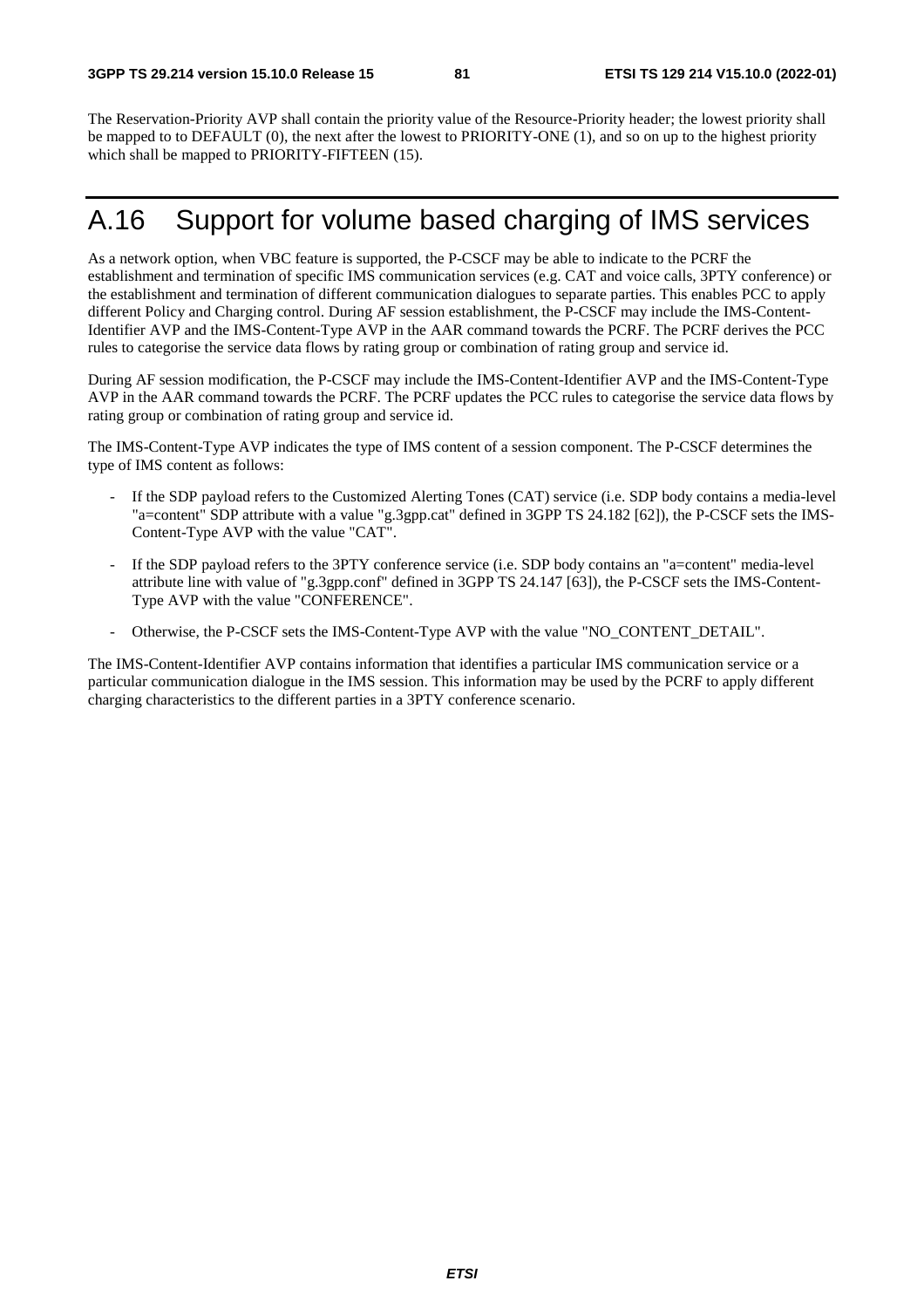# Annex B (normative): Flow identifiers: Format definition and examples

# B.1 Format of a flow identifier

#### B.1.1 General

A flow identifier is expressed as a 2-tuple as follows:

 <The ordinal number of the position of the media component description in the SDI , The ordinal number of the IP flow(s) within the media component description assigned in the order of increasing downlink port numbers as detailed below >

where both are numbered starting from 1. The encoding of the flow identifier is as indicated in 3GPP TS 24.008 [12].

If UE and AF share an algorithm for a given application, which guarantees that UE and AF assign the same ordinal number to each media component, the ordinal numbers of the IP Flows within a media component shall be assigned according to the following rules:

- All IP flow(s) or bidirectional combinations of two IP flow(s) within the media component, for which a downlink destination port number is available, shall be assigned ordinal numbers in the order of downlink destination port numbers.
- All IP flows, where no downlink destination port number is available, shall be assigned the next higher ordinal numbers in the order of uplink destination port numbers.

The ordinal number of a media component shall not be changed when the session description information is modified.

If no SDI with fixed and unique positions for media components is exchanged between UE and AF, the UE and AF may assign the ordinal numbers of the media components in another application-dependent algorithm which guarantees that UE and AF assign the same ordinal number to each media component.

If UE and AF do not share an algorithm for a given application, which guarantees that UE and AF assign the same ordinal number to each media component, the ordinal number of the media component shall be set to zero and the ordinal number of the IP flows shall be assigned according to the following rules:

- 1. If ordinal numbers for several IP flows are assigned at the same time, all uplink IP flows shall be assigned lower ordinal number than all downlink IP flows.
- 2. If ordinal numbers for several IP flows are assigned at the same time, all uplink and all downlink IP flows shall separately be assigned ordinal numbers according to increasing internet protocol number assigned by IANA (e.g. 6 for TCP and 17 for UDP)
- 3. If ordinal numbers for several IP flows are assigned at the same time, for each internet protocol with a port concept, all uplink and all downlink IP flows of this internet protocol shall separately be assigned ordinal numbers according to increasing port numbers.
- 4. If IP flows are removed from an existing session, the previously assigned binding info shall remain unmodified for the remaining IP flows.
- 5. If IP flows are added to an existing session, the previously assigned binding info shall remain unmodified and the new IP flows shall be assigned ordinal numbers following the rules 1. To 3., starting with the first previously unused ordinal number. The numbers freed in step 4. Shall not be reused.

If the IP flows correspond to AF signalling (e.g. SIP signalling IP Flows), and no IP flow information is provided both the ordinal number of the media component and the IP flows shall be set to zero. In the case when the IP flow information of the AF signalling is provided, the ordinal number of the media component will be set to zero, and the ordinal number(s) of the IP flows shall follow the rules set above for the case when the UE and AF do not share an algorithm for a given application.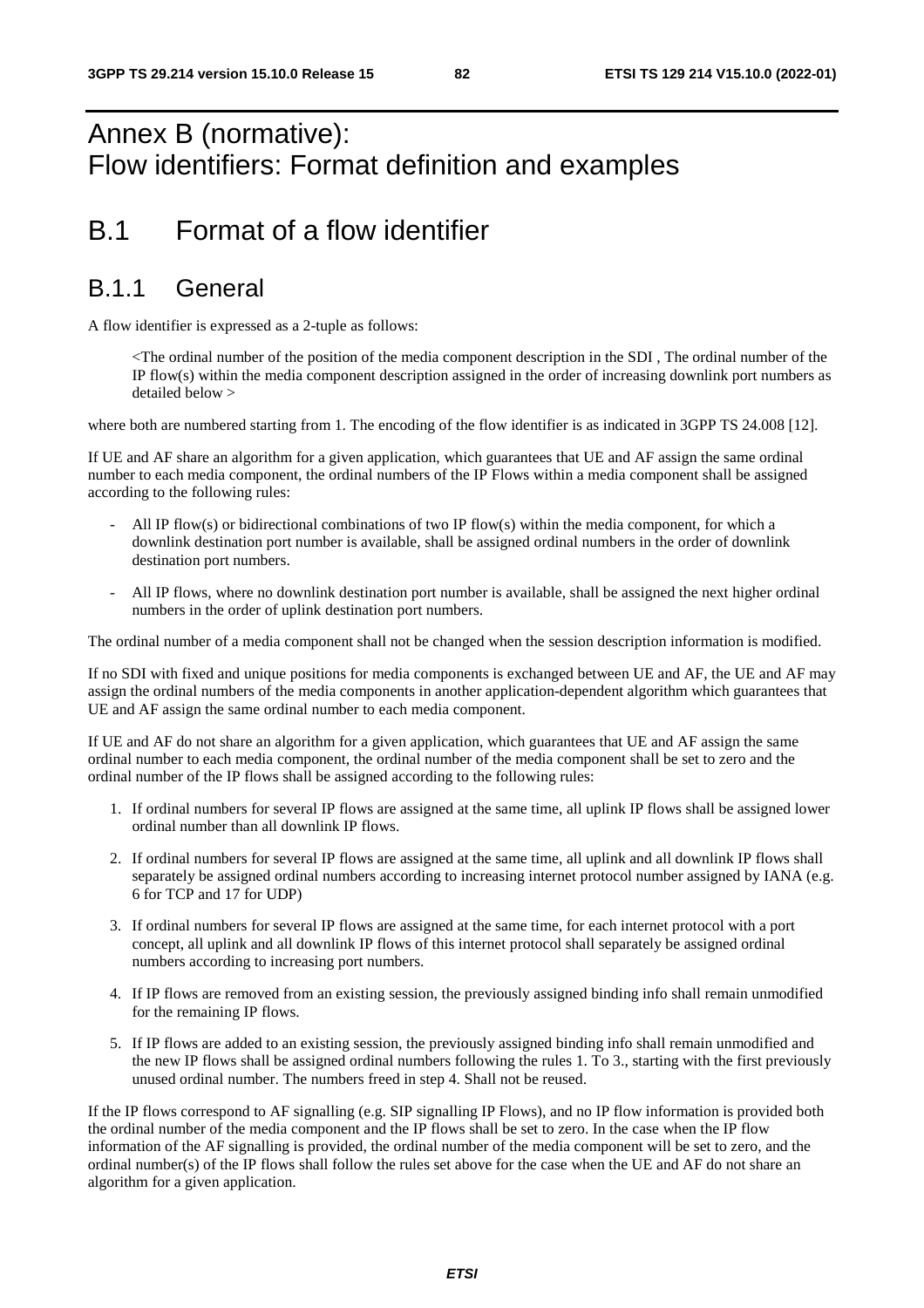# B.1.2 Derivation of Flow Identifiers from SDP

#### B.1.2.1 Standard Procedure

The procedure in Table B.1.2.1.1 shall be applied for SDP of "session" disposition type within SIP and for all SDP outside SIP.

#### **Table B.1.2.1.1: Standard Procedure to derive Flow Identifiers from SDP**

| The ordinal number of the position of the media                   | The ordinal number of the IP flow(s) within the media                                                                                                                                                                                                                                                                                                                                                                                                                                                                                                                  |
|-------------------------------------------------------------------|------------------------------------------------------------------------------------------------------------------------------------------------------------------------------------------------------------------------------------------------------------------------------------------------------------------------------------------------------------------------------------------------------------------------------------------------------------------------------------------------------------------------------------------------------------------------|
| component                                                         | component description                                                                                                                                                                                                                                                                                                                                                                                                                                                                                                                                                  |
| The ordinal number of the position of the "m=" line<br>in the SDP | The ordinal number of the IP flow(s) within the " $m=$ " line<br>assigned in the order of increasing downlink destination port<br>numbers, if downlink destination port numbers are available. For<br>uplink or inactive unicast media IP flows, a downlink destination<br>port number is nevertheless available, if SDP offer-answer<br>according to RFC 3264 is used.<br>The ordinal number of the IP flow(s) within the "m=" line<br>assigned in the order of increasing uplink destination port<br>numbers, if no downlink destination port numbers are available. |

#### B.1.2.2 SDP with "early session" disposition type

The procedure in Table B.1.2.2.1 shall be applied for SDP of "early session" disposition type within SIP. The "early session" disposition type is specified within IETF RFC 3959 [27].

#### **Table B.1.2.2.1: Procedure to derive Flow Identifiers from "early session" disposition SDP**

| The ordinal number of the position of the media<br>component | The ordinal number of the IP flow(s) within the media<br>component description |
|--------------------------------------------------------------|--------------------------------------------------------------------------------|
| If a single media component with one media type              | As in table B.1.2.1.1.                                                         |
|                                                              |                                                                                |
| (e.g. "audio" or "video") is contained in "early             |                                                                                |
| session" disposition SDP and a single media                  |                                                                                |
| component with the same media type is contained              |                                                                                |
| in the "session" disposition SDP of the same SIP             |                                                                                |
| dialogue, and if both SDP media components are               |                                                                                |
| described in a single Rx service information media           |                                                                                |
| component, that Rx service information media                 |                                                                                |
| component shall obtain the media component                   |                                                                                |
| number derived from "session" disposition SDP                |                                                                                |
| following the rules in table B.1.2.1.1.                      |                                                                                |
| Otherwise each media component shall obtain the              |                                                                                |
| ordinal number of the position of the "m=" line in           |                                                                                |
| the "early session" disposition SDP plus 1000 as             |                                                                                |
| media component ordinal number.                              |                                                                                |

# B.2 Example 1

An UE, as the offerer, sends a SDP session description, as shown in table B.2.1, to an application server (only relevant SDP parameters are shown):

#### **Table B.2.1: The values of the SDP parameters sent by the UE in example 1.**

 $\overline{V=0}$ o=ecsreid 3262464865 3262464868 IN IP6 2001:0646:00F1:0045:02D0:59FF:FE14:F33A s=MM01 i=One unidirectional audio media and one unidirectional video media and one bidirectional application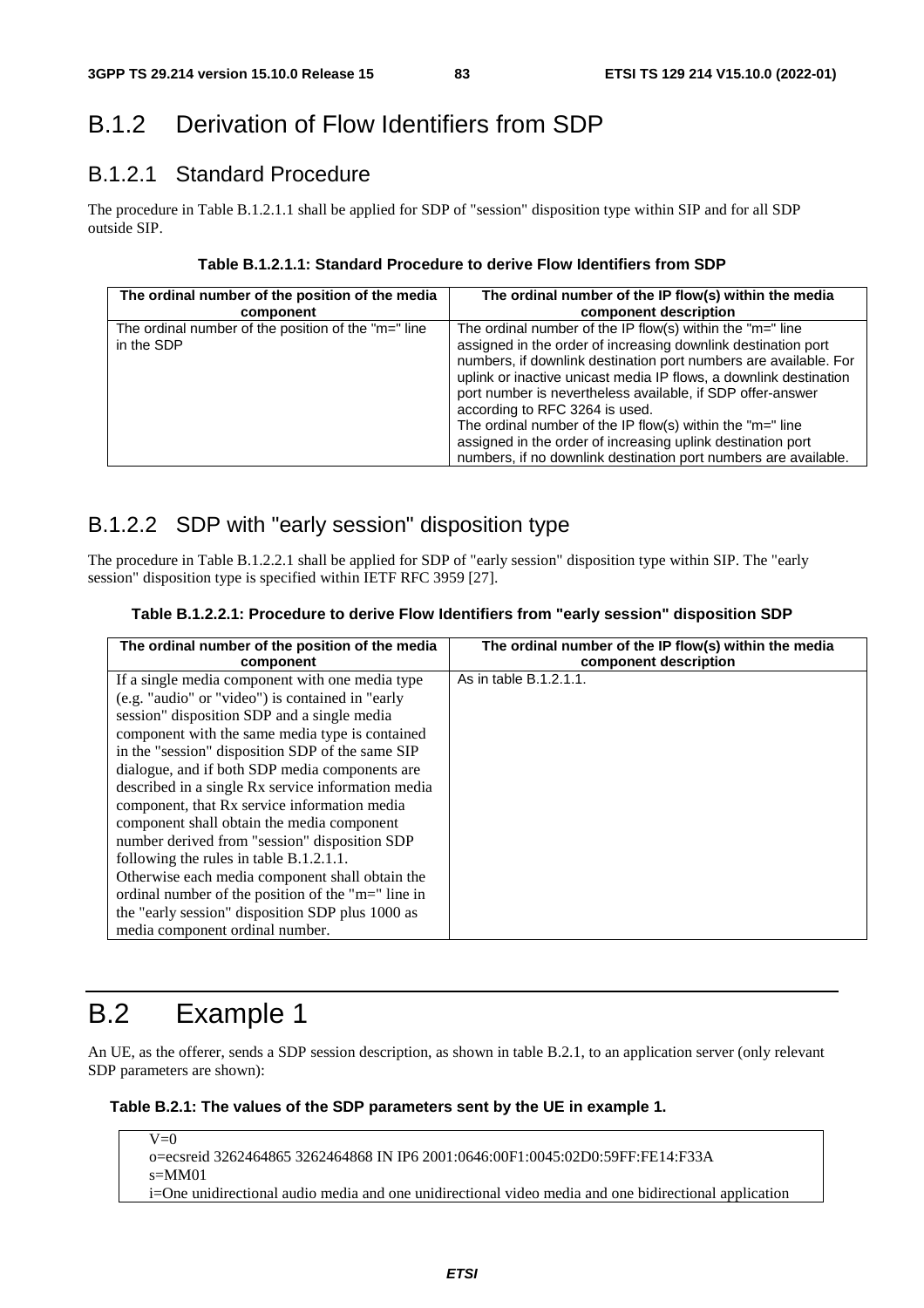| media                                            |
|--------------------------------------------------|
| t=3262377600 3262809600                          |
| m=video 50230 RTP/AVP 31                         |
| c=IN IP6 2001:0646:00F1:0045:02D0:59FF:FE14:F33A |
| a=recvonly                                       |
| m=audio 50330 RTP/AVP $\theta$                   |
| c=IN IP6 2001:0646:00F1:0045:02D0:59FF:FE14:F33A |
| a=sendonly                                       |
| m=application 50430 udp wb                       |
| c=IN IP6 2001:0646:00F1:0045:02D0:59FF:FE14:F33A |
| $a =$ sendrec $v$                                |
|                                                  |

and receives the SDP parameters, as shown in table B.2.2, from the application server:

#### **Table B.2.2: The values of the SDP parameters sent by the application server in example 1.**

| $V=0$                                                                                                 |
|-------------------------------------------------------------------------------------------------------|
| o=ecsreid 3262464865 3262464868 IN IP6 2001:0646:00F1:0045:02D0:59FF:FE14:F33A                        |
| $s = MM01$                                                                                            |
| i=One unidirectional audio media and one unidirectional video media and one bidirectional application |
| media                                                                                                 |
| t=3262377600 3262809600                                                                               |
| m=video $51372$ RTP/AVP 31                                                                            |
| c=IN IP6 2001:0646:000A:03A7:02D0:59FF:FE40:2014                                                      |
| $a =$ sendonly                                                                                        |
| m=audio 49170 RTP/AVP $\theta$                                                                        |
| c=IN IP6 2001:0646:000A:03A7:02D0:59FF:FE40:2014                                                      |
| a=recvonly                                                                                            |
| m=application $32416$ udp wb                                                                          |
| c=IN IP6 2001:0646:000A:03A7:0250:DAFF:FE0E:C6F2                                                      |
| $a =$ sendrec $v$                                                                                     |
|                                                                                                       |

From this offer–answer exchange of SDP parameters the UE and the PCRF each creates a list of flow identifiers comprising the IP flows as shown in table B.2.3:

**Table B.2.3: Flow identifiers in example 1.** 

| Order of<br>$'m='-line$ | Type of IP flows     | Destination IP address / Port number of the IP flows | <b>Flow identifier</b> |
|-------------------------|----------------------|------------------------------------------------------|------------------------|
|                         | RTP (Video) DL       | 2001:0646:00F1:0045:02D0:59FF:FE14:F33A / 50230      | <1,1>                  |
|                         | RTCP DL              | 2001:0646:00F1:0045:02D0:59FF:FE14:F33A / 50231      | <1,2>                  |
|                         | <b>RTCP UL</b>       | 2001:0646:000A:03A7:02D0:59FF:FE40:2014 / 51373      | <1,2>                  |
|                         | RTP (Audio) UL       | 2001:0646:000A:03A7:02D0:59FF:FE40:2014 / 49170      | 2,1>                   |
|                         | RTCP DL              | 2001:0646:00F1:0045:02D0:59FF:FE14:F33A / 50331      | 2,2>                   |
|                         | <b>RTCP UL</b>       | 2001:0646:000A:03A7:02D0:59FF:FE40:2014 / 49171      | 2,2>                   |
| 3                       | UDP (application) DL | 2001:0646:00F1:0045:02D0:59FF:FE14:F33A / 50430      | <3,1>                  |
| 3                       | UDP (application) UL | 2001:0646:000A:03ª7:0250:DAFF:FE0E:C6F2 / 32416      | <3.1>                  |

# B.3 Example 2

In the general case, multiple ports may be specified with a "number of ports" qualifier as follows, RFC 2327 [17]:

m=<media> <port>/<number of ports> <transport> <fmt list>

An UE, as the offerer, sends a SDP session description, as shown in table B.3.1, to an application server (only relevant SDP parameters are shown):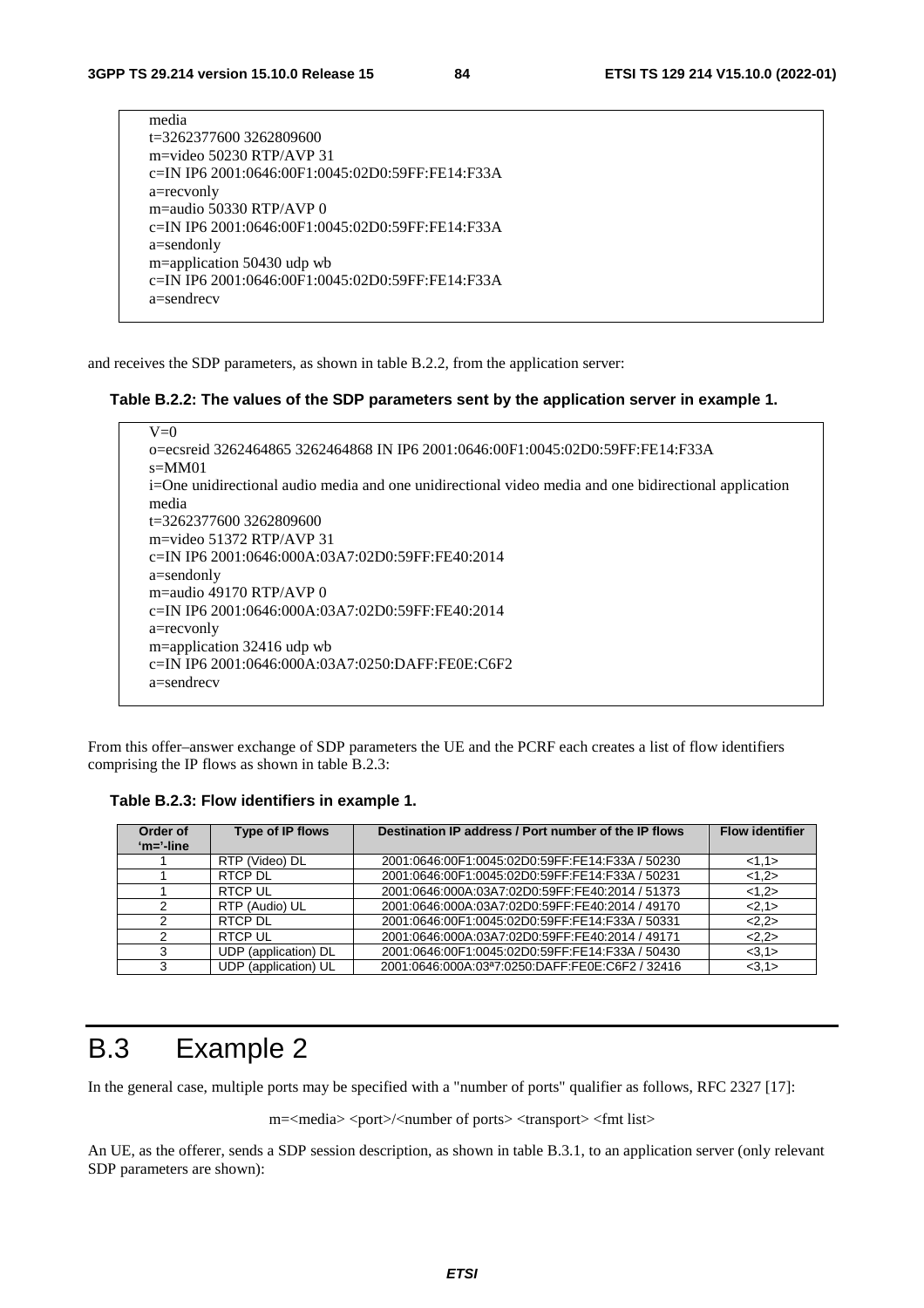#### **Table B.3.1: The values of the SDP parameters sent by the UE in example 2.**

| $v=0$                                                                                    |
|------------------------------------------------------------------------------------------|
| o=ecsreid 3262464321 3262464325 IN IP6 2001:0646:00F1:0045:02D0:59FF:FE14:F33A           |
| $s=MM02$                                                                                 |
| i=One unidirectional audio media consisting of two media IP flows described by one media |
| component                                                                                |
| $t=32623776003262809600$                                                                 |
| m=audio 50330/2 RTP/AVP 0                                                                |
| c=IN IP6 2001:0646:00F1:0045:02D0:59FF:FE14:F33A                                         |
| a=recvonly                                                                               |

and receives the SDP parameters, as shown in table B.3.2, from the application server:

#### **Table B.3.2: The values of the SDP parameters sent by the application server in example 2.**

```
v=0o=ecsreid 3262464321 3262464325 IN IP6 2001:0646:00F1:0045:02D0:59FF:FE14:F33A 
s=MM02 
i=One unidirectional audio media consisting of two media IP flows described by one media 
component 
t=3262377600 3262809600 
m=audio 49170/2 RTP/AVP 0 
c=IN IP6 2001:0646:000A:03A7:02D0:59FF:FE40:2014 
a=sendonly
```
From this offer–answer exchange of SDP parameters the UE and the PCRF each creates a list of flow identifiers comprising the IP flows as shown in table B.3.3:

**Table B.3.3: Flow identifiers in example 2.** 

| Order of<br>$'m='-line$ | Type of IP flows | Destination IP address / Port number of the IP flows | <b>Flow identifier</b> |
|-------------------------|------------------|------------------------------------------------------|------------------------|
|                         | RTP (audio) DL   | 2001:0646:00F1:0045:02D0:59FF:FE14:F33A / 50330      | <1,1>                  |
|                         | RTCP DL          | 2001:0646:00F1:0045:02D0:59FF:FE14:F33A / 50331      | <1,2>                  |
|                         | <b>RTCP UL</b>   | 2001.0646.000A.03A7.02D0.59FF.FE40.2014 / 49171      | <1.2>                  |
|                         | RTP (audio) DL   | 2001:0646:00F1:0045:02D0:59FF:FE14:F33A / 50332      | <1.3>                  |
|                         | RTCP DL          | 2001:0646:00F1:0045:02D0:59FF:FE14:F33A / 50333      | <1.4>                  |
|                         | <b>RTCP UL</b>   | 2001:0646:000A:03A7:02D0:59FF:FE40:2014 / 49173      | <1.4>                  |

# B.4 Example 3 without media components.

The UE and AF do not exchange SDP for an application and do not share an algorithm, which guarantees that UE and AF assign the same ordinal number to each media component.

At the AF session initiation, the UE and AF agree to set up the following IP flows:

- Uplink UDP flow with destination port 100.
- Downlink UDP flow with destination port 100.
- Downlink TCP flow with destination port 100.
- Uplink TCP flow with destination port 100.
- Uplink UDP flow with destination port 200.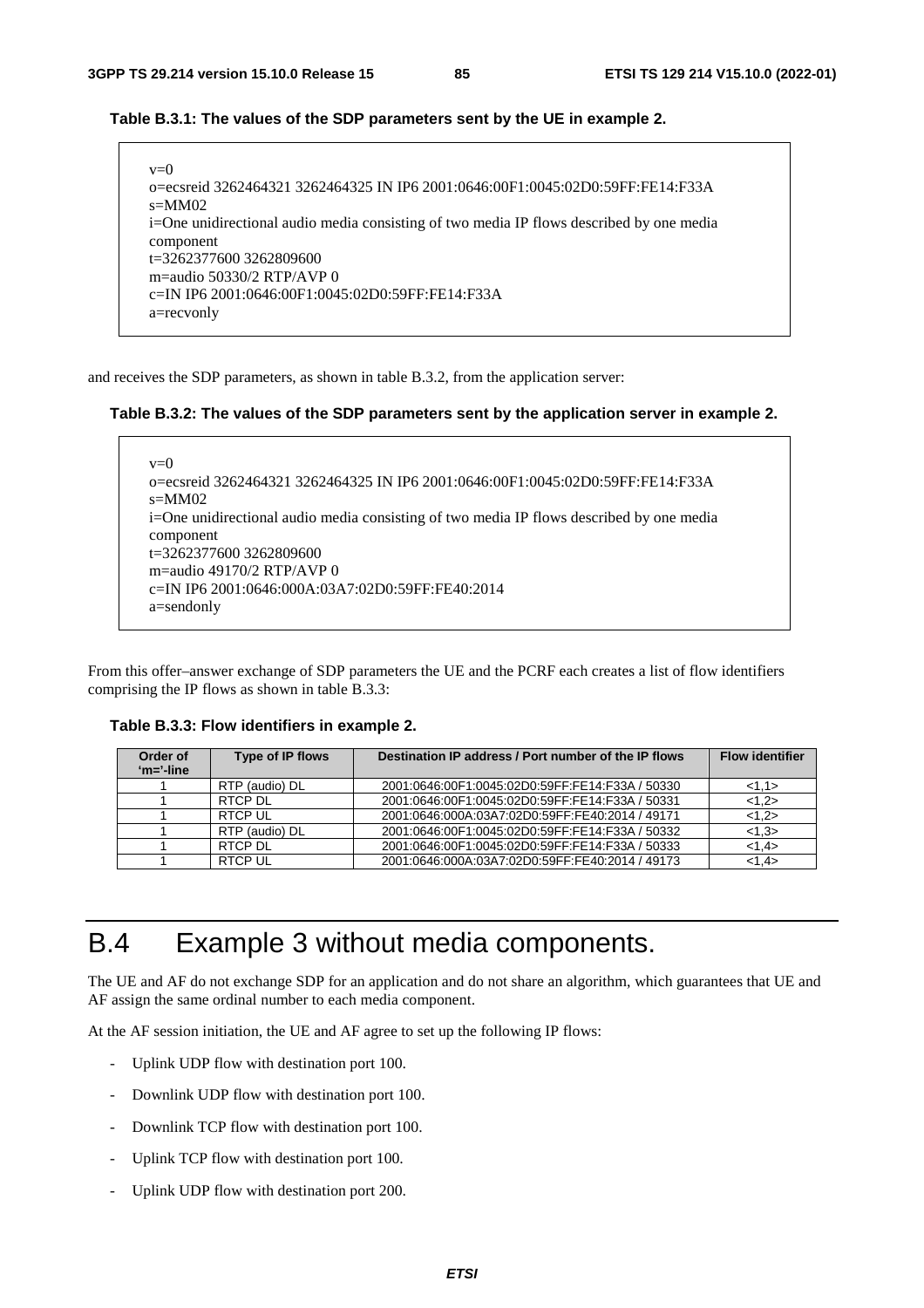The following binding info is assigned to these IP flows.

- Uplink UDP flow with destination port  $100$ :  $(0, 2)$
- Downlink UDP flow with destination port 100: (0, 5)
- Downlink TCP flow with destination port 100: (0, 4)
- Uplink TCP flow with destination port 100: (0, 1)
- Uplink UDP flow with destination port  $200$ :  $(0, 3)$

At a later stage in the session, the TCP IP flows are removed and the following IP flows are added:

- Uplink UDP flow with destination port 150.
- Downlink UDP flow with destination port 50.

The following binding info is assigned to the IP flows existing at this stage:

|                     | - Uplink UDP flow with destination port 100: | (0, 2) |
|---------------------|----------------------------------------------|--------|
| $\sim$              | Downlink UDP flow with destination port 100: | (0, 5) |
|                     | - Uplink UDP flow with destination port 200: | (0, 3) |
|                     | - Uplink UDP flow with destination port 150: | (0, 6) |
| $\omega_{\rm{max}}$ | Downlink UDP flow with destination port 50:  | (0, 7) |

#### B.5 Example 4

In this example, the SDP "a=rtcp" attribute defined in IETF RFC 3605 is used.

An UE, as the offerer, sends a SDP session description, as shown in table B.5.1, to an application server (only relevant SDP parameters are shown):

#### **Table B.5.1: The values of the SDP parameters sent by the UE in example 1.**

```
V=0o=ecsreid 3262464865 3262464868 IN IP6 2001:0646:00F1:0045:02D0:59FF:FE14:F33A 
s=MM01 
i=One unidirectional video media 
t=3262377600 3262809600 
m=video 50230 RTP/AVP 31 
c=IN IP6 2001:0646:00F1:0045:02D0:59FF:FE14:F33A 
a=recvonly 
a=rtcp: 49320
```
and receives the SDP parameters, as shown in table B.5.2, from the application server:

#### **Table C.5.2: The values of the SDP parameters sent by the application server in example 1.**

 $V=0$ o=ecsreid 3262464865 3262464868 IN IP6 2001:0646:00F1:0045:02D0:59FF:FE14:F33A  $s=MM01$ i=One unidirectional video media t=3262377600 3262809600 m=video 51372 RTP/AVP 31 c=IN IP6 2001:0646:000A:03A7:02D0:59FF:FE40:2014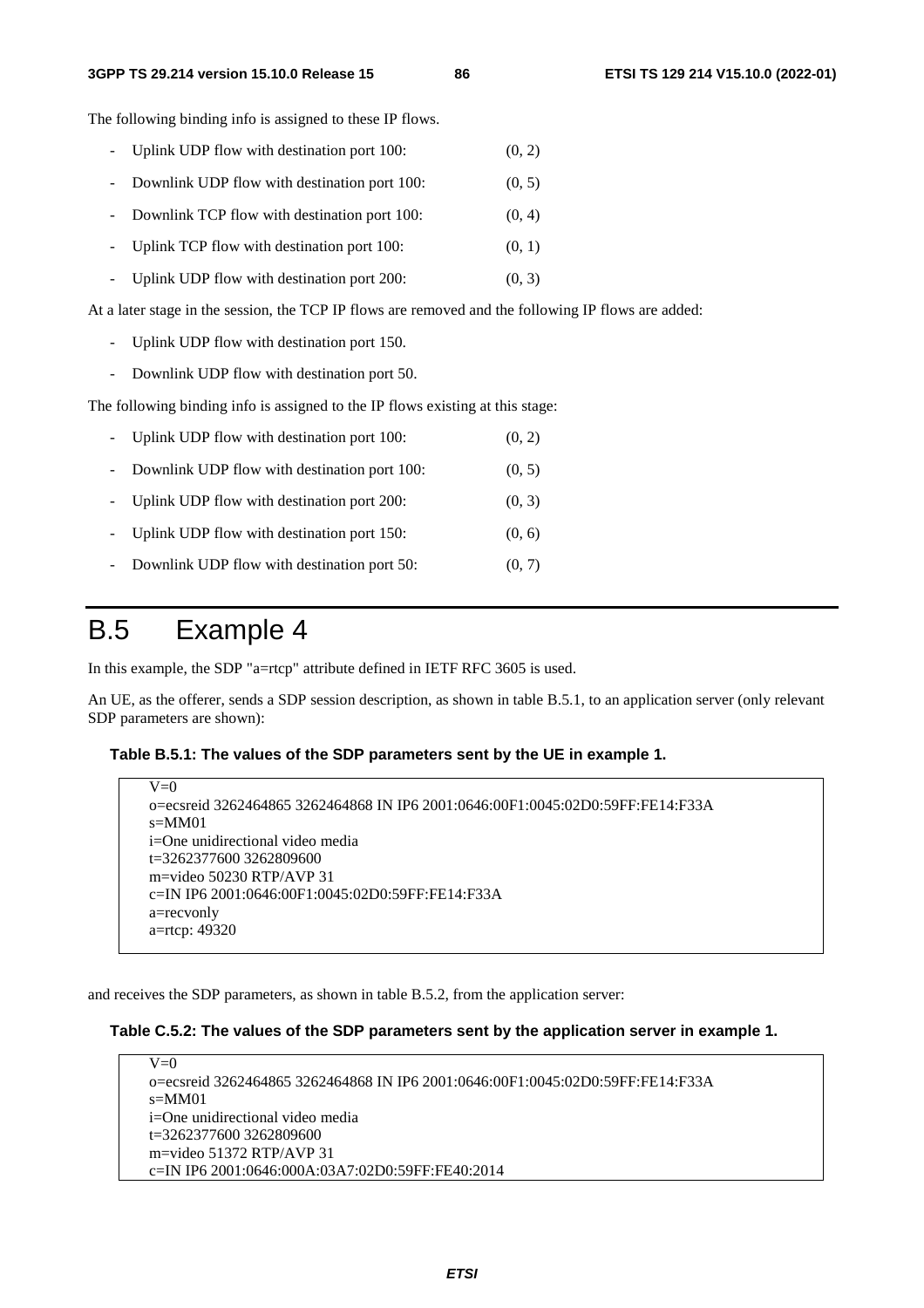| a=sendonly   |  |  |
|--------------|--|--|
|              |  |  |
| a=rtcp:53020 |  |  |
|              |  |  |
|              |  |  |
|              |  |  |

From this offer–answer exchange of SDP parameters the UE and the PCRF each creates a list of flow identifiers comprising the IP flows as shown in table B.5.3:

#### **Table B.5.3: Flow identifiers in example 4.**

| Order of<br>'m='-line | Type of IP flows | Destination IP address / Port number of the IP flows | <b>Flow identifier</b> |
|-----------------------|------------------|------------------------------------------------------|------------------------|
|                       | RTP (Video) DL   | 2001:0646:00F1:0045:02D0:59FF:FE14:F33A / 50230      | <1.2>                  |
|                       | RTCP DL          | 2001:0646:00F1:0045:02D0:59FF:FE14:F33A / 49320      | <1.1>                  |
|                       | RTCP UL          | 2001:0646:000A:03A7:02D0:59FF:FE40:2014 / 53020      | <1.1>                  |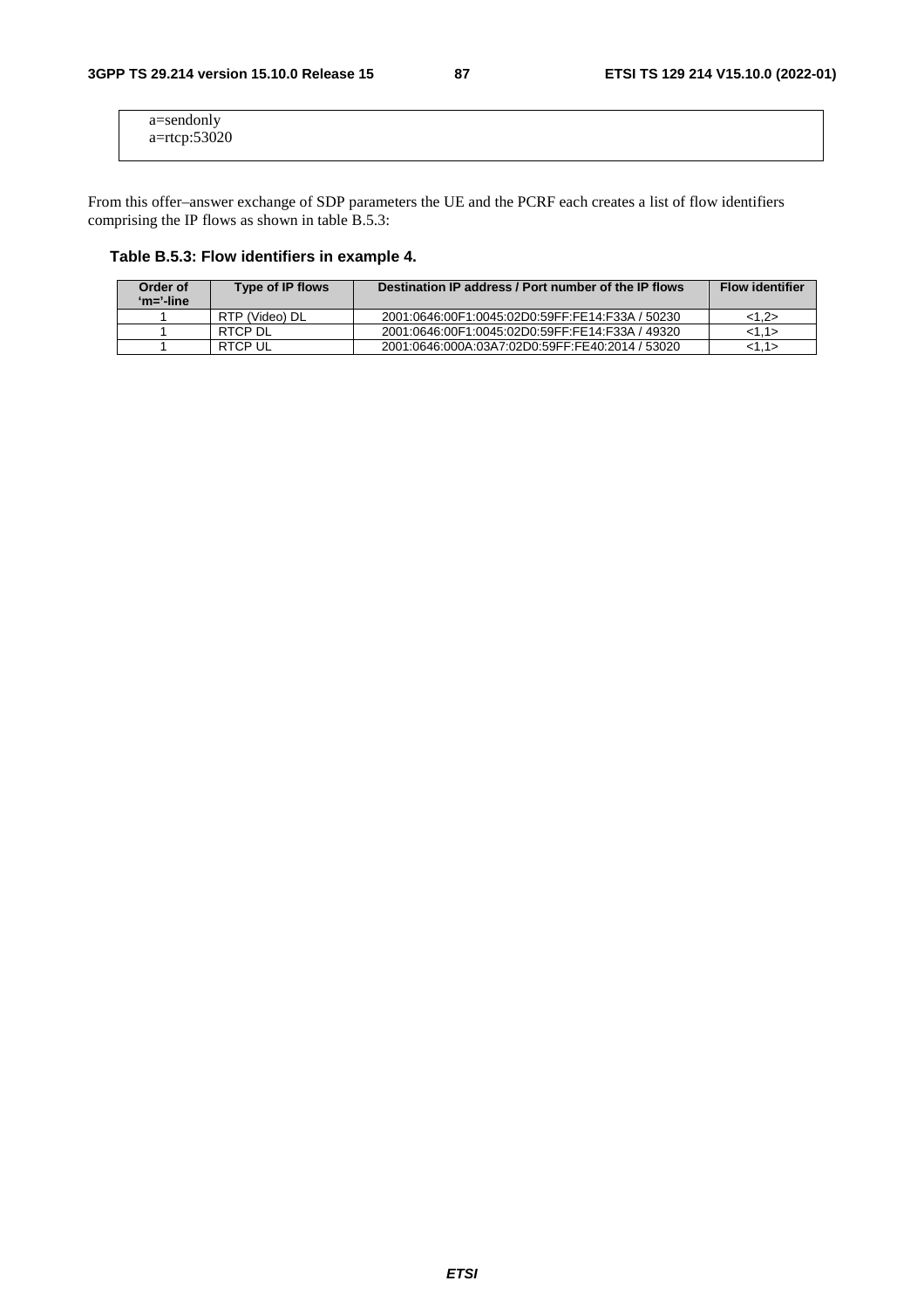Annex C (informative): Void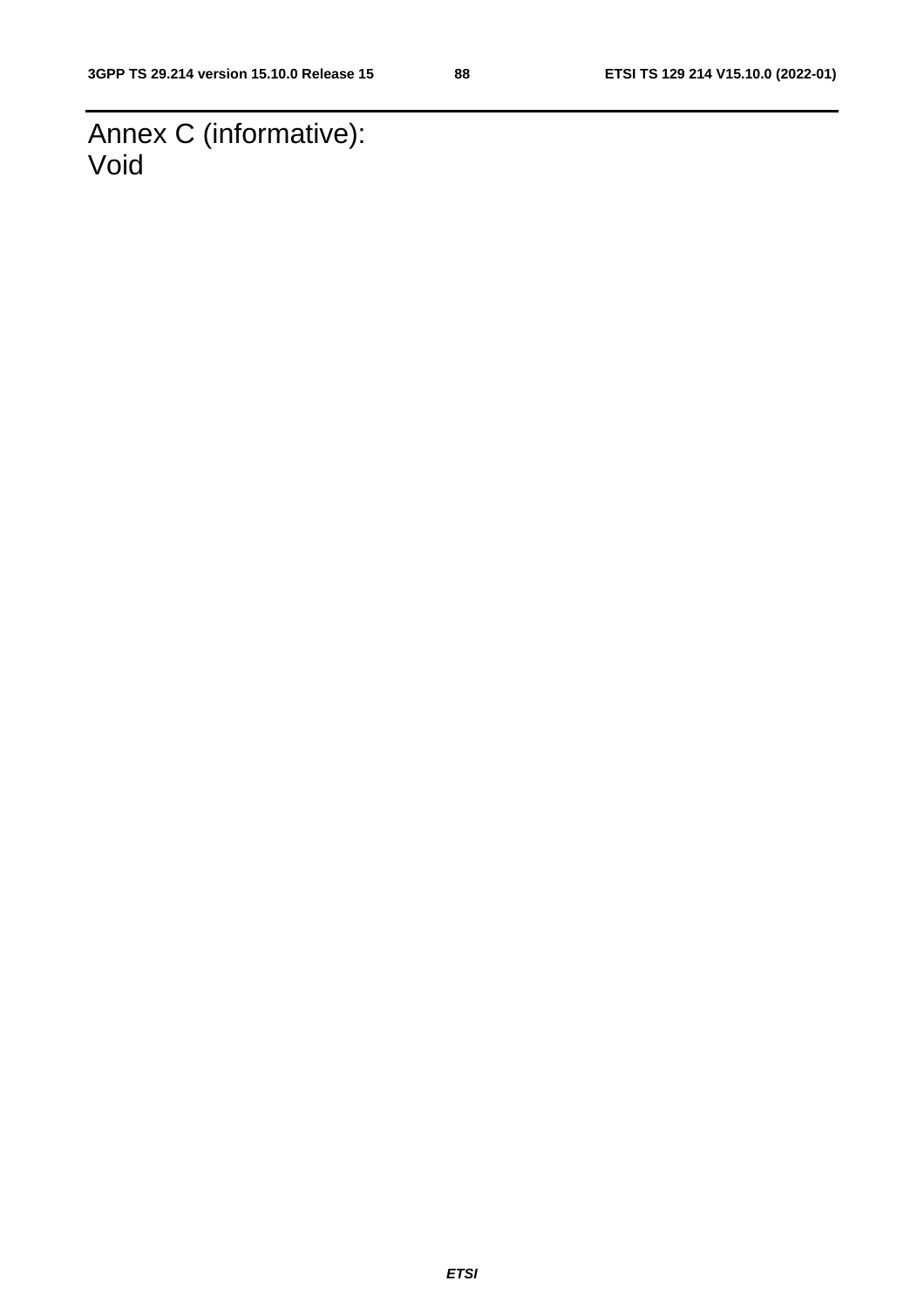# Annex D (normative): Monitoring Related SCEF Procedures over Rx

## D.1 Monitoring events support, using SCEF procedures over Rx

If SCS/AS has requested monitoring of events and operator policies in the SCEF indicate that monitoring shall be performed via PCRF, the SCEF shall initiate the applicable Rx procedures acting as an AF as described in 3GPP TS 23.682 [40].

The following monitoring events are supported;

- Location reporting according to the Access Network Information Report procedures described in subclause 4.4.6.7. This functionality requires the support of NetLoc, NetLoc-Untrusted-WLAN and/or NetLoc-Trusted-WLAN supported features.
- Communication Failure reporting as described in subclauses 4.4.4, 4.4.6.2 and 4.4.6.3. This functionality requires the support of RAN-NAS-Cause supported feature.

# Annex E (normative): Interworking with 5GS via Rx interface

# E.1 General

In the 5GS the Rx reference point is defined between the the PCF and the AF. The relationship between the involved functional entities is depicted in figure E.1.1. The overall PCC architecture is depicted in clause 4 of 3GPP TS 29.513 [59].



**Figure E.1.1: Rx reference model in 5GS** 

5GS supports an interworking with AFs via the Rx interface. Interworking with AFs related to existing IMS services is described in 3GPP TS 23.228 [16]. Interworking with AFs related to existing Mission Critical services is described in TS 23.280 [60]. The PCF in 5GS supports the corresponding Rx procedures and requirements defined in 3GPP TS 23.203 [2]. The stage 2 requirements for 5GS supporting Rx interface are described in 3GPP TS 23.503 [56].

The PCF exchanges PCC rules with the SMF over the N7 interface as specified in 3GPP TS 29.512 [57].

Signalling flows related to the both Rx and N7 interfaces are specified in 3GPP TS 29.513 [59].

The generic mechanisms for interaction between the AF and the PCF are described in main subclauses in this specification and with the following clarifications:

- description of the PCRF and the PCEF applies to the PCF and the SMF respectively;
- description of the SPR applies to the UDR;
- BBERF is not applicable in 5GS;
- features related to Trusted WLAN are not applicable in 5GS; and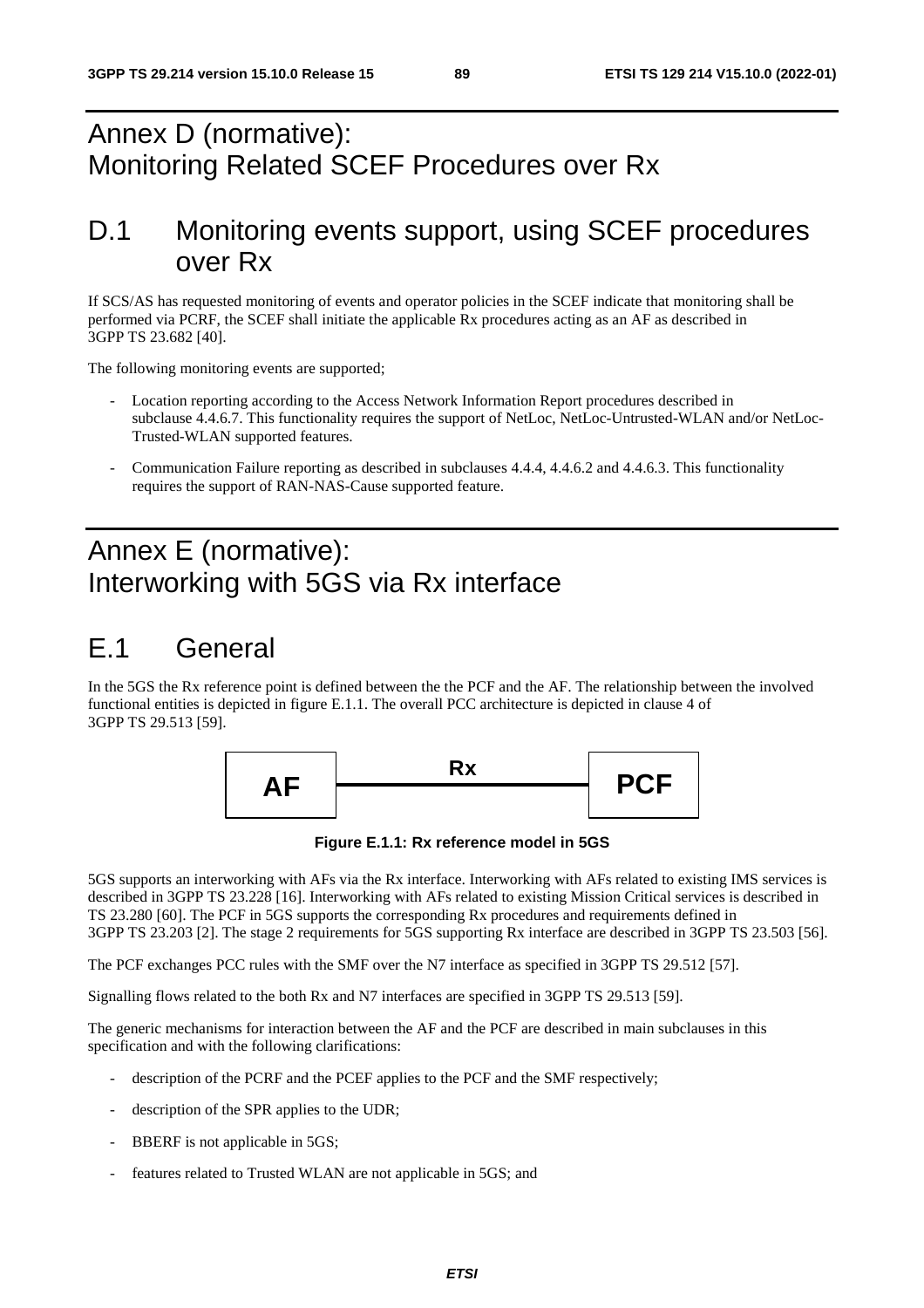- the 5G-RAN-NAS-Release-Cause AVP defined in subclause 5.3.62 is applicable only to a PCF. When the RAN-NAS-Cause feature is supported, it encodes the 5GS RAN cause and/or NAS cause, when available.
- an IP-CAN bearer in this specification shall be interpreted as a 5GS QoS flow;
- an IP-CAN session in this specification shall be interpreted as a 5GS PDU session of type IP; and
- APN is equivalent to DNN.

# E.2 Mapping table for IP-CAN types and Access types

Table E.2-1 maps the values of the Access types and RAT types used for N7 interface in 3GPP TS 29.512 [58] with the values of the IP-CAN types and RAT types used in this specification.

**Table E.2-1: Mapping table for IP-CAN types and Access types values** 

| AccessType specified for N7,<br>see 3GPP TS 29.571 [64]<br>subclause 5.4.3.1 | RatType specified for N7.<br>see 3GPP TS 29.571 [64]<br>subclause 5.4.3.2 | RAT-Type, see<br>3GPP TS 29.212 [8]<br>subclause 5.3.31 |                    | <b>IP-CAN-Type, see</b><br>3GPP TS 29.212 [8]<br>subclause 5.3.27 |                    |
|------------------------------------------------------------------------------|---------------------------------------------------------------------------|---------------------------------------------------------|--------------------|-------------------------------------------------------------------|--------------------|
| Value                                                                        | Value                                                                     | Value                                                   | <b>Description</b> | Value                                                             | <b>Description</b> |
| 3GPP_ACCESS                                                                  | <b>NR</b>                                                                 | 1006                                                    | <b>INR</b>         | 8                                                                 | 3GPP-5GS           |
|                                                                              | <b>IEUTRA</b>                                                             | 1004                                                    | <b>IEUTRAN</b>     |                                                                   |                    |
| NON 3GPP ACCESS                                                              | <b>WLAN</b>                                                               |                                                         | <b>WLAN</b>        | 9                                                                 | INon-3GPP-5GS      |
|                                                                              | <b>VIRTUAL</b>                                                            |                                                         | <b>VIRTUAL</b>     |                                                                   |                    |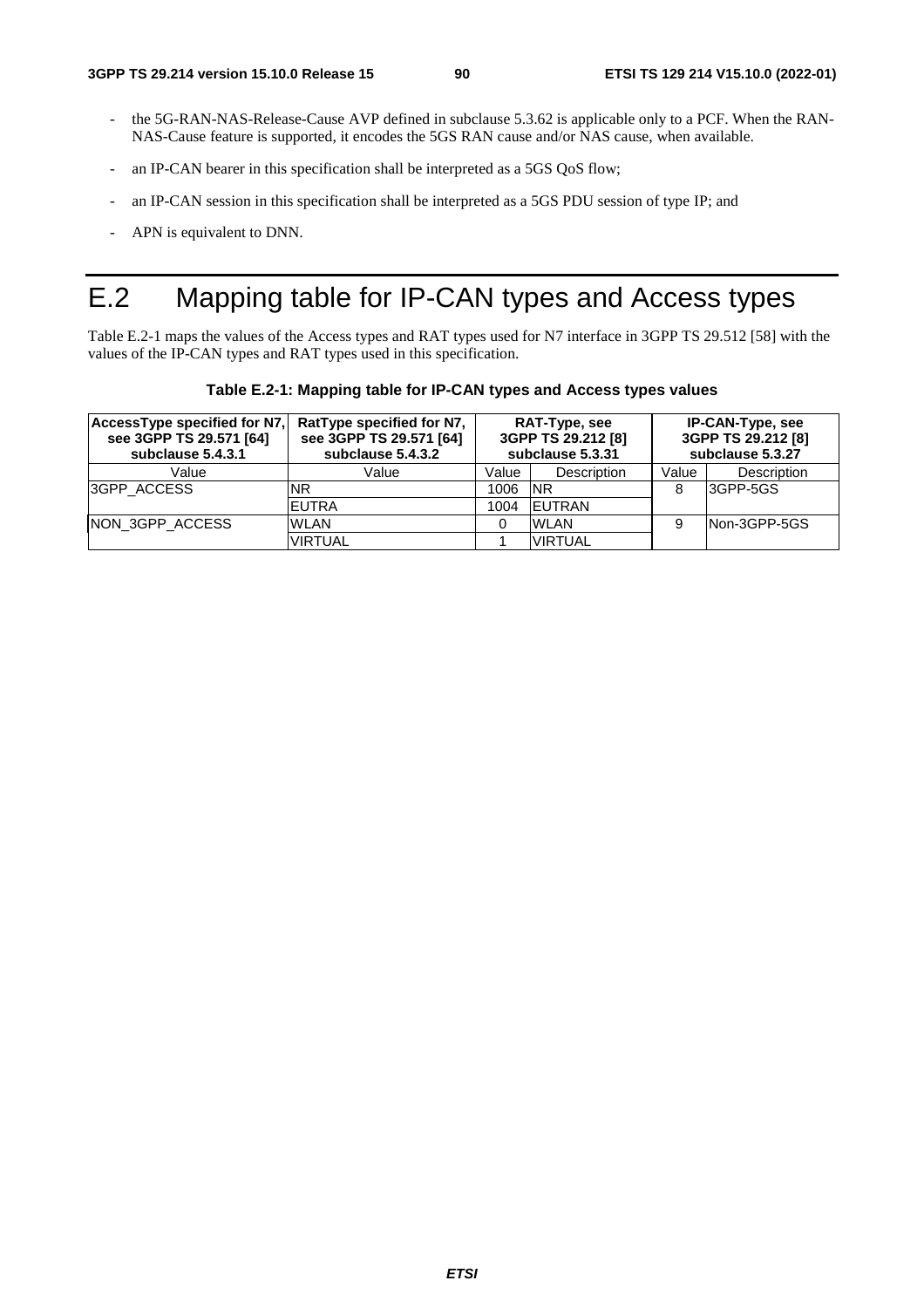# Annex F (informative): Change history

| <b>UPCON</b> related update about<br>12-2014<br>CT-66<br>CP-140922<br>0361<br>$\mathbf{1}$<br>12.5.0<br>13.0.0<br>definition, abbreviation and achitecture part<br>Double resource reuse support over Rx<br>12-2014<br>CT-66<br>CP-140935 0364<br>3<br>12.5.0<br>13.0.0<br>Mitigating RAN user plane congestion over Rx<br>12-2014<br>CT-66<br>CP-140934 0365<br>$\overline{2}$<br>12.5.0 13.0.0<br>Reporting RAN/NAS cause during bearer<br>03-2015<br>CT-67<br>CP-150131 0370<br>13.0.0 13.1.0<br>creation/modification failure scenarious<br>03-2015<br>CT-67<br>CP-150134 0371<br>Removal of Editor's Note<br>13.0.0<br>13.1.0<br>Access network information reporting during the<br>03-2015<br>CT-67<br>CP-150131 0372<br>13.0.0 13.1.0<br>IP-CAN session termination<br>CP-150136 0373<br>13.1.0<br>03-2015<br>CT-67<br>Introduction of a reference to the Rest-Rx<br>13.0.0<br>interface<br>0374<br>03-2015<br>CT-67<br>CP-150131<br>Inclusion of RAN/NAS cause values into SIP<br>13.0.0<br>13.1.0<br>signalling by P-CSCF<br>03-2015<br>CT-67<br>CP-150101 0380<br>Correction to the usage monitoring control for<br>13.0.0 13.1.0<br>sponsored data connectivity<br>Access network information report in case of IP-<br>03-2015<br>CT-67<br>CP-150104 0383<br>13.0.0<br>13.1.0<br>2<br>CAN bearer/IP-CAN session termination<br>03-2015<br>CT-67<br>CP-150136<br>0386<br>Correction to temporary network failure handling<br>13.0.0 13.1.0<br>1<br>03-2015<br>CT-67<br>CP-150114 0388<br>TWAN supports access network information<br>13.0.0 13.1.0<br>report<br>Uniqueness of Sharing Key for resource sharing<br>03-2015<br>CT-67<br>CP-150127<br>0389<br>13.0.0<br>13.1.0<br>2<br>over Rx<br>Add the ToS-Traffic-Class AVP to the Rx to be<br>03-2015<br>CT-67<br>$\overline{2}$<br>13.1.0<br>CP-150133 0394<br>13.0.0<br>sent by AF<br>Clarification of the Called-Station-Id<br>06-2015<br>CT-68<br>0390<br>13.1.0 13.2.0<br>CP-150362<br>3<br>06-2015<br>CT-68<br>CP-150361 0395<br>Removing restrictions to report RAT type to the<br>1<br>13.1.0 13.2.0<br>AF<br>Alignment with SDP procedures for resource<br>06-2015<br>CT-68<br>CP-150356 0396<br>13.2.0<br>2<br>13.1.0<br>sharing<br>Adding TWAN and untrusted WLAN release<br>06-2015<br>CT-68<br>1<br>13.2.0<br>CP-150363 0398<br>13.1.0<br>cause<br>Sharing-Key-UL<br>CT-68<br>CP-150356 0399<br>13.1.0 13.2.0<br>÷.<br>06-2015<br>CT-68<br>CP-150344 0405<br>2<br>Non-3GPP access for 3GPP-SGSN-MCC-MNC<br>13.1.0 13.2.0<br>CP-150362 0406<br>06-2015<br>CT-68<br><b>Correcting Hanging Paragraphs</b><br>13.1.0 13.2.0<br>CP-150485 0401<br>4<br>Clarification of the IP-Domain-Id<br>09-2015<br>CT-69<br>13.2.0 13.3.0<br>Corrections to the PCRF-based P-CSCF<br>09-2015<br>CP-150476 0408<br>CT-69<br>2<br>13.2.0<br>13.3.0<br><b>Restoration Enhancement</b><br>CT-69<br>CP-150472 0410<br>AVPs applicability for RAN-NAS-Cause<br>13.2.0 13.3.0<br>09-2015<br>09-2015<br>CT-69<br>CP-150480 0411<br>Events applicability to support monitoring<br>13.2.0 13.3.0<br>1<br>Change of chargeable party when sponsor<br>09-2015<br>CT-69<br>CP-150482 0412<br>$\overline{2}$<br>13.2.0<br>13.3.0<br>connectivity applies<br>09-2015<br>$CT-69$<br>CP-150476 0415<br>Correction to the P-CSCF restoration<br>13.3.0<br>1<br>13.2.0<br>enhancement<br>Fixing Ambiguous Flag Rules for AVPs reused<br>$\overline{2}$<br>13.2.0 13.3.0<br>09-2015<br>CT-69<br>CP-150468 0421<br>from TS 29.061<br>CT-70<br>CP-150797 0422<br>Update the PCC architecture figures in 29.214<br>13.3.0 13.4.0<br>12-2015<br>1<br>CT-70<br>CP-150666 0423<br>RTP/RTCP transport multiplexing<br>13.3.0 13.4.0<br>1<br>CT-70<br>CP-150663 0424<br>2<br>12-2015<br>Support of new bandwidth information over Rx<br>13.3.0 13.4.0<br>CP-150789 0425<br>Incorrect command name to request access<br>12-2015<br>CT-70<br>13.3.0 13.4.0<br>network information<br>Update the reference of draft-ietf-dime-ovli<br>CT-70<br>CP-150631 0427<br>13.3.0 13.4.0<br>12-2015<br>1<br>Diameter message priority for PCC i<br>12-2015<br>CT-70<br>CP-150730 0428<br>13.3.0 13.4.0<br>1 | Date    | TSG# | TSG Doc. | <b>CR</b> | Rev | Subject/Comment<br>Old |  | <b>New</b> |
|----------------------------------------------------------------------------------------------------------------------------------------------------------------------------------------------------------------------------------------------------------------------------------------------------------------------------------------------------------------------------------------------------------------------------------------------------------------------------------------------------------------------------------------------------------------------------------------------------------------------------------------------------------------------------------------------------------------------------------------------------------------------------------------------------------------------------------------------------------------------------------------------------------------------------------------------------------------------------------------------------------------------------------------------------------------------------------------------------------------------------------------------------------------------------------------------------------------------------------------------------------------------------------------------------------------------------------------------------------------------------------------------------------------------------------------------------------------------------------------------------------------------------------------------------------------------------------------------------------------------------------------------------------------------------------------------------------------------------------------------------------------------------------------------------------------------------------------------------------------------------------------------------------------------------------------------------------------------------------------------------------------------------------------------------------------------------------------------------------------------------------------------------------------------------------------------------------------------------------------------------------------------------------------------------------------------------------------------------------------------------------------------------------------------------------------------------------------------------------------------------------------------------------------------------------------------------------------------------------------------------------------------------------------------------------------------------------------------------------------------------------------------------------------------------------------------------------------------------------------------------------------------------------------------------------------------------------------------------------------------------------------------------------------------------------------------------------------------------------------------------------------------------------------------------------------------------------------------------------------------------------------------------------------------------------------------------------------------------------------------------------------------------------------------------------------------------------------------------------------------------------------------------------------------------------------------------------------------------------------------------------------------------------------------------------------------------------------------------------------------------------------------------------------------------------------------------------------------------------------------------------------------------------------------------------------------------------------------------------------------------------------------------------------------------------------------------------------------------------------------------|---------|------|----------|-----------|-----|------------------------|--|------------|
|                                                                                                                                                                                                                                                                                                                                                                                                                                                                                                                                                                                                                                                                                                                                                                                                                                                                                                                                                                                                                                                                                                                                                                                                                                                                                                                                                                                                                                                                                                                                                                                                                                                                                                                                                                                                                                                                                                                                                                                                                                                                                                                                                                                                                                                                                                                                                                                                                                                                                                                                                                                                                                                                                                                                                                                                                                                                                                                                                                                                                                                                                                                                                                                                                                                                                                                                                                                                                                                                                                                                                                                                                                                                                                                                                                                                                                                                                                                                                                                                                                                                                                                            |         |      |          |           |     |                        |  |            |
|                                                                                                                                                                                                                                                                                                                                                                                                                                                                                                                                                                                                                                                                                                                                                                                                                                                                                                                                                                                                                                                                                                                                                                                                                                                                                                                                                                                                                                                                                                                                                                                                                                                                                                                                                                                                                                                                                                                                                                                                                                                                                                                                                                                                                                                                                                                                                                                                                                                                                                                                                                                                                                                                                                                                                                                                                                                                                                                                                                                                                                                                                                                                                                                                                                                                                                                                                                                                                                                                                                                                                                                                                                                                                                                                                                                                                                                                                                                                                                                                                                                                                                                            |         |      |          |           |     |                        |  |            |
|                                                                                                                                                                                                                                                                                                                                                                                                                                                                                                                                                                                                                                                                                                                                                                                                                                                                                                                                                                                                                                                                                                                                                                                                                                                                                                                                                                                                                                                                                                                                                                                                                                                                                                                                                                                                                                                                                                                                                                                                                                                                                                                                                                                                                                                                                                                                                                                                                                                                                                                                                                                                                                                                                                                                                                                                                                                                                                                                                                                                                                                                                                                                                                                                                                                                                                                                                                                                                                                                                                                                                                                                                                                                                                                                                                                                                                                                                                                                                                                                                                                                                                                            |         |      |          |           |     |                        |  |            |
|                                                                                                                                                                                                                                                                                                                                                                                                                                                                                                                                                                                                                                                                                                                                                                                                                                                                                                                                                                                                                                                                                                                                                                                                                                                                                                                                                                                                                                                                                                                                                                                                                                                                                                                                                                                                                                                                                                                                                                                                                                                                                                                                                                                                                                                                                                                                                                                                                                                                                                                                                                                                                                                                                                                                                                                                                                                                                                                                                                                                                                                                                                                                                                                                                                                                                                                                                                                                                                                                                                                                                                                                                                                                                                                                                                                                                                                                                                                                                                                                                                                                                                                            |         |      |          |           |     |                        |  |            |
|                                                                                                                                                                                                                                                                                                                                                                                                                                                                                                                                                                                                                                                                                                                                                                                                                                                                                                                                                                                                                                                                                                                                                                                                                                                                                                                                                                                                                                                                                                                                                                                                                                                                                                                                                                                                                                                                                                                                                                                                                                                                                                                                                                                                                                                                                                                                                                                                                                                                                                                                                                                                                                                                                                                                                                                                                                                                                                                                                                                                                                                                                                                                                                                                                                                                                                                                                                                                                                                                                                                                                                                                                                                                                                                                                                                                                                                                                                                                                                                                                                                                                                                            |         |      |          |           |     |                        |  |            |
|                                                                                                                                                                                                                                                                                                                                                                                                                                                                                                                                                                                                                                                                                                                                                                                                                                                                                                                                                                                                                                                                                                                                                                                                                                                                                                                                                                                                                                                                                                                                                                                                                                                                                                                                                                                                                                                                                                                                                                                                                                                                                                                                                                                                                                                                                                                                                                                                                                                                                                                                                                                                                                                                                                                                                                                                                                                                                                                                                                                                                                                                                                                                                                                                                                                                                                                                                                                                                                                                                                                                                                                                                                                                                                                                                                                                                                                                                                                                                                                                                                                                                                                            |         |      |          |           |     |                        |  |            |
|                                                                                                                                                                                                                                                                                                                                                                                                                                                                                                                                                                                                                                                                                                                                                                                                                                                                                                                                                                                                                                                                                                                                                                                                                                                                                                                                                                                                                                                                                                                                                                                                                                                                                                                                                                                                                                                                                                                                                                                                                                                                                                                                                                                                                                                                                                                                                                                                                                                                                                                                                                                                                                                                                                                                                                                                                                                                                                                                                                                                                                                                                                                                                                                                                                                                                                                                                                                                                                                                                                                                                                                                                                                                                                                                                                                                                                                                                                                                                                                                                                                                                                                            |         |      |          |           |     |                        |  |            |
|                                                                                                                                                                                                                                                                                                                                                                                                                                                                                                                                                                                                                                                                                                                                                                                                                                                                                                                                                                                                                                                                                                                                                                                                                                                                                                                                                                                                                                                                                                                                                                                                                                                                                                                                                                                                                                                                                                                                                                                                                                                                                                                                                                                                                                                                                                                                                                                                                                                                                                                                                                                                                                                                                                                                                                                                                                                                                                                                                                                                                                                                                                                                                                                                                                                                                                                                                                                                                                                                                                                                                                                                                                                                                                                                                                                                                                                                                                                                                                                                                                                                                                                            |         |      |          |           |     |                        |  |            |
|                                                                                                                                                                                                                                                                                                                                                                                                                                                                                                                                                                                                                                                                                                                                                                                                                                                                                                                                                                                                                                                                                                                                                                                                                                                                                                                                                                                                                                                                                                                                                                                                                                                                                                                                                                                                                                                                                                                                                                                                                                                                                                                                                                                                                                                                                                                                                                                                                                                                                                                                                                                                                                                                                                                                                                                                                                                                                                                                                                                                                                                                                                                                                                                                                                                                                                                                                                                                                                                                                                                                                                                                                                                                                                                                                                                                                                                                                                                                                                                                                                                                                                                            |         |      |          |           |     |                        |  |            |
|                                                                                                                                                                                                                                                                                                                                                                                                                                                                                                                                                                                                                                                                                                                                                                                                                                                                                                                                                                                                                                                                                                                                                                                                                                                                                                                                                                                                                                                                                                                                                                                                                                                                                                                                                                                                                                                                                                                                                                                                                                                                                                                                                                                                                                                                                                                                                                                                                                                                                                                                                                                                                                                                                                                                                                                                                                                                                                                                                                                                                                                                                                                                                                                                                                                                                                                                                                                                                                                                                                                                                                                                                                                                                                                                                                                                                                                                                                                                                                                                                                                                                                                            |         |      |          |           |     |                        |  |            |
|                                                                                                                                                                                                                                                                                                                                                                                                                                                                                                                                                                                                                                                                                                                                                                                                                                                                                                                                                                                                                                                                                                                                                                                                                                                                                                                                                                                                                                                                                                                                                                                                                                                                                                                                                                                                                                                                                                                                                                                                                                                                                                                                                                                                                                                                                                                                                                                                                                                                                                                                                                                                                                                                                                                                                                                                                                                                                                                                                                                                                                                                                                                                                                                                                                                                                                                                                                                                                                                                                                                                                                                                                                                                                                                                                                                                                                                                                                                                                                                                                                                                                                                            |         |      |          |           |     |                        |  |            |
|                                                                                                                                                                                                                                                                                                                                                                                                                                                                                                                                                                                                                                                                                                                                                                                                                                                                                                                                                                                                                                                                                                                                                                                                                                                                                                                                                                                                                                                                                                                                                                                                                                                                                                                                                                                                                                                                                                                                                                                                                                                                                                                                                                                                                                                                                                                                                                                                                                                                                                                                                                                                                                                                                                                                                                                                                                                                                                                                                                                                                                                                                                                                                                                                                                                                                                                                                                                                                                                                                                                                                                                                                                                                                                                                                                                                                                                                                                                                                                                                                                                                                                                            |         |      |          |           |     |                        |  |            |
|                                                                                                                                                                                                                                                                                                                                                                                                                                                                                                                                                                                                                                                                                                                                                                                                                                                                                                                                                                                                                                                                                                                                                                                                                                                                                                                                                                                                                                                                                                                                                                                                                                                                                                                                                                                                                                                                                                                                                                                                                                                                                                                                                                                                                                                                                                                                                                                                                                                                                                                                                                                                                                                                                                                                                                                                                                                                                                                                                                                                                                                                                                                                                                                                                                                                                                                                                                                                                                                                                                                                                                                                                                                                                                                                                                                                                                                                                                                                                                                                                                                                                                                            |         |      |          |           |     |                        |  |            |
|                                                                                                                                                                                                                                                                                                                                                                                                                                                                                                                                                                                                                                                                                                                                                                                                                                                                                                                                                                                                                                                                                                                                                                                                                                                                                                                                                                                                                                                                                                                                                                                                                                                                                                                                                                                                                                                                                                                                                                                                                                                                                                                                                                                                                                                                                                                                                                                                                                                                                                                                                                                                                                                                                                                                                                                                                                                                                                                                                                                                                                                                                                                                                                                                                                                                                                                                                                                                                                                                                                                                                                                                                                                                                                                                                                                                                                                                                                                                                                                                                                                                                                                            |         |      |          |           |     |                        |  |            |
|                                                                                                                                                                                                                                                                                                                                                                                                                                                                                                                                                                                                                                                                                                                                                                                                                                                                                                                                                                                                                                                                                                                                                                                                                                                                                                                                                                                                                                                                                                                                                                                                                                                                                                                                                                                                                                                                                                                                                                                                                                                                                                                                                                                                                                                                                                                                                                                                                                                                                                                                                                                                                                                                                                                                                                                                                                                                                                                                                                                                                                                                                                                                                                                                                                                                                                                                                                                                                                                                                                                                                                                                                                                                                                                                                                                                                                                                                                                                                                                                                                                                                                                            |         |      |          |           |     |                        |  |            |
|                                                                                                                                                                                                                                                                                                                                                                                                                                                                                                                                                                                                                                                                                                                                                                                                                                                                                                                                                                                                                                                                                                                                                                                                                                                                                                                                                                                                                                                                                                                                                                                                                                                                                                                                                                                                                                                                                                                                                                                                                                                                                                                                                                                                                                                                                                                                                                                                                                                                                                                                                                                                                                                                                                                                                                                                                                                                                                                                                                                                                                                                                                                                                                                                                                                                                                                                                                                                                                                                                                                                                                                                                                                                                                                                                                                                                                                                                                                                                                                                                                                                                                                            |         |      |          |           |     |                        |  |            |
|                                                                                                                                                                                                                                                                                                                                                                                                                                                                                                                                                                                                                                                                                                                                                                                                                                                                                                                                                                                                                                                                                                                                                                                                                                                                                                                                                                                                                                                                                                                                                                                                                                                                                                                                                                                                                                                                                                                                                                                                                                                                                                                                                                                                                                                                                                                                                                                                                                                                                                                                                                                                                                                                                                                                                                                                                                                                                                                                                                                                                                                                                                                                                                                                                                                                                                                                                                                                                                                                                                                                                                                                                                                                                                                                                                                                                                                                                                                                                                                                                                                                                                                            |         |      |          |           |     |                        |  |            |
|                                                                                                                                                                                                                                                                                                                                                                                                                                                                                                                                                                                                                                                                                                                                                                                                                                                                                                                                                                                                                                                                                                                                                                                                                                                                                                                                                                                                                                                                                                                                                                                                                                                                                                                                                                                                                                                                                                                                                                                                                                                                                                                                                                                                                                                                                                                                                                                                                                                                                                                                                                                                                                                                                                                                                                                                                                                                                                                                                                                                                                                                                                                                                                                                                                                                                                                                                                                                                                                                                                                                                                                                                                                                                                                                                                                                                                                                                                                                                                                                                                                                                                                            |         |      |          |           |     |                        |  |            |
|                                                                                                                                                                                                                                                                                                                                                                                                                                                                                                                                                                                                                                                                                                                                                                                                                                                                                                                                                                                                                                                                                                                                                                                                                                                                                                                                                                                                                                                                                                                                                                                                                                                                                                                                                                                                                                                                                                                                                                                                                                                                                                                                                                                                                                                                                                                                                                                                                                                                                                                                                                                                                                                                                                                                                                                                                                                                                                                                                                                                                                                                                                                                                                                                                                                                                                                                                                                                                                                                                                                                                                                                                                                                                                                                                                                                                                                                                                                                                                                                                                                                                                                            |         |      |          |           |     |                        |  |            |
|                                                                                                                                                                                                                                                                                                                                                                                                                                                                                                                                                                                                                                                                                                                                                                                                                                                                                                                                                                                                                                                                                                                                                                                                                                                                                                                                                                                                                                                                                                                                                                                                                                                                                                                                                                                                                                                                                                                                                                                                                                                                                                                                                                                                                                                                                                                                                                                                                                                                                                                                                                                                                                                                                                                                                                                                                                                                                                                                                                                                                                                                                                                                                                                                                                                                                                                                                                                                                                                                                                                                                                                                                                                                                                                                                                                                                                                                                                                                                                                                                                                                                                                            |         |      |          |           |     |                        |  |            |
|                                                                                                                                                                                                                                                                                                                                                                                                                                                                                                                                                                                                                                                                                                                                                                                                                                                                                                                                                                                                                                                                                                                                                                                                                                                                                                                                                                                                                                                                                                                                                                                                                                                                                                                                                                                                                                                                                                                                                                                                                                                                                                                                                                                                                                                                                                                                                                                                                                                                                                                                                                                                                                                                                                                                                                                                                                                                                                                                                                                                                                                                                                                                                                                                                                                                                                                                                                                                                                                                                                                                                                                                                                                                                                                                                                                                                                                                                                                                                                                                                                                                                                                            |         |      |          |           |     |                        |  |            |
|                                                                                                                                                                                                                                                                                                                                                                                                                                                                                                                                                                                                                                                                                                                                                                                                                                                                                                                                                                                                                                                                                                                                                                                                                                                                                                                                                                                                                                                                                                                                                                                                                                                                                                                                                                                                                                                                                                                                                                                                                                                                                                                                                                                                                                                                                                                                                                                                                                                                                                                                                                                                                                                                                                                                                                                                                                                                                                                                                                                                                                                                                                                                                                                                                                                                                                                                                                                                                                                                                                                                                                                                                                                                                                                                                                                                                                                                                                                                                                                                                                                                                                                            |         |      |          |           |     |                        |  |            |
|                                                                                                                                                                                                                                                                                                                                                                                                                                                                                                                                                                                                                                                                                                                                                                                                                                                                                                                                                                                                                                                                                                                                                                                                                                                                                                                                                                                                                                                                                                                                                                                                                                                                                                                                                                                                                                                                                                                                                                                                                                                                                                                                                                                                                                                                                                                                                                                                                                                                                                                                                                                                                                                                                                                                                                                                                                                                                                                                                                                                                                                                                                                                                                                                                                                                                                                                                                                                                                                                                                                                                                                                                                                                                                                                                                                                                                                                                                                                                                                                                                                                                                                            |         |      |          |           |     |                        |  |            |
|                                                                                                                                                                                                                                                                                                                                                                                                                                                                                                                                                                                                                                                                                                                                                                                                                                                                                                                                                                                                                                                                                                                                                                                                                                                                                                                                                                                                                                                                                                                                                                                                                                                                                                                                                                                                                                                                                                                                                                                                                                                                                                                                                                                                                                                                                                                                                                                                                                                                                                                                                                                                                                                                                                                                                                                                                                                                                                                                                                                                                                                                                                                                                                                                                                                                                                                                                                                                                                                                                                                                                                                                                                                                                                                                                                                                                                                                                                                                                                                                                                                                                                                            |         |      |          |           |     |                        |  |            |
|                                                                                                                                                                                                                                                                                                                                                                                                                                                                                                                                                                                                                                                                                                                                                                                                                                                                                                                                                                                                                                                                                                                                                                                                                                                                                                                                                                                                                                                                                                                                                                                                                                                                                                                                                                                                                                                                                                                                                                                                                                                                                                                                                                                                                                                                                                                                                                                                                                                                                                                                                                                                                                                                                                                                                                                                                                                                                                                                                                                                                                                                                                                                                                                                                                                                                                                                                                                                                                                                                                                                                                                                                                                                                                                                                                                                                                                                                                                                                                                                                                                                                                                            |         |      |          |           |     |                        |  |            |
|                                                                                                                                                                                                                                                                                                                                                                                                                                                                                                                                                                                                                                                                                                                                                                                                                                                                                                                                                                                                                                                                                                                                                                                                                                                                                                                                                                                                                                                                                                                                                                                                                                                                                                                                                                                                                                                                                                                                                                                                                                                                                                                                                                                                                                                                                                                                                                                                                                                                                                                                                                                                                                                                                                                                                                                                                                                                                                                                                                                                                                                                                                                                                                                                                                                                                                                                                                                                                                                                                                                                                                                                                                                                                                                                                                                                                                                                                                                                                                                                                                                                                                                            |         |      |          |           |     |                        |  |            |
|                                                                                                                                                                                                                                                                                                                                                                                                                                                                                                                                                                                                                                                                                                                                                                                                                                                                                                                                                                                                                                                                                                                                                                                                                                                                                                                                                                                                                                                                                                                                                                                                                                                                                                                                                                                                                                                                                                                                                                                                                                                                                                                                                                                                                                                                                                                                                                                                                                                                                                                                                                                                                                                                                                                                                                                                                                                                                                                                                                                                                                                                                                                                                                                                                                                                                                                                                                                                                                                                                                                                                                                                                                                                                                                                                                                                                                                                                                                                                                                                                                                                                                                            |         |      |          |           |     |                        |  |            |
|                                                                                                                                                                                                                                                                                                                                                                                                                                                                                                                                                                                                                                                                                                                                                                                                                                                                                                                                                                                                                                                                                                                                                                                                                                                                                                                                                                                                                                                                                                                                                                                                                                                                                                                                                                                                                                                                                                                                                                                                                                                                                                                                                                                                                                                                                                                                                                                                                                                                                                                                                                                                                                                                                                                                                                                                                                                                                                                                                                                                                                                                                                                                                                                                                                                                                                                                                                                                                                                                                                                                                                                                                                                                                                                                                                                                                                                                                                                                                                                                                                                                                                                            |         |      |          |           |     |                        |  |            |
|                                                                                                                                                                                                                                                                                                                                                                                                                                                                                                                                                                                                                                                                                                                                                                                                                                                                                                                                                                                                                                                                                                                                                                                                                                                                                                                                                                                                                                                                                                                                                                                                                                                                                                                                                                                                                                                                                                                                                                                                                                                                                                                                                                                                                                                                                                                                                                                                                                                                                                                                                                                                                                                                                                                                                                                                                                                                                                                                                                                                                                                                                                                                                                                                                                                                                                                                                                                                                                                                                                                                                                                                                                                                                                                                                                                                                                                                                                                                                                                                                                                                                                                            | 06-2015 |      |          |           |     |                        |  |            |
|                                                                                                                                                                                                                                                                                                                                                                                                                                                                                                                                                                                                                                                                                                                                                                                                                                                                                                                                                                                                                                                                                                                                                                                                                                                                                                                                                                                                                                                                                                                                                                                                                                                                                                                                                                                                                                                                                                                                                                                                                                                                                                                                                                                                                                                                                                                                                                                                                                                                                                                                                                                                                                                                                                                                                                                                                                                                                                                                                                                                                                                                                                                                                                                                                                                                                                                                                                                                                                                                                                                                                                                                                                                                                                                                                                                                                                                                                                                                                                                                                                                                                                                            |         |      |          |           |     |                        |  |            |
|                                                                                                                                                                                                                                                                                                                                                                                                                                                                                                                                                                                                                                                                                                                                                                                                                                                                                                                                                                                                                                                                                                                                                                                                                                                                                                                                                                                                                                                                                                                                                                                                                                                                                                                                                                                                                                                                                                                                                                                                                                                                                                                                                                                                                                                                                                                                                                                                                                                                                                                                                                                                                                                                                                                                                                                                                                                                                                                                                                                                                                                                                                                                                                                                                                                                                                                                                                                                                                                                                                                                                                                                                                                                                                                                                                                                                                                                                                                                                                                                                                                                                                                            |         |      |          |           |     |                        |  |            |
|                                                                                                                                                                                                                                                                                                                                                                                                                                                                                                                                                                                                                                                                                                                                                                                                                                                                                                                                                                                                                                                                                                                                                                                                                                                                                                                                                                                                                                                                                                                                                                                                                                                                                                                                                                                                                                                                                                                                                                                                                                                                                                                                                                                                                                                                                                                                                                                                                                                                                                                                                                                                                                                                                                                                                                                                                                                                                                                                                                                                                                                                                                                                                                                                                                                                                                                                                                                                                                                                                                                                                                                                                                                                                                                                                                                                                                                                                                                                                                                                                                                                                                                            |         |      |          |           |     |                        |  |            |
|                                                                                                                                                                                                                                                                                                                                                                                                                                                                                                                                                                                                                                                                                                                                                                                                                                                                                                                                                                                                                                                                                                                                                                                                                                                                                                                                                                                                                                                                                                                                                                                                                                                                                                                                                                                                                                                                                                                                                                                                                                                                                                                                                                                                                                                                                                                                                                                                                                                                                                                                                                                                                                                                                                                                                                                                                                                                                                                                                                                                                                                                                                                                                                                                                                                                                                                                                                                                                                                                                                                                                                                                                                                                                                                                                                                                                                                                                                                                                                                                                                                                                                                            |         |      |          |           |     |                        |  |            |
|                                                                                                                                                                                                                                                                                                                                                                                                                                                                                                                                                                                                                                                                                                                                                                                                                                                                                                                                                                                                                                                                                                                                                                                                                                                                                                                                                                                                                                                                                                                                                                                                                                                                                                                                                                                                                                                                                                                                                                                                                                                                                                                                                                                                                                                                                                                                                                                                                                                                                                                                                                                                                                                                                                                                                                                                                                                                                                                                                                                                                                                                                                                                                                                                                                                                                                                                                                                                                                                                                                                                                                                                                                                                                                                                                                                                                                                                                                                                                                                                                                                                                                                            |         |      |          |           |     |                        |  |            |
|                                                                                                                                                                                                                                                                                                                                                                                                                                                                                                                                                                                                                                                                                                                                                                                                                                                                                                                                                                                                                                                                                                                                                                                                                                                                                                                                                                                                                                                                                                                                                                                                                                                                                                                                                                                                                                                                                                                                                                                                                                                                                                                                                                                                                                                                                                                                                                                                                                                                                                                                                                                                                                                                                                                                                                                                                                                                                                                                                                                                                                                                                                                                                                                                                                                                                                                                                                                                                                                                                                                                                                                                                                                                                                                                                                                                                                                                                                                                                                                                                                                                                                                            |         |      |          |           |     |                        |  |            |
|                                                                                                                                                                                                                                                                                                                                                                                                                                                                                                                                                                                                                                                                                                                                                                                                                                                                                                                                                                                                                                                                                                                                                                                                                                                                                                                                                                                                                                                                                                                                                                                                                                                                                                                                                                                                                                                                                                                                                                                                                                                                                                                                                                                                                                                                                                                                                                                                                                                                                                                                                                                                                                                                                                                                                                                                                                                                                                                                                                                                                                                                                                                                                                                                                                                                                                                                                                                                                                                                                                                                                                                                                                                                                                                                                                                                                                                                                                                                                                                                                                                                                                                            |         |      |          |           |     |                        |  |            |
|                                                                                                                                                                                                                                                                                                                                                                                                                                                                                                                                                                                                                                                                                                                                                                                                                                                                                                                                                                                                                                                                                                                                                                                                                                                                                                                                                                                                                                                                                                                                                                                                                                                                                                                                                                                                                                                                                                                                                                                                                                                                                                                                                                                                                                                                                                                                                                                                                                                                                                                                                                                                                                                                                                                                                                                                                                                                                                                                                                                                                                                                                                                                                                                                                                                                                                                                                                                                                                                                                                                                                                                                                                                                                                                                                                                                                                                                                                                                                                                                                                                                                                                            |         |      |          |           |     |                        |  |            |
|                                                                                                                                                                                                                                                                                                                                                                                                                                                                                                                                                                                                                                                                                                                                                                                                                                                                                                                                                                                                                                                                                                                                                                                                                                                                                                                                                                                                                                                                                                                                                                                                                                                                                                                                                                                                                                                                                                                                                                                                                                                                                                                                                                                                                                                                                                                                                                                                                                                                                                                                                                                                                                                                                                                                                                                                                                                                                                                                                                                                                                                                                                                                                                                                                                                                                                                                                                                                                                                                                                                                                                                                                                                                                                                                                                                                                                                                                                                                                                                                                                                                                                                            |         |      |          |           |     |                        |  |            |
|                                                                                                                                                                                                                                                                                                                                                                                                                                                                                                                                                                                                                                                                                                                                                                                                                                                                                                                                                                                                                                                                                                                                                                                                                                                                                                                                                                                                                                                                                                                                                                                                                                                                                                                                                                                                                                                                                                                                                                                                                                                                                                                                                                                                                                                                                                                                                                                                                                                                                                                                                                                                                                                                                                                                                                                                                                                                                                                                                                                                                                                                                                                                                                                                                                                                                                                                                                                                                                                                                                                                                                                                                                                                                                                                                                                                                                                                                                                                                                                                                                                                                                                            |         |      |          |           |     |                        |  |            |
|                                                                                                                                                                                                                                                                                                                                                                                                                                                                                                                                                                                                                                                                                                                                                                                                                                                                                                                                                                                                                                                                                                                                                                                                                                                                                                                                                                                                                                                                                                                                                                                                                                                                                                                                                                                                                                                                                                                                                                                                                                                                                                                                                                                                                                                                                                                                                                                                                                                                                                                                                                                                                                                                                                                                                                                                                                                                                                                                                                                                                                                                                                                                                                                                                                                                                                                                                                                                                                                                                                                                                                                                                                                                                                                                                                                                                                                                                                                                                                                                                                                                                                                            |         |      |          |           |     |                        |  |            |
|                                                                                                                                                                                                                                                                                                                                                                                                                                                                                                                                                                                                                                                                                                                                                                                                                                                                                                                                                                                                                                                                                                                                                                                                                                                                                                                                                                                                                                                                                                                                                                                                                                                                                                                                                                                                                                                                                                                                                                                                                                                                                                                                                                                                                                                                                                                                                                                                                                                                                                                                                                                                                                                                                                                                                                                                                                                                                                                                                                                                                                                                                                                                                                                                                                                                                                                                                                                                                                                                                                                                                                                                                                                                                                                                                                                                                                                                                                                                                                                                                                                                                                                            |         |      |          |           |     |                        |  |            |
|                                                                                                                                                                                                                                                                                                                                                                                                                                                                                                                                                                                                                                                                                                                                                                                                                                                                                                                                                                                                                                                                                                                                                                                                                                                                                                                                                                                                                                                                                                                                                                                                                                                                                                                                                                                                                                                                                                                                                                                                                                                                                                                                                                                                                                                                                                                                                                                                                                                                                                                                                                                                                                                                                                                                                                                                                                                                                                                                                                                                                                                                                                                                                                                                                                                                                                                                                                                                                                                                                                                                                                                                                                                                                                                                                                                                                                                                                                                                                                                                                                                                                                                            |         |      |          |           |     |                        |  |            |
|                                                                                                                                                                                                                                                                                                                                                                                                                                                                                                                                                                                                                                                                                                                                                                                                                                                                                                                                                                                                                                                                                                                                                                                                                                                                                                                                                                                                                                                                                                                                                                                                                                                                                                                                                                                                                                                                                                                                                                                                                                                                                                                                                                                                                                                                                                                                                                                                                                                                                                                                                                                                                                                                                                                                                                                                                                                                                                                                                                                                                                                                                                                                                                                                                                                                                                                                                                                                                                                                                                                                                                                                                                                                                                                                                                                                                                                                                                                                                                                                                                                                                                                            | 12-2015 |      |          |           |     |                        |  |            |
|                                                                                                                                                                                                                                                                                                                                                                                                                                                                                                                                                                                                                                                                                                                                                                                                                                                                                                                                                                                                                                                                                                                                                                                                                                                                                                                                                                                                                                                                                                                                                                                                                                                                                                                                                                                                                                                                                                                                                                                                                                                                                                                                                                                                                                                                                                                                                                                                                                                                                                                                                                                                                                                                                                                                                                                                                                                                                                                                                                                                                                                                                                                                                                                                                                                                                                                                                                                                                                                                                                                                                                                                                                                                                                                                                                                                                                                                                                                                                                                                                                                                                                                            |         |      |          |           |     |                        |  |            |
|                                                                                                                                                                                                                                                                                                                                                                                                                                                                                                                                                                                                                                                                                                                                                                                                                                                                                                                                                                                                                                                                                                                                                                                                                                                                                                                                                                                                                                                                                                                                                                                                                                                                                                                                                                                                                                                                                                                                                                                                                                                                                                                                                                                                                                                                                                                                                                                                                                                                                                                                                                                                                                                                                                                                                                                                                                                                                                                                                                                                                                                                                                                                                                                                                                                                                                                                                                                                                                                                                                                                                                                                                                                                                                                                                                                                                                                                                                                                                                                                                                                                                                                            |         |      |          |           |     |                        |  |            |
|                                                                                                                                                                                                                                                                                                                                                                                                                                                                                                                                                                                                                                                                                                                                                                                                                                                                                                                                                                                                                                                                                                                                                                                                                                                                                                                                                                                                                                                                                                                                                                                                                                                                                                                                                                                                                                                                                                                                                                                                                                                                                                                                                                                                                                                                                                                                                                                                                                                                                                                                                                                                                                                                                                                                                                                                                                                                                                                                                                                                                                                                                                                                                                                                                                                                                                                                                                                                                                                                                                                                                                                                                                                                                                                                                                                                                                                                                                                                                                                                                                                                                                                            |         |      |          |           |     |                        |  |            |
|                                                                                                                                                                                                                                                                                                                                                                                                                                                                                                                                                                                                                                                                                                                                                                                                                                                                                                                                                                                                                                                                                                                                                                                                                                                                                                                                                                                                                                                                                                                                                                                                                                                                                                                                                                                                                                                                                                                                                                                                                                                                                                                                                                                                                                                                                                                                                                                                                                                                                                                                                                                                                                                                                                                                                                                                                                                                                                                                                                                                                                                                                                                                                                                                                                                                                                                                                                                                                                                                                                                                                                                                                                                                                                                                                                                                                                                                                                                                                                                                                                                                                                                            |         |      |          |           |     |                        |  |            |
|                                                                                                                                                                                                                                                                                                                                                                                                                                                                                                                                                                                                                                                                                                                                                                                                                                                                                                                                                                                                                                                                                                                                                                                                                                                                                                                                                                                                                                                                                                                                                                                                                                                                                                                                                                                                                                                                                                                                                                                                                                                                                                                                                                                                                                                                                                                                                                                                                                                                                                                                                                                                                                                                                                                                                                                                                                                                                                                                                                                                                                                                                                                                                                                                                                                                                                                                                                                                                                                                                                                                                                                                                                                                                                                                                                                                                                                                                                                                                                                                                                                                                                                            |         |      |          |           |     |                        |  |            |
| 12-2015<br>CT-70<br>Location report to support emergency service in<br>CP-150668 0432<br>2<br>13.3.0 13.4.0<br>Untrusted WLAN access                                                                                                                                                                                                                                                                                                                                                                                                                                                                                                                                                                                                                                                                                                                                                                                                                                                                                                                                                                                                                                                                                                                                                                                                                                                                                                                                                                                                                                                                                                                                                                                                                                                                                                                                                                                                                                                                                                                                                                                                                                                                                                                                                                                                                                                                                                                                                                                                                                                                                                                                                                                                                                                                                                                                                                                                                                                                                                                                                                                                                                                                                                                                                                                                                                                                                                                                                                                                                                                                                                                                                                                                                                                                                                                                                                                                                                                                                                                                                                                       |         |      |          |           |     |                        |  |            |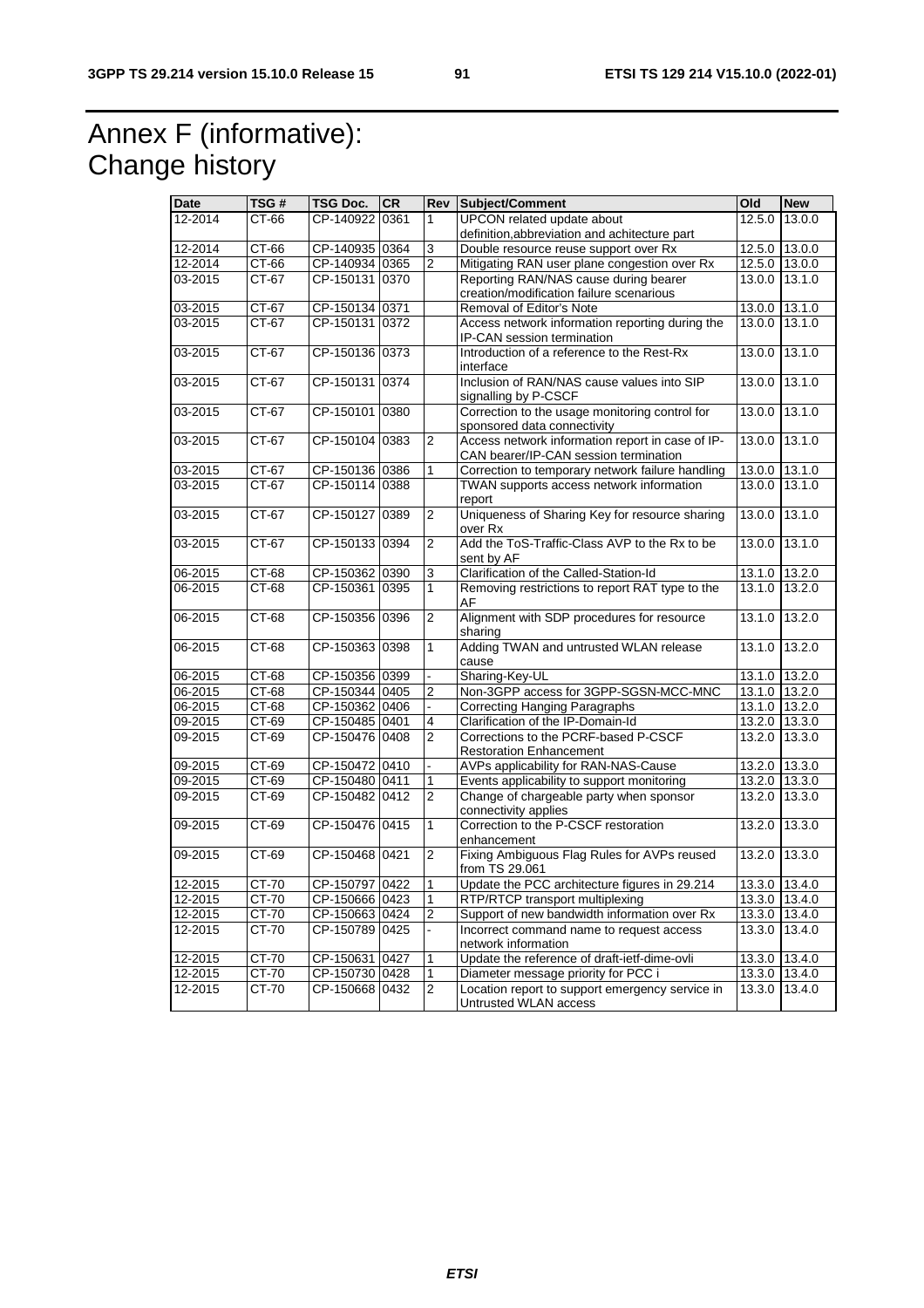| <b>Change history</b> |                    |                 |                   |                         |                |                                                                                                   |            |
|-----------------------|--------------------|-----------------|-------------------|-------------------------|----------------|---------------------------------------------------------------------------------------------------|------------|
| <b>Date</b>           | TSG#               | <b>TSG Doc.</b> | CR                | Rev                     | Cat            | Subject/Comment                                                                                   | <b>New</b> |
| $03 - 2016$           | CT#71              | CP-160095       | 0435              | $\overline{2}$          | F              | Rx impact for background data transfer                                                            | 13.5.0     |
| 03-2016               | CT#71              | CP-160101       | $\overline{04}36$ |                         | F              | ICSI format specification over Rx                                                                 | 13.5.0     |
| 03-2016               | CT#71              | CP-160100       | 0437              | 3                       | A              | Reporting of NAS/RAN cause in the STA<br>command                                                  | 13.5.0     |
| 03-2016               | $\overline{CT#71}$ | CP-160101       | 0438              | $\overline{2}$          | F              | RAN-NAS-Cause handling upon<br>unsuccessful bearer termination over Rx                            | 13.5.0     |
| 03-2016               | CT#71              | CP-160092       | 0441              | $\mathbf{1}$            | B              | UE-to-network relay PCC handling over<br>Rx                                                       | 13.5.0     |
| 03-2016               | CT#71              | CP-160101       | 0442              | 1                       | F              | Support of removed filters when SIP<br>Forking applies over Rx                                    | 13.5.0     |
| 03-2016               | CT#71              | CP-160094       | 0443              |                         | F              | Missing experimental result code value                                                            | 13.5.0     |
| 03-2016               | $\overline{CT#71}$ | CP-160104       | 0444              |                         | F              | Location reporting for IMS sessions over<br>S <sub>2</sub> b                                      | 13.5.0     |
| 03-2016               | CT#71              | CP-160093       | 0446              | $\overline{2}$          | B              | Reservation-Priority AVP and DRMP<br><b>AVP</b> Interaction                                       | 13.5.0     |
| 03-2016               | CT#71              | CP-160087       | 0448              | $\overline{2}$          | $\overline{B}$ | New subclause to Appendix A for the<br>handling of MCPTT emergency calls                          | 13.5.0     |
| 06-2016               | <b>CT#72</b>       | CP-160282       | 0450              | $\overline{2}$          | $\overline{F}$ | Support of IP version as part of the<br>enhanced bandwidth mechanisms for<br><b>MTSI</b> sessions | 13.6.0     |
| 06-2016               | CT#72              | CP-160287       | 0451              | 4                       | F              | Priority sharing for concurrent sessions                                                          | 13.6.0     |
| 06-2016               | CT#72              | CP-160271       | 0453              | 1                       | F              | Reuse of TWAN-Identifier AVP in the<br><b>Untrusted WLAN Access</b>                               | 13.6.0     |
| 06-2016               | CT#72              | CP-160275       | 0455              |                         | A              | Correction to the time-based usage<br>monitoring for sponsored data<br>connectivity               | 13.6.0     |
| 06-2016               | CT#72              | CP-160251       | 0456              | $\overline{\mathbf{4}}$ | F              | Authorization based on transfer policy                                                            | 13.6.0     |
| 06-2016               | CT#72              | CP-160251       | 0457              | 1                       | F              | Correction to the usage monitoring when<br>the sponsoring is disabled                             | 13.6.0     |
| 06-2016               | CT#72              | CP-160251       | 0458              | $\mathbf 2$             | F              | Code of Sponsoring-Action AVP                                                                     | 13.6.0     |
| 06-2016               | CT#72              | CP-160263       | 0459              | $\overline{1}$          | F              | Correction to MCPTT priority call<br>handling                                                     | 13.6.0     |
| 06-2016               | CT#72              | CP-160276       | 0461              |                         | F              | Inclusion of Transient failure code                                                               | 13.6.0     |
| $06 - 2016$           | CT#72              | CP-160274       | 0449              | 3                       | B              | Clarification on the gate control<br>procedure over Rx interface                                  | 14.0.0     |
| 06-2016               | CT#72              | CP-160274       | 0452              | $\overline{2}$          | B              | Report of modification failure over Rx<br>reference point                                         | 14.0.0     |
| 09-2016               | CT#73              | CP-160461       | 0463              | $\overline{c}$          | A              | Addition of UDP/TCP port and ePDG<br>address as untrusted WLAN location<br>information            | 14.1.0     |
| 09-2016               | CT#73              | CP-160445       | 0467              | $\mathbf{1}$            | A              | Disabling/removing priority sharing for<br>media flow                                             | 14.1.0     |
| 09-2016               | CT#73              | CP-160442       | 0469              |                         | Α              | Correction of IETF drmp draft version                                                             | 14.1.0     |
| 09-2016               | CT#73              | CP-160458       | 0471              | $\overline{2}$          | A              | IP-CAN type and RAT type report over<br>КX                                                        | 14.1.0     |
| 09-2016               | CT#73              | CP-160452       | 0472              |                         | F              | Correction of the reference name for<br>UMTS                                                      | 14.1.0     |
| 09-2016               | CT#73              | CP-160452       | 0473              |                         | F              | Gate control procedures based on the<br>configuration in the P-CSCF                               | 14.1.0     |
| 09-2016               | CT#73              | CP-160444       | 0475              | $\mathbf{1}$            | Α              | PCRF authorization when the transfer<br>policy has not been valid                                 | 14.1.0     |
| 09-2016               | CT#73              | CP-160444       | 0477              | 1                       | Α              | Transfer policy expires when the session<br>is ongoing                                            | 14.1.0     |
| 09-2016               | CT#73              | CP-160456       | 0480              | 1                       | B              | Subscription to notification of PLMN id<br>change over Rx                                         | 14.1.0     |
| 09-2016               | CT#73              | CP-160463       | 0481              | $\mathbf{1}$            | B              | Support of sponsored data connectivity<br>for TDF                                                 | 14.1.0     |
| 12-2016               | CT#74              | CP-160636       | 0484              | 4                       | Α              | Remove "same media type" requirement<br>for Priority Sharing                                      | 14.2.0     |
| 12-2016               | CT#74              | CP-160615       | 0487              | 1                       | В              | Diameter Load Control Mechanism                                                                   | 14.2.0     |
| 12-2016               | CT#74              | CP-160630       | 0488              | 1                       | В              | Support for subscription to changes to<br>IP-CAN by P-CSCF for session setup                      | 14.2.0     |
| 12-2016               | CT#74              | CP-160630       | 0489              | $\overline{5}$          | $\overline{B}$ | Provision of EPC-level identities for IMS<br>emergency sessions over Rx                           | 14.2.0     |
| 12-2016               | CT#74              | CP-160633       | 0490              | $\mathbf{1}$            | F              | Inclusion of 3GPP-SGSN-MCC-MNC<br>AVP in the AAA command                                          | 14.2.0     |
| 12-2016               | CT#74              | CP-160625       | 0491              | $\overline{2}$          | B              | PCC impacts due to multi-stream<br>multiparty conferencing media handling                         | 14.2.0     |
| 12-2016               | CT#74              | CP-160622       | 0494              | $\mathbf{1}$            | A              | Reference update draft-holmberg-<br>dispatch-mcptt-rp-namespace                                   | 14.2.0     |
| 12-2016               | CT#74              | CP-160628       | 0495              | $\overline{c}$          | B              | AF triggers the activation of PCC/ADC<br>rule with application identifier                         | 14.2.0     |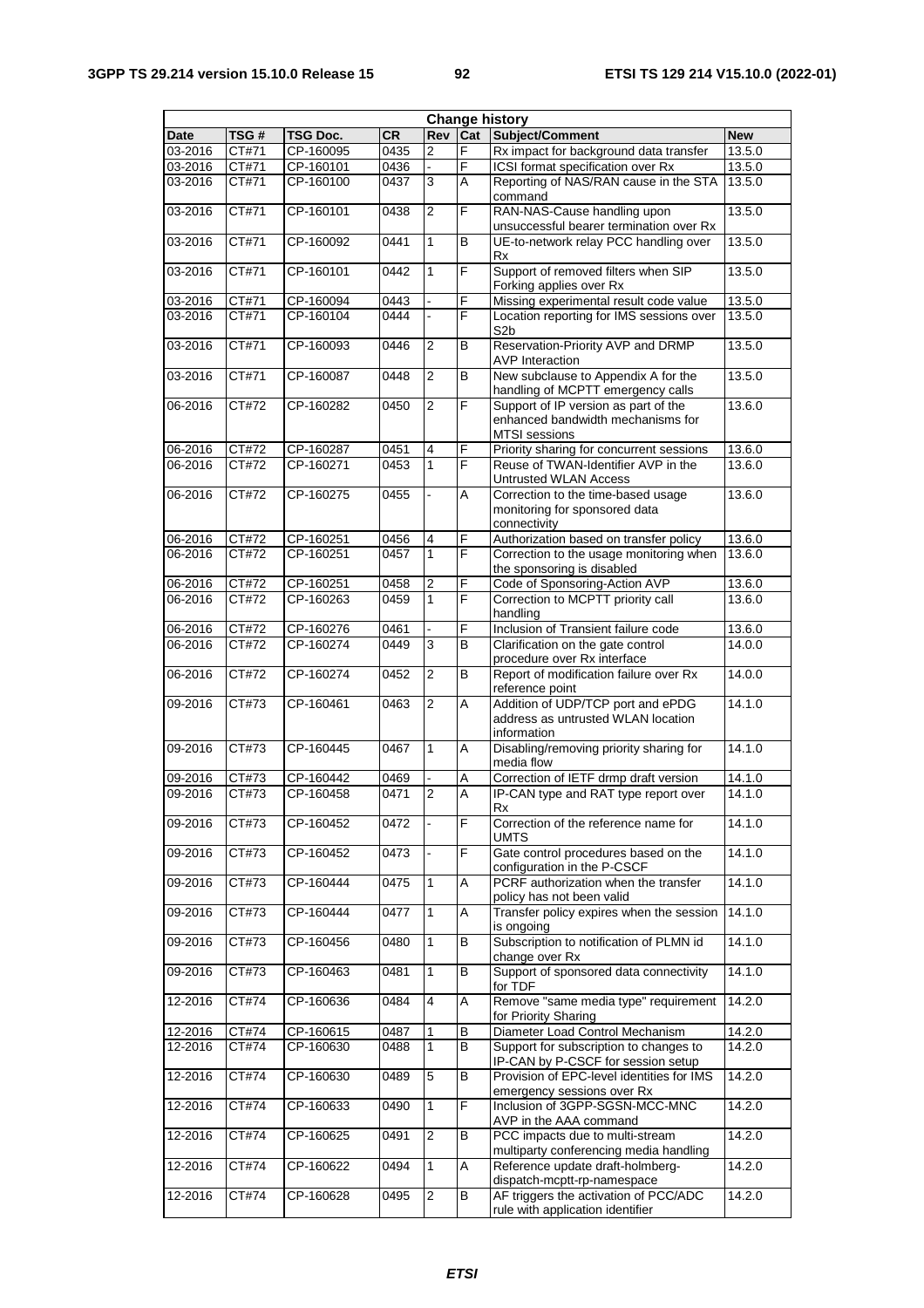| 12-2016     | CT#74  | CP-160630              | 0497 | $\blacksquare$   | F | Enhance the description about<br><b>Permanent Failures</b>                                          | 14.2.0 |
|-------------|--------|------------------------|------|------------------|---|-----------------------------------------------------------------------------------------------------|--------|
| 12-2016     | CT#74  | CP-160614              | 0500 | $\blacksquare$   | A | Correction to change IETF drmp draft<br>version to official RFC 7944                                | 14.2.0 |
| 12-2016     | CT#74  | CP-160616              | 0501 | $\mathbf{1}$     | F | Diameter base protocol specification<br>update                                                      | 14.2.0 |
| 12-2016     | CT#74  | CP-160630              | 0502 | 6                | B | Handling of multiple Rx interactions for<br>the same media component                                | 14.2.0 |
| 12-2016     | CT#74  | CP-160630              | 0503 | $\mathbf{1}$     | F | Correction to the usage of Media-<br>Component-Status AVP                                           | 14.2.0 |
| 03-2017     | CT#75  | CP-170081              | 0506 | $\blacksquare$   | A | Reference update draft-holmberg-                                                                    | 14.3.0 |
| 03-2017     | CT#75  | CP-170076              | 0507 | $\overline{1}$   | F | dispatch-mcptt-rp-namespace<br>Handling of Vendor-Specific-Application-<br><b>Id AVP</b>            | 14.3.0 |
| 03-2017     | CT#75  | CP-170086              | 0509 | $\overline{3}$   | F | Network provided location information<br>retrieval at SDP offer time for mobile<br>terminating call | 14.3.0 |
| 03-2017     | CT#75  | CP-170086              | 0510 | $\overline{c}$   | F | Correction to the Media-Component-<br>Status AVP                                                    | 14.3.0 |
| 03-2017     | CT#75  | CP-170081              | 0511 | $\boldsymbol{2}$ | С | Pre-emption control for priority sharing                                                            | 14.3.0 |
| 03-2017     | CT#75  | CP-170076              | 0512 | ä,               | F | Update instance number for the Failed-<br>AVP in answer commands                                    | 14.3.0 |
| 06-2017     | CT#76  | CP-171119              | 0514 | 1                | F | Reference update for draft-ietf-dime-load                                                           | 14.4.0 |
| 06-2017     | CT#76  | CP-171133              | 0517 | $\mathbf{1}$     | F | Network provided location information<br>retrieval at SDP offer time for mobile                     | 14.4.0 |
| 06-2017     | CT#76  | CP-171138              | 0518 | $\mathbf{1}$     | F | terminating call<br>PCC Support of emergency IMS<br>registration for S8HR cases                     | 14.4.0 |
| 06-2017     | CT#76  | CP-171128              | 0520 |                  | A | Reference update draft-holmberg-                                                                    | 14.4.0 |
| 06-2017     | CT#76  | CP-171133              | 0530 | $\mathbf{1}$     | F | dispatch-mcptt-rp-namespace<br>Correction to pre-emption control for<br>priority sharing            | 14.4.0 |
| 06-2017     | CT#76  | CP-171133              | 1573 | 1                | F | Correction to the priority sharing                                                                  | 14.4.0 |
| 06-2017     | CT#76  | CP-171126              | 1576 | $\overline{2}$   | F | Updating references to align with rel-14                                                            | 14.4.0 |
|             |        |                        |      |                  |   | MCPTT stage 2 restructuring                                                                         |        |
| 06-2017     | CT#76  | CP-171133              | 1577 | $\overline{2}$   | F | Correction to the supported feature value<br>for MCPTT Pre-emption                                  | 14.4.0 |
| 06-2017     | CT#76  | CP-171138              | 1579 | $\overline{c}$   | F | PCC Support of emergency IMS<br>registration for S8HR cases                                         | 14.4.0 |
| 06-2017     | CT#76  | CP-171136              | 1578 | $\overline{2}$   | F | Activate the transfer policy via<br>chargeable party change procedure                               | 15.0.0 |
| 09-2017     | CT#77  | CP-172038              | 1580 | 1                | B | Extension of QoS values.                                                                            | 15.1.0 |
| 09-2017     | CT#77  | CP-172042              | 1584 |                  | A | NetLoc corrections in trusted WLAN.                                                                 | 15.1.0 |
| 09-2017     | CT#77  | CP-172048              | 1587 | $\mathbf{1}$     | A | NetLoc corrections in untrusted WLAN.                                                               | 15.1.0 |
| 09-2017     | CT#77  | CP-172041              | 1590 |                  | A | Correction for Monitoring Event support.                                                            | 15.1.0 |
| 09-2017     | CT#77  | CP-172051              | 1593 | $\overline{2}$   | F | Some corrections of 29.214.                                                                         | 15.1.0 |
| 12-2017     | CT#78  | CP-173101              | 1596 | $\overline{a}$   | A | AN-GW-Address correction.                                                                           | 15.2.0 |
| 12-2017     | CT#78  | CP-173103<br>CP-180047 | 1602 |                  | F | Correction on Codec-Data AVP                                                                        | 15.2.0 |
| 03-2018     | CT#79  |                        | 1602 | 3                | Α | Clarification of Max-Requested-<br><b>Bandwidth</b>                                                 | 15.3.0 |
| $03 - 2018$ | CT#79  | CP-180043              | 1607 | $\blacksquare$   | Α | Timezone correction for NetLoc in<br>untrusted WLAN                                                 | 15.3.0 |
| 03-2018     | CT#79  | CP-180037              | 1608 | $\mathbf{1}$     | В | Extending the TS scope to cover 5GS<br>impacts                                                      | 15.3.0 |
| 03-2018     | CT#79  | CP-180037              | 1609 | $\mathbf{1}$     | В | Policy and Charging Control over Rx<br>interface in the 5GS                                         | 15.3.0 |
| 03-2018     | CT#79  | CP-180045              | 1612 | 2                | Α | Erroneous M bit setting on Supported-<br>Features                                                   | 15.3.0 |
| 06-2018     | CT#80  | CP-181023              | 1613 | 1                | F | Definition of Bit Rate                                                                              | 15.4.0 |
| 06-2018     | CT#80  | CP-181019              | 1614 | 3                | В | Support for volume based charging of<br><b>IMS</b> services                                         | 15.4.0 |
| 06-2018     | CT#80  | CP-181013              | 1616 | $\mathbf{1}$     | B | Updates to 3GPP-User-Location-Info<br><b>AVP</b>                                                    | 15.4.0 |
| 06-2018     | CT#80  | CP-181171              | 1618 | 1                | A | Support priority for MCVideo services                                                               | 15.4.0 |
| 12-2018     | CT#82  | CP-183118              | 1622 | 1                | F | Removal of editor's note on Volume<br><b>Based Charging</b>                                         | 15.5.0 |
| 03-2019     | CT#83  | CP-190118              | 1623 | $\overline{c}$   | F | The mapping of Access-Type with IP-<br>CAN-Type                                                     | 15.6.0 |
| 09-2019     | CT#85  | CP-192154              | 1626 | 1                | Α | draft-ietf-dime-load published as RFC<br>8583                                                       | 15.7.0 |
| 06-2020     | CT#88e | CP-201245              | 1638 |                  | F | Missing annex A.10.5 (network provided<br>location information at SIP session<br>release)           | 15.8.0 |
| 06-2020     | CT#88e | CP-201245              | 1641 | 1                | F | Clarification on FlowDescription                                                                    | 15.8.0 |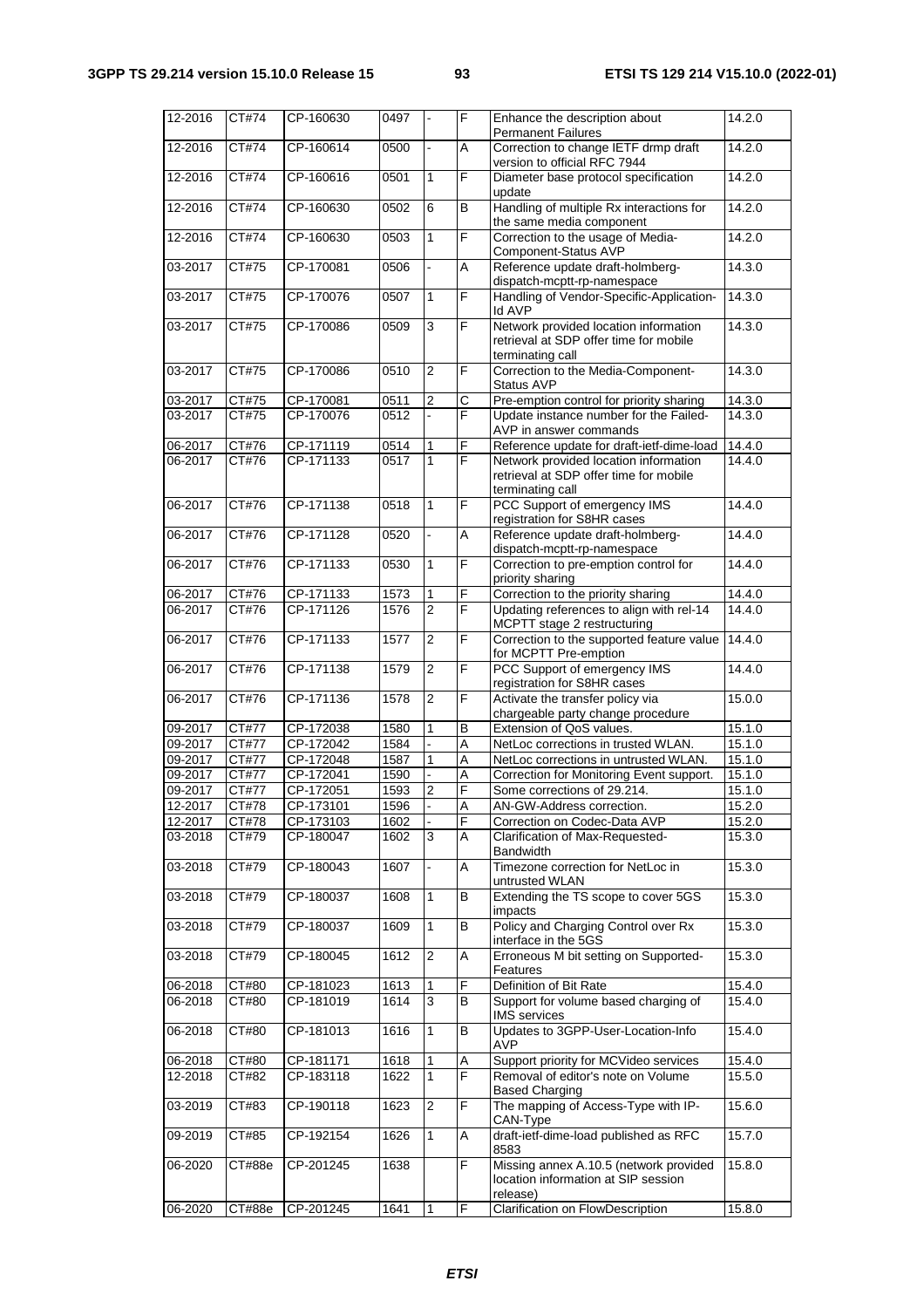| 09-2020 | CT#89e | CP-202051  | 1647 | - | Correction to RAN-NAS Release Cause<br>feature             | 15.9.0  |
|---------|--------|------------|------|---|------------------------------------------------------------|---------|
| 12-2021 | CT#94e | ICP-213215 | 1667 |   | Correction of an invalid 3GPP-User-<br>Location-Info value | 15.10.0 |